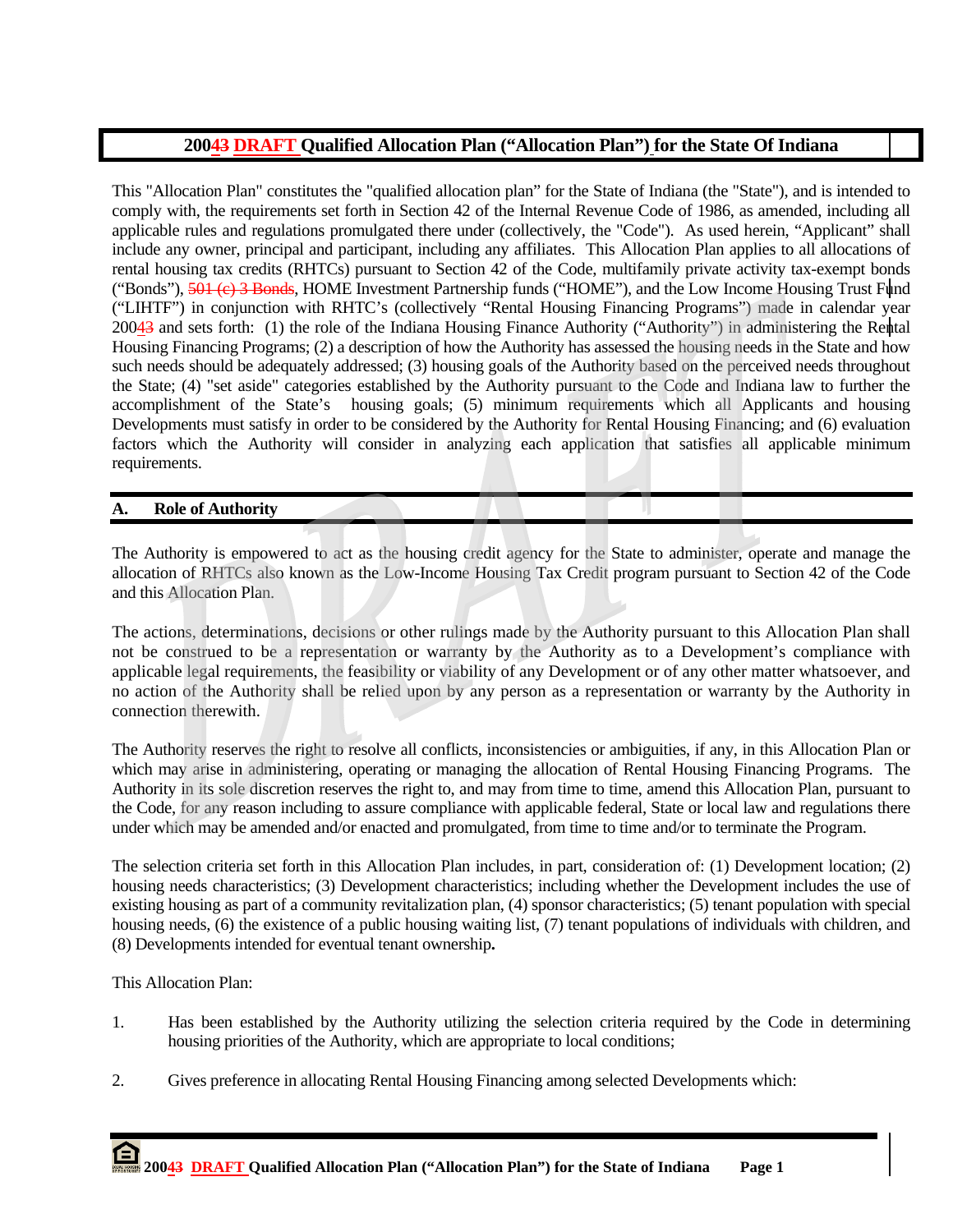- a. Serve the lowest income tenants and will set-aside units for tenants at or below 30% of the area median income rent levels, and provide documentation that it has the financial and supportive capacity, in the opinion of the Authority, to make the Development financially viable for the compliance period;
- b. Are obligated to serve qualified tenants for the longest period;
- c. Minimize displacement of existing tenants;
- d. Are located in qualified census tracts ("QCTs") and/or difficult development areas ("DDAs") (as designated by the Secretary of the Department of Housing and Urban Development ("HUD")), and/or Areas of Chronic Economic Distress as designated by the State and approved by the Secretary of the Treasury and the Secretary of HUD (See<del>-Schedule CAppendix F)</del>, and the development of which contributes to a concerted community revitalization plan;
- e. Substantially upgrades and preserves existing low income housing and is a part of a published community revitalization plan;
- f. Are obligated to serve tenant populations with special housing needs.
- 3. Provides procedures that the Authority (or an agent or other private contractor of the Authority) will follow in monitoring for noncompliance with the provisions of the Code and in notifying the Internal Revenue Service of such noncompliance when the Authority becomes aware of and in monitoring for noncompliance with habitability standards through regular site visits.

## **B. Housing Needs Assessment**

The Authority has utilized various sources of information available to it in assessing the State's low-income rental housing needs. The Authority has identified three principal demographic areas in the State: (1) "Large City Areas" consisting of cities which are the State's largest populated cities; (2) "Small City Areas"-consisting of cities with a population of 10,000 or more, but not one of the largest populated cities in the State; and (3) "Rural Areas"-consisting of all other areas. The Authority has determined that the following housing needs and conditions should be addressed in this Allocation Plan:

- 1. Rental housing conditions related to lack of essential facilities, overcrowding and disproportionate costs exist across the State, although needs in Large City Areas may exceed those in Small City and Rural Areas.
- 2. There is an inadequate supply of affordable housing units for single-parent families, low-income persons generally and for low-income elderly, and persons with disabilities and families needing three or more bedroom units.
- 3. A need exists to provide transitional and permanent housing for homeless families with children, the homeless mentally ill and other homeless groups while they receive training and support services necessary for independent living.

## **C. Housing Goals**

After considering the housing needs identified, the Authority has established certain housing priorities for the allocation of RHTCs to better enable the Authority to achieve its housing goals. In connection therewith, the Authority seeks to encourage and promote: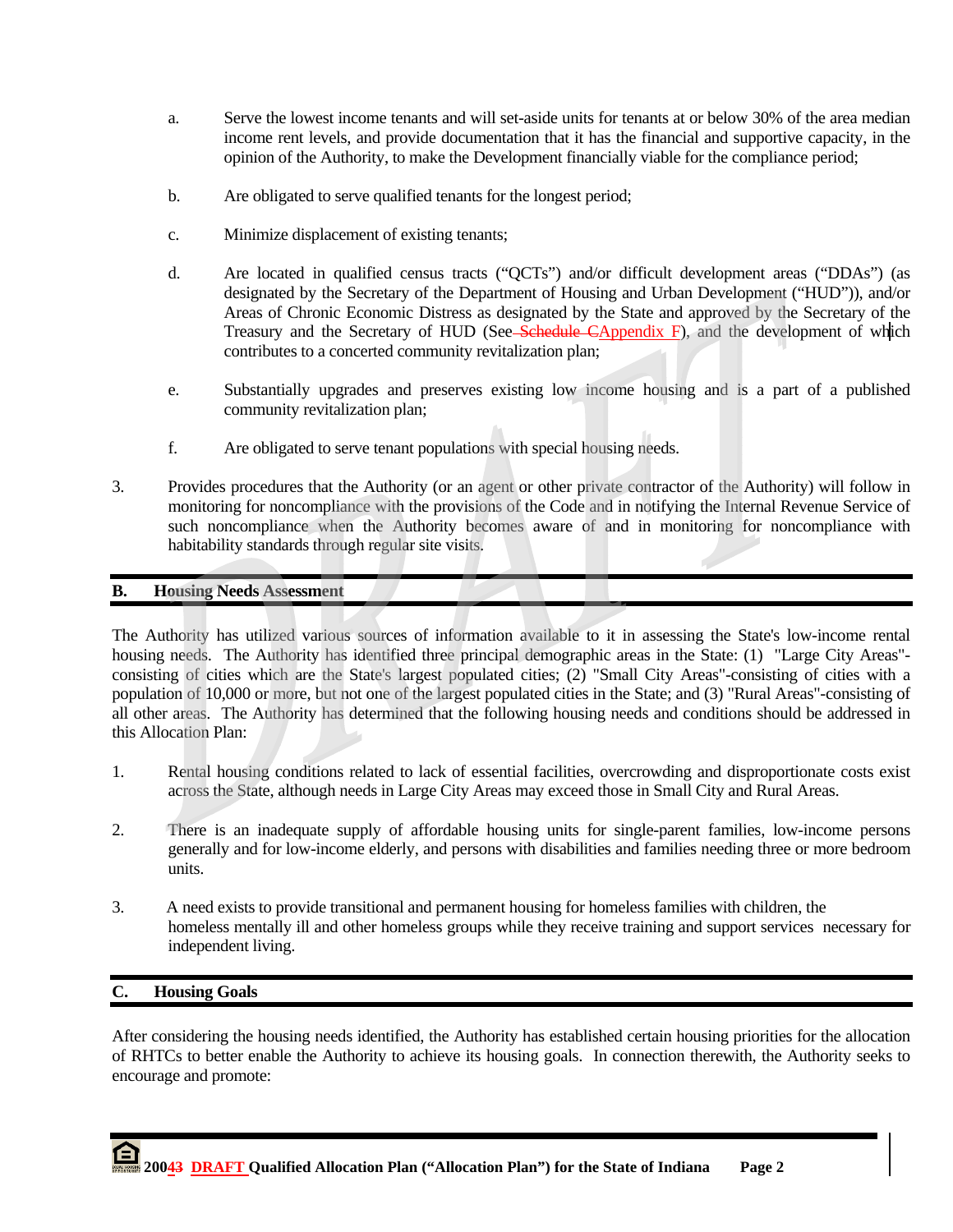- 1. Developments which will require an allocation of Rental Housing Financing for the acquisition (if applicable), development and/or rehabilitation of such Development to become a reality.
- 2. Developments which will be of quality design, feasible financially and otherwise, and viable as a qualified lowincome housing Development throughout the compliance period.
- 3. Distribution of Rental Housing Financing among Large Cities, Small Cities and Rural Areas, while emphasizing those areas identified as having greater housing needs.
- 4. Rehabilitation which substantially upgrades and preserves existing low-income housing and is part of a published community revitalization plan.
- 5. Developments, which meet special needs in a community or area such as transitional housing or permanent supportive housing for the homeless, larger families, or specially equipped Developments for the elderly and disabled including mixed income.
- 6. Developments, which provide housing for the lowest income households for the longest period of time possible and provide **optional** supportive services.

## **D. Private Activity Tax-Exempt Bond Financing**

Pursuant to the Code, Developments that do not receive a direct allocation from the Authority because such Developments qualify for the four (4%) percent RHTCs pursuant to the Code, must satisfy and comply with all requirements for an allocation under this Allocation Plan and the Code. See Schedule D - Private Activity Tax-Exempt Bond Requirements.

**[Note: A Development that has applied for and/or received an allocation of tax-exempt bond authority will not be eligible for an allocation of nine (9%) percent RHTCs for said Development.]**

## **E. Set Aside Categories**

The Authority believes it can best achieve its housing goals by establishing set aside categories based on: (i) development by qualified not-for-profit organizations; (ii) special housing needs, (iii) Development location, (iv) Preservation and (v) Developments which serve the lowest income. More than one (1) set aside category may be addressed by a Development, depending upon the location, characteristics and whether the owner is a qualified not-forprofit organization. **(Note: There are no set aside categories for Bond financed Developments.)**

The set aside categories, their respective requirements and amount of the annual RHTCs allocated to each are as follows:

## **1. Qualified Not-for-profit**

 a. 10% of available annual RHTCs will be set aside for Developments in which the "qualified not-forprofit organization" owns 100% of the general partner interest and materially participates in its operations, as such terms are defined in and pursuant to Section 42 of the Code and this Allocation Plan. Refer to Section E(1)c Not-for-profit Organization Requirements. [Note: 100% general partner ownership interest is only required for consideration in this set-aside and does not preclude joint ventures in any other set-aside].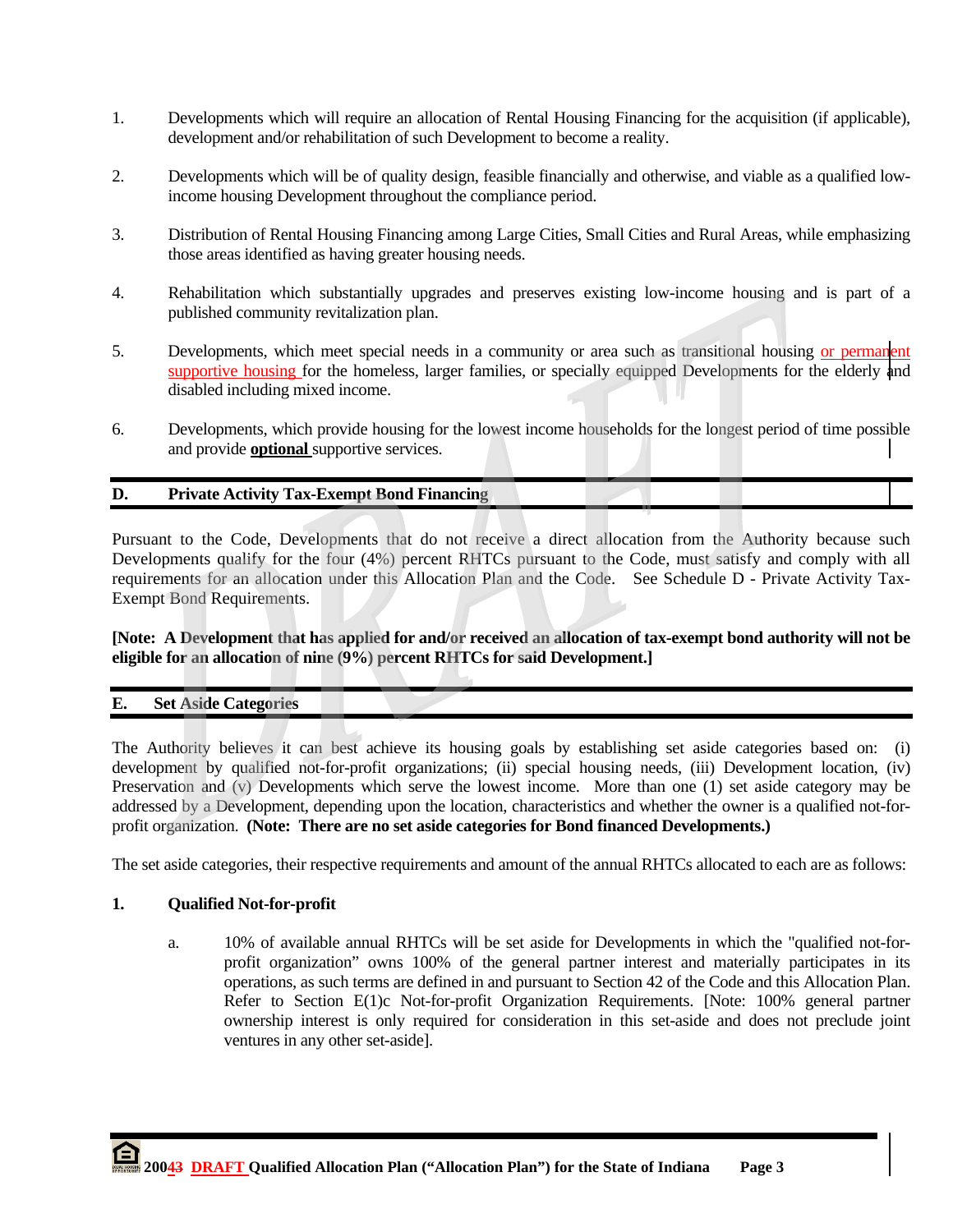## Qualified Not-for-profit Organization Requirements

A not-for-profit organization shall not constitute a "qualified not-for-profit organization" if the notfor-profit organization is affiliated with or is controlled by a for profit organization. To constitute a qualified not-for-profit organization, throughout the compliance period: (i) one of the not-for-profit organization's exempt purposes must include the fostering of low-income housing, (ii) the not-forprofit organization must own an interest in the Development, (iii) the not-for-profit organization must materially participate (as defined in Section 469(h) of the Code) in the development and operation of the Development, (iv) the not-for-profit organization must comply with all other Sections of the Code applicable to not-for-profit organizations and (v) has no part of its net earnings inuring to the benefit of any member, founder, contributor, or individual. The not-for-profit must have been in existence at least one year, with affordable housing as one of its primary goals.

Joint ventures may compete in all other set asides, except the Not-for-Profit set aside. Joint venture is defined as a combination of one or more independent entities that combine to form a new legal entity for the purpose of this Development.

**Required Documentation:** At the time of application, Articles of Incorporation for the general partner interest or its formation documents, IRS documentation of not-for-profit status (e.g. §501(c)(3)) and a complete signed original Not-for-Profit Questionnaire (Form L) must be submitted by the Applicant and placed in tab B.

## **2. Special Housing Needs**

- a. 10% of available annual RHTCs will be set aside for units that provide residential housing for persons with a disability, pursuant to *Indiana Code* ("IC") 5-20-1-4.5, which defines disabled as "a person with a disability who, by reason of physical, mental, or emotional defect or infirmity, whether congenital or acquired by accident, injury, or disease, is totally or partially prevented from achieving the fullest attainable physical, social, economic, mental, and vocational participation in the normal process of living." The Authority shall allocate RHTCs under this section based on the proportionate number of set aside units of a qualified building that is used to provide residential housing for persons with disabilities.
- b. 15% of available annual RHTCs will be set aside for Developments specifically designed for use by elderly tenants. Elderly is defined, for the purpose of this Allocation Plan, as those persons 55 years of age or older on or before the date of initial occupancy. No less than eighty (80%) of the housing units shall be restricted for and solely occupied by at least one resident in each unit who is 55 years of age or older (Owners considering and/or receiving an allocation under this set aside should be familiar with the Housing For Older Persons Act (an amendment to the Fair Housing Act) and the Implementation of the Housing For Older Persons Act Final Rule.)

## **3. Development Location**

All applications for RHTCs will compete in only one location set aside defined below:

- a. 20% of available annual RHTCs will be set aside for Developments located within a Large City. For purposes of this set aside Large City is defined as a city with a population of 25,000 or more (SeeAppendix D). The Development must be located within one mile of the zoning jurisdiction and/or use city utility services (water and sewer).
- b. 10% of available annual RHTCs will be set aside for Developments located within a Small City. For purposes of this set aside Small City is defined as a city with a population of 10,000 – 24,999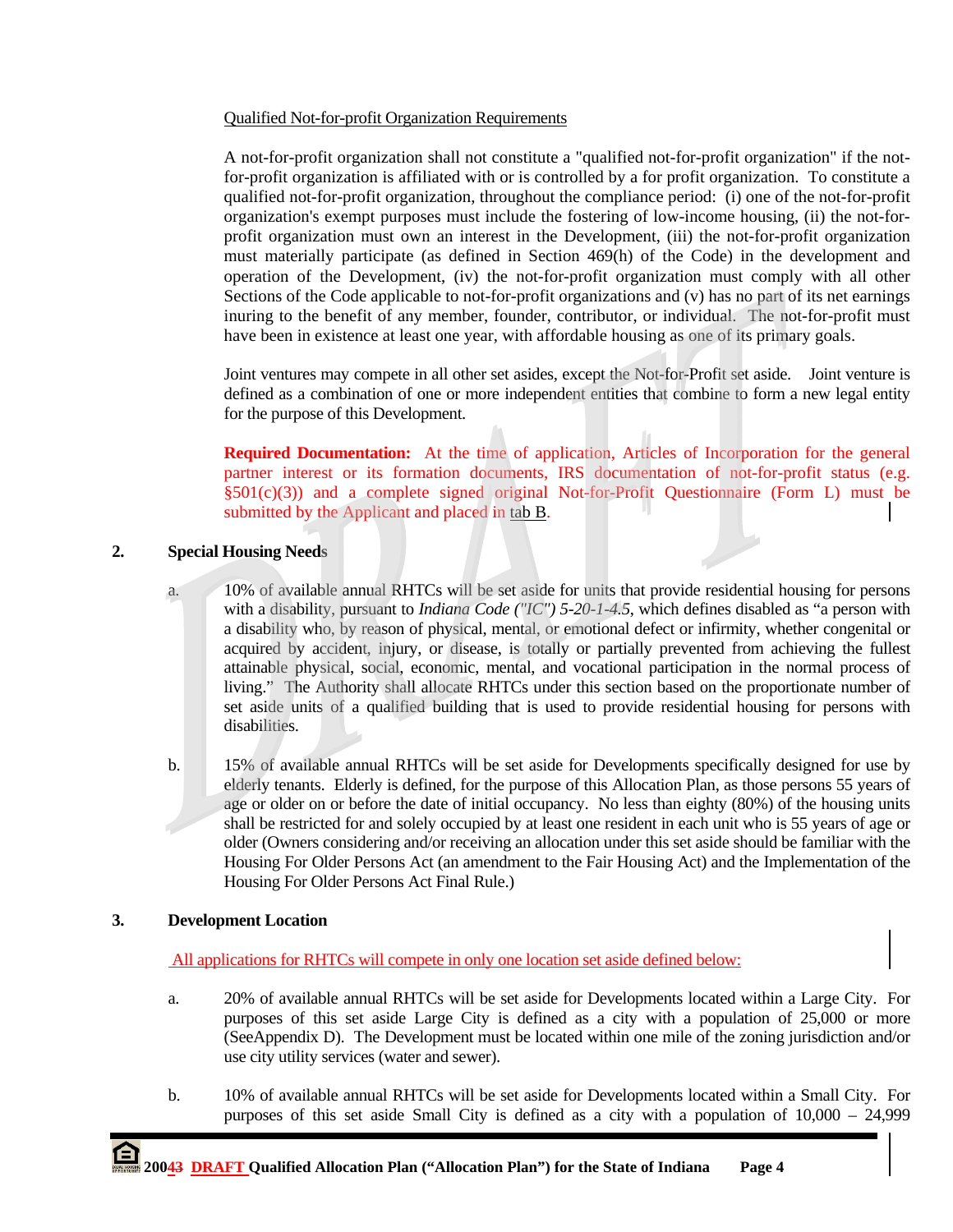(SeeAppendix E). The Development must be located within one mile of the zoning jurisdiction and/or use city utility services (water and sewer).

c. 10% of available annual RHTCs will be set aside for Developments located in areas designated as "rural", with a population of 9,999 or less, and/or for Developments utilizing Rural Development Funding.

#### **4. Preservation**

**a.** 10% of available annual RHTCs will be set aside for Developments which involve the substantial rehabilitation of a currently occupied low income housing Development with a minimum 25% occupancy rate and/or a Development otherwise in danger of being lost as affordable housing. This includes Developments being removed by a federal agency (i.e. HUD, Rural Development (RD)), Developments utilizing HOPE VI funding, and the conversion of existing market rate housing to affordable housing. Rehabilitation costs must be in excess of \$10,000 per unit to be considered in this catagory. Otherwise, for Developments competing in all other set-asides, except Preservation, rehabilitation costs must be in excess of \$7,000.

#### **5. Lowest Income**

a. 5% of available annual RHTCs will be set aside for Developments, which restrict 30% 50% or more of its units for tenants whose incomes are at or below the rent limits for those incomes equal to or below 30% of the area median income. The Development must charge no more than the 30% area median income rent.

The Authority intends to make every effort to satisfy the requirements of such set-aside categories in onetwo  $(12)$ application and reservation cycles. If such set-aside categories are not completed through onetwo (12) application and reservation cycles for the applicable year, the Authority may allocate any RHTCs remaining available for allocation without regard to these set aside categories, so long as such allocation is made in accordance with the Code and the applicable requirements of the law of the State and the goals of this Allocation Plan; notwithstanding the foregoing to the contrary, upon completion of the scheduled reservation cycle (i.e., at such time as all or substantially all RHTCs available for allocation in a calendar year have been allocated, other than *de minimus* amounts of RHTCs not reasonably susceptible to allocation to a Development) the Authority, in its discretion, may either hold another application and reservation cycle or, alternatively, prepare a "waiting list" of Developments which have applied for, but which have not been awarded, RHTCs during the last scheduled cycle. If another application and reservation cycle will be held, the Authority will provide an announcement thereof. If a waiting list is prepared, the Authority shall notify each Applicant on the waiting list and, at the Authority's request, permit the Applicants to submit additional information to support the readiness of the applicable Applicant to proceed with development of the Development and to receive an award of next available RHTCs without undue risk of such RHTCs subsequently being returned to or rescinded by the Authority. Thereafter, if reasonably practicable, the Authority intends to make a final allocation of RHTCs for the applicable calendar year to Developments on the waiting list ranked according to its score and the amount of RHTC's then available. Provided, however, that: (i) the Authority shall hold if available the allocation to the set aside category for persons with a disability through October 31 of each calendar year and beginning November 1 of each such calendar year, any part of such allocation that remains unassigned shall be available for any other appropriate allocation; and (ii) the Authority may, in its sole discretion, elect in any reservation cycle not to allocate RHTCs to a Development that might otherwise qualify for an allocation of RHTCs set aside under paragraph D.1-5 -above, if such Development scores ten (10) or more points less than any other Development which has received an allocation of RHTCs in such cycle without regard to such set aside categories.

Notwithstanding the point ranking system set forth in this Plan, the Authority reserves the right and shall have the power to allocate Rental Housing Financing to a Development irrespective of its point ranking, if such intended allocation is: (1) in compliance with Code Section 42; (2) in furtherance of the Housing Goals stated herein; and (3) determined to be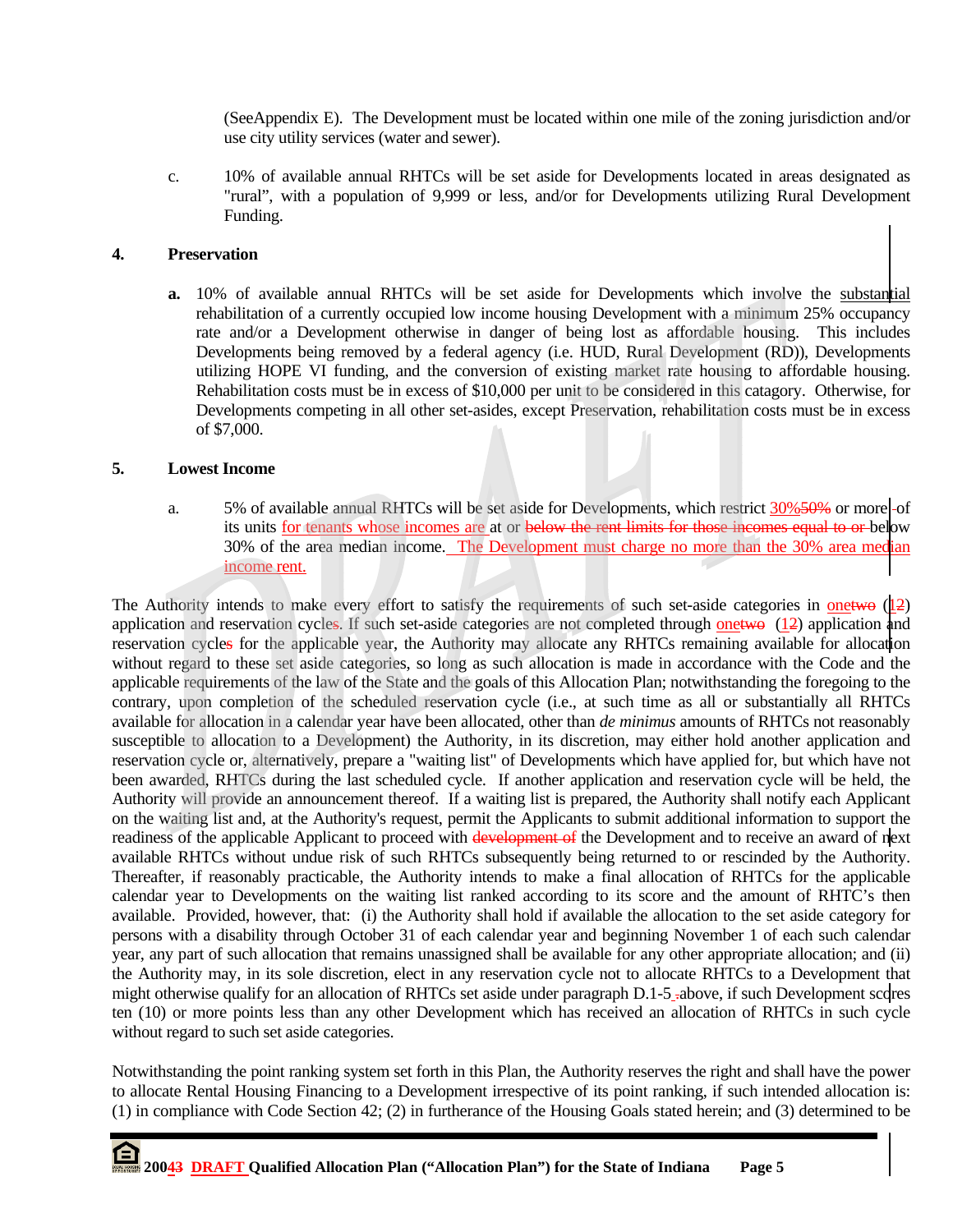in the interests of the citizens of the State of Indiana. Additionally, the Authority will provide a written explanation to the general public for any allocation of RHTCs, which is not made in accordance with the established goals, priorities and selection criteria in this Allocation Plan.

#### **F. Threshold Requirements**

Each Development applying for an allocation of Rental Housing Financing shall satisfy the requirements of the Code, such additional requirements established by the Authority, the Program and those set forth in this Allocation Plan, and any additional requirements relating to the continued compliance of the Development after an allocation of Rental Housing Financing by the Authority. All material used in the Development must be new and of high quality, and all work must be performed in a good and workmanlike manner.

#### **1.** Federal Threshold Requirements

 Each Development shall satisfy all requirements of Section 42 of the Code and such additional provisions of the Code and other federal laws applicable to each Development throughout the required compliance period and/or other applicable period. These requirements include, without limitation:

#### a. Development Feasibility

 Amounts allocated pursuant to this Allocation Plan may not exceed an amount, which the Authority, in its sole discretion, determines is necessary for the financial feasibility of a Development and its viability as a qualified low-income housing Development throughout the compliance period. In making this determination, the Authority shall consider: (i) the sources and uses of funds and the total financing planned for the Development; (ii) any proceeds or receipts expected to be generated by reason of tax benefits; (iii) the percentage of the RHTCs used or to be used for Development costs other than the cost of intermediaries, unless such consideration would impede the process of developing in hard-to-develop areas; (iv) the reasonableness of the Developmental and operational costs of the Development; and (v) the Developmental and/or operational costs of the Development as compared to similar costs of other Applicants; (vi) such other factors it may consider applicable.

 The Authority may establish such criteria and assumptions it deems reasonable for the purposes of its determination, including, without limitation, criteria as to the reasonableness of fees and profits and assumptions as to projected occupancy, the amount of net syndication proceeds to be received, and increases in operating expenses and rental income. Any determination and/or allocation of Rental Housing Financing by the Authority shall not be construed to be a representation or warranty by the Authority as to the feasibility or viability of any Development.

 Pursuant to the Code, the foregoing determination shall be made at: (a) the time of application for the Rental Housing Financing; (b) the time of allocation of the RHTC equity amount; (c) anytime there is a material change to the application and/or Development; and (d) the date the building is placed in service or at time of final application (but prior to the issuance of IRS Form 8609).

**Required Documentation:** The Authority will review the cost figures, sources, fees, etc. in the Application. Additionally, third party documentation of sources and costs will be reviewed along with other such documentation the Authority may consider applicable. The Application must be placed in tab A.

#### b. Local Jurisdiction Notification

 No Development shall be entitled to apply for any Rental Housing Financing reservation or allocation until the highest elected official (or the equivalent) of the local jurisdiction is notified and provided with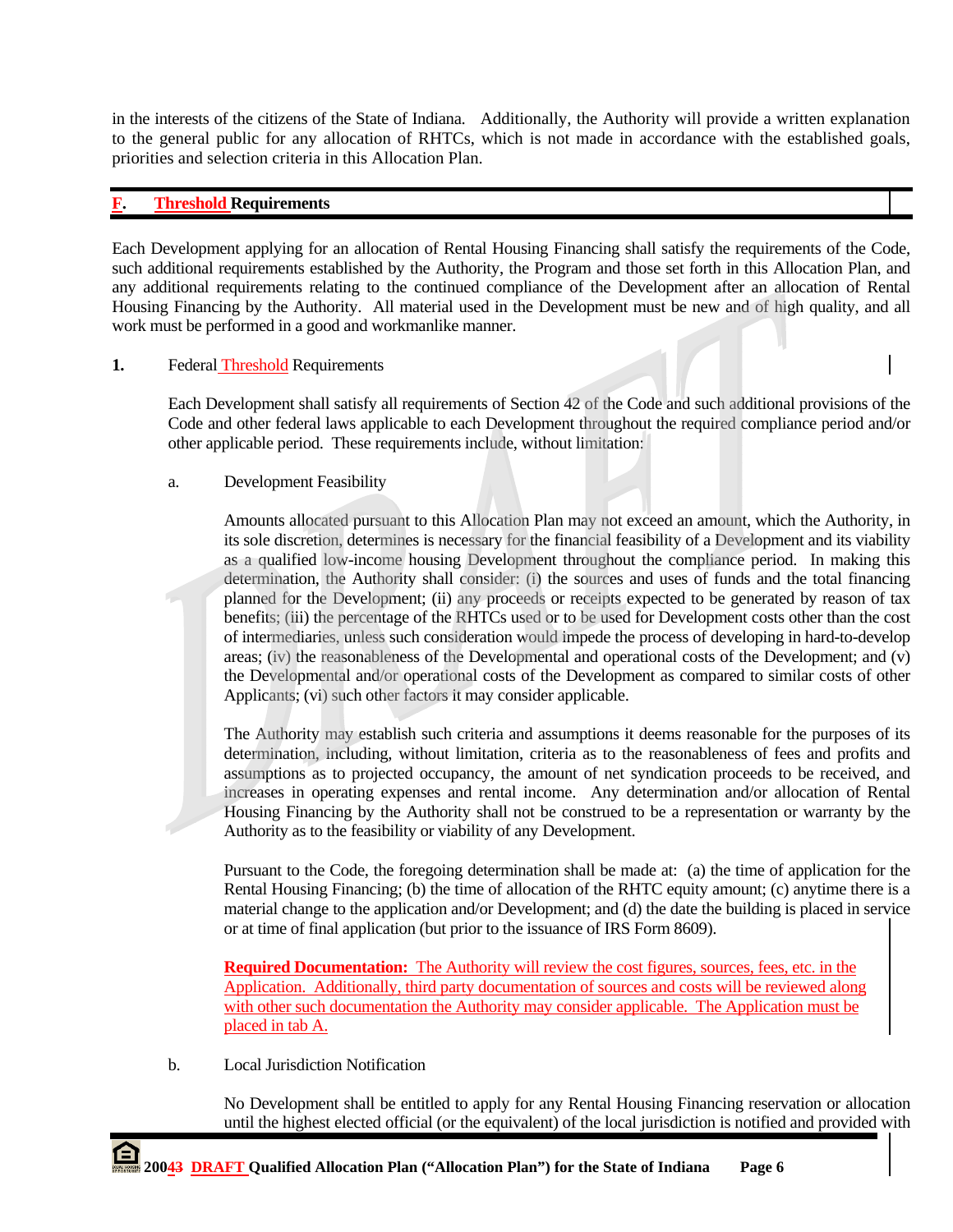a reasonable opportunity to comment on the Development. The Authority will consider the response of such official in determining any RHTC allocation for the Development.

**Required Documentation:** Prior to application submittal, the Developer must submit documentation **by certified mail with return receipt**, of its intent to develop affordable housing to the highest local elected official in the community where the proposed Development will be located. Copies of such information, the returned receipt from the certified mail or other acknowledgement of receipt of documentation, and any written response(s) from the local officials are a required part of the Rental Housing Finance Application and must be placed in tab C.

c. All not-for-profits competing in any set aside and having an ownership interest in the proposed Development must submit to IHFA at the time of application a resolution from its Board of Directors that includes language that the Board approves 1) the application being made for specific Rental Housing Funding (i.e. private activity tax-exempt bonds, tax credits, HOME, Trust Fund,  $\frac{501}{e}$ (3) bonds); 2) the amount of ownership interest the not-for-profit has in the venture ; 3) the not-for-profit's specific liabilities in the Development.

**Required Documentation:** Resolution signed by the not-for-profit's Board of Directors must be placed in tab B. If the document is approved during a Board of Directors meeting, a quorum should pass and sign the resolution and such resolution shall be incorporated into the minutes of the meeting. However, IHFA will make an exception to this policy if the organization has an established protocol for dealing with resolutions and has provided a copy of the process to the Authority. A copy of the resolution in which this protocol was established must be submitted with your application.

d. Market Study

See Schedule C - Market Study Requirements. The market study must be prepared at the developer's expense by a **disinterested** third party. Sufficient demand in the market area of the Development must exist and, based on reasonable predictions, will continue to exist during the term of the compliance period or other applicable period, for the number of units to be developed.

**Required Documentation:** All ApplicantsDevelopments must submit a comprehensive market study of the housing needs of low-income individuals in the area to be served by the Development; satisfactory to the Authority at the time the initial Application is submitted. The market study must be addressed directly to IHFA from the third party preparing the market study with a sworn statement from the person who prepared the study certifying to IHFA the accuracy of the data reported in the study. The study must be submitted to IHFA offices by the application deadline and must state the name of the Development, the Owner, Development City, and Development County on the front cover.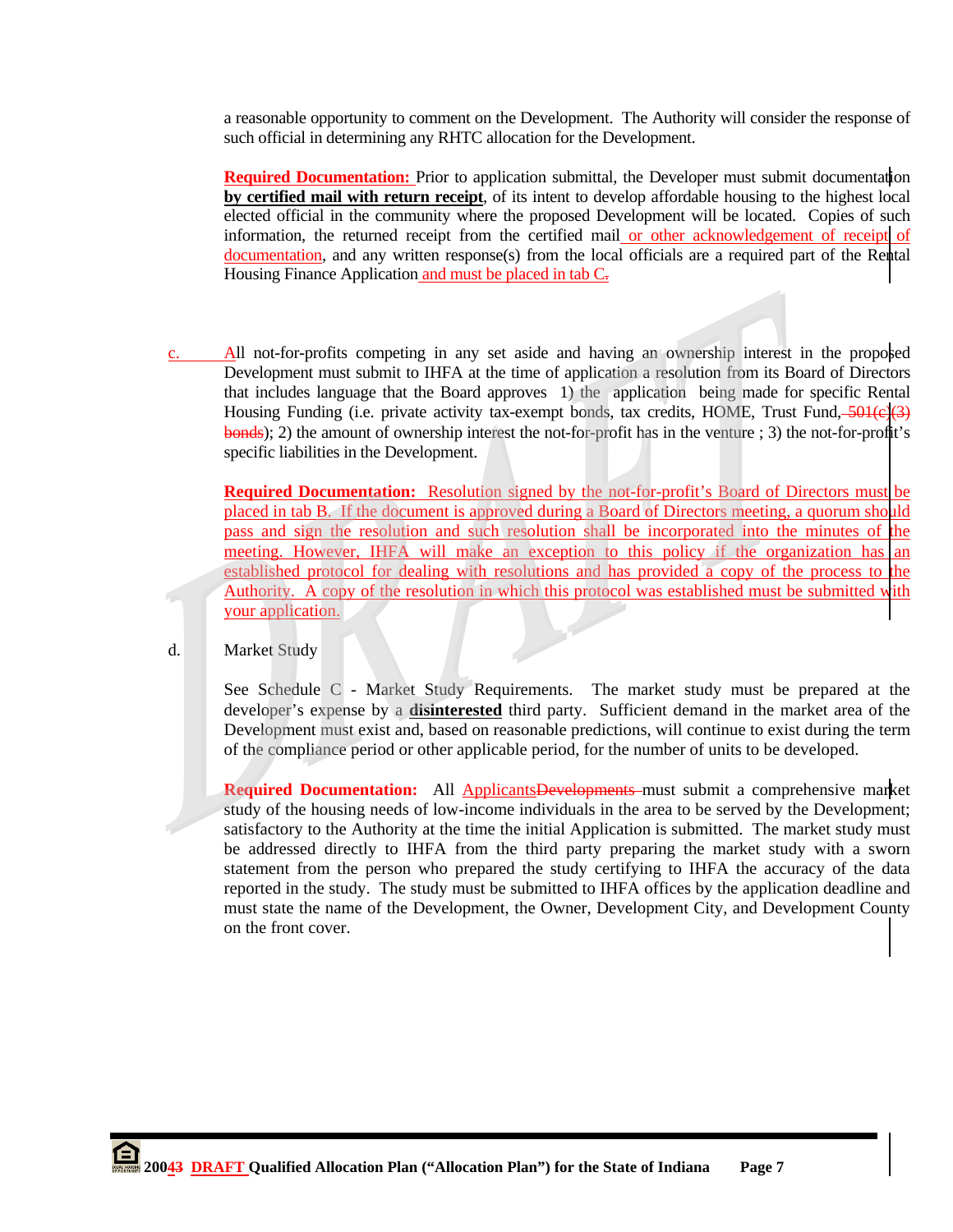## **2. Additional Threshold Requirements of the Authority**

All information submitted to the Authority pursuant to this Allocation Plan must be satisfactory to the Authority in its sole and absolute discretion. If the Authority requests additional information from an Applicant, such information must promptly be submitted within timeline(s) determined by the Authority. **Additionally, all documentation (e.g. certifications, letters, market studies, etc.) must be issued/dated six months prior to the Application deadline date.**

For a Development to be evaluated for an allocation of RHTCs, each of the following requirements must also be satisfied:

- a. The Authority will not consider or review more than one Application for the same Development or for substantially the same or similar costs submitted by a related Applicant with respect to a particular reservation and application cycle. Submission of more than one Application shall cause the cancellation of any pending Application earlier awarded. Request for supplemental RHTCs will only be permitted after all available Developments have been funded. The Authority will notify the public if RHTCs are available for supplemental credits. However, supplemental credits will only be considered for allocations made in the same year.
- b. The Authority will not consider or review a second or subsequent Application for multi-family financing from an Applicant/Owner until the Applicant/Owner has successfully completed (issuance of IRS Form 8609) at least one (1) multi-family Development in Indiana.

**Required Documentation:** The Applicant must submit a list of all tax credit Developments where they have participated with an ownership interest or been part of the Development team (including on a consulting basis). The list must include the following information: 1) Name of the Development; 2) City and state of Development; 3) number of units in each Development; and 4) the role the Applicant played in each Development (e.g. developer, owner, consultant, etc.) Place in tab L.

- c. At the time an Applicant files an Application with the Authority, eligible development costs expended or incurred towards the Development and/or acquisition shall not exceed fifty percent (50%) of the total estimated eligible development costs, unless the Authority determines that:
	- 1) Rental Housing Financing is necessary for the Development to be completed; and
	- 2) The Development is located in either (a) a "qualified census tract" or (b) "difficult Development area", as designated by the U.S. Secretary of Housing and Urban Development ("HUD"). You may also view the information on HUD's website at: www.hud.gov; and
	- 3) Less than sixty-five percent (65%) of the estimated qualified eligible costs have been expended or incurred; and
	- 4) The Development will contribute to the accomplishment of the Authority's housing goals and priorities.

**Required Documentation:** Completed Application. See Form A. Place in tab A.

 d. The Development applicant/owner, developer, management agent and other members of the Development team as provided in the Rental Housing Finance Application must demonstrate sufficient financial, development and managerial capabilities to complete the Development and maintain them for the Compliance Period and other applicable period.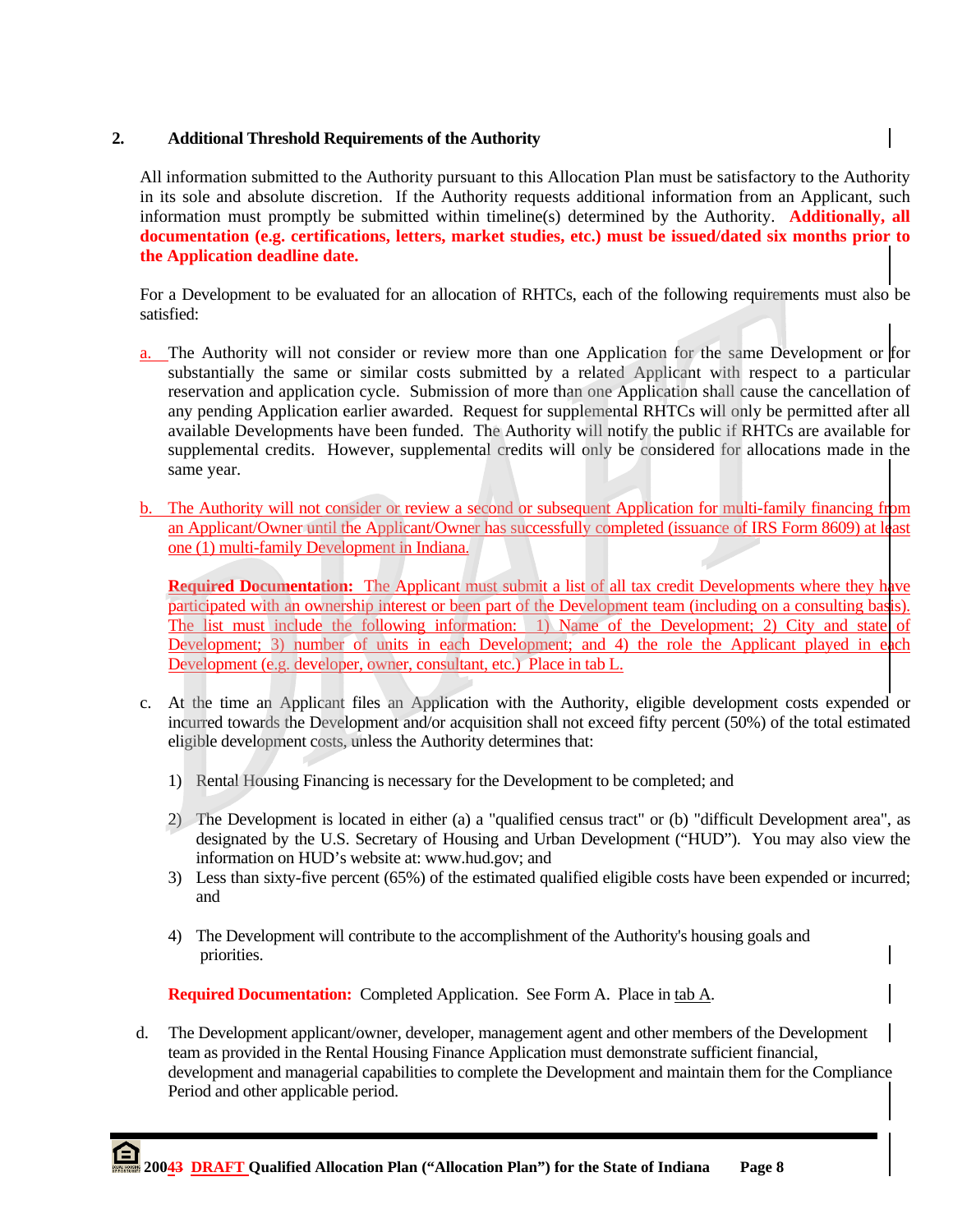**Required Documentation:** The Applicant must provide documentation to demonstrate sufficient financial, development and managerial capabilities and place it in tab D. Examples of such documentation include, but are not limited to: 1) Financial statements, Income statement from an entity and Balance Sheets; and 2) Resumes showing adequate experience of developer and management company. This documentation must be placed in tab D.

- e. The Development team must show their readiness to proceed as demonstrated by:
	- 1) The Authority's receipt of a completed "Application" in the form required by the Authority and within the time period established and set forth in this Allocation Plan. Each Application must be type written and accompanied by the appropriate application fee and all exhibits. **.** Additionally, the Applicant must provide a narrative summary of the Development. See Schedule I for Application Package Submission Guidelines.

**Required Documentation:** The most current Application (See Form A) completed, narrative summary of Development, and **a certified or cashier's check or money order** made payable to IHFA for the appropriate Application Fee. The certified or cashier's check or money order should be attached to the application and placed in tab A with the narrative summary.

2) Submitting satisfactory evidence of site control.

**Required Documentation:** The Applicant must submit documentation evidencing site control, examples of which include: 1) Purchase Agreement or Option that does not expire until after the reservation date for RHTCs with title Insurance documentation (or attorney's opinion); 2) Warranty deed; 3) Long-term lease option (term of lease must be for a minimum term specified in the Declaration of Extended Rental Housing Commitment). When an aApplicant intends to acquire a site and/or building through a government body, in the Authority's sole discretion exercised on a case-by-case basis, the Authority may accept the following documentation as sufficient evidence of site control: (i) duly adopted resolutions of the applicable commission designating the subject area; (ii) duly adopted resolutions of the applicable commission authorizing the acquisition of the land to comprise the Development; and (iii) a letter from the applicable governmental agency or development commission setting forth the acquisition schedule for such land on a time table consistent with the Applicant's readiness to proceed without undue risk of Rental Housing Financing being returned to or rescinded by the Authority. This documentation must be placed in tab E.

3) Development Site Information

**Required Documentation:** The Applicant must Ssubmitting satisfactory schematics, perimeter survey site plan, and floor plans for units of the Development which, to the sole satisfaction of the Authority, show the Development is of quality design providing decent, safe and sanitary housing. The Authority reserves the right to perform (through its own representatives or its agents) site visits and evaluations of the Development to determine the satisfaction of these requirements. Place this documentation in tab F.

4) The Applicant must demonstrate an ability to obtain financing(i.e. syndication proceeds, grants, other funds available for the Development).

**Required Documentation:** The following documentation must be submitted:

 1) Lender letter of interest submitted to the Applicant in support of the Applicant's application must contain a representation and acknowledgment from the lender that: (i) such lender has reviewed the same application submitted or to be submitted by the Applicant to the Authority in support of the Rental Housing Financing for the Development to which such letter of interest relates; (ii) lender expressly acknowledges that the Development will be subject specifically to the "40-60" or "20-50" set-aside, and extended use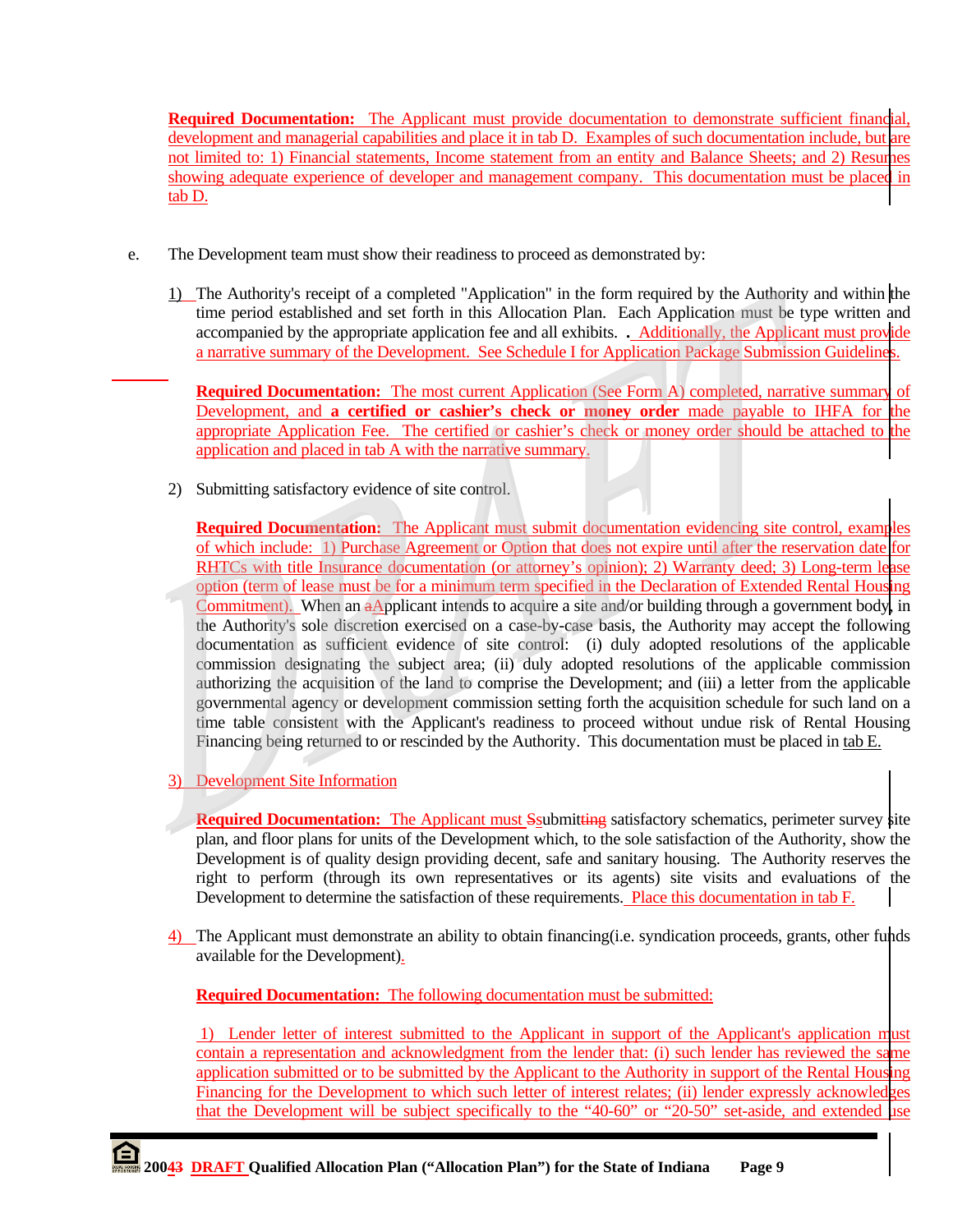restriction elections made by the Applicant (iii) such lender has reviewed the Minimum Underwriting Criteria set forth in this Allocation Plan; and (iv) any other special use restriction elections made by the Applicant, which give rise to additional points in this Allocation Plan. Place in tab G; **AND**

2) For financing not yet applied for (i.e. FHLB funds, ect.), the Applicant must submit evidence of their eligibility for the source of funding (i.e. the proposed application for FHLB funds or a letter from FHLB stating the Applicant is eligible for funds). Place this documentation in tab G; **AND**

3) Equity letter of interest submitted by an Applicant in support of the Applicant's application must contain a representation and acknowledgment from the equity investor that: (i) such investor has reviewed the same application submitted or to be submitted by the Applicant to the Authority in support of the Rental Housing Financing for the Development to which such letter of interest relates; (ii) such investor expressly acknowledges that the Development will be subject specifically to the "40-60" or "20-50" set-aside, and extended use restriction elections made by the Applicant; (iii) such investor has reviewed the Minimum Underwriting Criteria set forth in this Allocation Plan; and (iv) any other special use restriction elections made by the Applicant, which give rise to additional points in this Allocation Plan. Place in tab H.

- f. The Development team must provide documentation to the sole satisfaction of the Authority that shows:
	- 1) The location of the Development is in an area suitable for the proposed Development and is not now, nor is it likely in the future to become, subject to uses or determinations, which could adversely affect its operation, marketability or economic feasibility.

**Required Documentation:** The Applicant must Pprovide letters from developers, 1) the engineer; and/or(s), 2) architect(s), as appropriate; and 3) the market analyst detailing the above information.) Place this documentation in tab F.

2) There are or will be accessible on or before the estimated completion date of the Development, such public and private facilities (i.e. schools, churches, transportation, retail and service establishments, parks, recreational facilities and major public and private employers) which will adequately serve the proposed Development and which are necessary or desirable for use and enjoyment by the contemplated residents.

**Required Documentation:** The Applicant must provide a map of the site area that shows clearly where the public and private facilities are in relation to the development. The map must be placed in tab I.

- 3) **Required Documentation:** Photographs of the site and existing structures shall be provided from all significant perspectives and show all significant nearby land uses. Photographs must be placed in tab I.
- 4) The real estate upon which the Development will be located is currently properly zoned to allow for its use as a multi-family housing Development.

**Required Documentation:** The Applicant must provide: 1) a letter from the appropriate authorized government official (i.e. zoning commission) that describes the Development location and certifies that the current zoning allows for construction and operation of the proposed Development without variance; and 2) If Planned Unit Development (PUD) a copy of the appropriate documentation. This documentation must be placed in tab J.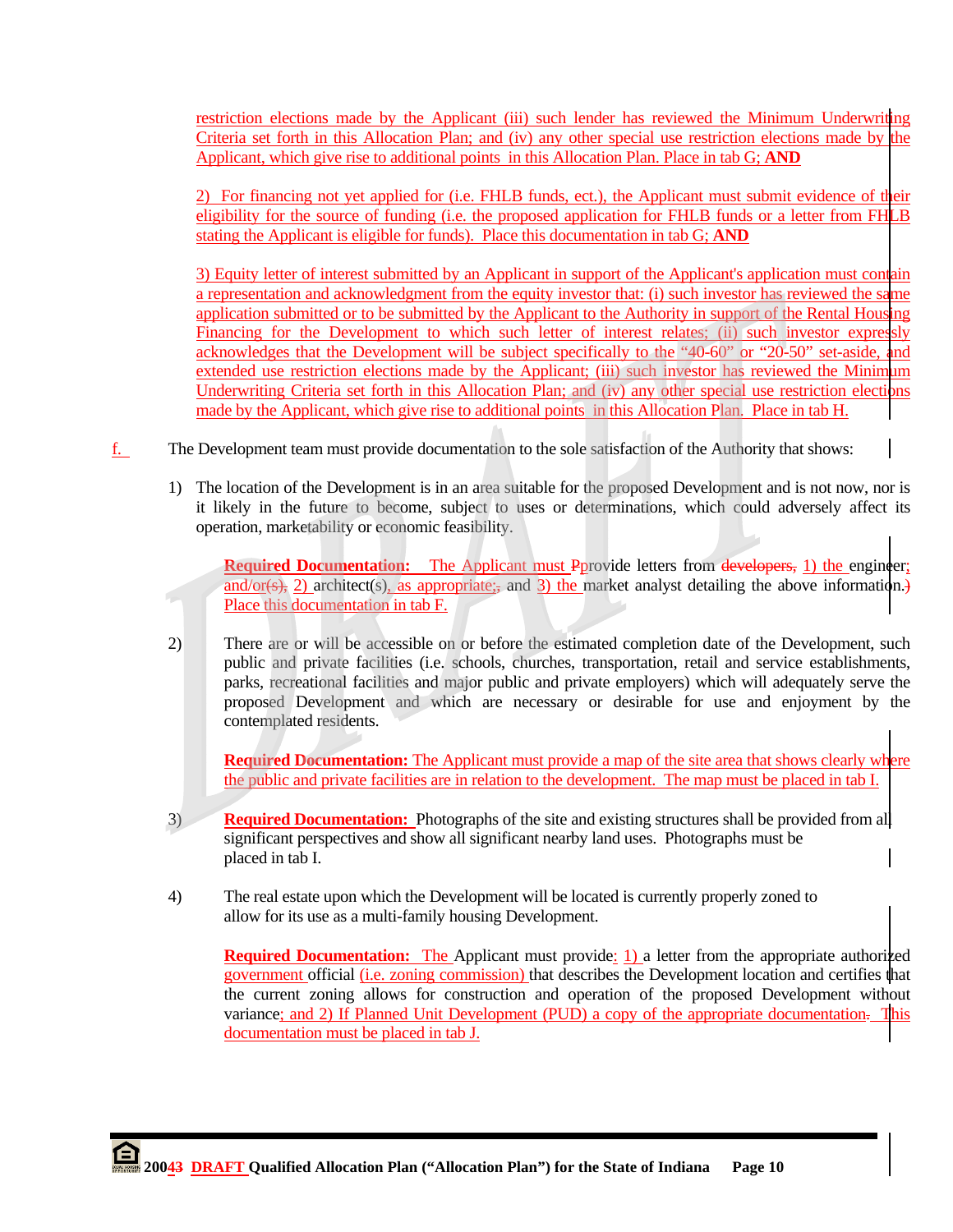5) At the time of application, there will be access to water, sewer, gas and/or electric to the site with sufficient capacity to satisfy the requirements of the Development.

**Required Documentation:** The Development shall have received a letter (acceptable to the Authority) from the appropriate entity (i.e. each utility company) that utility facilities and capacities will be available to satisfy the needs of the Development. Place in tab K.

6) Compliance Monitoring and Evidence of Compliance with Other Program Requirements

 Every Applicant, Principal, affiliates and/or Development Team member (collectively, "Development Team") with any ownership interest in a rental housing Development which has received an allocation of RHTCs by the Authority since the inception of the RHTC program (January 1, 1987), must cooperate and comply with the Authority's compliance monitoring procedures. The Authority's monitoring procedures and requirements are set forth in the RHTC Compliance Manual, a copy of which is attached as Schedule ??? to this Allocation Plan and made a part hereof. If, in the sole discretion of the Authority, any Development Team member has materially failed to comply with the procedures and requirements of the Authority or any of its programs, the Code or any other governmental program, including, but not limited to, HUD and/or HUD funded programs: (i) the Authority may withhold or reduce, in whole or in part, Rental Housing Financing for which application is made, irrespective of whether the withheld or reduced funding relate to the Development to which the noncompliance relates as determined by the Authority in its sole discretion; and (ii) if the Applicant's noncompliance is chronic and/or egregious in nature, the Authority may refuse to accept for filing and/or otherwise refuse to consider all or any part of the Applicant's pending or future applications for funding until such time as the Authority decides otherwise.

 The Development team must satisfactorily demonstrate that all prior findings and assessments against all Applicants and its principals, participants and affiliates have been satisfied.

 Any Development found to be in violation of this Allocation Plan will be subject to a reduction or rescission in Rental Housing Financing, and all Development Team members may be subject to debarment from participating in all Authority programs for up to five (5) years.

**Required Documentation:** The following documentation must be submitted and placed in tab L:

 1) All of the Development Team members with an ownership interest in any affordable housing Development must disclose any non-compliance issue(s) and/or loan defaults with any state or federal affordable housing program (including private activity tax-exempt bonds) in which it has participated in or received funds including those issues that have been corrected since RHTC program inception. Failure to disclose may result in the loss of RHF funding;

 2) Each member of the Development Team must submit a written affidavit accurately disclosing his/her complete interest in and affiliations with the proposed Development. Additionally, the Development Team must include in the affidavit all other RHTC funded Developments located in Indiana where they own(ed) an interest. The management company named in the initial application must add language to its affidavit certifying has signed a sworn statement certifying that:  $a\text{+}$ ) they have reviewed the application for Rental Housing Financing; and  $b^2$ ) they can effectively manage the property according to the requirements of Section 42, the Qualified Allocation Plan, and the elections made by the owner/applicant in the application for Rental Housing Financing. If at any time during the Compliance Period the management company changes, the new management company must also sign a similar certification.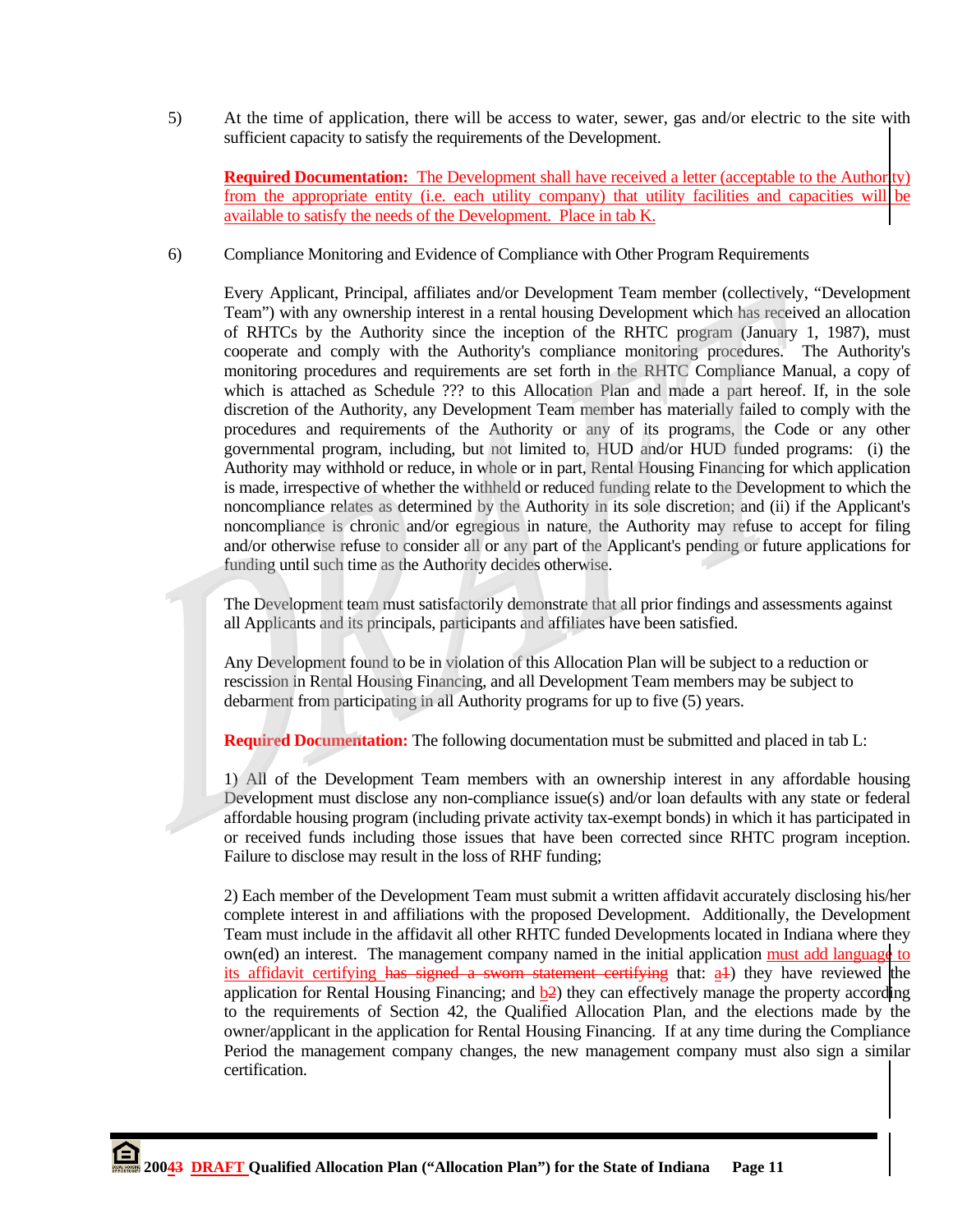7) The characteristics of the site (e.g. size, topography, terrain, soil and sub-soil conditions, environmental, vegetation and drainage conditions) must be suitable for the construction, rehabilitation and operation of the proposed Development. No Development will be considered if any of the buildings are or will be located in a 100 year flood plain or on a site which has unresolvableed wetlands problems, or contains hazardous substances, or the like.

**Required Documentation:** Evironmental Phase I completed by an experienced and credible disinterested third party hired by the Applicant. If wetlands exist on the site, the Applicant must submit evidence that the wetlands can be mitigated and a plan, that includes financing, of how the Applicants anticipates to mitigate the wetlands. Place in tab F.

- g. **Required Documentation:** Applicant(s) proposing Developments consisting of five (5) or more units must complete and submit HUD Form 935.2 Affirmative Fair Housing Marketing Plan ("Plan") (See-Schedule Gform K) at the time of initial application. Applicant must obtain approval from HUD and/or Rural Development (RD) within one (1) year after the Placed in Service date. A copy of the approved Plan must be submitted to the Authority within thirty (30) days of receipt. A copy of the **completed** form (See Form K) must be placed in tab N.
- h. All applicable conditions and requirements of State and local laws, statutes, regulations, ordinances and other proper authorities in the State, including, without limitation, the requirements specified in the Application, the Indiana Handicapped Accessibility Code as amended, and such additional items which may be required by the Authority (collectively, "State Laws"), shall be satisfied.

Additionally, the Development has been designed to comply with the requirements of all applicable local, state and federal fair housing and disability-related laws. The Development design should consider at a minimum, the applicability of the local building codes, Federal Fair Housing Act, as amended the Americans with Disabilities Act, and the Rehabilitation Act of 1973, as amended. The Applicant and architect who has designed the Development will be required to submit an affidavit that certifies the Development complies with all applicable requirements.

**Required Documentation:** The Fair Housing Act Accessibility Checklist form must be completed and signed and notarized by the owner and the architect for the Development. See Form E. Place form in tab N.

i. Applicants who perform rehabilitation work on pre-1978 Developments (i.e. buildings) are required to comply with the Lead Based Paint Pre-Renovation Rule (Lead PRE) and the State of Indiana's Lead Based Paint Rules where applicable. (For more information visit [www.epa.gov/lead](http://www.epa.gov/lead) or contact your local Environmental Protection Agency (EPA) Regional Office.)

**Required Documentation:** The Applicant must certify that the Development will comply with these laws and rules. See Form J. Place certification in tab N.

Developments proposing commercial areas within the building or on the property utilizing Rental Housing Financing will be given consideration. Construction must be in strict compliance with plans and specifications that have been previously approved by the Authority and which strictly follow the initial layout. Finally, all commercial restrictions approved by the Authority must be included in the Declaration of Extended Rental Housing Commitment ("DERHC").

**Required Documentation:** The Application must include the following additional information and documentation: (i) a detailed, square footage layout of the building and/or property identifying all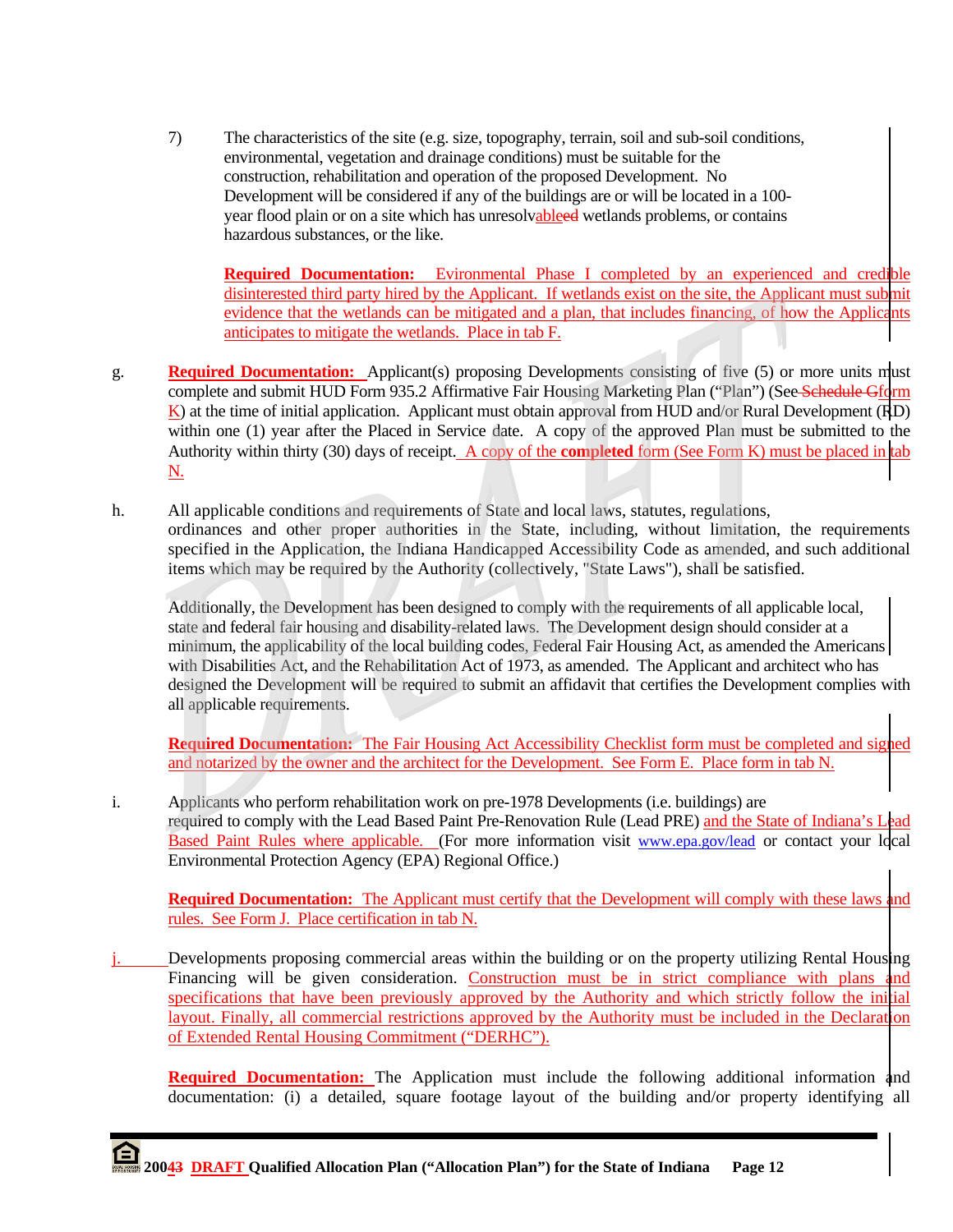residential and commercial areas; and (ii) a time-line for complete construction showing that all commercial areas will be complete prior to the residential areas being occupied. Place this documentation in tab F.

k. If any portion of the RHTCs are being used to acquire the development, RHTCs and/or acquisition eligible basis will be calculated based on the lesser of the actual amount paid for the building or the appraised value.

**Required Documentation:** The Applicant must submit the Development's fair market appraisal (completed by a certified appraiser), which must be completed within six (6) months from the Application deadline. See Schedule C– Market Study and Fair Market Appraisal Requirements. Place in tab O.

l. For Developments proposing rehabilitation, the rehabilitation cost must be in excess of \$7,000 per unit. However, if the Development is competing in the Preservation set aside the rehabilitation cost must be in excess of \$10,000 per unit.

**Required Documentation:** All Applicants applying for rehabilitation Developments requesting Rental Housing Financing must submit with their Rental Housing Finance Application a capital needs assessment in the format required by the Authority. See [S](http://see/)chedule H and form C - Capital Needs Assessment. Place in tab O.

p. Applicants applying for Rental Housing Financing are required to complete and submit to the Authority an Intent to Submit Form at least 10 **business** days prior to the application deadline date. (The Intent to Submit Form may be provided via facsimile – Attention: Tax Credit Allocation Department.)

Applicants who do not submit the Intent to Submit Form by the appropriate due date will not eligible to apply for funding in that round. Applicants may change the information provided in notification of intent after it is submitted, but the letter should be a good faith estimate of the anticipated request.

- m. Upon request, the Applicant shall provide a completed IRS Form 8821, Tax Information Authorization for each owner/general partner and if applicable, the controlling entity of the general partner at least 10 business days prior to the application deadline date along with the Notification of Intent to Apply for Financing. The form must be signed by an individual authorized to sign on behalf of the owner.
- n... Underwriting Guidelines

The following are underwriting guidelines for all Developments. However, all applicants should be aware that these are averages and the numbers submitted should reflect the nature and **true cost** of the Development proposed. **IHFA will consider any underwriting outside of these guidelines if supporting documentation is provided.** 

1) Operating Expenses - \$3000 - \$3500/unit or 35% of Gross Income whichever is greater

| $\bullet$ 1 bedroom units -               | $$2800 - $3000$ |
|-------------------------------------------|-----------------|
| $\bullet$ 2 bedroom units -               | $$3000 - $3500$ |
| $\bullet$ 3 bedroom units -               | $$3500 - $4000$ |
| 4 bedroom and single family/duplex units- | $$4000 - $4500$ |

2) Management Fee (including tax creditcompliance consultant fee) – 5-7% of "effective gross income" (gross income for all units less Vacancy Rate).

 1-50 units 7%, 51-100 units 6%, and 100+ units 5%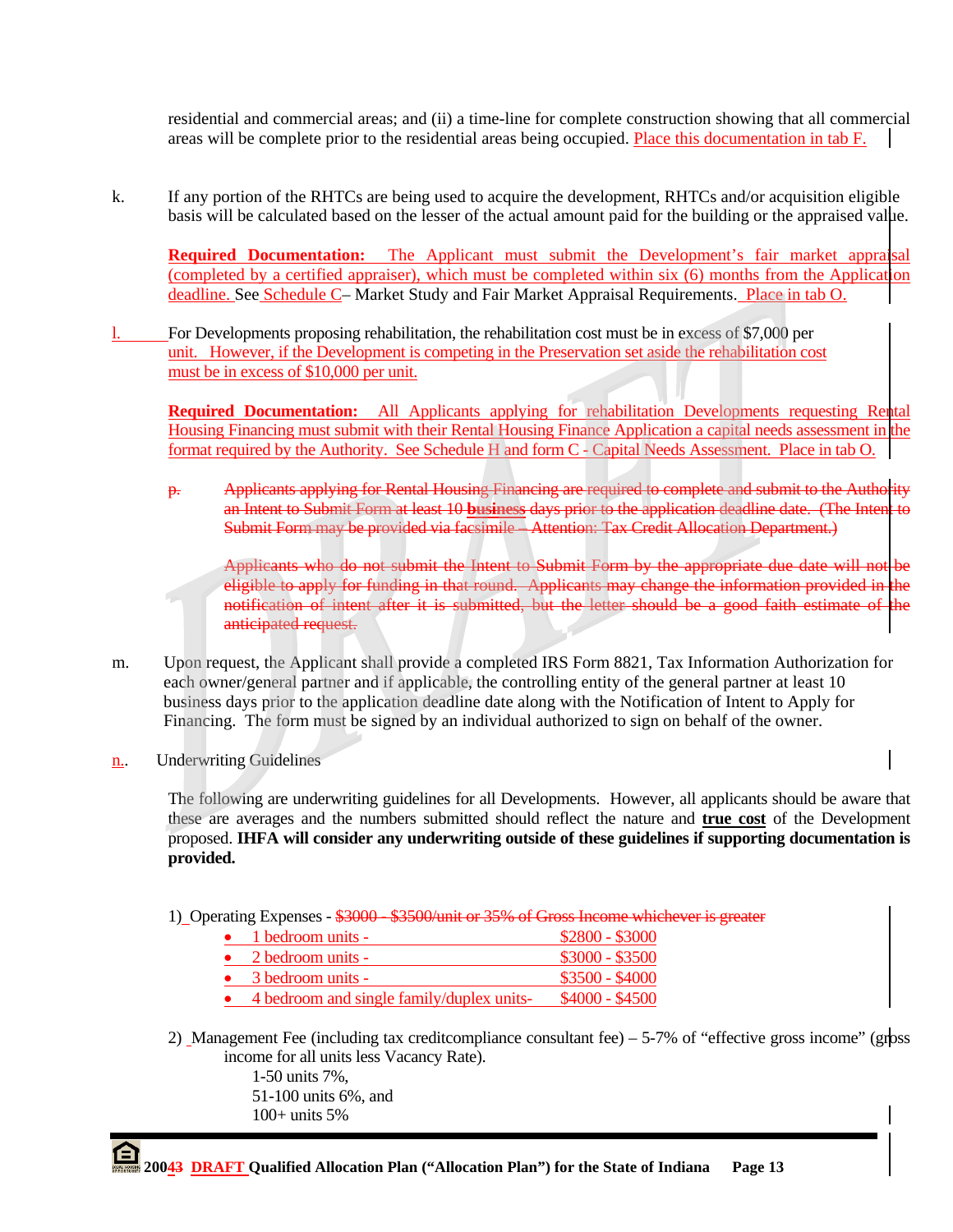- 3) Vacancy Rate 6% 8%
- 4) Rental Income Growth  $1-\frac{32}{6}$ /year
- 5) Operating Reserves four  $(4)$  six  $(6)$  months (Operating Expenses plus debt service)
- 6) Replacement Reserves New Construction: \$250 \$300 Rehabilitation: \$300 \$350
- 7) Operating Expense Growth 2-43%/year
- 8) Stabilized debt coverage ratio 1.15 1.35
- 9) Developments structured with no hard debt minimum cash flow before deferred developer fee must be at least \$300 per unit annually Л

NOTE: IHFA will require at least a 1% spread between operating expense growth and rental income growth.

**Required Documentation:** 1) Data supporting the operating expenses and replacement reserves stated in the proforma must be supported in the Development's Market Study (e.g. comparable Development information, IREM statistics)**; AND** 2) If the underwriting is outside of these guidelines the Applicant must provide a detailed explanation with third party documentation supporting the explanation. This documentation must be placed in tab A.

## Grants/Federal Subsidies.

Those Tax Credit Developments that include "soft" loans (i.e. HOME dollars loaned to the Development with payments through available cash flow) must demonstrate the reasonableness that the loan will be repaid by the end of the Compliance Period. Even if a Development's projections provide a basis for a reasonable expectation of repayment, the general partner or affiliate should guarantee payment at the end of the specified period but no later than the end of the Compliance Period. If the loan and any outstanding interest is not expected to be paid until the end of the Compliance Period, there must be reasonable expectation that the fair market value of the Development will be sufficient at that time to pay the accrued interest and debt.

For Developments with any type of grant funds or federal subsidies (i.e. HOME, CDBG, etc.):

**Required Documentation:** A third-party attorney's opinion will be required at the time of Application with regard to the treatment of such funds relating to (1) their inclusion or exclusion from eligible basis;  $(2)$ the Development's qualifications for the 9% Tax Credits; and/or (3) the reasonableness that the loan will be paid by the end of the Compliance Period. Place in tab G.

## p. IHFA has established the following credit per unita maximums :

 $H$ istoric Rehabilitation =  $$7.500$ Single Family/Duplex (new construction  $\&$  acquisition rehabilitation) = \$7,000 New Construction & Acquisition Rehabilitation (non-historic) =  $$6,500$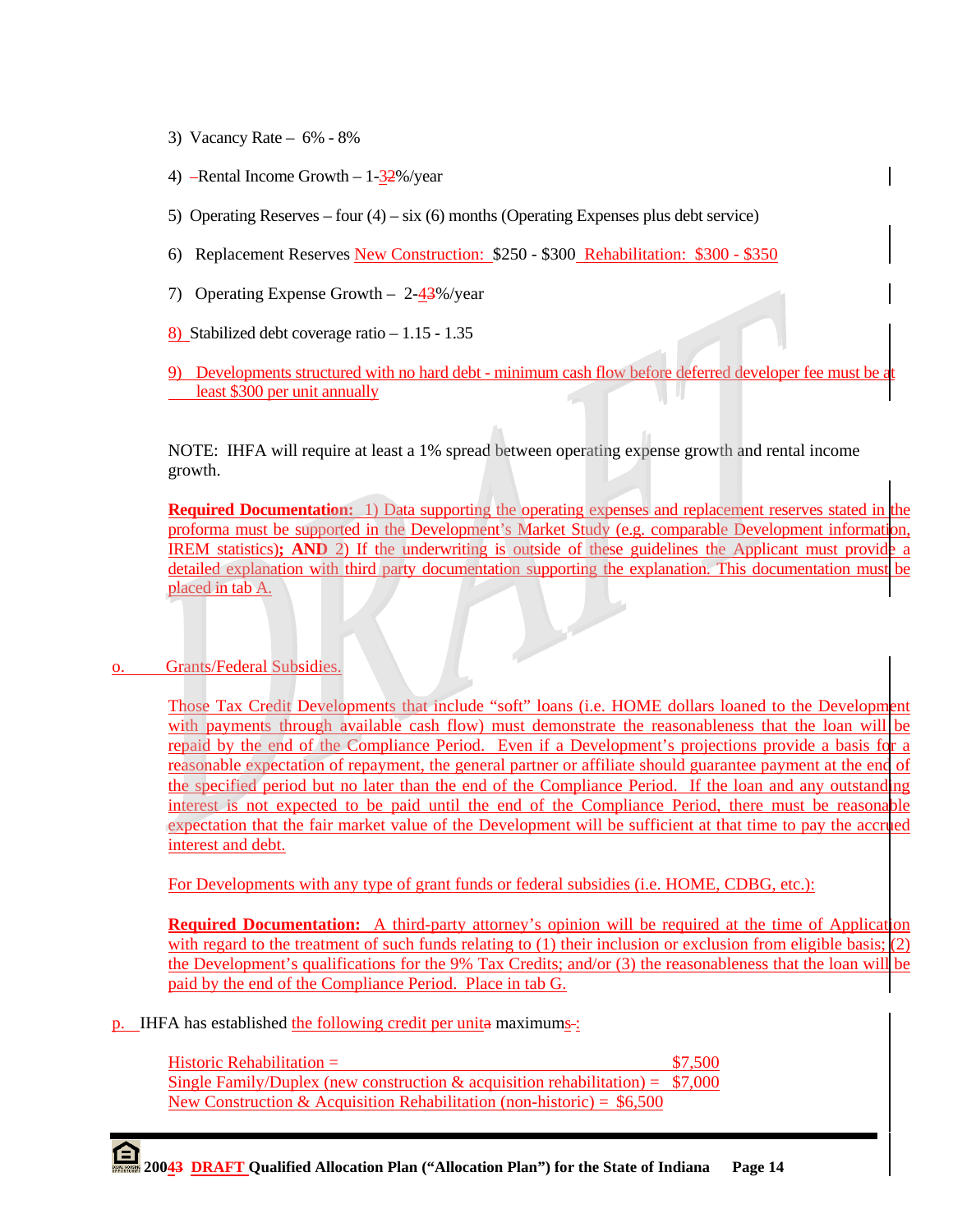IHFA will consider Tax Credits per unit in excess of these amounts if the Authority determines:

- 1) The additional credits are necessary for financial feasibility of the Development; **AND**
- 2) The Development is located in either a) a "qualified census tract" or b) "difficult Development area" as designated by the U.S. Secretary of Housing and Urban Development ("HUD"). You may view the information at HUD's website at [www.hud.gov.;](http://www.hud.gov/) **AND**
- 3) The Applicant has provided documentation for why the Development needs the additional Credit and third-party documentation of efforts the Applicant has taken to obtain other financing. This documentation, if provided, must be placed in tab A.

per unit cost of \$95,000 . for new construction and substantial rehabilitation. Single family and historic rehabilitation Development will be subject to a \$100,000 per unit maximum.

Additionally, IHFA will consider costs up to \$125,000 per unit in "high cost areas" HUD to be the following cities: Anderson, Indianapolis, Gary, South Bend, Fort Wayne, Koko Lawrenceburg, New Albany, Columbus, Muncie, Bloomington, Washington, Evansville, To Haute, and Lafayette. The Development must be within the city boundaries to be considered "high cost area." However, the applicant must provide convincing documentation supporting costs.

If the applicant proposes a cost per unit in excess of these maximums, the application nevertheless, be underwritten (and the amount of RHTC's (if any) that may be allocated these maximum cost figures and not those in the application.

#### **3. User Eligibility and Limitations**

#### a. Applicant and Development Limitations

 During any calendar year, the amount of RHTCs, which may be reserved for allocation (including any transfers of RHTCs during the applicable calendar year) to any person (including principles in organizations), entity, or Applicant, may not exceed \$1,500,000**.** Provided, however no Development shall receive more than \$750,000 of RHTCs in any calendar year. Such limitation shall be subject to review and modification by the Authority. [Excluding Developments financed with Bonds and 4% RHTCs.]

 If the Authority determines that in its sole and absolute discretion it is in the interest of the State to allocate additional RHTCs to such person, entity or Development, then the Authority may waive such limitation.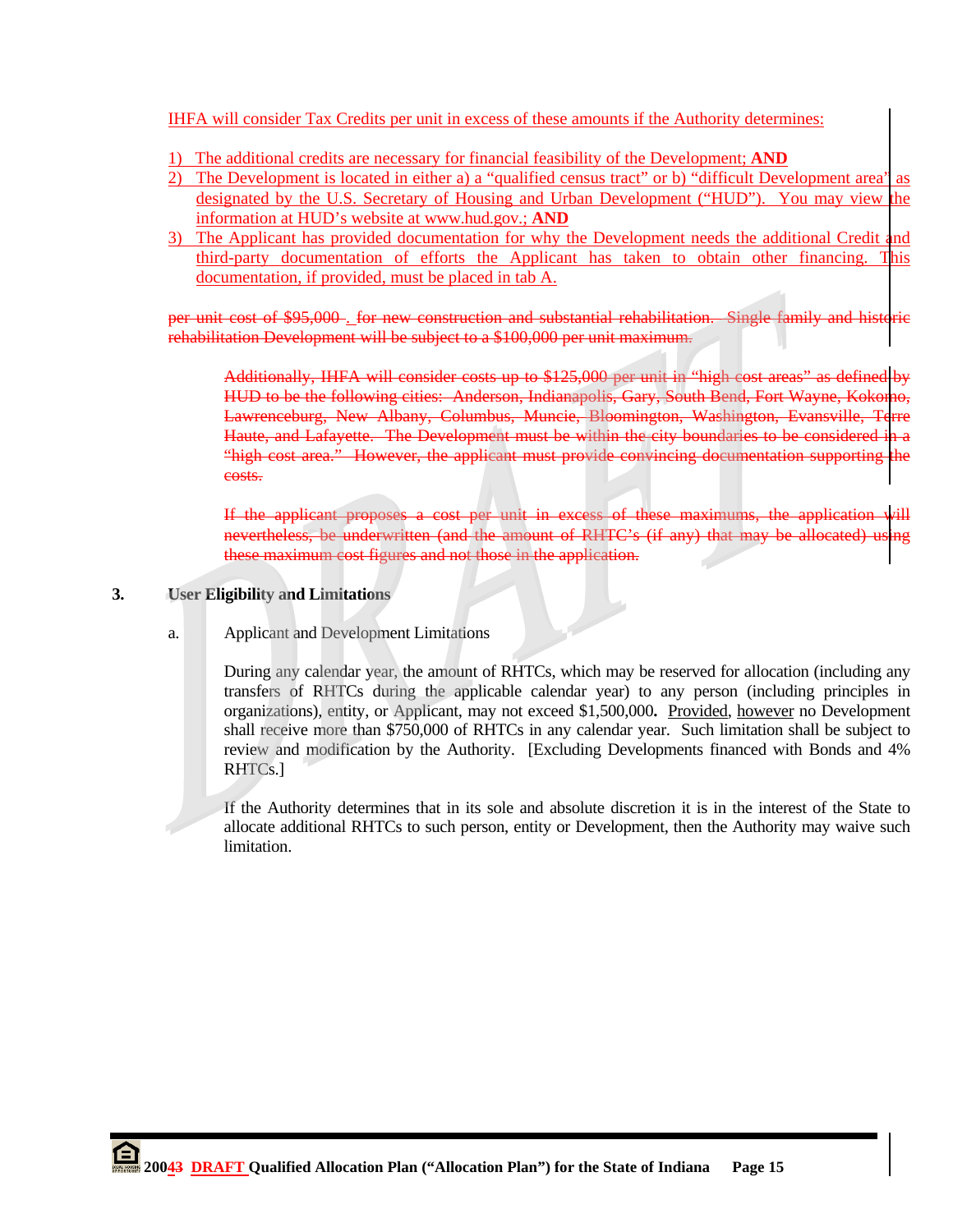## b. Developer Fee Limitations

| No. of units in<br><b>Development</b> | <b>Maximum combined total developer fee,</b><br>developer overhead, and consultant fees                                                                                                                                                                   |  |
|---------------------------------------|-----------------------------------------------------------------------------------------------------------------------------------------------------------------------------------------------------------------------------------------------------------|--|
| 40 Units or less                      | <u>20% of Total Development Costs excluding the developer fee, developer overhead,</u><br>consultant fees, and the cost of the land but not to exceed \$1,000,000 for RHTC 9%<br>Developments & not to exceed \$2,000,000 for bond volume 4% Developments |  |
| Over 40 Units                         | 15% of Total Development Costs excluding the developer fee, developer overhead,<br>consultant fees, and the cost of the land but not to exceed \$1,000,000 for RHTC 9%<br>Developments & not to exceed \$2,000,000 for bond volume 4% Developments        |  |

The amount of developer fees ("Developer Fees") allowable, for purposes of determining the amount to be allocated with respect to each Development, shall be limited to 15% of the total development costs excluding the Developer Fee and the cost of land. Developments with 25 or fewer units, the maxim Developer Fee will be restricted to 20% of the total development costs excluding the Developer Fee and the of land. The Authority will monitor both hard and soft costs of the Development compared to Developments of similar size and location and in its sole discretion reduce the total Developer Fee, which may will reduce the amount of any RHTC allocation.

When determining the amount of Credit necessary to make a Development financially feasible, the Authority will include the deferred Developer Fee as a source of funding.

To be included in RHTC basis, deferred developer fee must be due and payable at a date certain. Fees may be paid as a cash flow loan if it can be demonstrated that the fee can and will be paid in a reasonable amount of time (generally considered to be ten  $(108)$  to fifteen (15) years). If fees are permanently contributed to the Development, they must be paid to the developer and then contributed to the Development if the fees are to be included in RHTC basis.

Additionally, at the time of initial Application, no more than 50% of the developer fee may be deferred for 9% RHTC Developments and no more than 70% of the developer fee may be deferred for bond volume 4% RHTC Developments. However, the Authority may on a case by case basis with convincing documentation acceptable to the Authority and for the financial feasibility of the Development allow a larger percentage of the developer fee to be deferred.

**Required Documentation:** Applicant must include a statement describing the terms of the deferred repayment obligation to the Development including any interest rate charged and the source of repayment with the application. Nonprofit organizations shall include a resolution from the Board of Directors allowing such a deferred payment and interest obligation to the Development. The Authority will require a Deferred Development Fee Agreementnote evidencing the principal amount and terms of interest and repayment of any deferred repayment obligation be submitted at the time of final cost certification. Place this documentation in tab G.

## c. Contractor Fee Limitations

Contractor fees ("Contractor Fees") shall also be limited, for purposes of determining the RHTC amount to be allocated, based on the amount of total costs incurred toward the construction or rehabilitation of the Development, excluding Developer and Contractor Fees. The Contractor Fee limitations are as follows: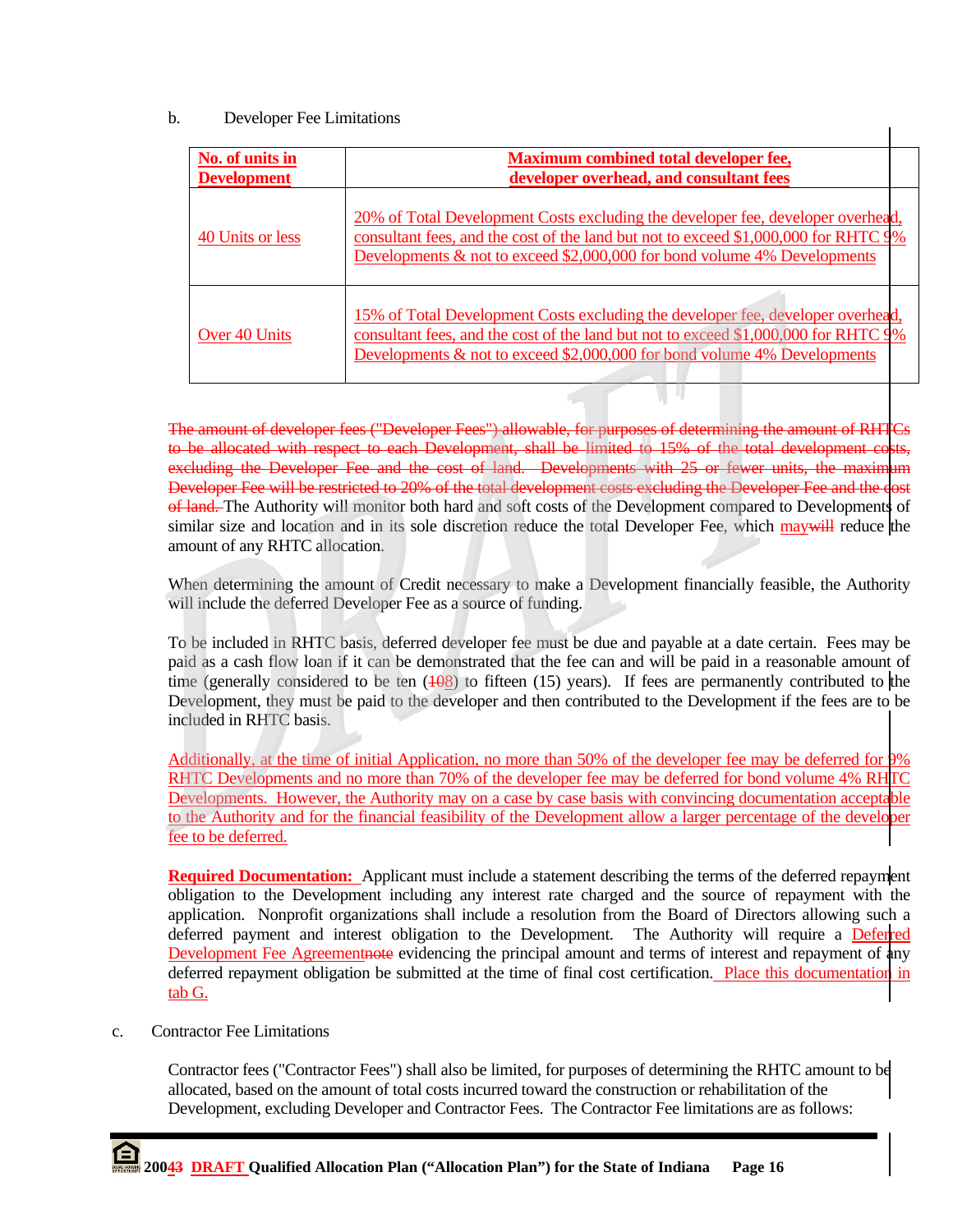| <b>Contractor Fees</b> | <b>Contractor Fee % Limitation</b> |
|------------------------|------------------------------------|
| General Requirements   | 6\% of total costs                 |
| General Overhead       | 2\% of total costs                 |
| Builder's Profit       | 6\% of total costs                 |
| Total                  | 14 % of total costs                |

The Authority will permit savings in a particular Contractor Fee line item to offset overruns in other Contractor Fee line items; provided, however, that in any event the total Contractor Fees shall not exceed 14%.

No increase will be permitted higher than the above stated limitations.

## **4. Rental Housing Financing Returned by Applicant**

If Authority funding (i.e. RHTC, HOME, Low-Income Housing Trust Fund, multifamily private activity taxexempt bonds,  $\frac{501(c)(3)$  bonds) previously reserved and/or allocated to a Development is returned to or rescinded by the Authority, ten (10) points will be deducted by the Authority from the total points otherwise scored on the next application submitted by the Applicant (or its principals) that meets threshold requirements. However, if the funding is returned within 90 days of the approval date, no points will be deducted from the Applicant's next application.

The Authority, in its sole and absolute discretion, shall have the right to grant a waiver from the foregoing points deduction for factors determined by the Authority to be outside of the developer's control. No such waiver will be granted unless on or before October 1 the Applicant furnishes the Authority with a written request for such waiver at the time the Credits are returned and/or rescinded specifying therein with specificity satisfactory to the Authority the reasons thereof. All requests for return of fees paid to the Authority for said Development will be denied.

## **5. Receipt of Rental Housing Financing**

Applicant(s) receiving Rental Housing Financing must satisfy at time of final application all scoring criteria they received points for unless otherwise approved by the Authority in writing.

## **G. Evaluation Factors**

The Authority has developed six (6) categories of criteria, based on the needs assessment conducted and the housing goals established by the Authority. If an Application satisfies all applicable requirements, then it will be evaluated and scored based on: (1) Rents Charged by the Development being 25 possible points; (2) the constituency served by the Development (i.e. special needs population) being 10 possible points;  $(32)$  Development characteristics being  $35/34$ possible points;  $(43)$  financing and readiness to proceed being  $67$  possible points; (4) market being 17 possible points; and (5) other being 7 possible points. Consequently, there are 100 possible points. Applicants seeking an RHTC allocation under Indiana's RHTC cap must score a total of forty (40) or more points under this Allocation Plan. Additionally, Applicants seeking Private Activity Tax Exempt Bonds, either in conjunction with 4% RHTCs or alone, must score a total of thirty-five  $(350)$  points or more. The Authority reserves the right not to allocate funding to a Development that scores ten (10) or more points less than the nearest Development receiving Rental Housing Financing. A written explanation will be made available to the general public for any funding of a housing credit dollar amount, which is not made in accordance with established priorities and selection criteria in this Allocation Plan.

## **1. Rents Charged**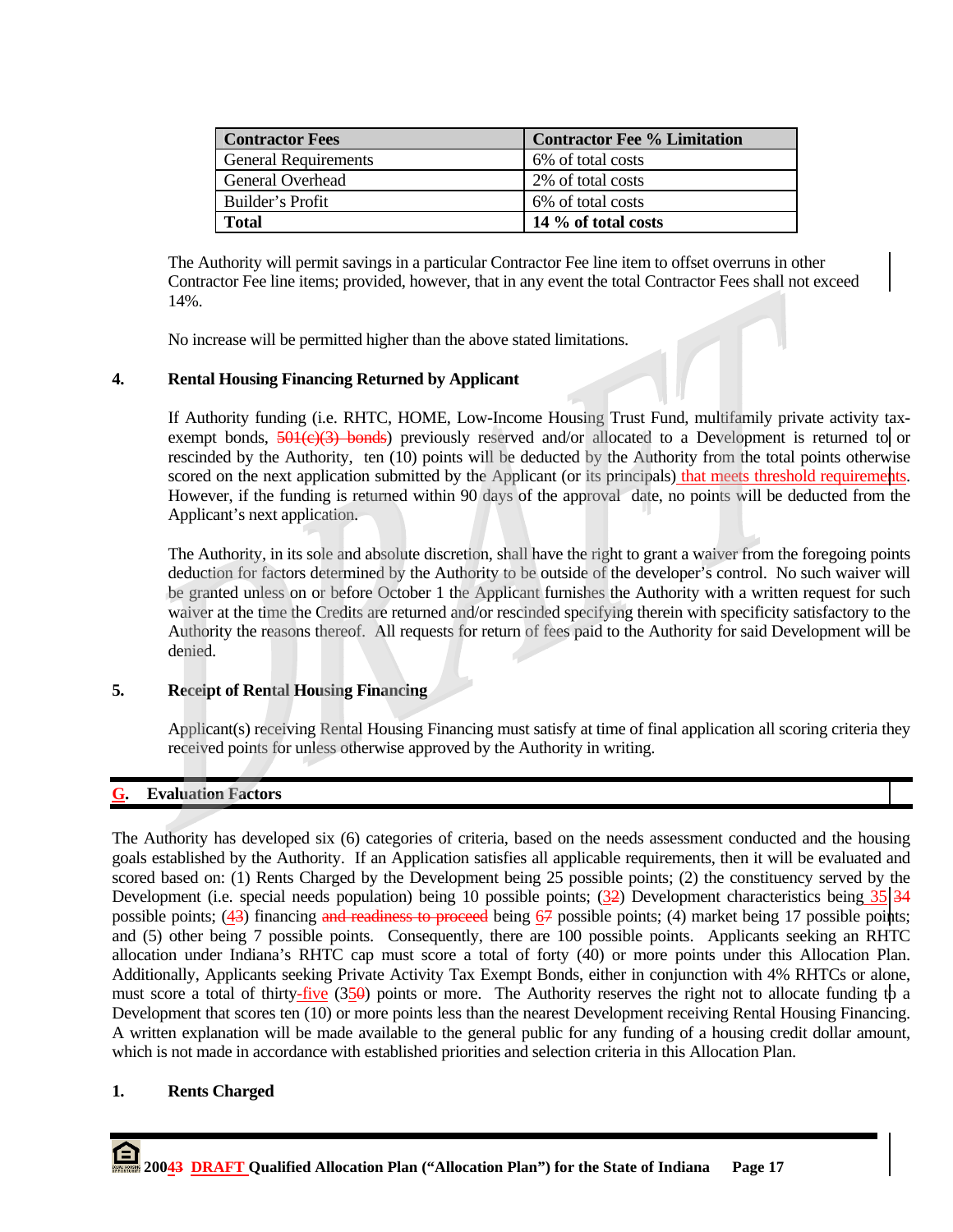All Developments must meet the minimum set-aside requirement for Section 42 with election of the "40-60" or the "20-50" set-aside. In addition, the Authority will award points to those Developments that will target lower rents as follows:

#### a. Lower Rents Charged

If the Development intends to charge rents lower than the maximum allowable for the area median income (AMI) required by Section 42 of the Code and maintain rents for units at a level not to exceed the maximums as published in Appendix  $\underline{B}G$  and  $\underline{C}H$ , points will be awarded as follows:



You Applicants will not be permitted to utilize the unit's set-aside at one AMI rent to also be awarded points for another AMI rent category unless all units are designated at one set-aside (i.e., If all units are designated at 30% AMI rent, maximum points in the 30%, 40%, and 50% AMI categories will be awarded. If all units are designated at 40% AMI rent, maximum points in the 40% and 50% AMI rent categories will be awarded).

b. Market Rate Units

If the Development provides for a mixture of market-rate units (market rate units are those units that will not be reserved for Qualified Low Income Tenants) then points will be awarded in accordance as follows:

| <b>Maximum Number of Points</b> |        |  |
|---------------------------------|--------|--|
| $11\% +$                        |        |  |
| $5 - 10%$                       |        |  |
| Percent of Market-Rate Units    | Points |  |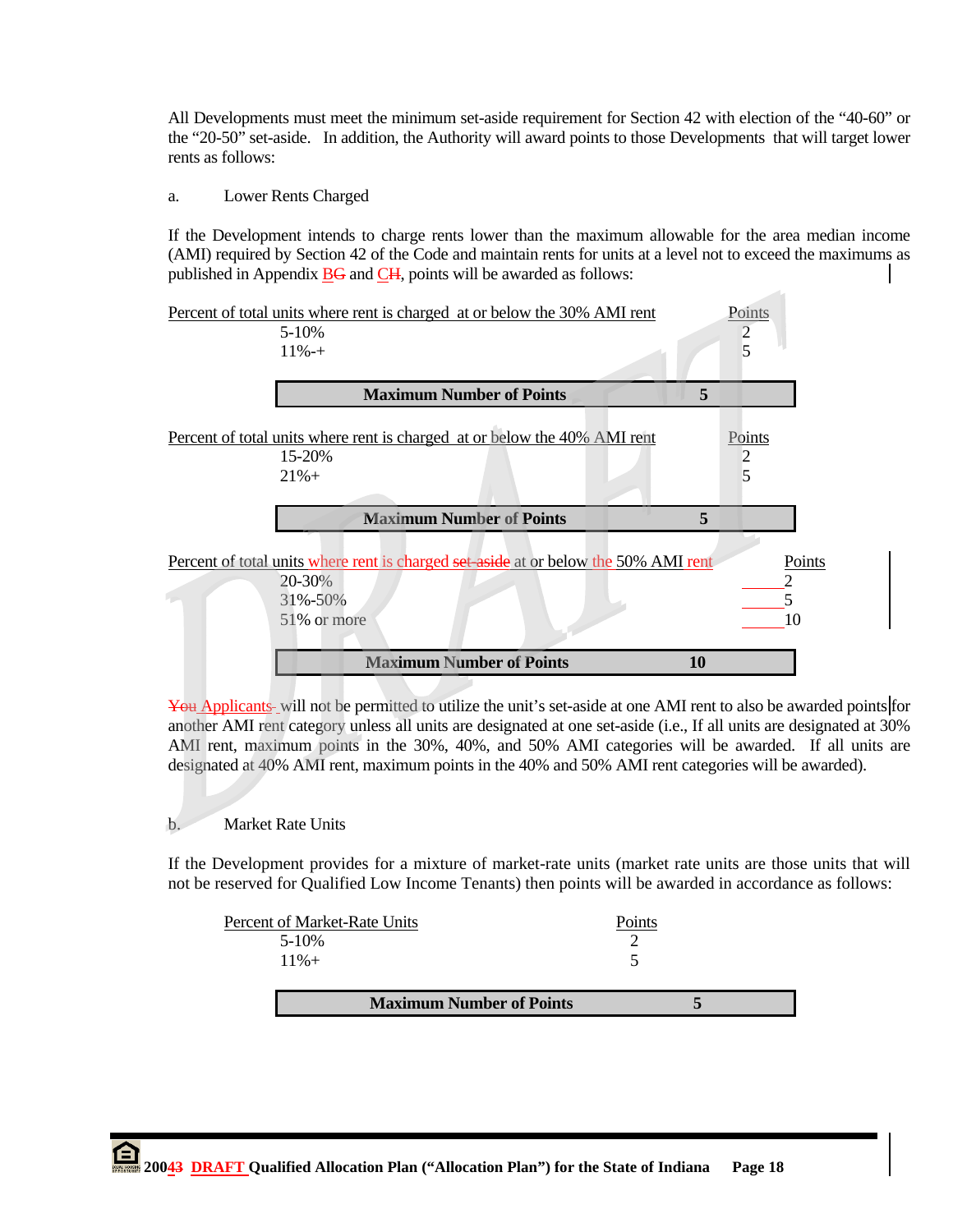## **2. Constituency Served**

#### a. Homeless Population

For purposes of this category "Homeless" is defined as an individual or family that, but for this housing, lacks a fixed, regular, and adequate nighttime residences; or an individual or family that has a primary nighttime residence that is: 1) a supervised publicly or privately operated shelter designed to provide temporary living accommodations (including welfare hotels, congregate shelters, and transitional housing for the mentally ill; 2) an institution that provides a temporary residence for individuals intended to be institutionalized; or 3) a public or private place not designed for, or ordinarily used as, a regular sleeping accommodation for human beings. This term does not include any individual imprisoned or otherwise detained by an appropriate governmental authority under an Act of Congress or State law.

Applicant has committed in writing to "set aside" a percentage of total units in the Development as permanent supportive housing for the homeless.<sup>[1](#page-18-0)</sup> In some cases, supportive services may be needed to sustain permanence.

## **AND/OR**

Applicant has committed in writing to "set aside" a percentage of total units in the Development as transitional housing for the homeless. Transitional housing is defined as housing which has the purpose of facilitating the movement of homeless individuals or families to independent living within a reasonable amount of time (usually 24 months).

Points will be awarded based on one (1) point for each percentage set aside up to a maximum of 5 points.

NOTE: Section 42 requires that a building not used primarily for the homeless must have a minimum six (6) month lease term.

**Required Documentation:** 1) A written referral agreement **signed and agreed to by all parties** must be in place with a qualified organization that provides and has the capacity to carry out services to the homeless; and 2) the resume of the organization providing the services. Place in tab R.

**Maximum Number of Points 5**

b. Persons with Disabilities

 $\overline{a}$ 

Applicant has committed in writing to "set-aside" a percentage of the total units in the Development to qualified tenants who meet the State definition of disabled as provided in IC 5-20-1-4.5 and must equip each unit to meet a particular person's disability need at no cost to the tenant. Points will be awarded based on 1 point for each percentage set-aside up to a maximum of 5 points.<sup>1</sup>

<span id="page-18-0"></span><sup>&</sup>lt;sup>1</sup> The term "set aside" shall mean and require that units designated as "set aside" for a specific population may be used only for the identified population and for no other. IF qualified tenants in the designatedion population are not available, the units(s) must remain vacant. The Authority will not consider waiving or modifying any set-aside request until units have been placed in service for a minimum of eighteen months.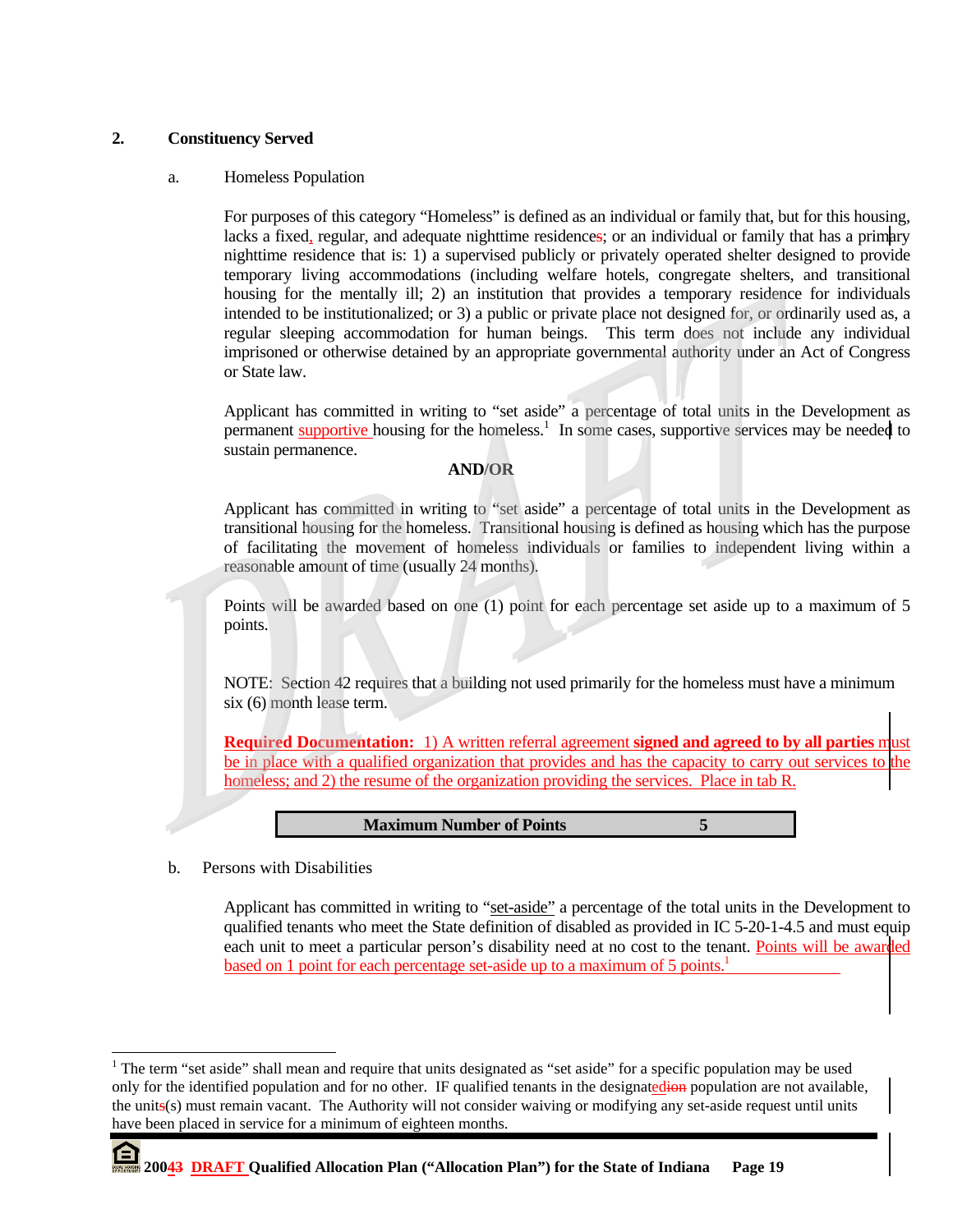**Required Documentation:** 1) A written referral agreement **signed and agreed to by all parties** must be in place with a qualified organization that provides services for persons with disabilities; and ; and the resume of the organization providing the services. Place in tab R.

| <b>Maximum Number of Points</b> |  |
|---------------------------------|--|
|---------------------------------|--|

The Authority **encourages expects** - owners to disperse all low-income units evenly among buildings and **units in a mixed income, multi-building Development.** 

#### **3. Development Characteristics**

- a. Unit Types
	- 1) A Development that has 30% or more of the RHTC units with two (2) bedrooms will receive 2 points.
		- **Or**

 A Development that has 5045% or more of the RHTC units with two (2) bedrooms will receive 45 points.

**Maximum Number of Points 45** 

2) A Development that has 1520% or more of the RHTC units with three (3) bedrooms will receive 2 points.

 A Development that has 2530% or more of the RHTC units with three (3) bedrooms will receive  $\frac{45}{5}$  points.

**Or** 

**Maximum Number of Points** 45

3) A Development that has 5% or more of the RHTC units with four (4) bedrooms will receive 2 points.

 A Development that has 10% or more of the RHTC units with four (4) bedrooms will receive 5 points.

**Maximum Number of Points 5** 

**[Elderly Developments will not receive points for three (3) or four (4) bedroom units.]** 

4) A Development consisting entirely of Single-Family homes and/or duplexes will receive 32 points.

**Maximum Number of Points** 32

**Or**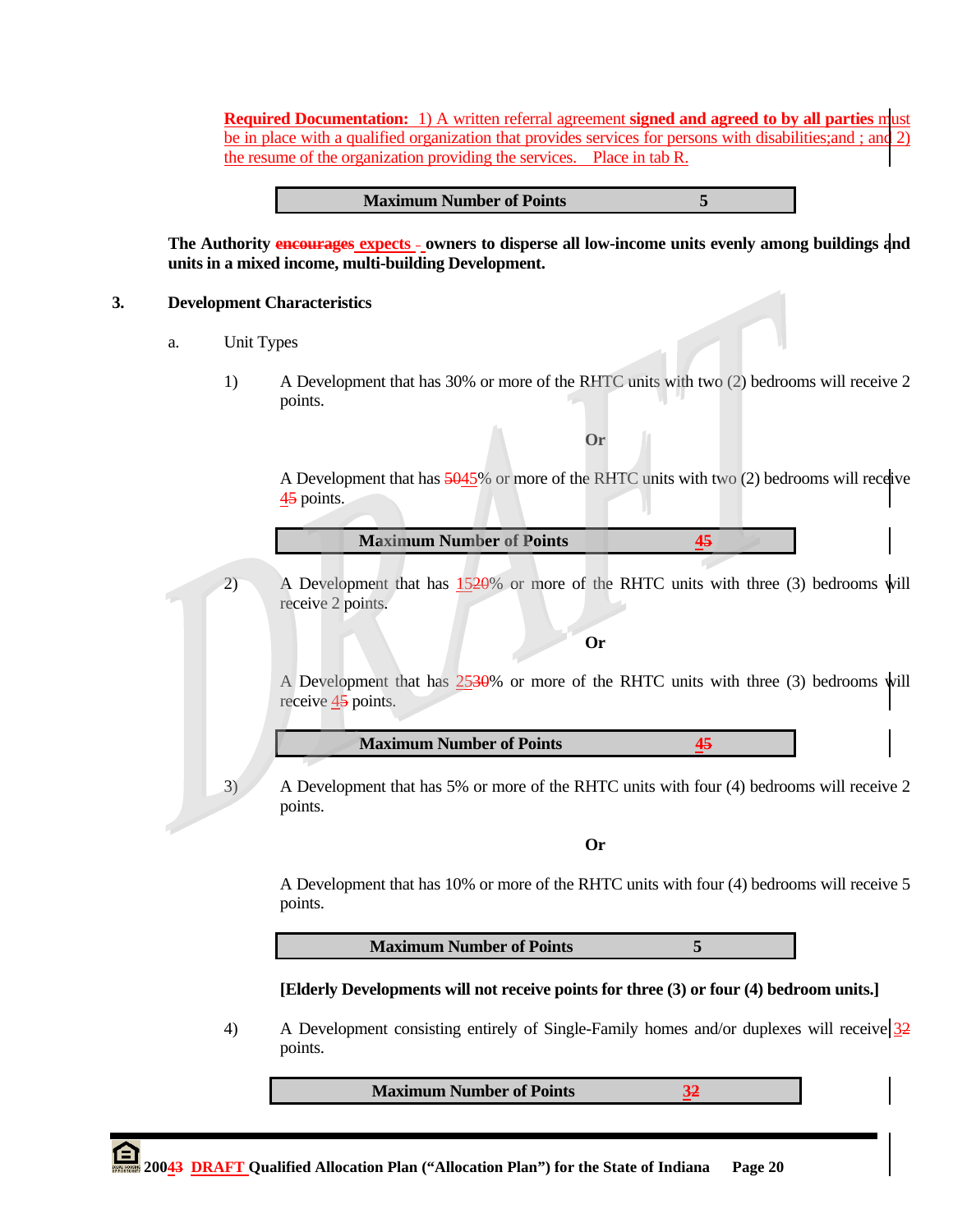#### b. Development Design

Based on the Development schematics, as set forth in the site plan and a letter from the Architect on his/her letterhead certifying the existence of such amenities, the Authority will award one (1) point for every ten (10) amenities in the first column, one (1) point for every five (5) amenities in the second column, and one (1) point for every three (3) amenities in the third column up to three (3) points.up to two (2) points.

| Wall to wall carpeting (living area)<br>Security Camera – all entrances<br>Carport<br>Individual porch/patio/balcony<br>Playground (family only)<br>50% or more brick exterior<br><b>Window Blinds or Curtains</b><br><b>Steel Frame</b><br><b>Daycare On-Site</b><br>Washer/Dryer hook-up in each unit<br>Washer & Dryer in each unit (may not mark<br>One parking spot per unit<br><b>Laundry Facilities in each building)</b><br><b>Bike racks</b><br>Emergency pull cords/call button<br><b>Fireplace</b><br>(Elderly Only<br>Hot Tub (Open to all tenants)<br>Community Room (open to all)<br>Pool<br><b>Garbage Disposal</b><br><b>Computer Center</b> (with internet access)<br>Alarm system for each unit<br><b>Walk-in Closets</b><br><b>Fenced in Tennis Court</b><br>Door Bell<br>Ceiling Fans in all units<br><b>Beauty Salon On-site (elderly only)</b><br>Peep hole on exterior door<br><b>Laundry Facilities in each building</b><br>Whirlpool tubs (one in each unit)<br>10 units or less per acre<br>External individual attached storage<br>Garage for each unit<br>Cable hook-up | <b>Column 1</b> | <b>Column 2</b> | <b>Column 3</b> |
|-----------------------------------------------------------------------------------------------------------------------------------------------------------------------------------------------------------------------------------------------------------------------------------------------------------------------------------------------------------------------------------------------------------------------------------------------------------------------------------------------------------------------------------------------------------------------------------------------------------------------------------------------------------------------------------------------------------------------------------------------------------------------------------------------------------------------------------------------------------------------------------------------------------------------------------------------------------------------------------------------------------------------------------------------------------------------------------------------------|-----------------|-----------------|-----------------|
|                                                                                                                                                                                                                                                                                                                                                                                                                                                                                                                                                                                                                                                                                                                                                                                                                                                                                                                                                                                                                                                                                                     |                 |                 |                 |
|                                                                                                                                                                                                                                                                                                                                                                                                                                                                                                                                                                                                                                                                                                                                                                                                                                                                                                                                                                                                                                                                                                     |                 |                 |                 |
|                                                                                                                                                                                                                                                                                                                                                                                                                                                                                                                                                                                                                                                                                                                                                                                                                                                                                                                                                                                                                                                                                                     |                 |                 |                 |
|                                                                                                                                                                                                                                                                                                                                                                                                                                                                                                                                                                                                                                                                                                                                                                                                                                                                                                                                                                                                                                                                                                     |                 |                 |                 |
|                                                                                                                                                                                                                                                                                                                                                                                                                                                                                                                                                                                                                                                                                                                                                                                                                                                                                                                                                                                                                                                                                                     |                 |                 |                 |
|                                                                                                                                                                                                                                                                                                                                                                                                                                                                                                                                                                                                                                                                                                                                                                                                                                                                                                                                                                                                                                                                                                     |                 |                 |                 |
|                                                                                                                                                                                                                                                                                                                                                                                                                                                                                                                                                                                                                                                                                                                                                                                                                                                                                                                                                                                                                                                                                                     |                 |                 |                 |
|                                                                                                                                                                                                                                                                                                                                                                                                                                                                                                                                                                                                                                                                                                                                                                                                                                                                                                                                                                                                                                                                                                     |                 |                 |                 |
|                                                                                                                                                                                                                                                                                                                                                                                                                                                                                                                                                                                                                                                                                                                                                                                                                                                                                                                                                                                                                                                                                                     |                 |                 |                 |
|                                                                                                                                                                                                                                                                                                                                                                                                                                                                                                                                                                                                                                                                                                                                                                                                                                                                                                                                                                                                                                                                                                     |                 |                 |                 |
|                                                                                                                                                                                                                                                                                                                                                                                                                                                                                                                                                                                                                                                                                                                                                                                                                                                                                                                                                                                                                                                                                                     |                 |                 |                 |
| <b>In-door Racket Ball Court</b><br><b>Intercom System for each building</b><br>Garden area for tenants to use                                                                                                                                                                                                                                                                                                                                                                                                                                                                                                                                                                                                                                                                                                                                                                                                                                                                                                                                                                                      |                 |                 |                 |
| <b>Built in dishwasher</b><br>Multiple building designs                                                                                                                                                                                                                                                                                                                                                                                                                                                                                                                                                                                                                                                                                                                                                                                                                                                                                                                                                                                                                                             |                 |                 |                 |
| <b>Shuffle Board Court</b><br><b>Restricted access to Property</b>                                                                                                                                                                                                                                                                                                                                                                                                                                                                                                                                                                                                                                                                                                                                                                                                                                                                                                                                                                                                                                  |                 |                 |                 |
| Multiple floor plans per unit size<br><b>Exercise Room with exercise equipment</b>                                                                                                                                                                                                                                                                                                                                                                                                                                                                                                                                                                                                                                                                                                                                                                                                                                                                                                                                                                                                                  |                 |                 |                 |
| <b>Motion detector lights</b><br>Central Air                                                                                                                                                                                                                                                                                                                                                                                                                                                                                                                                                                                                                                                                                                                                                                                                                                                                                                                                                                                                                                                        |                 |                 |                 |
| <b>Manager</b> on-site                                                                                                                                                                                                                                                                                                                                                                                                                                                                                                                                                                                                                                                                                                                                                                                                                                                                                                                                                                                                                                                                              |                 |                 |                 |
| <b>Community Television with cable</b>                                                                                                                                                                                                                                                                                                                                                                                                                                                                                                                                                                                                                                                                                                                                                                                                                                                                                                                                                                                                                                                              |                 |                 |                 |
| Designated Walking/Jogging Path                                                                                                                                                                                                                                                                                                                                                                                                                                                                                                                                                                                                                                                                                                                                                                                                                                                                                                                                                                                                                                                                     |                 |                 |                 |
| <b>Basketball Court</b>                                                                                                                                                                                                                                                                                                                                                                                                                                                                                                                                                                                                                                                                                                                                                                                                                                                                                                                                                                                                                                                                             |                 |                 |                 |
| Microwave                                                                                                                                                                                                                                                                                                                                                                                                                                                                                                                                                                                                                                                                                                                                                                                                                                                                                                                                                                                                                                                                                           |                 |                 |                 |

| Wall to wall carpeting (living area)          | Playground (family only)                        | Security camera - all entrances                 |
|-----------------------------------------------|-------------------------------------------------|-------------------------------------------------|
| Individual porch/patio/balcony                | Hardwood floors                                 | 50% or more brick exterior                      |
| <b>Laundry facilities in each building</b>    | <b>Steel Frame</b>                              | Water Softner                                   |
| Sound proof interior                          | Garage                                          | Washer/Dryer hook up                            |
| Washer & Dryer                                | <b>Carport</b>                                  | Emergency pull cords/call button (elderly only) |
| Bike racks (1 per building)                   | Exercise Room                                   | Pool                                            |
| <b>Community Room (open to all residents)</b> | Computer Center                                 | On site Daycare (family only)                   |
| <del>Tennis Court</del>                       | Window Blinds or Curtains                       | Ceramic Tile                                    |
| Door bell                                     | Alarm system for each unit                      | Cable hook up                                   |
| 10 units or less per acre                     | Individual entrance to unit                     | Ceiling fans in all units                       |
| <b>External individual attached storage</b>   | <b>Fireplace</b>                                | <b>Central Air Conditioning</b>                 |
| Peephole (exterior door(s) to unit)           | <b>Built in dishwasher</b>                      | <b>Basketball Court</b>                         |
| <del>Garden area for tenants to use</del>     | Restricted Access to Property (Gated Community) | <b>1 parking spot per unit</b>                  |
| <b>Multiple building designs</b>              | Sound proof interior                            | Walk in closet                                  |
| <b>Motion detector lights</b>                 | Water purification system                       | Multiple floor plans                            |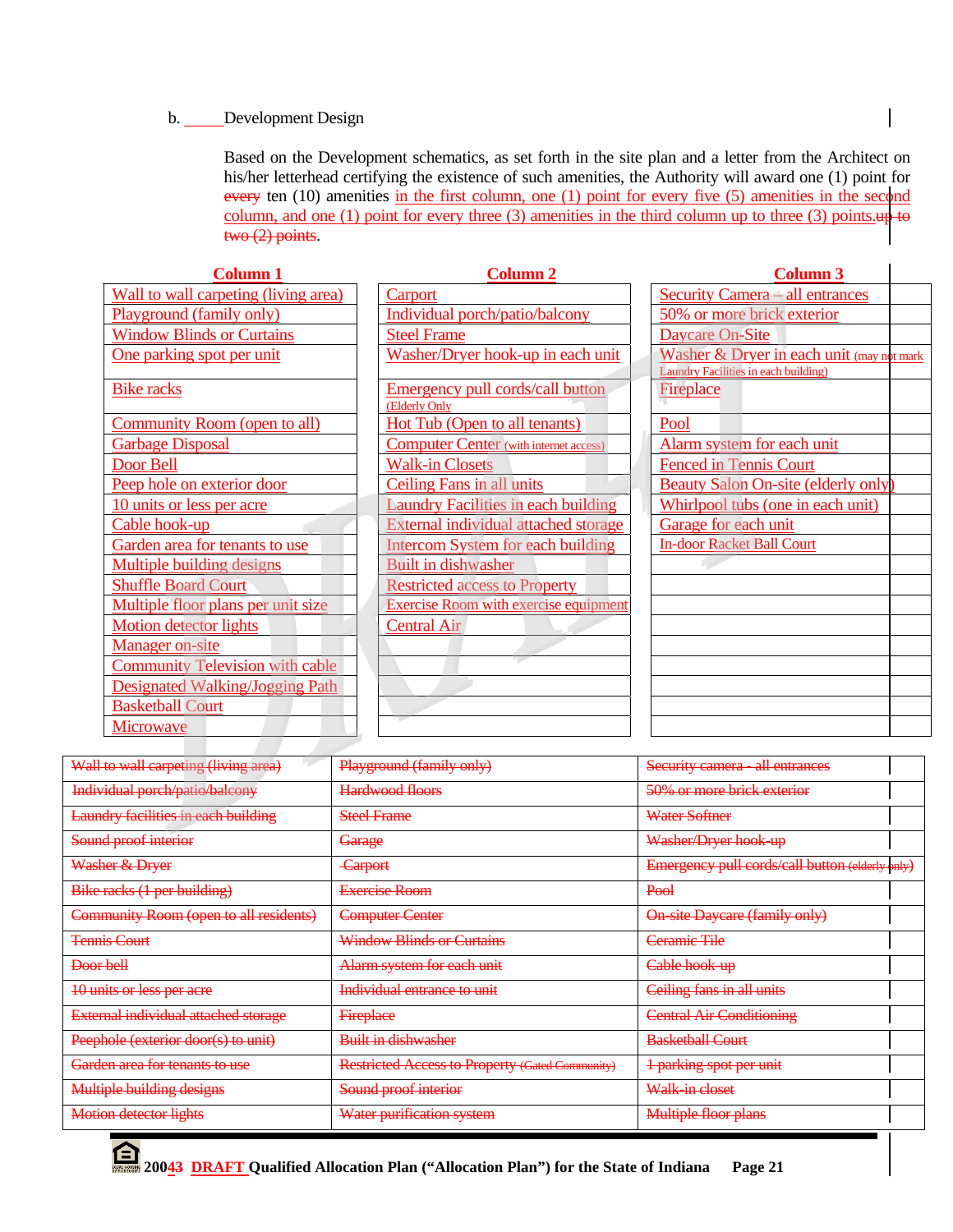| -- | . | $\sim$ |  |
|----|---|--------|--|
|    |   |        |  |

**Required Documentation:** A certification (using specifically Form B) from the Architect on his/her letterhead certifying the existence such amenities. Place in tab F

|  |  | <b>Maximum Number of Points</b> |  |
|--|--|---------------------------------|--|
|--|--|---------------------------------|--|

c. Unit Size

As provided in the Rental Housing Finance Application the net square footage is defined for the purpose of this scoring criteria to be the total livable space within the interior walls of the unit (this excludes garages, balconies, exterior storage and Development common areas). Points will be awarded based on ALL of the proposed units that meet or exceed the minimum net square footage within a specific unit type.

| <b>Development</b><br><b>Type</b> | <b>Eff./0 BR</b> units<br>minimum net sq.<br>ft. | <b>One BR units</b><br>minimum net sq.<br>ft. | <b>Two BR units</b><br>minimum net sq.<br>ft. | <b>Three BR units</b><br>minimum net sq.<br>ľt. | Four $+$ BR units<br>minimum net sq.<br>ft. |
|-----------------------------------|--------------------------------------------------|-----------------------------------------------|-----------------------------------------------|-------------------------------------------------|---------------------------------------------|
| New Const.                        | 375 sq. ft.                                      | 675 sq. ft.                                   | $875$ sq. ft.                                 | 1075 sq. ft.                                    | 1275 sq. ft.                                |
| *Adaptive                         | 375 sq. ft.                                      | $675$ sq. ft.                                 | $875$ sq. ft.                                 | 1075 sq. ft.                                    | 1275 sq. ft.                                |
| <b>Reuse</b>                      |                                                  |                                               |                                               |                                                 |                                             |
| <b>Rehab/existing</b>             | 350 sq. ft.                                      | 550 sq. ft.                                   | $680$ sq. ft.                                 | 900 sq. ft.                                     | 1075 sq. ft.                                |
| housing                           |                                                  |                                               |                                               |                                                 |                                             |
|                                   | point                                            | point                                         | 1 point                                       | point                                           | 1 point                                     |

\*Adaptive Reuse is defined as a Development with building(s) that previously served a purpose other than housing.

**NOTE:** If all units meet or exceed the unit square footage minimums listed above, all 5 points in this category will be awarded.

**Required Documentation:** The architect and owner must certify to the square footage of all units. Form H is required to receive these points. Place in tab F

#### **Maximum Number of Points 5**

d. Existing Structure

Development converts a percentage of total square footage in a  $100\%$  vacant structure (s) into affordable rental housing. Points will be awarded based on the percentage of the Development that is converted to affordable housing as follows:

| 50% of the total Development         |                                                                                                                      |  |
|--------------------------------------|----------------------------------------------------------------------------------------------------------------------|--|
| 75% of the total Development         | <u> 1986 - Andrea Albert III, politik a postaj de la provincia de la provincia de la provincia de la provincia d</u> |  |
| 100% of the total Development —————— |                                                                                                                      |  |

If any space in the existing structure will be used for a purpose other than housing, the applicant must state what the intended use of the remainder of the vacant structure will be.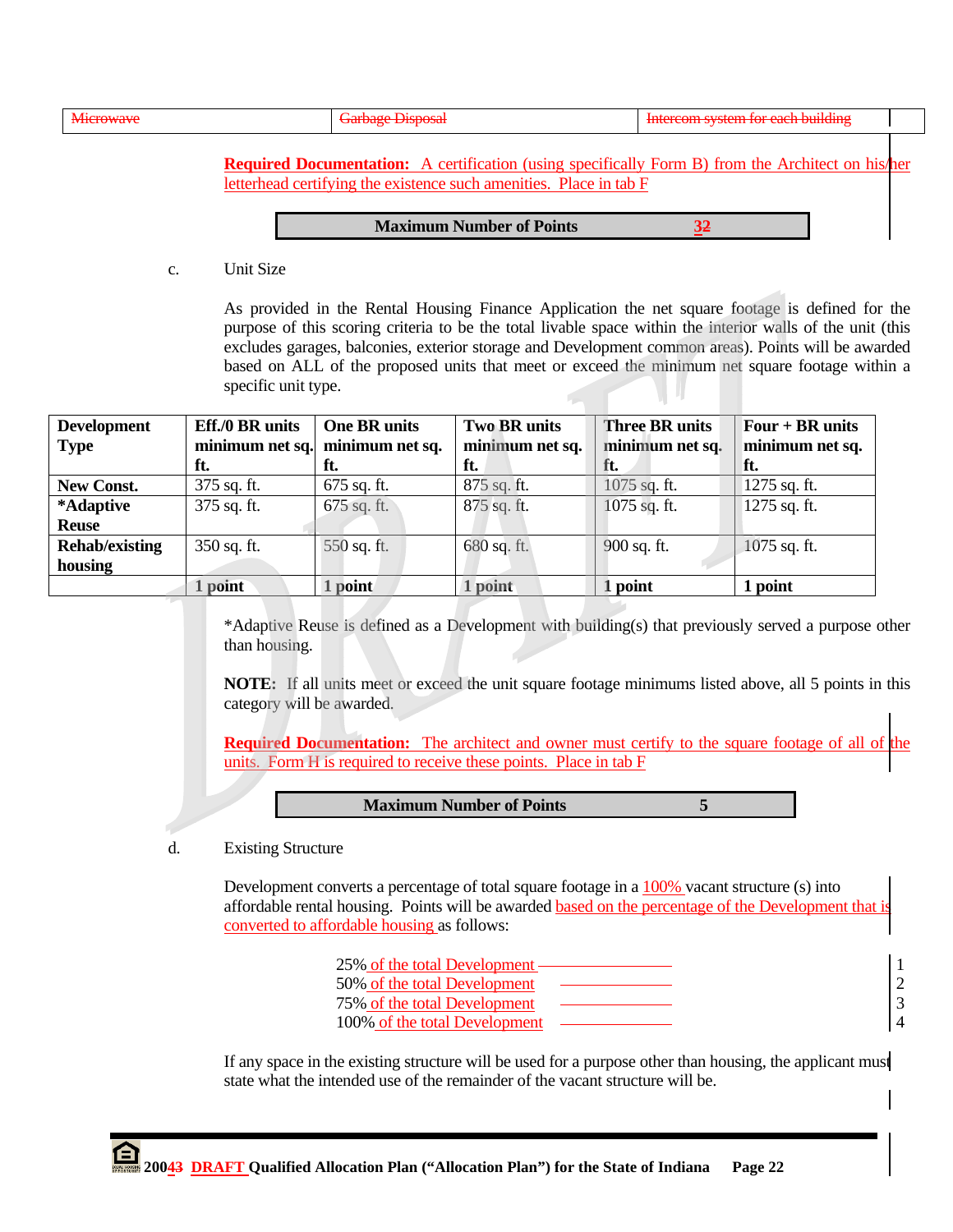**Required Documentation:** The owner must certify to the percentage of the Development that is vacant and is being converted to affordable housing. Form I is required to receive these points. Place in tab O.

#### **Maximum Number of Points 44**

Development will utilize Historic Tax Credits on the residential portion of the building(s). Must provide evidence the building is individually listed in the National Register of Historic Places or have submitted a Part 1 application and received a recommendation for approval by the Indiana Department of Natural Resources Division of Historic Preservation and Archaeology. At least 50% of the total units must be located in eligible historic buildings in order for a Development to receive points in this category.

**Required Documentation:** (Must include a copy of historic application and "approved" Part I). Place in tab U.

| <b>Maximum Number of Points</b> |  |  |
|---------------------------------|--|--|
|---------------------------------|--|--|

f. Development is a federally assisted low-income housing Development with at least 50% of its units in danger of being removed by a federal agency from the low-income housing market due to eligible prepayment, conversion or financial difficulty.

Such Developments must include, but are not limited to, as determined in the Authority's sole discretion, the following:

- (1) Preservation-eligible Developments under Title II Emergency Low Income Housing Preservation Act of 1987 ("ELIHPA") or Title VI Low Income Housing Preservation Act of 1990 ("LIHPRHA"),
- (2) Developments with expiring Section 8 contracts, regardless of whether the Owner has given notice of its intent to allow such contracts to expire,
- (3) Developments with HUD-held mortgages,
- (4) Troubled Developments that have received assistance through the USDA Rural Development (RD) office. Applicants must provide a letter from the RD office that details the current situation for the project, and explains the need for housing RHTCs,
- (5) Developments participating in the HUD Portfolio Reengineering Program. Applicants must provide a letter of eligibility from HUD and be assigned a Participating Administrative Entity (PAE); or
- (6) Development is part of the Revitalization Plan for a HOPE VI grant that has been awarded by the U.S. Department of Housing and Urban Development (HUD).

**Required Documentation:** Must include documentation from the federal agency that will no longer be assisting the Development, including why assistance is no longer available. Place in tab U

|--|

g. Energy Efficiency Requirements

Two (2)One (1) points will be awarded for Applicants certifying the use of Energy Star rated materials and appliances. Points will be awarded points in this category based on 24 points for a minimum of 5 Energy Star rated items. Energy Star rated items include: heating system, cooling system, windows, insulation, stove, refrigerator, dish washer, washer & dryer, and/or 30-year warranty roofing system.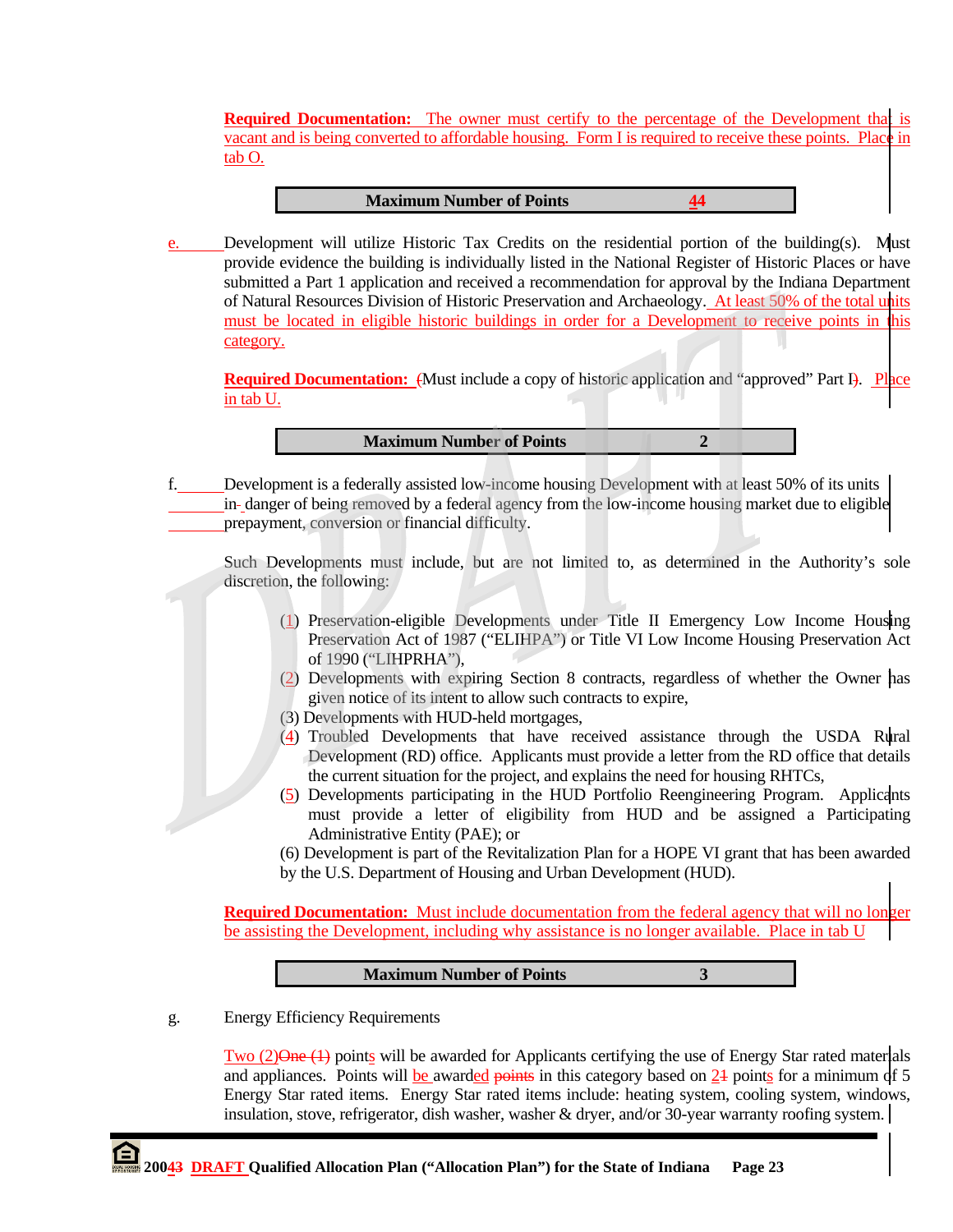**Required Documentation:** The Applicant must provide the information regarding the Energy Star rated items that will be used at the development. Once the Development is completed, IHFA will inspect the items to ensure they are energy star rated. Form G is required to receive these points. Place in tab F.

#### **Maximum Number of Points 21**

#### **4. Financing and Readiness to Proceed**

a. Development has received written approval for monetary **local** government (town, city, or county) funding that specifically enhances and/or creates significant cost savings for the Development. Including but not limited to tax abatement, infrastructure, grants, land, building(s), etc. Must disclose amount of monetary funding to receive points. Points will be awarded based on amount of funding/cost savings as follows:

| 1. $\frac{1}{2}\%$ - 2% of total development costs | $\frac{1}{2}$ point |
|----------------------------------------------------|---------------------|
| 2. 3%-5% of total development costs                | 2 points            |
| 3. greater than 6% of total development costs      | 3 points            |

However, in Rural areas only(as defined by the QAP), the Authority reserves the right to award points in this category for Developments that do not meet the percentages listed above if the Authority, in its sole discretion, determines that the funding/cost savings is significant for the City/Town in which the Development is located.

 For purposes of this category, local government funding (i.e. HOME, HOPE VI, etc.) that is **loaned** to a Development at the applicable federal interest rate will **NOT** be considered as enhancing or creating a significant cost savings for a Development and will not be considered when determining the amount of local government funding to receive points.

**Required Documentation:** A letter from the appropriate authorized official at the local government approving the monetary contribution. The letter must include: 1) the local unit of government has approved funding specifically for the proposed Development; and 2) the amount of monetary funding the local unit of government has approved (if tax abatement, the local unit of government must estimate the monetary amount). NOTE: An inducement resolution for bond volume will NOT be sufficient documentation to receive points. Place in tab C.

| <b>Maximum Number of Point</b> |  |  |
|--------------------------------|--|--|
|                                |  |  |

b. The Applicant will utilize sources other than RHTCs as part of the overall financing structure. Points will be awarded based on the ratio of the 10 year amount of credits requested as follows:

| 1) 10 year amount of requested Credit is 71% - 80% of total development costs                                                                                                                                                                                                                                              | 1 point  |
|----------------------------------------------------------------------------------------------------------------------------------------------------------------------------------------------------------------------------------------------------------------------------------------------------------------------------|----------|
| 2) 10 year amount of requested Credit is 61% - 70% of total development costs                                                                                                                                                                                                                                              | 2 points |
| $\mathcal{L}$ , and $\mathcal{L}$ is the state of $\mathcal{L}$ and $\mathcal{L}$ and $\mathcal{L}$ and $\mathcal{L}$ and $\mathcal{L}$ and $\mathcal{L}$ and $\mathcal{L}$ and $\mathcal{L}$ and $\mathcal{L}$ and $\mathcal{L}$ and $\mathcal{L}$ and $\mathcal{L}$ and $\mathcal{L}$ and $\mathcal{L}$ and<br>$\sim$ 10 |          |

3) 10 year amount of requested Credit is less than 60% of total development costs 3 points

**Maximum Number of Point 3**

Cost per unit (defined as Total Development Cost from the Rental Housing Finance Application RHTCs minus land cost and any historic tax credits and/or commercial costs, divided by the t number of units in the Development) is less than: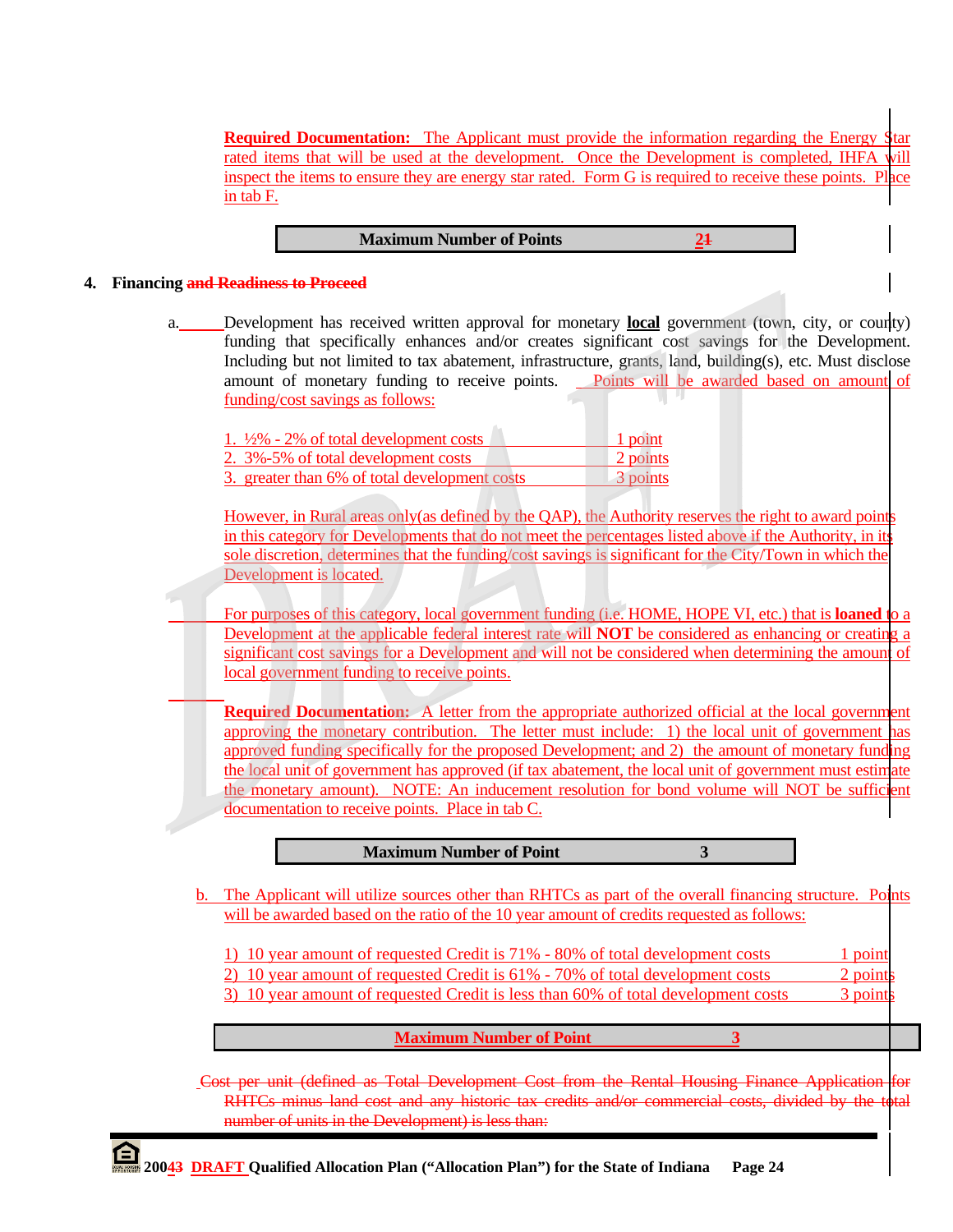| Naw Construction                                   | 270.000                                   |
|----------------------------------------------------|-------------------------------------------|
| <del>NCW Constituction</del>                       | <del>070.000</del>                        |
| Substantial Republikation                          | 27500                                     |
| <u>studio dell'India Regioni di Indonesia di I</u> | $\overline{v}$ , $\overline{v}$           |
| Single family Scottored Site                       | $\mathfrak{e}\Omega\Omega$ $\Omega\Omega$ |
| <del>omgic-iamny ocaucied one</del>                | $\overline{0}$ U.UUU                      |

Historic Rehabilitation Developments will not receive points in this category.

At Final Application, the Development must meet the same cost per unit as set forth in its ini application unless: (i) the Development received no points in the "cost per unit" category; and the Development has enlisted other resources to cover the increased costs. If not, the Developm will, in the sole discretion of the Authority, be subject to a reduction of up to 50% of the initial conditional allocation of RHTCs.

**Maximum Number of Points** 

#### **Readiness to Proceed**

In the sole discretion of the Authority, Developments may be awarded 2 points for submission of the following at the time of initial application:

- 1) Firm commitment for construction financing; and
- Firm commitment for permanent financing; and
- Firm commitment of all federal, state, and local financing or contributions to the Development; and
- 5)For Rehabilitation Developments, a letter from the municipality indicating that the relevant board or commission has reviewed the proposal including the level of rehabilitation work to completed; and
- 6)If a historic Development approval from State Historic Preservation Office (SHPO); and

To be considered a firm commitment, the document must contain the term(s), conditions, interest rate, disbursement conditions, security requirements, repayment provisions and be executed by the applicant and the lender. The commitment letter must contain the verbiage; "this is a firm commitment construction/permanent financing of the referenced development". Only conditions as noted above be acceptable as conditions contained in the commitment letter. All other conditions must receive approval from the Authority at least ten (10) days before submission of tax credit application. commitment letter must be effective for not less than the term of the application cycle plus the proposed construction period.

**Maximum Number of Points 2**

d.The Development has completed an Environmental Phase I and has submitted the results with its application.

**Maximum Number of Points 1**

**5. Market**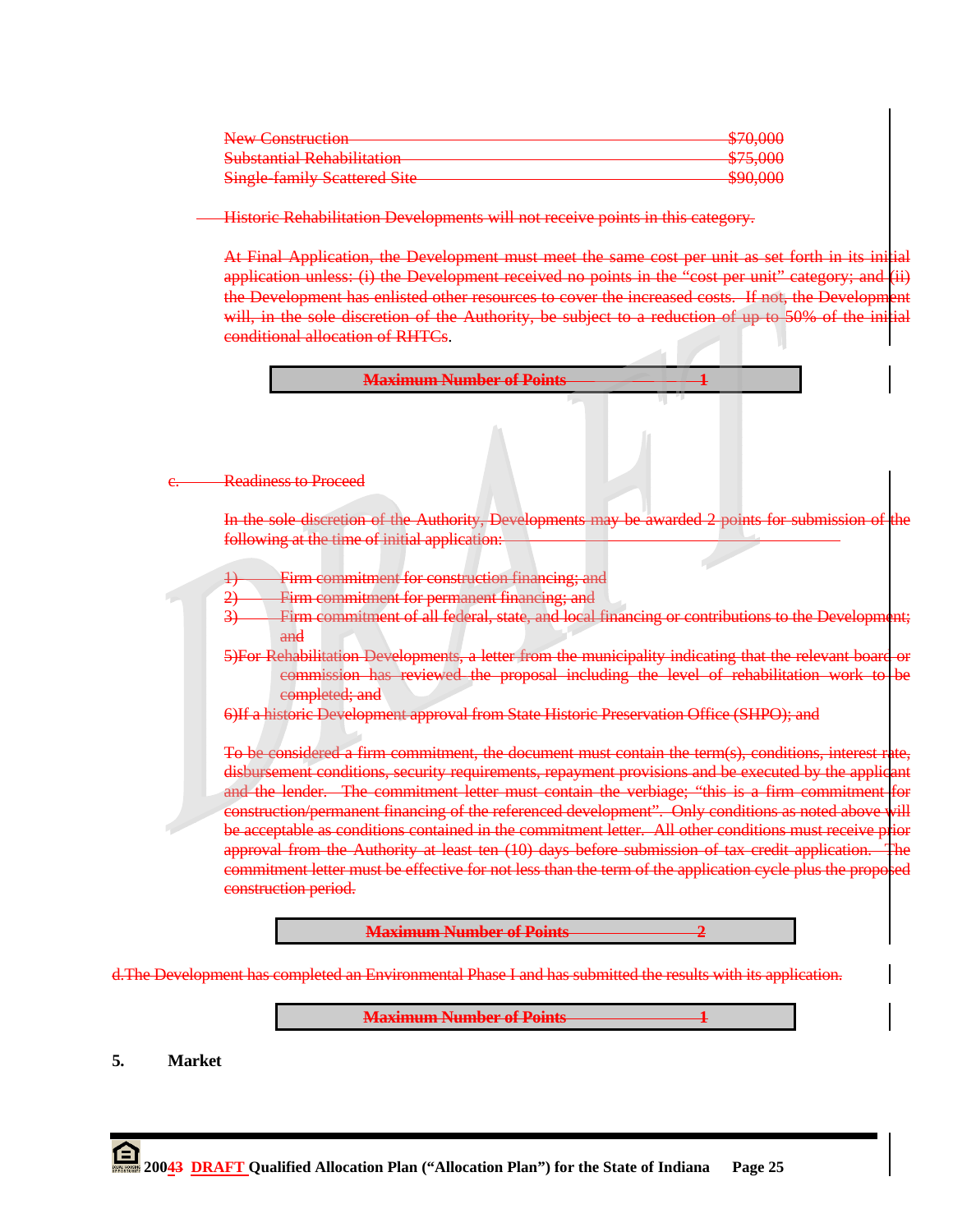a. "Difficult to Develop Area"

Development is located in a "qualified census tract" of a metropolitan statistical area or a "difficult development area" as designated by the Secretary of HUD for the RHTC program, or an Area of Chronic Economic Distress as designated by the State and approved by the Secretary of the Treasury and the Secretary of HUD. (See Appendix FSchedule C).

**Required Documentation:** To receive points, the Applicant must provide census tract map. Place in tab I.

|    |                             | <b>Maximum Number of Points</b><br>3                                                                                                                                                                              |
|----|-----------------------------|-------------------------------------------------------------------------------------------------------------------------------------------------------------------------------------------------------------------|
| b. | <b>Local Housing Needs</b>  |                                                                                                                                                                                                                   |
|    |                             | The total number of RHTC and/or Bond units (including those that have received funding, are under                                                                                                                 |
|    |                             | construction, and are placed in service) is between a half percent ( $1/2$ %) and one and a half percent ( $1\frac{1}{2}$                                                                                         |
|    |                             | <u>%) of the Town/City population (2000 Census Data) and does not exceed 1200 units will receive 2</u>                                                                                                            |
|    | points.                     |                                                                                                                                                                                                                   |
|    |                             | OR                                                                                                                                                                                                                |
|    |                             |                                                                                                                                                                                                                   |
|    |                             | The total number of RHTC and/or Bond units (including those that have received funding, are under                                                                                                                 |
|    |                             | construction, and are placed in service) is less than a half percent $(1/2, % )$ of the Town/City population                                                                                                      |
|    |                             | (2000 Census Data) and does not exceed 700 units will receive 4 points Local Housing Needs                                                                                                                        |
|    |                             |                                                                                                                                                                                                                   |
|    |                             | <b>Required Documentation:</b> The owner must certify to the amount of tax credit and bond units in the<br>city/town. Form F and a listing of all of the tax credit and bond Developments with number of units in |
|    |                             |                                                                                                                                                                                                                   |
|    |                             | each in the city/town attached to the completed form is required to receive these points. (A listing of the<br>units is available on IHFA's website at www.indianahousing.org.). Place in tab C.                  |
|    |                             |                                                                                                                                                                                                                   |
|    |                             | Town or city with an affordable housing shortage as provided in the market study that has less than the                                                                                                           |
|    |                             | following total RHTC and/or Bond units including those under construction.                                                                                                                                        |
|    |                             |                                                                                                                                                                                                                   |
|    |                             |                                                                                                                                                                                                                   |
|    |                             |                                                                                                                                                                                                                   |
|    |                             |                                                                                                                                                                                                                   |
|    | <b>Development location</b> | Number of units                                                                                                                                                                                                   |

| <b>Development location</b>                | Number of unite<br><del>a umazo w uma</del>       |
|--------------------------------------------|---------------------------------------------------|
| Large<br><del>Large City</del>             | 700 units or less                                 |
| $R_{\rm mol}$ l city<br><del>oman on</del> | 300 units or less<br><del>JVV unito VI ICoo</del> |
| Rural                                      | $100$ unite or lass<br><del>iw unio u ico</del>   |

## **Maximum Number of Points 4**

c. Subsidized Housing Waiting List

OwnerApplicant-executes and provides to the Authority a written agreement **signed and agreed to by all parties** with the local or regional public housing representative agreeing to give priority to households on waiting lists for subsidized or public housing.

**Required Documentation:** The Applicant and local or regional public housing representative must enter into an agreement whereby the owner agrees to: 1) give priority to households on waiting lists for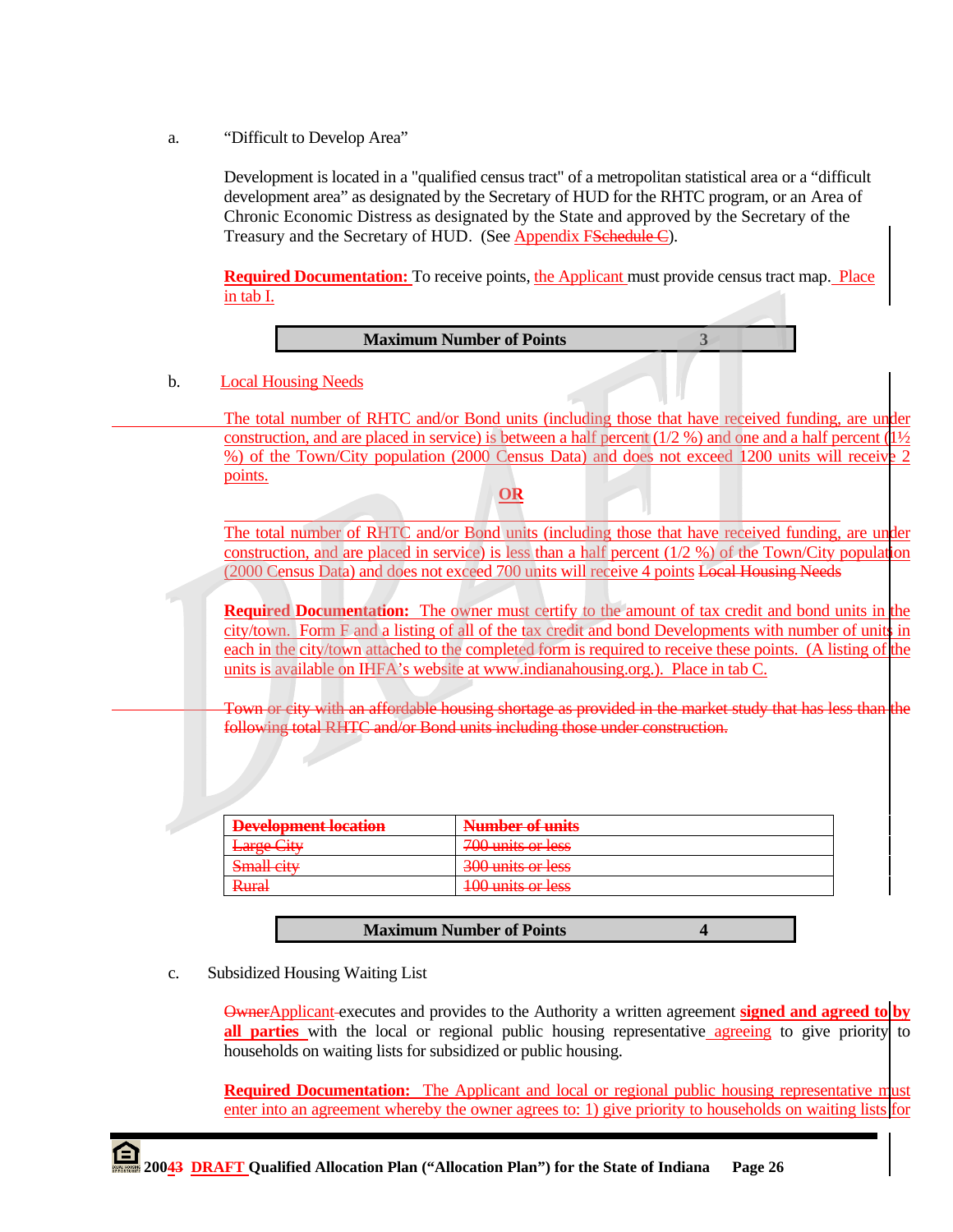subsidized or public housing; and 2) notify the local or regional public housing representative when vacancies occur at the Development.

The local or regional public housing representative must agree to: 1) refer qualified households to the Development; and 2) notify households on the waiting list of vacancies and the priority given to such households at the Development.

The Agreement must be signed and agreed to by all parties (the owner and the appropriate official for the local or regional public housing representative). Place in tab R.

## **Maximum Number of Points 3**

d. Economic Development

Points will be awarded to Developments that specifically contribute to the economic need of community, further the community's economic goals, and/or are part of a larger economic development plan.

**Required Documentation:** A Development that receives a A letter from the highest local elected official that states specifically: 1) the community's economic goals and needs; and 2) how the proposed Development will contribute to the economic need of the community and further the community's economic goals.. If the Development is part of a larger economic development plan, a copy of the community's economic development plan must be submitted with the letter. An inducement resolution for bond volume will NOT be sufficient to receive points in this category. Place in tab W.

## **Maximum Number of Points** 2

e. Community Rehabilitation Preservation

The Development's rehabilitation will support community preservation. The Development must be at least 75% rehabilitation, a HOPE VI transaction, or a scattered site **infill** housing that conforms to the existing neighborhood.

**Required Documentation:** 1) A letter from the highest local elected official which specifically a) describes the Development and the plans for its preservation b) defines the neighborhood or area; c) describes intended uses; and d) states the Development's rehabilitation compatibility to the area, and materially benefits the neighborhood or area:<sub>*AND* 2) A certification from the architect detailing how</sub> the Development will conform to the surrounding neighborhood; and 3) -If a HOPE VI transaction, a copy of the approval letter from HUD for the HOPE VI funds must be included. The Development must be 100% rehabilitation or a HOPE VI transaction. Place in tab U.

#### **Maximum Number of Points 3**

f. Lease Purchase

Development that will offer homeownership opportunities to qualified tenants after initial 15-year compliance period (Please see IRS Rev. Ruling 95-49 and of Schedule A Schedule D, attached). This option is not available for elderly Developments.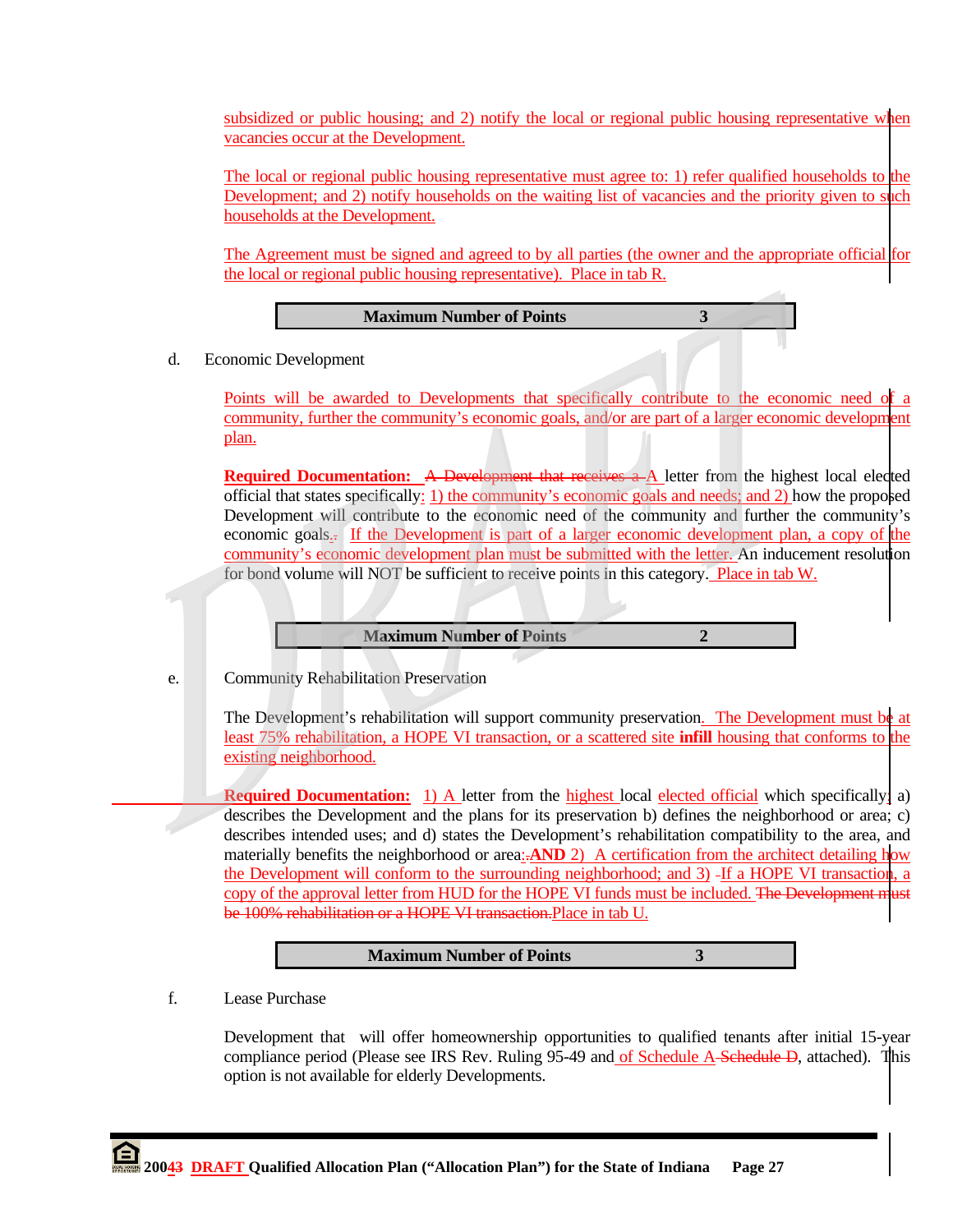**Required Documentation:** The following must all be placed in tab S: 1) A detailed outline of the lease-purchase program; and 2) the lease-purchase agreement, **signed and agreed to by all parties,** with the organization that will implement the lease-purchase program.

#### **Maximum Number of Points 2**

## **6. Other**

a. Minority Business Enterprise (MBE) Participation and Women Business Enterprise (WBE) Participation

Minority Business Enterprise and Women Business Enterprise, including D/MBE (Disadvantaged Minority Business Enterprise), and (Disadvantaged Woman Business Enterprise) and DMWBE (Disadvantaged Minority Woman Business Enterprise), means as an individual, partnership, corporation, or joint venture of any kind that is owned and controlled by one or more persons who are: (a) United States Citizens and (b) Members of a racial minority group or female in gender as evidenced by certification from the Indiana Department of Administration, Office of Minority Development. (The Authority understands that this Department does not issue certifications for housing. However, the certification from this Department is acceptable.) "Owned and controlled" means having for: (i) owners and developers: (a) ownership of at least 51% of the enterprise (stock of a corporation; interest in a limited liability company; or general partner of a limited partnership); (b) control over the management and active in the day to day operation of the business; (c) an interest in the capital, assets and profits and losses of the business proportional to the percentage of ownership; and, (d) materially participates in the Development or management of the Development; or (ii) contractors and management entities: (a) ownership of at least 51% of the enterprise (stock of a corporation; interest in a limited liability company; or general partner of a limited partnership); (b) control over the management and active in the day to day operation of the business; and, (c) an interest in the capital, assets and profits and losses of the business proportional to the percentage of ownership. Points will be awarded for one (1) point per certification submitted. Points will be awarded as follows:

|    | Owner (controlling interest in general partner) |  |
|----|-------------------------------------------------|--|
| 2) | Developer                                       |  |
| 3) | Management Entity (Minimum 2 year Contract)*    |  |
| 4) | Contractor                                      |  |

\*Management Entity must have control over all management activities for the Development. The management agent listed on the application must be used by the owner of the Development for at least two years after Development's completion unless the agent is guilty of material non-performance of duties. Upon notification to the Authority, a substitution of management agent prior to the 2 year period may be permitted in the sole discretion of the Authority.

**Required Documentation:** The following must be placed in tab T: **In support of the MBE/WBE categories, you must submit with your Rental Housing Finance Application** 1) aAll applicable Development, management and contractor agreements (complete with fee structure) and the names and addresses of all owners, principals and their respective affiliation; and 2) A copy of the entity's certification from the Indiana Department of Administration..

**Maximum Number of Points 2**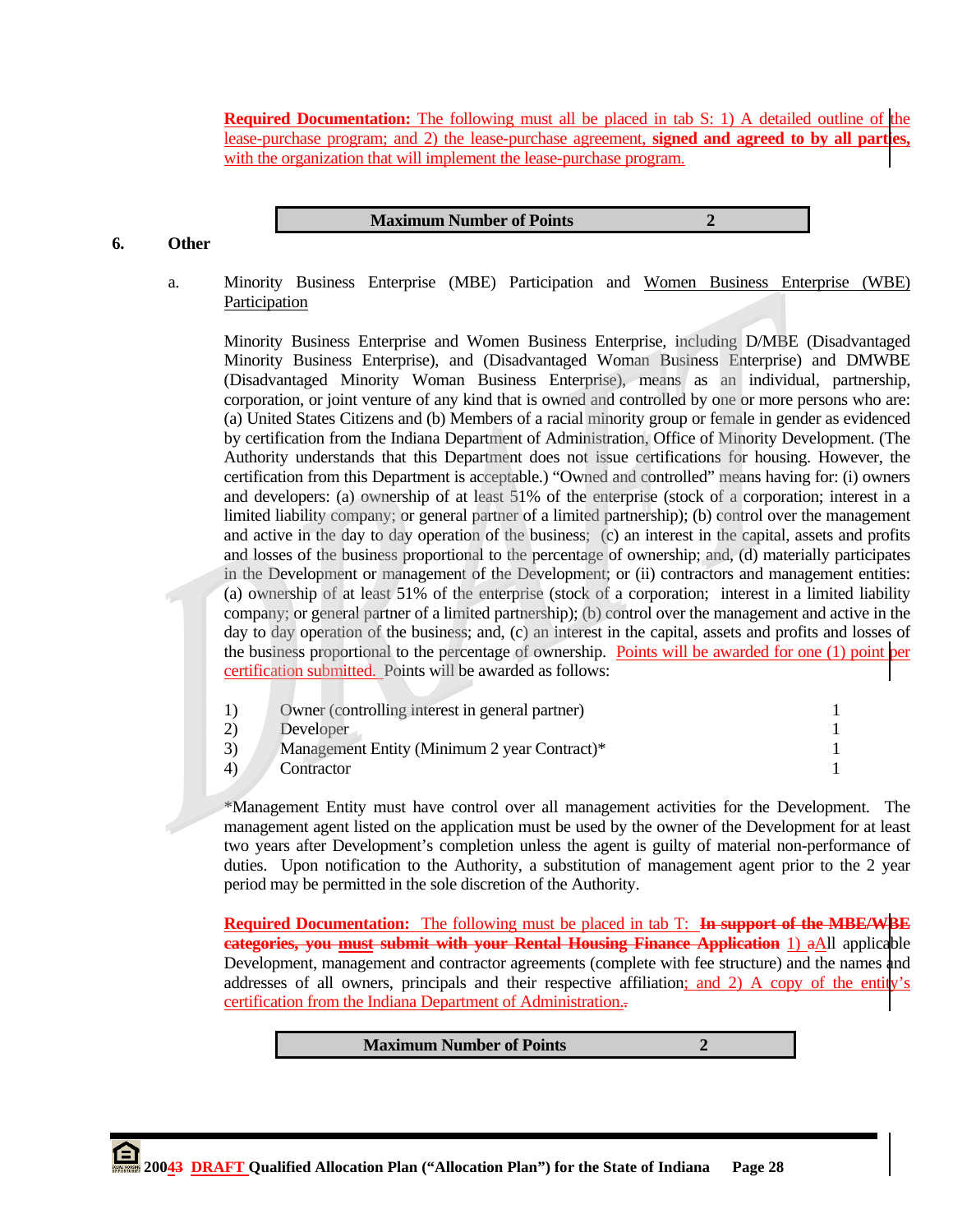b. Unique Features or Circumstances

Applicant has submitted written evidence that tThe Development has unique features that that go of and beyond and contribute to the Development of affordable housing in the community where the Development is located. This would include the unit and common area amenities. Points are awarded relative to other Developments being scored during each Application cycle. (may be awarded ½ point increments)

**Required Documentation:** The Applicant must provide a detailed description of all unique aspects of the physical Development (i.e. design, amenities, services, etc.), the ownership/partnership structure, financing structure, etc. Place in tab P.



c. Services

Services should be tailored to the needs of the targeted clients and preference will be given to those Applicants offering the services on-site and at no cost to tenants. Consideration will also be given to Applicants that provide a majority of services off-site due to special circumstances.

1) Applicants proposing moderate services with firm commitments for 3 years effective at the placed in service date (defined scope of services proposed, signed commitments by all parties, with some evidence of coordination, and a financing plan) will receive  $\frac{1.5}{1.5}$  1 points.

**or** 

2)Applicant proposes exceptional services with firm commitments for 4 or more years effective at the placed in service date (wider scope of services proposed, signed commitments by all parties, with some evidence of coordination, and a financing plan), will receive 2 points.

**Required Documentation:** Written agreements with qualified organizations evidencing types of **optional** services to be provided to the residents of the Development (e.g. on-site day care service, credit counseling, learning centers, access to computer hardware and software, transportation, health screening, meal service, etc.). To receive points, the agreement must be **signed and agreed to by all parties** and include: 1) the term of the agreement; 2) the defined scope of service; 3) cost, if any, to the tenants; 4) frequency of service; and 5) financing plan. Place in tab Q.

**Maximum Number of Points** 2

## **H. Miscellaneous**

1. For 2004, Rental Housing Tax "Credits" will be reserved in one (1) scheduled Application and Reservation cycle. The cycle is tentatively scheduled as follows:

## **Rental Housing Tax Credits**

 **Application Deadline Date Reservation Date Reservation Date**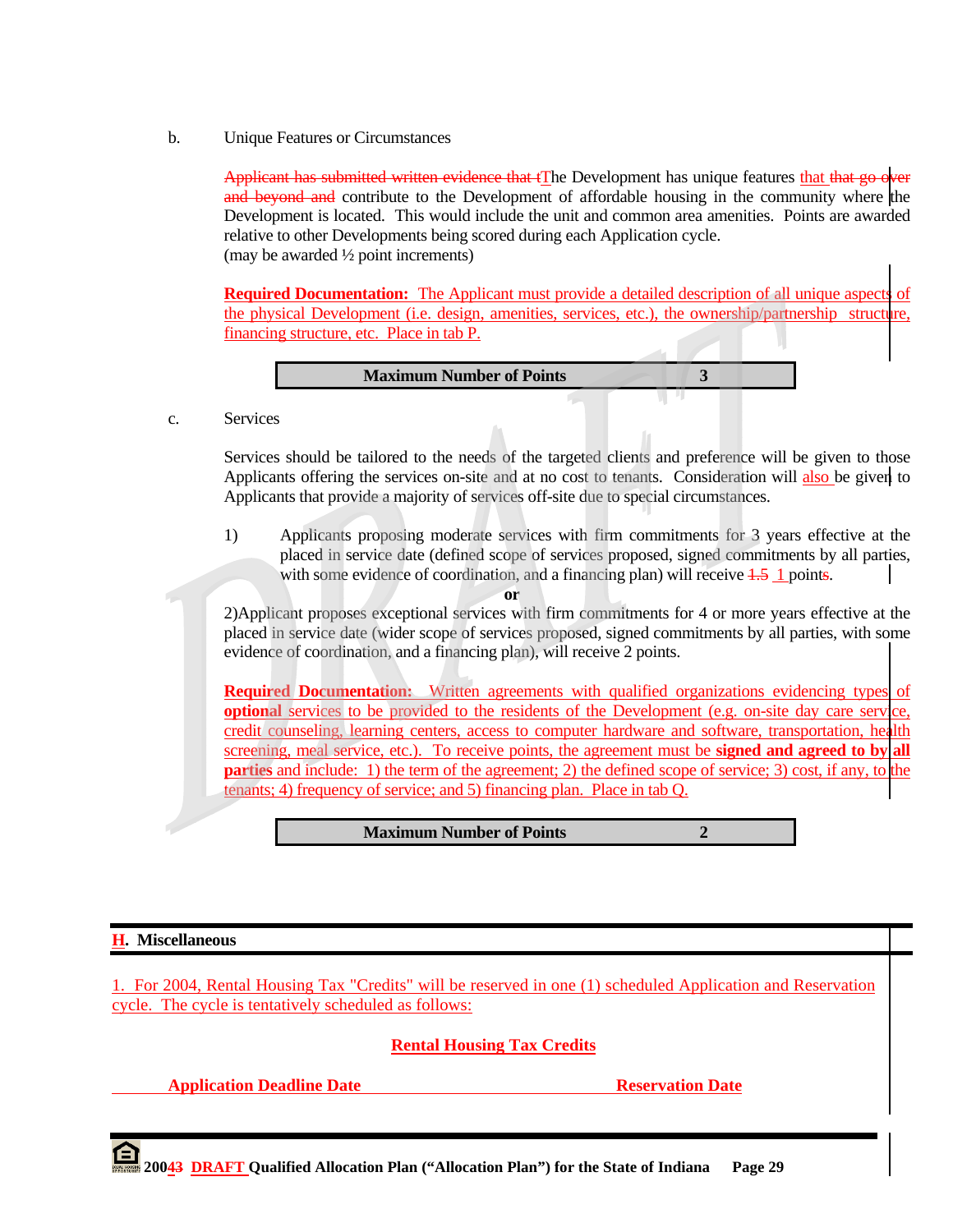| February 6, 2004 |  |  |
|------------------|--|--|
|                  |  |  |

Note: The actual reservation date will correspond to the respective monthly meeting date of the Board of Directors of the Authority.

In addition to the above Application and reservation cycle, the Authority will prepare a waiting list of Developments which have applied for and have not been awarded RHTCs and Bonds during the scheduled round depending upon the remaining availability of RHTCs and Bonds to be allocated, including additional RHTCs which may be allocated to the State of Indiana from the Federal Government, and those rescinded or returned to the Authority, and to the extent practicable.

## **Private Activity Bonds**

The Authority will hold an open round for bond volume. Applications must be submitted by the first business day of each month from February 2, 2004 through July 1, 2004 or until no volume is available to award. Awards will be made at the next scheduled Board of Directors meeting of that month (i.e. an Application submitted by March 1, 2004, will be presented to the Board at the February Board meeting if recommended for funding. Likewise, an application submitted on March 2, 2004, will be presented at the March Board of Director's meeting.)

Applications for RHTCs and bond volume must be received and date stamped by the Authority no later than 5:00 p.m. local time on or before the Application deadline dates noted above. **Applications received after such time and incomplete Applications will not be considered.**

**The Authority will not provide verbal reports of the current status of a Development during the review process.** 

2. Fees

**All fees paid to IHFA must be by cashier or certified check or money order. No exceptions.**

a. All Applicants must submit a non-refundable Application fee with each Application as a condition of having the Development considered. Application fees for 2004 are as follows:

**\$1,000** for Developments with 25 or fewer units **\$1,500** for Developments with more than 25 units **\$1,500** for all Developments with tax-exempt financing

## **Any application fee returned for insufficient funds will disqualify the Application from competing for funding.**

b. Conditional Commitment Reservation Fee

Applicants receiving a reservation of RHTCs for a proposed Development from the Authority must pay a **non-refundable** reservation fee to the Authority within fifteen business (15) days after the date of a Conditional Commitment. **This fee is payable in addition to the Application fee and equals six percent (6%) of the annual amount of RHTCs for the**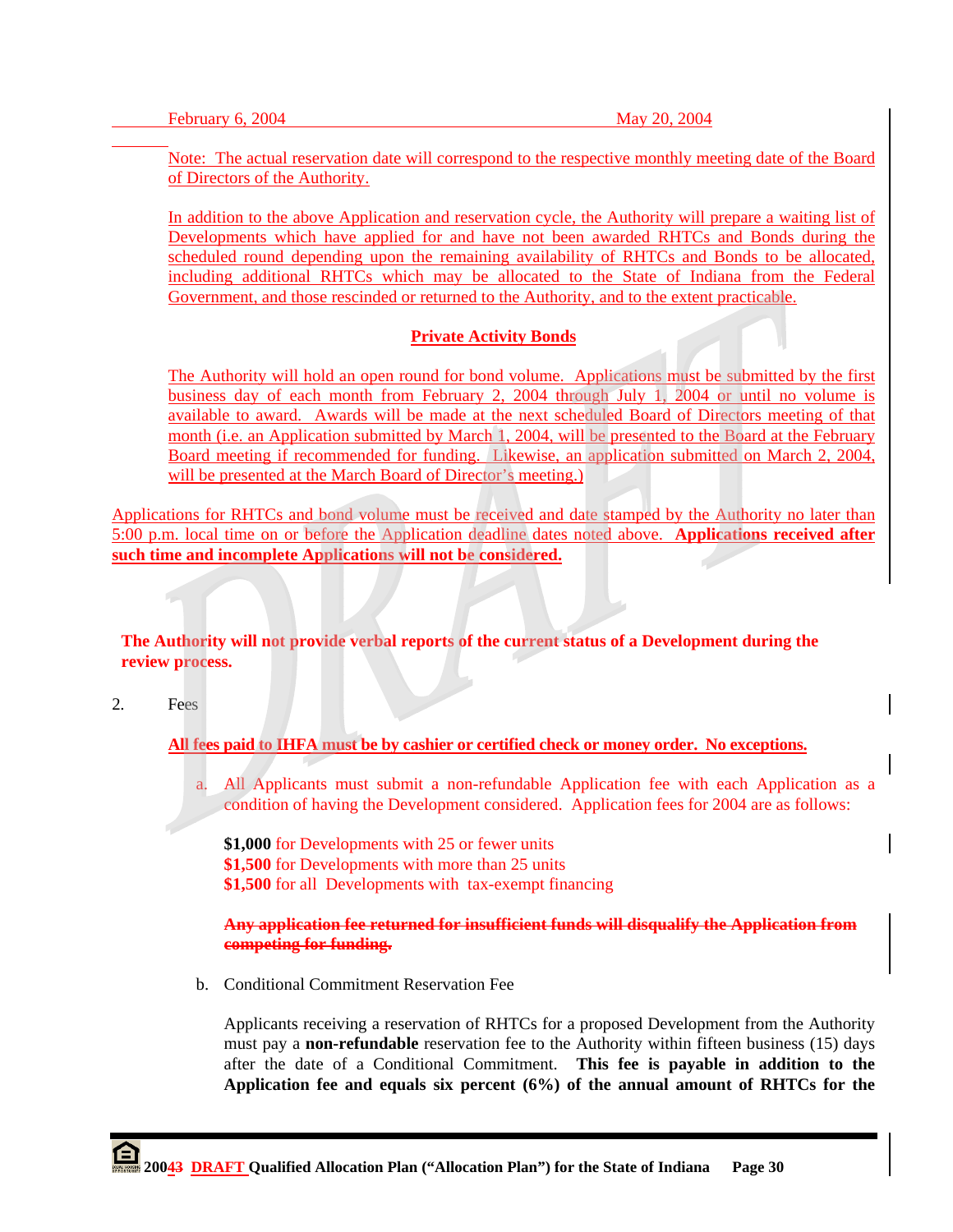**Development.** For example, if a Development is to receive \$10,000 of RHTCs annually, then the Applicant must pay a reservation fee of \$600.

## **Any reservation fee returned for insufficient funds will rescind any reservation of RHTCs.**

c. Additional Fee(s)

The Authority will assess the Development and/or Applicant the reasonable costs (including any costs and fees it may incur) for additional or extraordinary services requested by or required of any Applicant, owner or Development. All such assessments must be paid prior to any final allocation of RHTCs (i.e. the issuance of IRS Form 8609) or before any subsequent application will be considered, whichever should first occur.

The following is a fee schedule for typical services, however, this schedule is not all inclusive:

**\$500** for changes in the characteristics of the Development, such as unit type, distribution, or targeting, or for changes to scoring criteria.

**\$1,500** for changes in the ownership structure or changes in the name of the ownership entity; or for requests for extensions for meeting special conditions set forth in the Reservation Letter.

**\$1,000** for issuance of amended IRS Form(s) 8609 due to an error in the submission of final Allocation documentation.

**\$1,000** for an amended Carryover Allocation resulting from a change in the building identification numbers or other modification (i.e. legal description errors, etc.).

The fee for these services should be included with the request and must be received before IHFA will proceed with its review/process.

4) Use of forms

The Authority **requires** the use of the forms included in the Forms section of this QAP. Any deviations from or changes to the language will revoke the Rental Housing Finance application and/or award. Owners who have received an allocation in prior years must use the most recent forms, irrespective of the year the allocation was received.

5) Conditional Commitments

If an Applicant receives a reservation of Rental Housing financing, the reservation is subject to the following conditions, which must be timely completed and satisfied:

- a. Payment to the Authority, in good funds, of the required **nonrefundable** reservation fee of 6% of the annual Credit amount reserved for the Development within 15 business days from the date of the Conditional Commitment.
- b. Pursuant to the Application, the items listed below must be timely submitted to and approved by the Authority within one hundred fifty (150) days after the letter notifying the Owner of conditional reservation: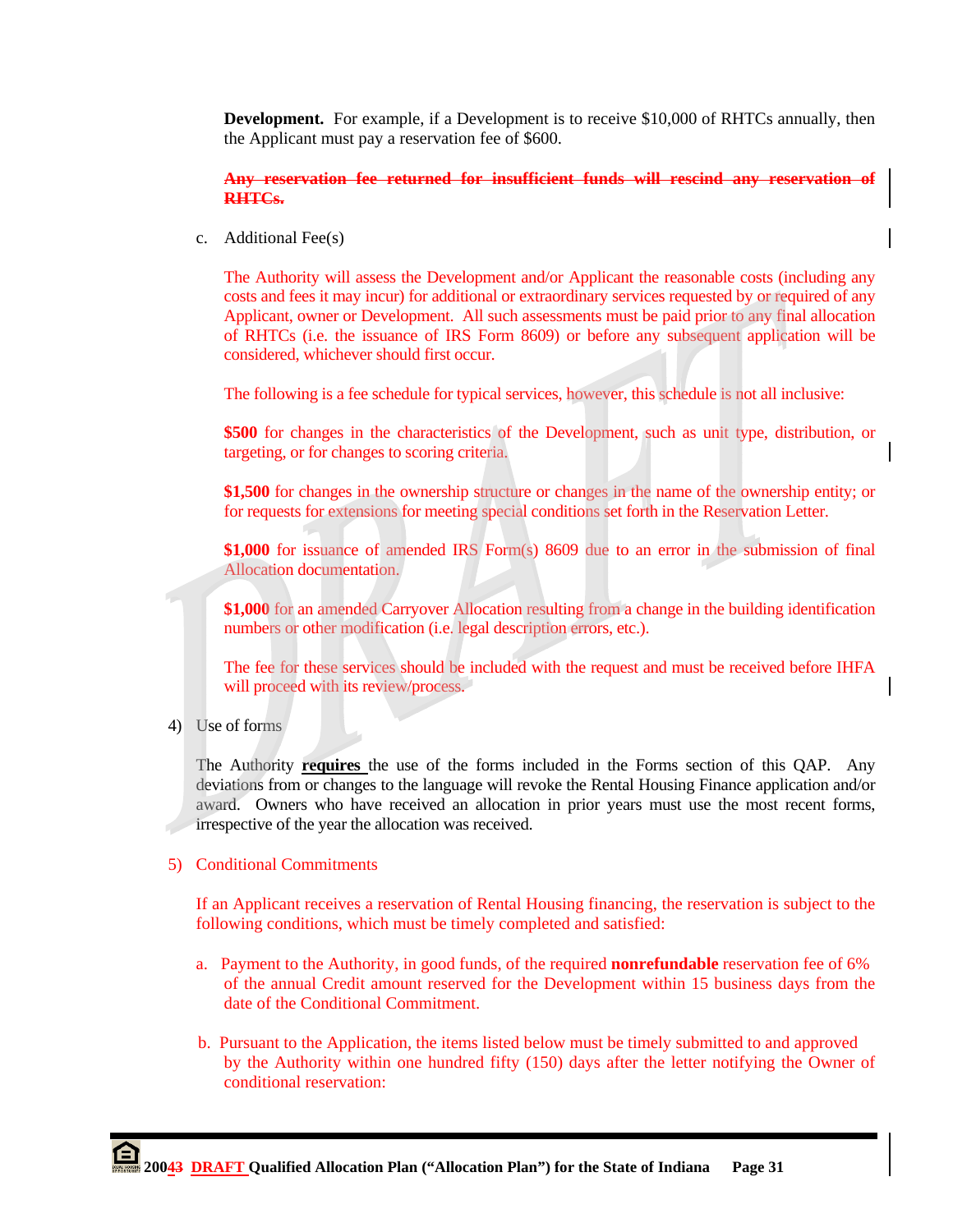- An ALTA (or ILTA) survey;
- Building Permit or Documentation of Status Approval;
- Site Plan Approval by Locality;
- Construction Contract;
- Documentation as to the Percent Completion of Plans and Specifications;
- State Approval of Plans & Specifications;
- Federal I.D. Number of Ownership Entity;
- Development Agreement with Fee Structure;
- IHFA name and logo prominently displayed on funding source signage;
- Monthly Development updates will be required as a condition of the Conditional Commitment:
- The Owner must demonstrate that an adequate amount of funds which, together with your financing, will be sufficient to complete the construction and/or rehabilitation of the Development.
- The Owner must demonstrate that the Development, Development Owner and all other members of the development team (including, without limitation, the construction contractor and management agent) are and shall continue to be in compliance with all federal, state and local laws, regulations, rules and other requirements applicable to the Development, Development Owner and the respective parties comprising the development team.
- Other documentation as required by the Authority
- 5. Change in Ownership

IHFA Board of Directors must approve any change in ownership or transfer request if made prior to the issuance of IRS Form 8609 for any Development that has received an allocation of Rental Housing Financing and/or Bonds.

Failure to notify the Authority of changes in ownership for RHTCs and/or Bonds after the issuance of IRS Form 8609 could result in the allocation being rescinded and/or possible non-compliance issues.

See Schedule B for IHFA's Ownership Change procedures.

6. Development and/or Applicant/Owner Modifications

 Modifications to the Development that affect threshold requirements, and/or scoring items in the Allocation Plan in any way without prior written approval from the Authority may result in a reduction and/or rescission of the Authority funding (including private activity tax-exempt bonds).

7. Applying for RHTCs with other Rental Housing Financing

In the event that an Application is competitive for RHTCs but either (1) the Application fails the HOME and/or LIHTF threshold review; or (2) HOME and/or LIHTF funds are not available , IHFA will allow the Applicant to submit additional information to identify other means of filling the Development's financing gap. Upon timely receipt of satisfactory information, these applications will continue to be allowed to compete for an allocation of RHTCs.

8. Carryover Allocations

If the Applicant intends to request a carryforward allocation for 2004 Credits, all necessary requirements of the Carryover election must be met and the documentation submitted to the Authority no later than November 12, 2004.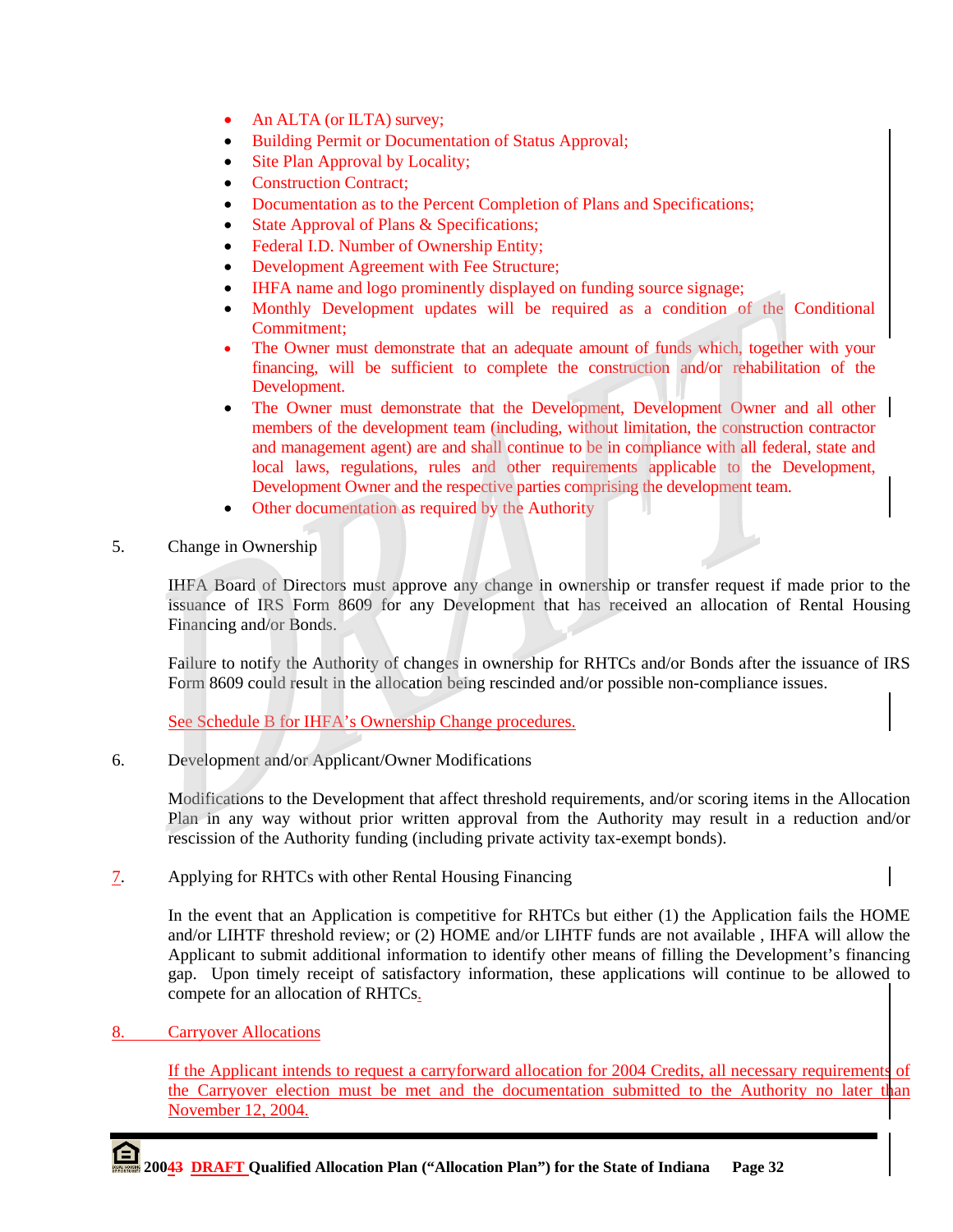The Applicant must certify that the reasonable expected basis in the development is more than 10% as the later of the date, which is 6 months after the date the allocation was made or the close of the calendar year in which the allocation is made. The anticipated reasonably expected basis in the development, which is more than 10% is required at the time the carryforward election is made. See Carryover Agreement and Ten Percent (10% Letter), Form M.

## **The Authority requires the use of the forms provided with this QAP. Any deviations from or changes to the language will revoke the Rental Housing Finance Application and/or award.**

9. Issuance of IRS Form 8609 ("8609")

IRS Form 8609(s) will only be issued once. However, in exceptional circumstances the Authority may, in its sole discretion and upon receipt of additional fees (as determined by the Authority) elect to review additional circumstances that may allow for the issuance of amended IRS Form 8609(s). All documents requested shall be submitted to the Authority in a timely manner as defined by the Authority.

The entire Final Application and Final Cost Certification package to request IRS Form 8609 in a form acceptable to the Authority must be submitted as soon as possible after the Development has been placed in service but no later than six months following the issuance of the Certificate of Occupancy /Substantial Completion for the Development.

Within one year prior to a request for and issuance of IRS Form 8609 the property management staff assigned to the Development and the owner of the Development must receive an IHFA Rental Housing Tax Credit Compliance Seminar completion certificate. The Management Agreement between the owner and the management company must be for a minimum of two (2) years effective at the "placed in service date", as evidenced in the management agreement. Upon notification to the Authority, a substitution of management agent prior to the expiration of the two (2) year period is permitted if the management agent is guilty of material nonperformance of its duties. However, if replacement of the management agent is warranted and the Development received points for Minority Owner Business Enterprise (MBE) or Woman Owned Business Enterprise (WBE), the new management must also satisfy these criteria. Upon completion of the Development,,

 $\pm$ The owner must submit at a minimum the following documentation to the Authority within six (6) months from the time the Development is placed in service:

- Pre-8609 Physical Inspection Request Form this form should be submitted as soon as possible after placed in service. IHFA will then conduct a physical inspection of the property. All items from the physical inspection must be addressed before IHFA will issue IRS Form 8609. See Form L.
- Completed Final Rental Housing Finance Application and Cost Certification (most current version);
- Certificate(s) of Occupancy for each building in the Development, or Certificate(s) of Substantial Completion for all rehabilitation Developments;
- All permanent (closing) financing documents if available (if not must provide within execution.);
- All construction financing documents;
- Current partnership agreement or limited liability company operating agreement, including all exhibits and schedules executed by the limited and general partners or managing member;
- Original executed recorded Declaration of Extended Low Income Housing Commitment, executed by owner, lender and the Authority;
- IHFA Rental Housing Tax Credit Compliance Seminar Certificate. Owner and management agent must have attended within the last year;
- Executed Development Agreement;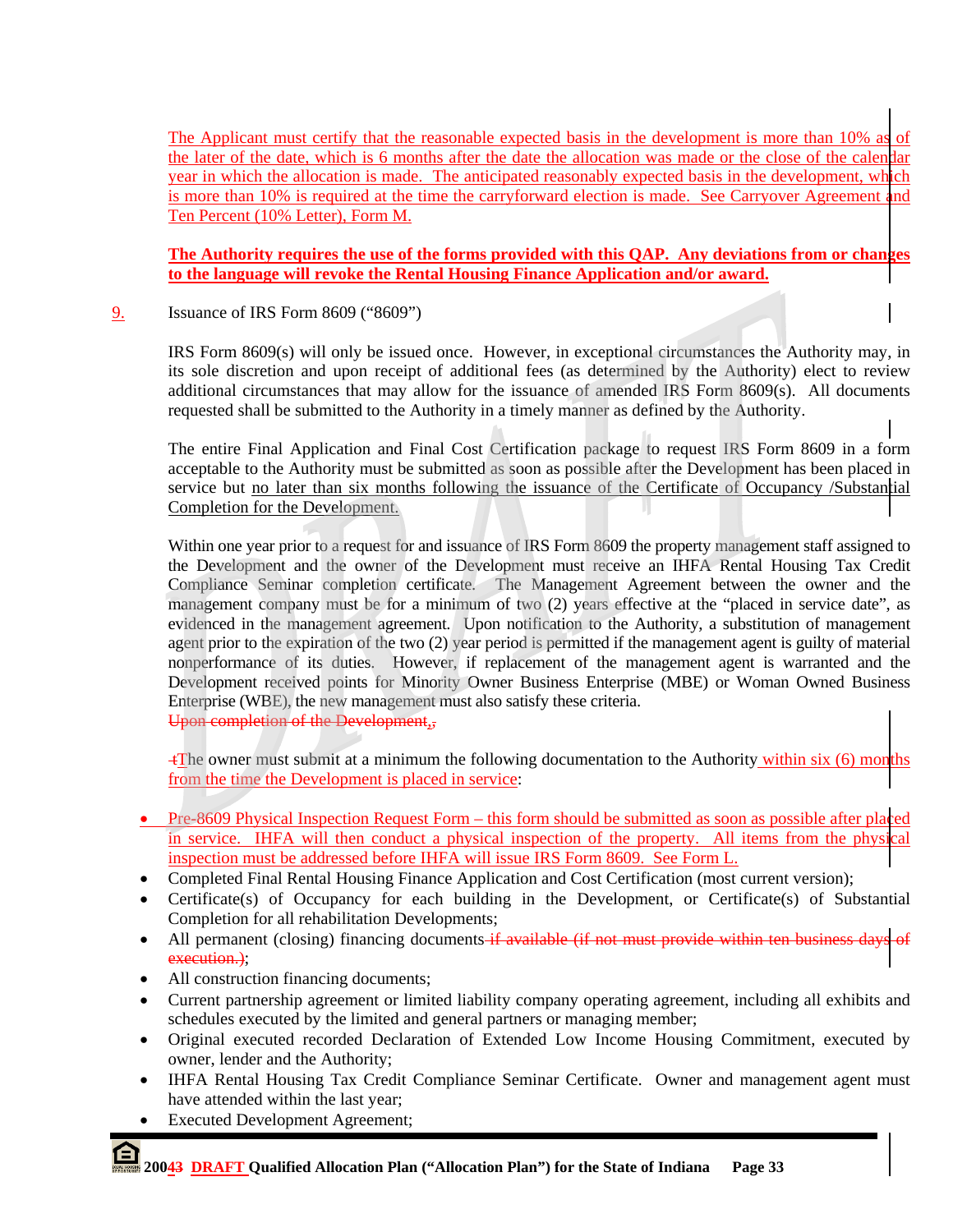- Copy of deed showing partnership as owner;
- Executed Management Agreement;
- Photograph of completed Development (exterior and interior); and
- Any other documents that the Authority may require in determining the final amount of RHTCs to be allocated to the Development and the Development's conformance with the requirements of Section 42.

The Authority anticipates mailing out IRS Form 8609(s) up to 90 working days after the requested materials have been submitted to the Authority. Incomplete or insufficient documentation will result in a delay of the 8609 issuance.

10. Dissemination of Information

Any Applications of Developments which received an allocation of Rental Housing Tax Credits or Private Activity Tax Exempt bonds without attachments exhibits, are available for dissemination and publication to the general public.

To request a copy of a funded application for Rental Housing Tax Credits or Private Activity Tax Exempt bonds, you must:

- Submit your request in writing with a postage paid envelope for \$1.81 for each application request or your account number for FedEx or Airborne Express.
- The name(s) of each development.
- Include a check made payable to the Indiana Housing Finance Authority in the amount of \$4.40 (.10 per page) for each application. (If requesting multiple applications, multiply this amount times the number of applications you are requesting), to cover appropriate copying costs.
- Send your request to the IHFA ATTN: Tax Credit Assistant,  $\frac{30}{10}$  South Meridian St. 1000115 West Washington Street, South Tower, Suite 1350, Indianapolis, IN 46204

No request will be processed without the above information. Please allow a minimum of ten (10) days for processing for each request.

11. If the potential development has an open HOME, CDBG, or LIHTF award through the Housing from Shelters to Homeownership program, the applicant may request funding through the QAP; however IHFA must approve this action prior to the application deadline. Requests will be reviewed and underwritten on a case by case basis. If the application is re-underwritten, the applicant will be subject to an underwriting fee. Applicants may be required to deobligate, repay, or reduce the amount of their current award prior to the application deadline. Applicants must request approval at least 30 days prior to the application deadline.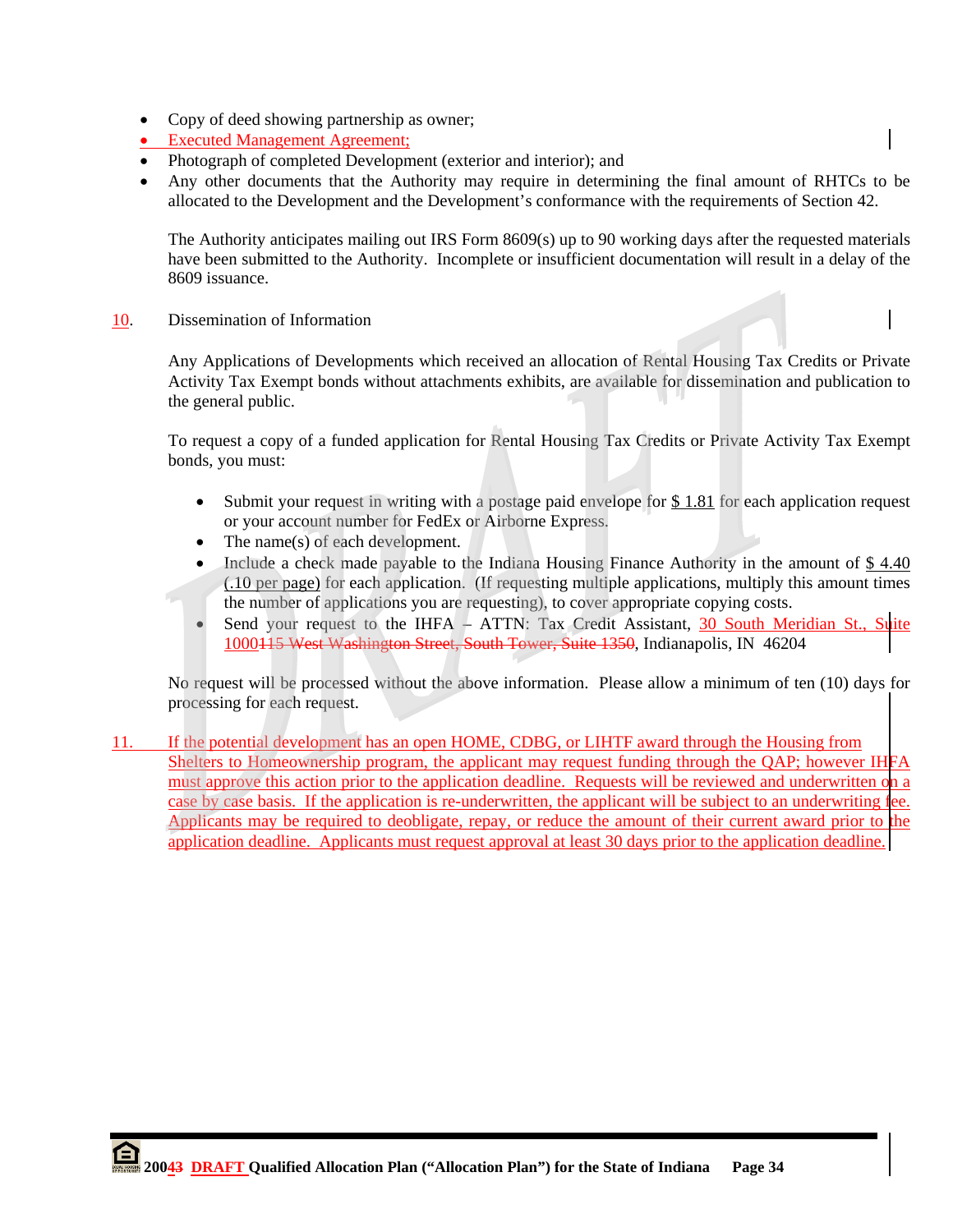# **List Of Schedules**

| $\mathbf{A}$ | <b>Rental Housing Tax Credit Compliance Manual</b>                              |
|--------------|---------------------------------------------------------------------------------|
| B            | Policies and Procedures Regarding Transferability of Rental Housing Tax Credits |
| $\mathbf C$  | Market Study and Fair Market Appraisal Requirements                             |
| D            | Private Activity Tax-Exempt Bond Financing ("Bonds") Requirements               |
| $\bf E$      | Procedures for Accessing HOME Funds                                             |
| F            | Procedures for Accessing a Trust Fund Loan                                      |
| G            | Glossary                                                                        |
| H            | <b>Capital Needs Assessment</b>                                                 |
| I            | <b>Application Package Submission Guidelines</b>                                |
|              |                                                                                 |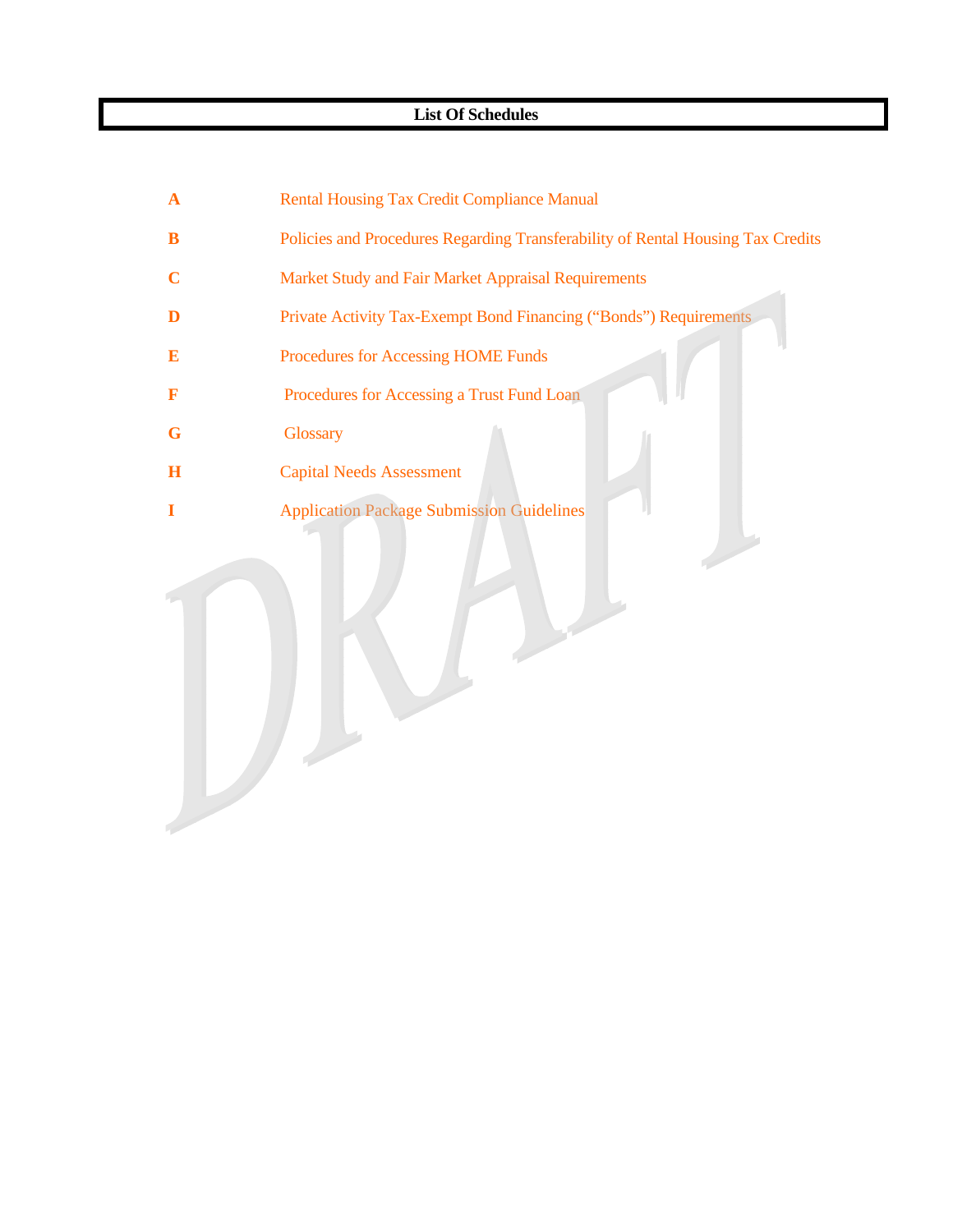

**2004**

**Indiana Housing Finance Authority**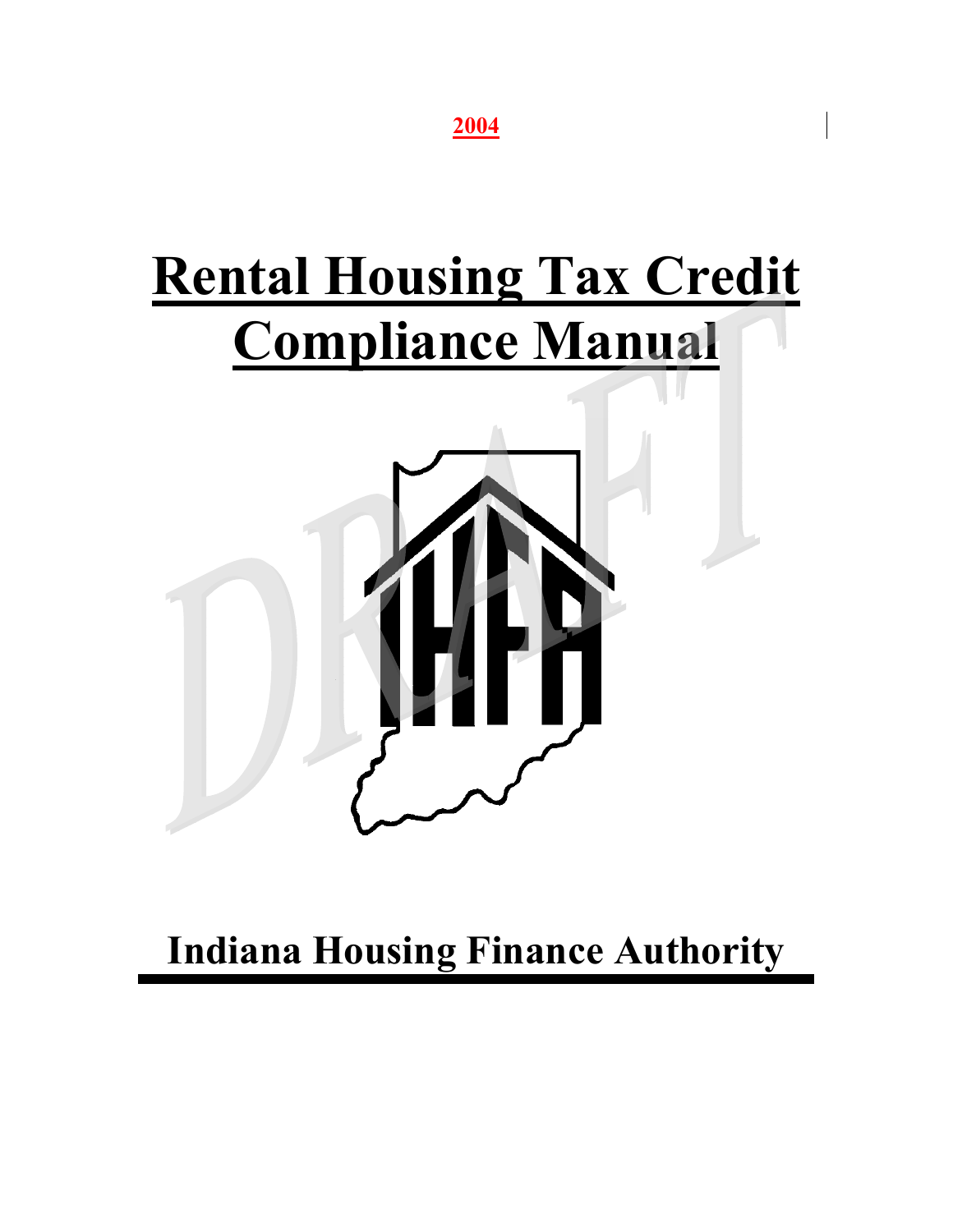# **Indiana Rental Housing Tax Credit Compliance Manual**

# **Preface**

This manual is a reference guide for the compliance monitoring of the Rental Housing Tax Credit Program (RHTC). It is designed to answer questions regarding procedures, rules, and regulations that govern RHTC Developments. This manual should be a useful resource for Owners, Developers, Management Companies, and on-site management personnel. It provides guidance with respect to Indiana Housing Finance Authority's (IHFA's) administration of monitoring for compliance under Section 42 of the Internal Revenue Code of 1986 and the Treasury Regulations thereunder (the "Code") (See Appendix A).

In order to realize the benefits afforded by the RHTC Program, it is essential that each building remain in compliance. An especially critical time to ensure compliance is at the time of initial lease-up. Errors made in the screening of applicants for eligibility may have serious implications on the future viability of that building.

IHFA and its monitoring staff are committed to working closely with Owners, management agents, and on-site personnel to assist them in meeting their compliance responsibilities.

**Please note, however, that this manual is to be used only as a supplement to compliance with the Code and all other applicable laws and rules. This manual should not be considered a complete guide to RHTC compliance. The responsibility for compliance with Federal program regulations lies with the Owner of the building for which the Rental Housing Tax Credit is allowable.**

 Because of the complexity of RHTC regulations and the necessity to consider their applicability to specific circumstances, Owners are strongly encouraged to seek competent professional legal and accounting advice regarding compliance issues**. IHFA's obligation to monitor for compliance with the requirements of the Code does not make IHFA or its subcontractors liable for an Owner's noncompliance.** 

### **Disclaimer**

The publication of this Manual is for convenience only. Your use or reliance upon any of the provisions or forms contained herein does not, expressly or impliedly, directly or indirectly, suggest, represent or warrant that your Development will be in compliance with the requirements of the Internal Revenue Code of 1986, as amended. The Indiana Housing Finance Authority and contributing authors hereby disclaim any and all responsibility of liability which may be asserted or claimed arising from reliance upon the procedures and information or utilization of the forms in this manual. You are urged to consult with your own attorneys, accountants, and tax consultants.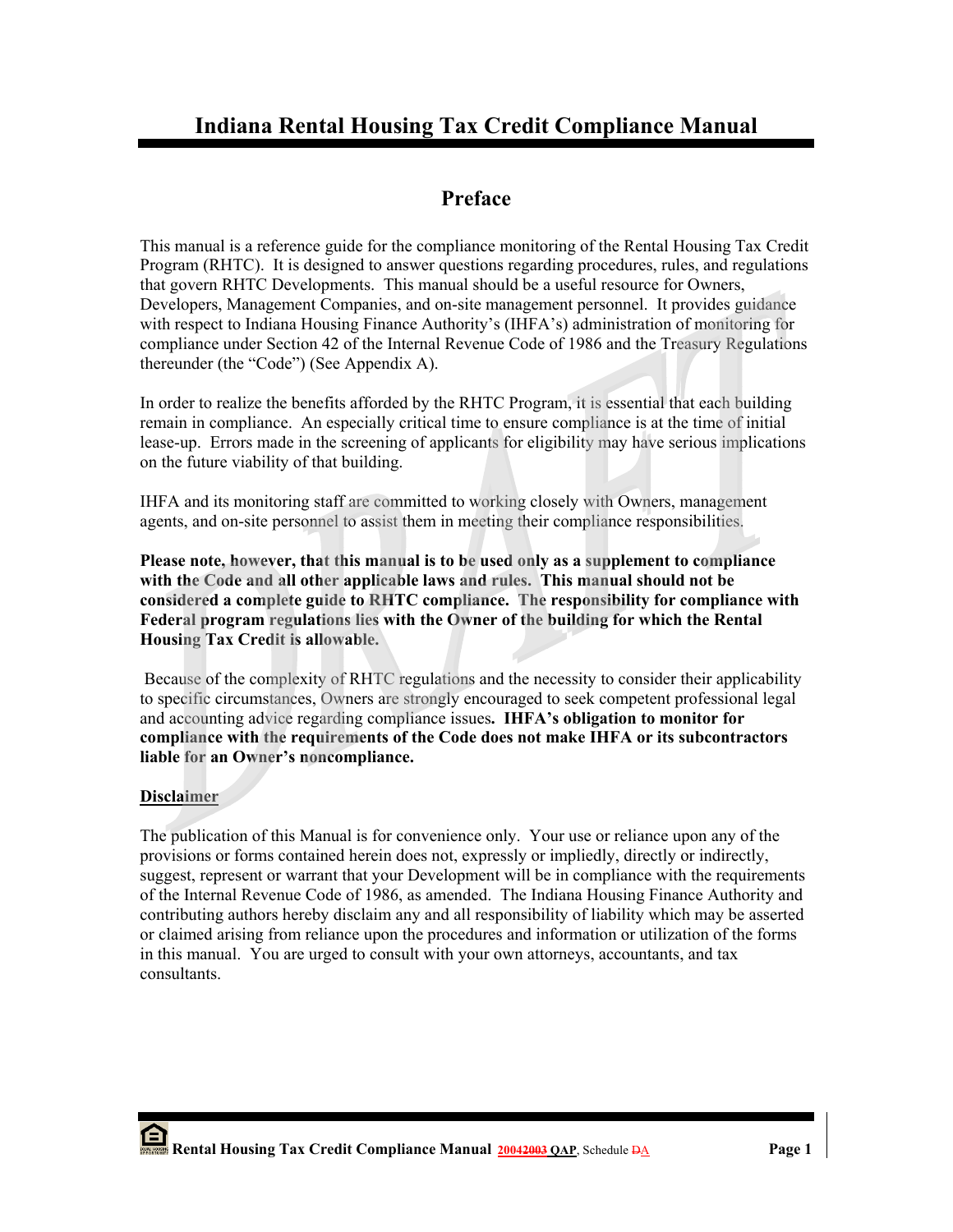# **Section 1 – Introduction**

#### **Part 1.1 Background of the RHTC Program**

In 1986, Congress enacted the Rental Housing Tax Credit (RHTC) Program. This program provides incentives for the investment of private equity capital in the development of affordable rental housing. The RHTC reduces the Federal tax liability of Development Owners in exchange for the acquisition, rehabilitation, or construction of affordable rental housing units that will remain income and rent restricted over a long period. The amount of RHTC allocated is based on the number of qualified low-income units that meet Federal rent and income targeting requirements.

The RHTC is authorized and governed by Section 42 of the Internal Revenue Code of 1986, as amended ("Code"). The Indiana Housing Finance Authority (IHFA) is the designated "housing credit agency" to allocate and administer the RHTC Program for the entire state.

Each state develops a Qualified Allocation Plan ("QAP"), which establishes the guidelines and procedures for the acceptance, scoring, and competitive ranking of applications and for the administration of the RHTC Program. The Indiana QAP is developed to be relevant to state housing needs and consistent with state housing priorities. A copy of Indiana's QAP is attached at Appendix C of this Manual. This Manual is part of the QAP.

#### **Part 1.2 Contents and Summary**

Section 42 of the Code requires that each state's Qualified Allocation Plan provide a procedure that the agency will follow in notifying the Internal Revenue Service (IRS) of any noncompliance with the provisions of Section 42 of which it becomes aware. This provision became effective on January 1, 1992.

Final regulations developed by the IRS and published on September 2, 1992, and January 14, 2000, outline minimum requirements for Owner record keeping and reporting, state credit agency monitoring and inspecting, and reporting to the IRS instances of noncompliance (See Appendix A).

Indiana's compliance monitoring plan follows the final regulations, as well as the recommendations of the National Council of State Housing Agencies (NCSHA), and is applicable to all Owners of all buildings which have ever claimed the Rental Housing Tax Credit since the inception of the program in 1987.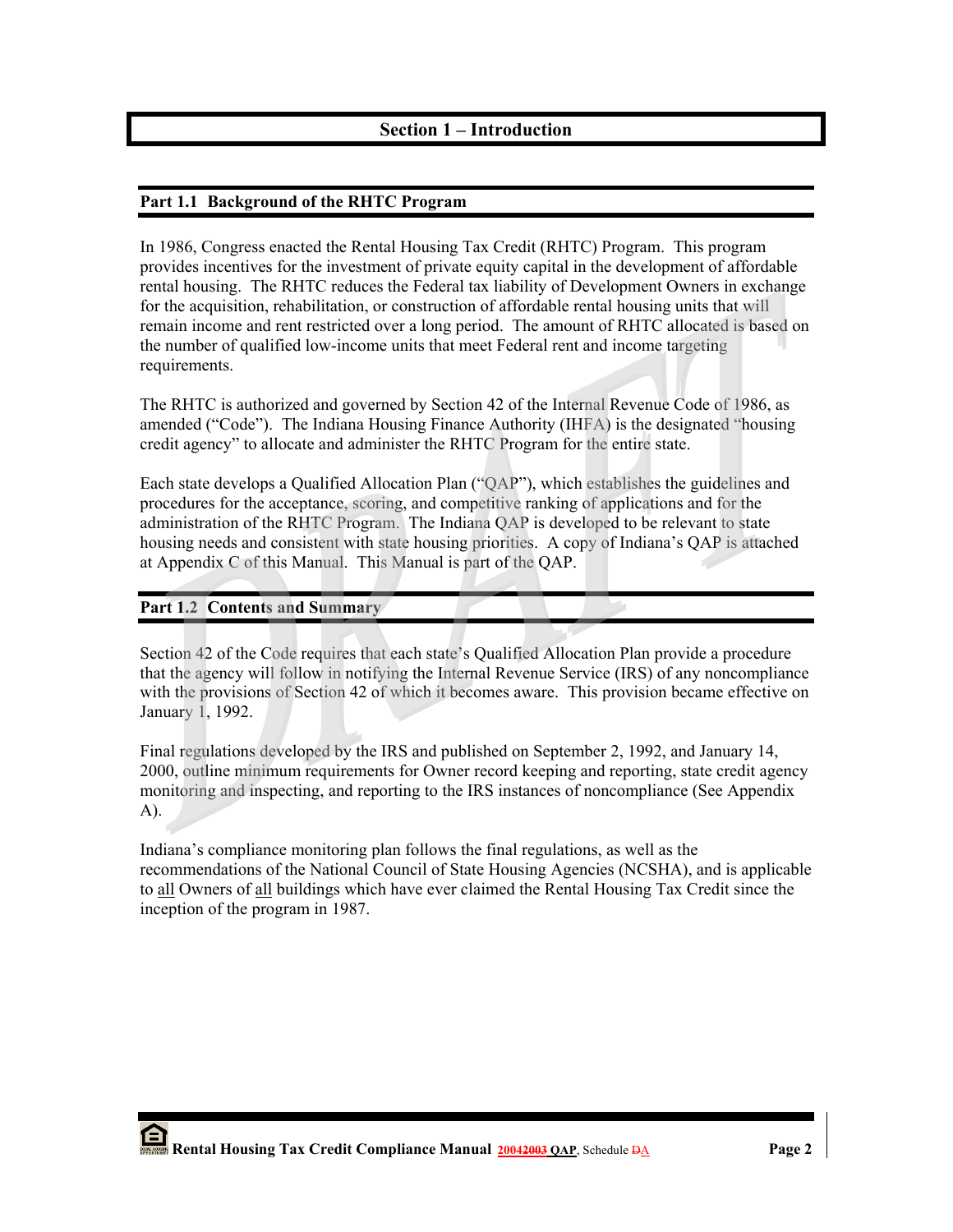### **Part 1.3 Compliance Period**

Once allocated by the housing credit agency, Rental Housing Tax Credits can be claimed annually over a ten (10) year period ("Credit Period") beginning either with the year the building is placed in service or the following year, depending on which option is selected by the Owner. Developments must, however, remain in compliance for a minimum of fifteen (15) years. Additionally, Owners who agreed in their Final Applications to have longer Compliance Periods will be bound for the length of time specified.

### **A. Compliance Period For All RHTC Developments**

All Developments receiving a Credit allocation since 1987 must comply with eligibility requirements for a period of 15 taxable years beginning with the first taxable year of a building's Credit Period (the "Compliance Period").

#### **B. Compliance Period For Credit Allocations After December 31, 1989**

Developments receiving a Credit allocation after December 31, 1989, will have entered into a Declaration of Extended Low-Income Housing Commitment with the Indiana Housing Finance Authority (IHFA) at the time a final allocation of Credit was issued (IRS Form 8609). These Developments must comply with eligibility requirements for an Extended Use Period. The Extended Use Period is either an additional 15 years beyond the 15-year Compliance Period (a total of 30 years), or the date specified in the Declaration of Extended Low-Income Housing Commitment, whichever is longer.

Earlier termination of the Extended Use Period is provided for under certain circumstances in the Code. However, if a Development received ranking points for delaying enactment of such earlier termination, the Owner will be bound by this election in the Declaration of Extended Low-Income Housing Commitment.

### **C. Compliance Period For Credit Allocations for 1987 through 1989 Only**

As stated above, Developments receiving a credit allocation prior to January 1, 1990, have a 15-year Compliance Period. However, any building in such a Development that received an additional allocation of credit after December 31, 1989, must comply with eligibility requirements in effect beginning January 1, 1990, and will also be bound by a Declaration of Extended Low-Income Housing Commitment (Revenue Ruling 92-79).

The one exception to post 1989 eligibility requirements is in calculation of rents. The rent calculation is based on 1.5 persons per bedroom. However, eligibility for occupancy is still based on the number of people occupying that unit.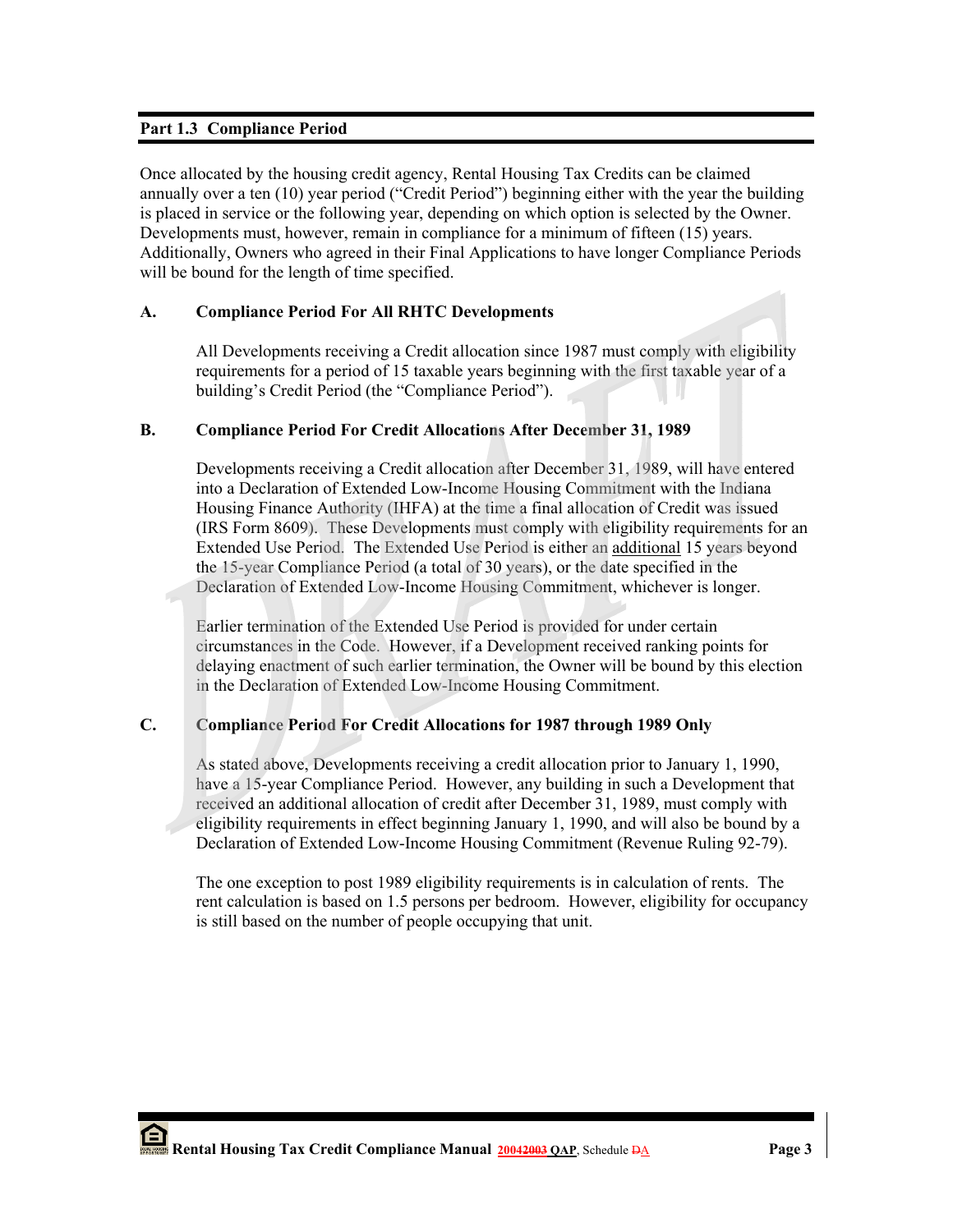# **Section 2 – Responsibilities**

The entities/persons involved in the compliance of the RHTC Program are IHFA, the Development Owner, and the Management Company. The various responsibilities for these entities/persons are set forth below.

#### **Part 2.1 Responsibilities of the Indiana Housing Finance Authority**

The Indiana Housing Finance Authority (IHFA) allocates and administers the RHTC program for the State of Indiana. The responsibilities of IHFA are as follows:

#### **A. Issue IRS Form 8609 (Low-Income Housing Certification)**

An IRS Form 8609 is prepared by IHFA for each building in the Development. Part I of the Form is completed by IHFA and then sent to the Owner when the Development is placed in service and all required documentation is received by IHFA.

The Owner must complete Part II of the Form in the first taxable year for which the credit is claimed. After completion of Part II, a copy of the Form is sent to the RHTC Compliance Department of IHFA. The original is sent to the IRS with the Owner's personal, partnership, or corporate tax returns in the first taxable year in which the Credit is claimed and each year thereafter in the Compliance Period. IHFA will not issue an IRS Form 8609 for each year of the Compliance Period. Therefore, before signing and dating Part II of the Form, the Owner should make copies of it.

#### **Owners are strongly encouraged to consult with their legal and/or tax advisors for advice on completing and filing IRS tax forms. IHFA will not give legal or tax advice on the filing or completion of any tax forms.**

The issuance of the IRS Form 8609 begins the compliance monitoring period. A sample copy of IRS Form 8609 is included in Appendix B.

#### **B. Review Declaration of Extended Low-Income Housing Commitment**

IHFA will review the Declaration of Extended Low-Income Housing Commitment prior to issuance of the IRS Form 8609 for each property. This document must be recorded before the end of the calendar year in which the Credit is first claimed. When the original recorded document is returned to IHFA with the Final Application and all fees have been paid, the IRS Form 8609 will be sent to the Owner if everything is appropriate and satisfactory to IHFA.

#### **C. Review Annual Owner Certifications**

For information on Annual Owner Certification, see Section 5, Part 5.4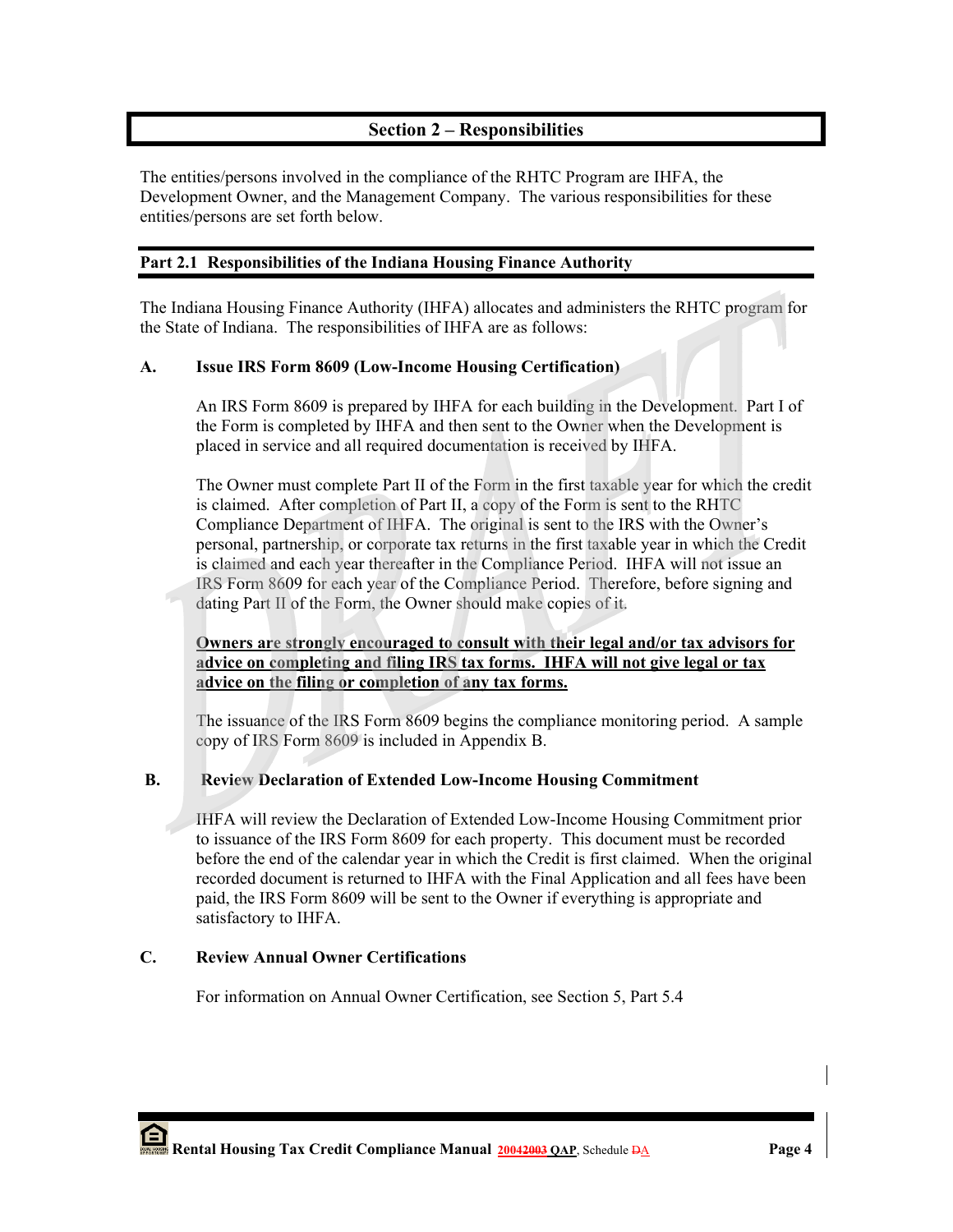#### **D. Conduct File Monitoring and Physical Unit Inspections**

#### **IHFA will perform a file review for each development at least every three years.**

Owners of the selected Developments will be required to provide detailed information on Tenant income and rent for at least 20% or more of the low-income units in the Development. Information to be reviewed will include, but is not limited to, the Annual Income Certifications, the documentation received to support those certifications, and rent records. Owners must provide **organized** tenant files to IHFA with documentation in chronological order. For more information on monitoring, see Section 5, Part 5.6.

IHFA also retains the right either by a third party inspector contracted by IHFA or by IHFA staff to perform a physical inspection of any low-income building and/or unit at any time during the Compliance and Extended Use Periods with or without notice to the owner.

#### **E. Notify IRS of Noncompliance**

IHFA will notify the IRS of instances of potential noncompliance. For information on noncompliance, see Section 6, Part 6.6.

#### **F. Retain Records**

IHFA will retain all Owner Certifications and records for not less than three years from the end of the calendar year in which they are received. IHFA will retain records of noncompliance or the failure to certify compliance for six years after its filing of an IRS Form 8823, Low-Income Housing Credit Agencies Report of Noncompliance.

### **G. Conduct Training**

IHFA will conduct or arrange compliance training seminars and will disseminate information regarding the dates and locations of such seminars. In addition, IHFA RHTC staff can be contacted at:

> Rental Housing Tax Credit Compliance Department Indiana Housing Finance Authority 30 South Meridian Street, Suite 1000<del>115 W. Washington St.</del>

#### South Tower, Suite

Indianapolis, IN 46204

Telephone: (317) 232-7777 Fax: (317) 232-7778.

### **H. Possible Future Subcontracting of Functions**

It is currently the intent of IHFA to perform all file reviews listed above and outlined in the Regulations governing this program. IHFA may, however, at some future time, decide to retain an agent or private contractor to perform some of the responsibilities listed above, in its sole discretion. Owners will be notified of the name and contact persons of the private contractor.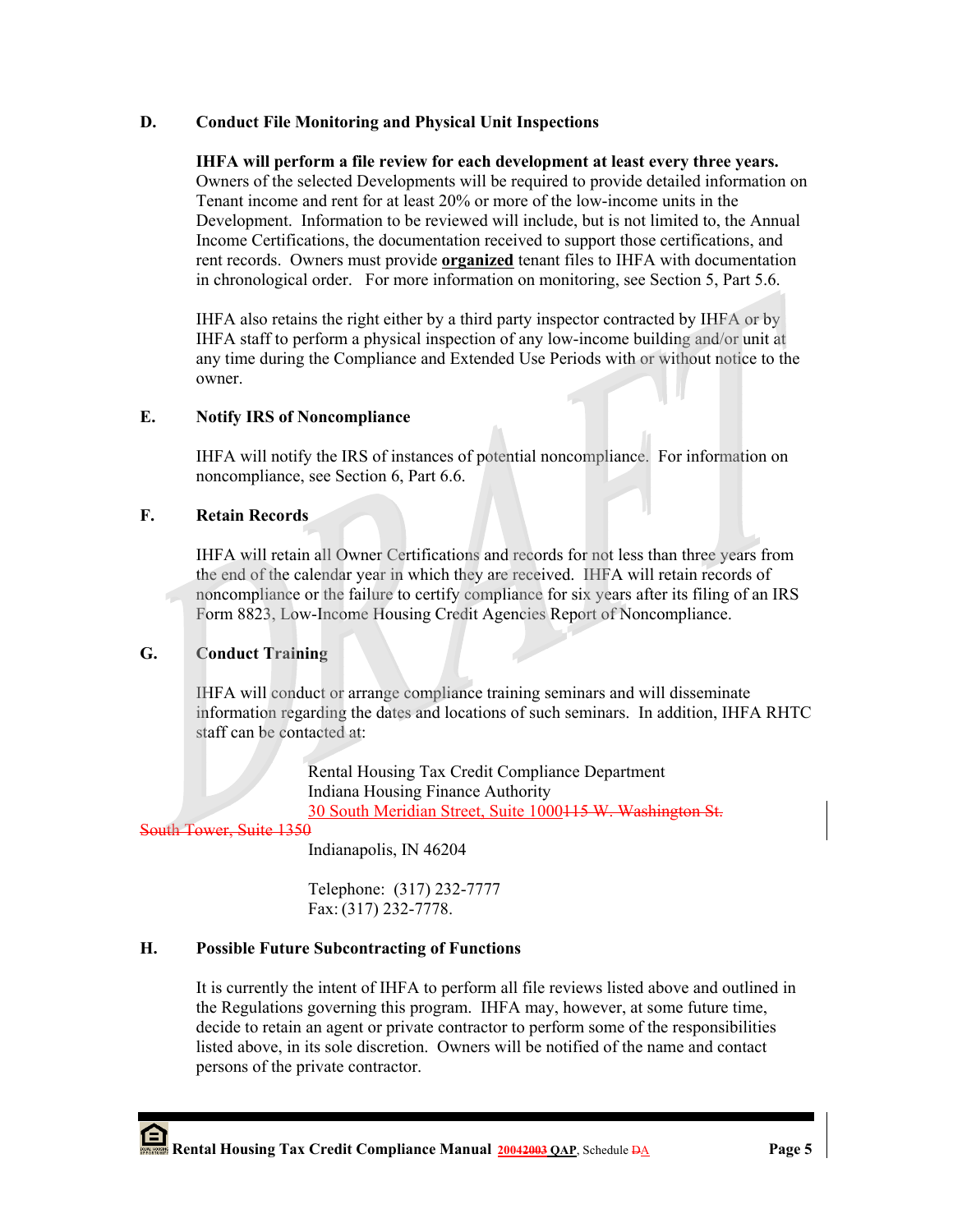### **Part 2.2 Responsibilities of Development Owner**

Each Owner has chosen to utilize the Rental Housing Tax Credit Program to take advantage of the available tax benefits. In exchange for these benefits, certain requirements must be met by the Owner that will benefit low-income Tenants.

Owners have provided comprehensive Development information with evidence of overall economic feasibility. Prior to issuance of a final Credit Allocation, the Owner must certify to the total development costs in such form, manner, and detail that IHFA may from time to time prescribe. The Owner must also certify that all RHTC Program requirements have been met. Any violation of RHTC Program requirements could result in the loss of Credit allocated.

Responsibilities of Development Owners also includes, but is not limited to:

### **A. Leasing RHTC units to Section 42 eligible Tenants**

- **B. Charging no more than the maximum RHTC rents (including utilities)**
- **C. Maintaining the property in habitable condition**

The Owner is responsible for ensuring that the RHTC Development is maintained in a decent, safe, and sanitary condition in accordance with appropriate standards. Failure to do so is a reportable act of noncompliance.

### **D. Complying with IRS & State record-keeping requirements**

The Owner of any building for which Credit has been or is intended to be claimed must keep records that include all of the information set forth below, on a building basis, for a minimum of six years after the due date (with extensions) for filing the Federal income tax return for that year. However, the records for the first year of the Credit Period must be kept for six years beyond the filing date of the Federal income tax return for the last year of the Compliance Period of the building.

The records must include the following:

- The total number of residential rental units in the building (including the number of bedrooms and the size in square feet of each residential rental unit);
- The percentage of residential rental units in the buildings that are low-income units;
- The rent charged on each residential rental unit in the building and the applicable Utility Allowance;
- The number of occupants in each low-income unit;
- The low-income unit vacancies in the building and information that shows when and to whom the next available units were rented (this information must include the unit number, Tenant name, move-in dates, and move-out dates for all Tenants, including market rate Tenants);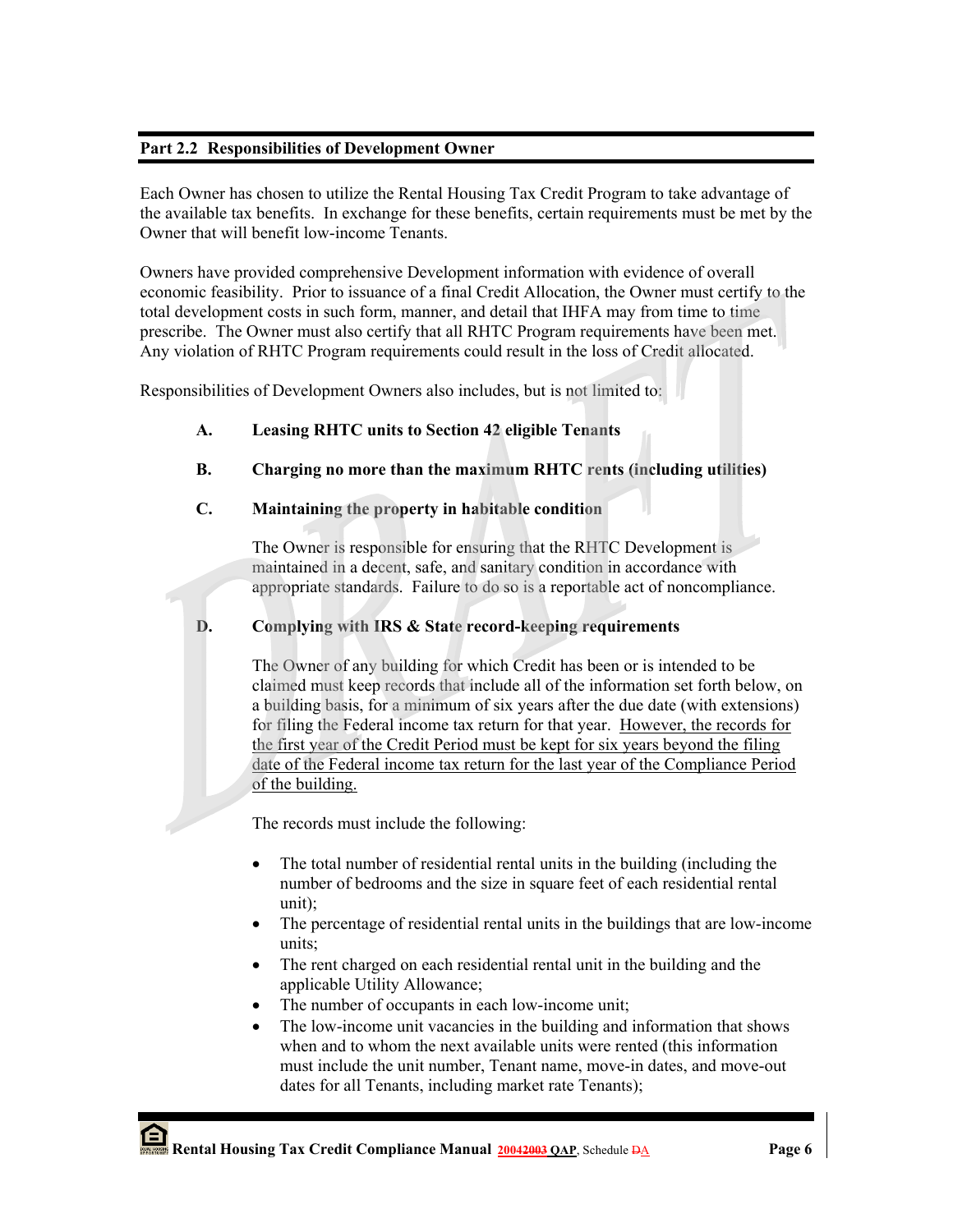- The income certification of each eligible person in the Household;
- Documentation to support each eligible Tenant's income certification;
- The Eligible Basis and Qualified Basis of the building at the end of the first year of the Credit Period; and
- The character and use of the nonresidential portion of any building included in the Development's Eligible Basis (for example, any community building, recreational facility, etc. available to all Tenants and for which no separate fee is charged).

### **E. Attending Indiana's RHTC Compliance Seminar or other RHTC training at least once during each calendar year.**

# **F. Being knowledgeable about:**

- The credit year of the Development;
- Placed-In-Service Dates;
- Relocation of existing Tenants, if applicable;
- The Minimum Set-Aside elected  $(20/50, 40/60, \text{ or } 15/40);$
- The percentage of the units that are RHTC eligible, or floor space that is RHTC eligible;
- The year that Credit was first claimed;
- The terms under which the RHTC reservation was made; and
- The Building Identification Number (BIN) of each building in the Development.
- **G. Complying with the terms of the Initial and Final Applications;**
- **H. Remitting monitoring fees in a timely manner;**
- **I. Reporting to IHFA any changes in ownership or management of the property;**

If a change in ownership occurs, a detailed description of the change must be provided in writing to IHFA .

In addition, the Owner must notify IHFA immediately in writing of any changes in the ownership composition or in the management agent, such as name, address, and telephone number.

# **J. Preparing and submitting Annual Owner Certifications;**

The Owner of any building(s)/Development which has claimed or plans to claim Rental Housing Tax Credits must certify to IHFA, under penalty of perjury, annually, for each year of the Compliance Period, on IHFA's Owner Certification form.

# **K. Training on-site personnel; and**

The Owner must make certain that the on-site management knows, understands, and complies with all the Code applicable rules, regulations, and policies governing the Development.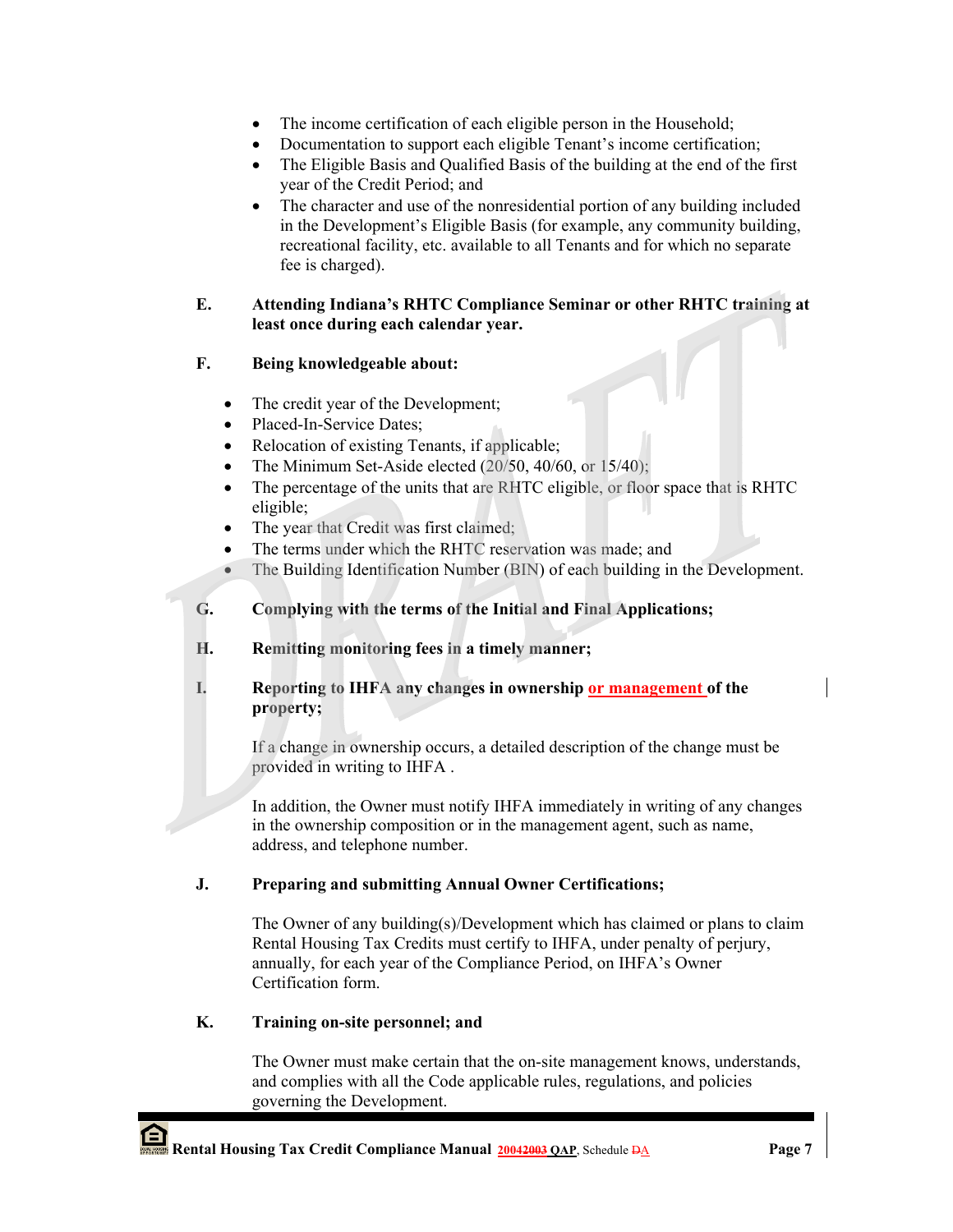## **L. Notifying IHFA of any noncompliance issues.**

If the Owner and/or management agent determines that a building or an entire Development is not in compliance with RHTC Program requirements, IHFA should be notified immediately. The Owner and/or management agent must formulate a plan to bring the Development back into compliance and advise IHFA in writing of such a plan.

**M. Provide all pertinent property information to the management company (i.e. Final Application for rental housing financing, Declaration of Rental Housing Tax Credit Commitment.** 

### **2.3 Responsibilities of the Management Company & On-site Personnel**

The Management Company and all on-site personnel are responsible to the Owner for implementing the RHTC program requirements properly. Anyone who is authorized to lease apartment units to Tenants should be thoroughly familiar with all federal and state laws, rules, and regulations governing certification and leasing procedures. It is also important that the Management Company provide information, as needed, to IHFA and submit all required reports and documentation in a timely manner.

#### **The Owner is ultimately responsible for compliance and proper administration of the RHTC Program.**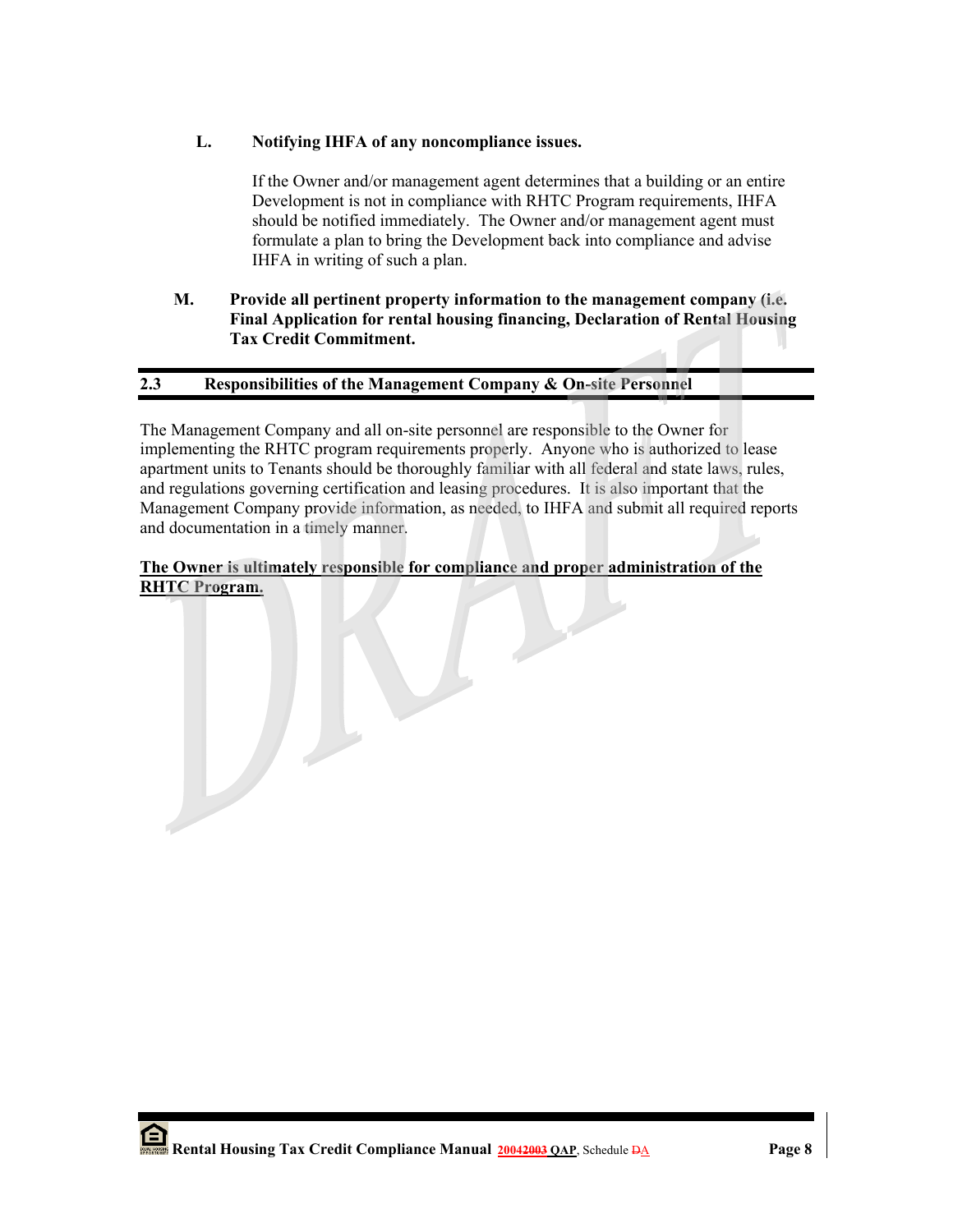# **Section 3 – Regulations**

The following section highlights some of the statutory and regulatory provisions directly affecting Development compliance. **The following is not meant as an exhaustive listing of compliance regulations.** 

### **Part 3.1 Calculating and Claiming the RHTC**

#### **A. The Annual RHTC Amount**

The maximum amount of Credit that can be allocated is calculated by multiplying the "Eligible Basis" by an "Applicable Fraction" to ascertain the "Qualified Basis" and then multiply by the "Applicable Credit Percentage."

*QUALIFIED BASIS = Eligible Basis X Applicable Development Fraction* 

*ANNUAL RHTC = Qualified Basis X Applicable Credit Percentage* 

The annual credit allocated may not exceed this amount; however, it may be less if IHFA determines that this maximum amount is not necessary.

*(For definitions of Qualified Basis, Applicable Fraction, and Applicable RHTC Percentage, see the Glossary in Section 7.)* 

In addition, the Credit amount allocated to each building in a Development is partially calculated on the following criteria;

- 1. The Eligible Basis is assigned to a building at the time of final Credit allocation (issuance of IRS Form 8609). Although the Owner apportions the amount of Eligible Basis for each building on its Allocation Certification Request to IHFA, the total Eligible Basis of the Development will be limited by the total amount of Credit that IHFA actually allocated to the Development. In calculating the Credit amount for each building, IHFA may adjust the Owner's Eligible Basis apportionment per building so as not to exceed the maximum Credit amount allocated to the Development.
- 2. The Applicable Fraction is assigned to a building at the time of final Credit allocation (issuance of IRS Form 8609). This fraction is defined by the Code as the lesserof:
	- a. low-income units to total units (whether or not occupied) in a building; or
	- b. total floor space of low-income units to total floor space of total units (whether or not occupied in a building).

#### **B. Claiming RHTC in the Initial Year**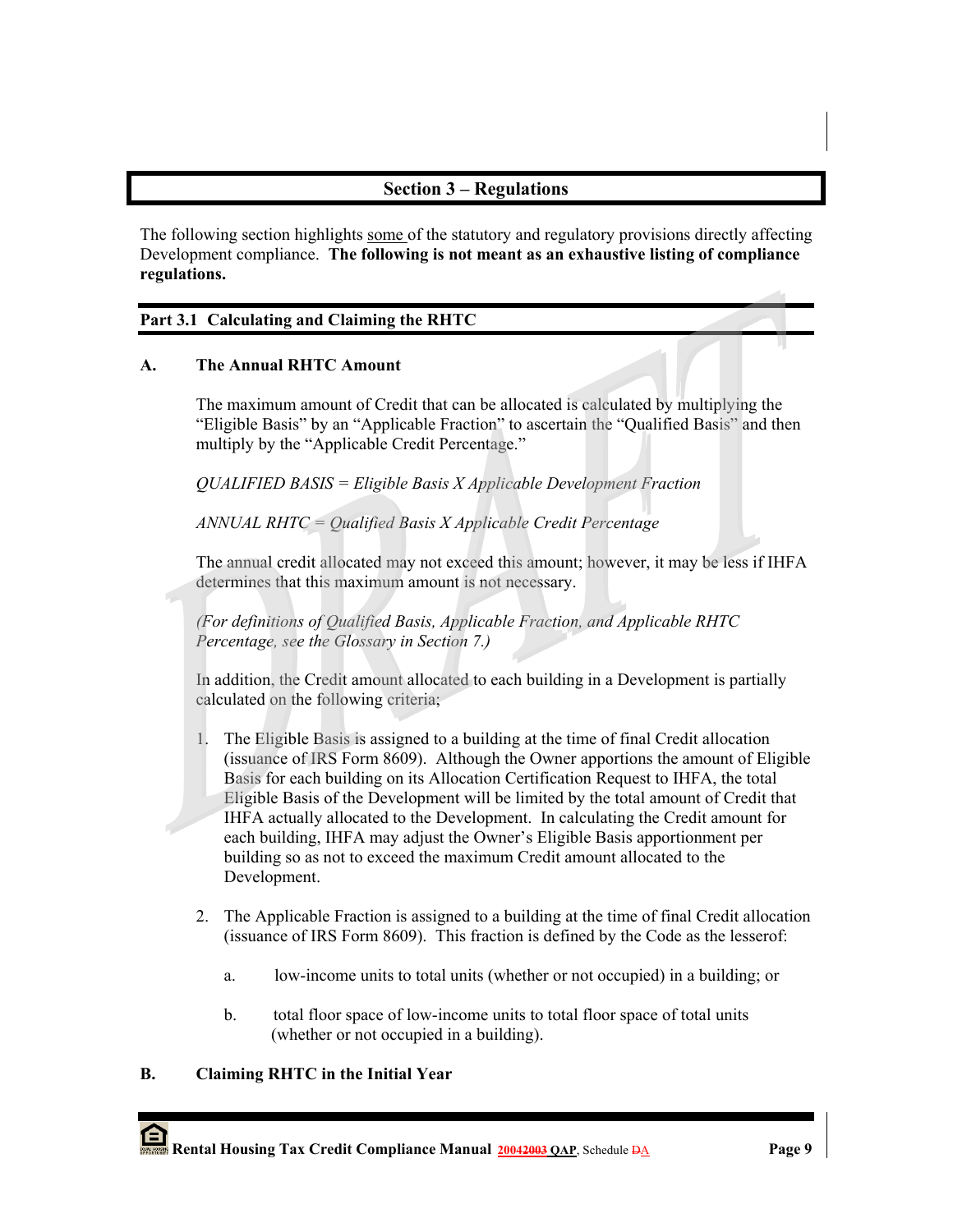The Credit is claimed annually for ten years and the Credit Period can begin in the year that the building is placed in service (or the following year if there is an election to defer the Credit Period). During the first year of the Credit Period, the low-income occupancy percentage is calculated on a monthly basis. The calculation begins with the first month in which the Development was placed in service even though the building may not be occupied during that month. Occupancy for each month is determined on the last day of the month.

An IRS Form 8609 is completed for each building in the Development receiving RHTCs and is filed with the taxpayer's return for the first year of the Credit Period. Owners can elect to defer the start of the Credit Period by checking the appropriate box on the IRS Form 8609. A sample copy of Form 8609 and its instructions are located in Appendix B.

### **C. Initial Year Prorate**

A Development claiming Credit in the initial year of occupancy is subject to a special provision that limits the Credit to a proportionate amount based on average occupancy during the year.

*For example: If one-half of the low-income units were occupied in November and the remaining one-half were occupied in December, the building would be treated as being in service for 1.5/12 (12.5% - all for December and half for November) of the year for a calendar year partnership. In the 11th year, the disallowed credit of 10.5/12 (87.5%) could be claimed.* 

If a qualified low-income Tenant becomes ineligible prior to the end of the initial RHTC year, that unit cannot be counted in the first year toward the Minimum Set-Aside for purposes of determining the Qualified Basis.

### **D. The Two-Thirds Rule**

If an Owner decides to take the RHTC for a property in the initial year when, for example, only 80% of the units are rented to RHTC eligible Tenants, the maximum Qualified Basis for the entire Credit Period would be 80% with the remaining 20% eligible for two-thirds credit if later rented to eligible Tenants.

### **E. Claiming Credit in the Remaining Years of the Compliance Period**

Owners must file an IRS Form 8586 (Low-Income Housing Credit) with the Internal Revenue Service every year in the Compliance Period. This Form indicates continuing compliance and the Qualified Basis of the Development each year of the compliance period. A sample copy of IRS Form 8586 is located in Appendix B.

### **Part 3.2 Minimum Set-Aside Requirements and Income Limits**

#### **A. Minimum Set-Aside Election**

By the time Credit is allocated, the Owner has elected one of the following Minimum Set-Aside elections on a Development basis: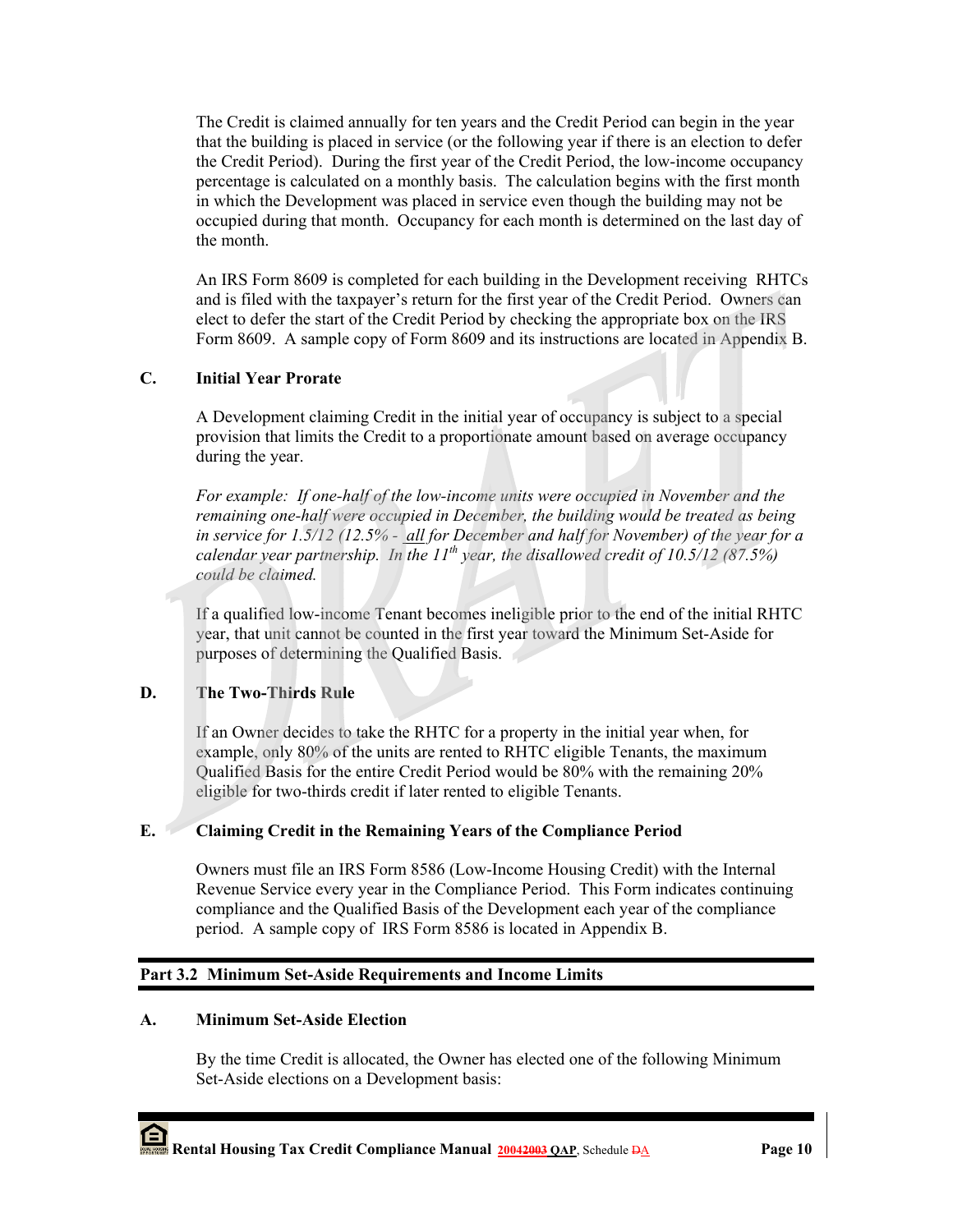- 1. At least 20% of available rental units in the development must be rented to Households with incomes not exceeding 50% of Area Median Income adjusted for family size.
- 2. At least 40% of available rental units in the development must be rented to Households with incomes not exceeding 60% of Area Median Income adjusted for family size.
- 3. At least 15% of available rental units in the development must be rented to Households with incomes not exceeding 40% of Area Median Income adjusted for family size and gross rent for each low-income unit does not exceed 50% of the average gross rent for non low-income units (market units) of comparable size in the development.

The Minimum Set-Aside must be met on a development or building basis depending on the election made by the Owner on IRS Form 8609, Part II. **Once the election of the minimum set-aside is made on IRS Form 8609, it is irrevocable.** Thus, the applicable Minimum Set-Aside and the corresponding rent restrictions apply for the duration of the Compliance Period and Extended Use Period applicable to the Development.

**The Owner may have also elected to target a percentage of the units to persons at lower income levels and/or to target a higher percentage (number) of units to lowincome persons. These Development Owners must also comply with those elections.**

### **B. Maximum Income Limits**

Income Limits for qualifying Tenants depend on the minimum low-income set-aside election the Owner has chosen. Qualifying Tenants in Developments operating under the "20/50" election may not have incomes exceeding 50% of Area Median Income adjusted for family size. Qualifying Tenants in Developments operating under the "40/60" election may not have incomes exceeding 60% of county Median Income adjusted for family size.

The U.S. Department of Housing and Urban Development (HUD) publishes Median Income information for each Indiana county on an annual basis. Upon receipt of this information, IHFA will furnish the new Annual Income Limits and corresponding rent limits. This information is provided by IHFA only for the owner's convenience as a courtesy. However, it is the responsibility of the Developer/Owner, and not the Indiana Housing Finance Authority (IHFA), to verify its accuracy.

Owners may not anticipate increases in Income Limits and corresponding rents. Limits remain in effect until new annual limits are officially published each year by HUD. Income and Rent Limits are provided in Appendix F.

When determining if a Household's income is at or below the applicable limit, the income from each adult Household member 18 years or older that will be living in the unit must be included (See Appendix D).

If the Household income of a qualifying unit increases above 140% of the applicable income limitation and the unit initially met the qualifying income requirements, the unit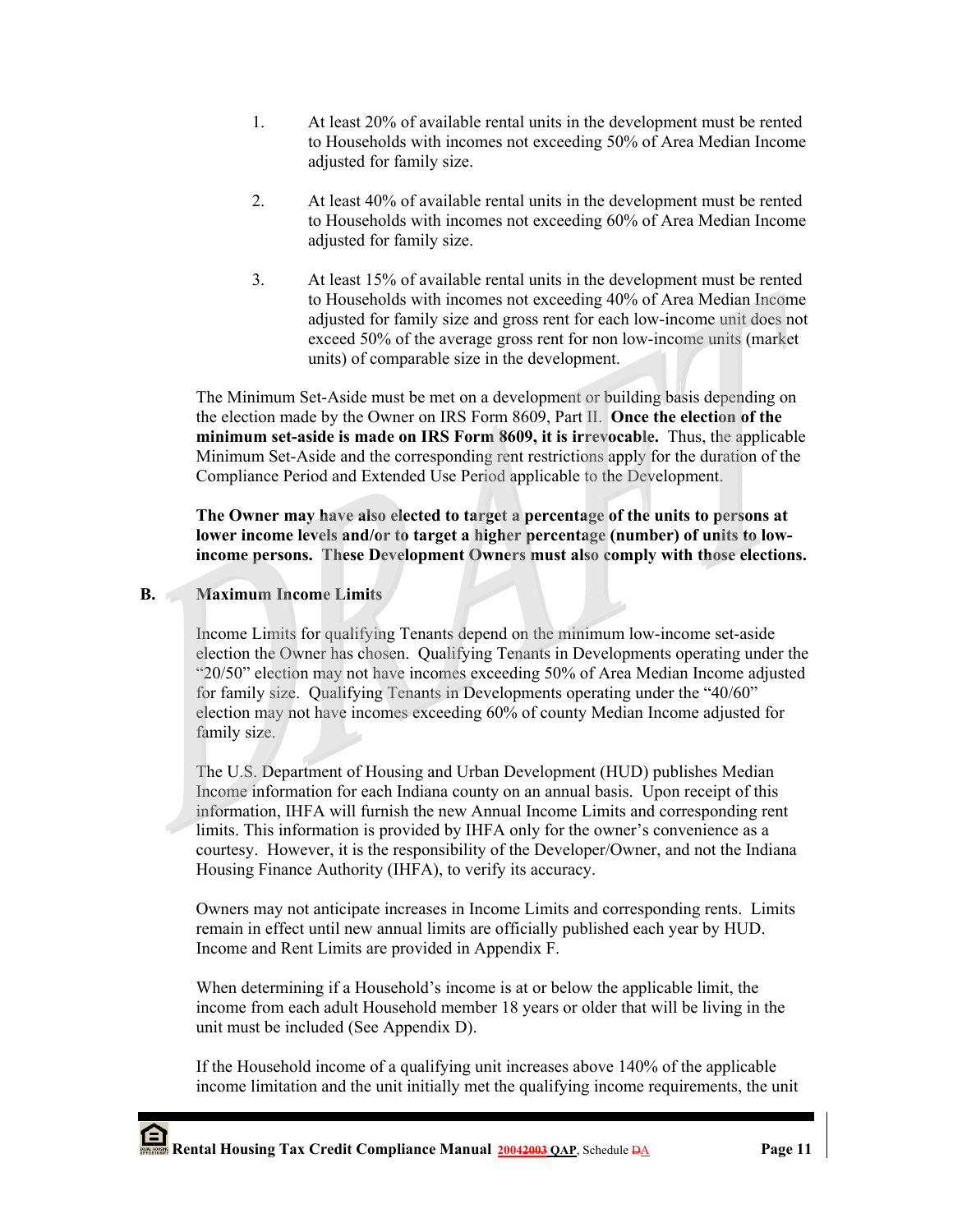may continue to be counted as a qualifying unit as long as the unit continues to be rent restricted and the next available unit of comparable or smaller size is rented to a qualified low-income Tenant.

#### **Part 3.3 Maximum Gross Rent**

The maximum gross rent is the greatest amount of rent, including Tenant paid utilities except telephone and cable television, which can be charged for a RHTC unit. (See Section 3, Part 3.4 for Utility Allowance information)

### **A. Developments Allocated Credit After January 1, 1990**

Developments receiving RHTC allocations after January 1, 1990, must be rent restricted based on an imputed, not actual, family size. Family size is imputed by number of bedrooms in the following manner:

- 1. An efficiency or a unit which does not have a separate bedroom 1 individual; and
- 2. A unit which has 1 or more separate bedrooms 1.5 individuals for each separate bedroom.

The maximum gross rent is calculated as 30% of the applicable Median Income for the imputed Household size (notwithstanding that the actual Household size may be different).

*For Example:* 

*Income Limits (by Household size)* 

| One Person | Two Persons | <i>Three Persons</i> | <i>Four Persons</i> |
|------------|-------------|----------------------|---------------------|
| \$10,000   | \$15,000    | \$20,000             | \$25,000            |

*The rent for a two-bedroom unit is calculated based on the imputed Household size of three persons (1.5 persons for each of the two bedrooms). Annual rent is 30% of the income limit for the imputed Household size* [*(\$20,000 x 30%) divided by 12 months equals \$500*]*. The \$500 amount would be the maximum allowable gross rent regardless of the number of persons actually occupying the two-bedroom unit.* 

### **B. Allowable Fees and Charges**

Customary fees that are normally charged, such as damage deposits, cleaning deposits, pet deposits, and/or credit deposits are permissible. However, an eligible Tenant cannot be charged a fee for work involved in completing the additional forms of documentation required by the RHTC Program, such as the Certification of Tenant Eligibility.

If after occupying a unit, an eligible Tenant cannot pay the rent, the Owner has the same legal rights in dealing with the income-eligible Tenant as with any other Tenant.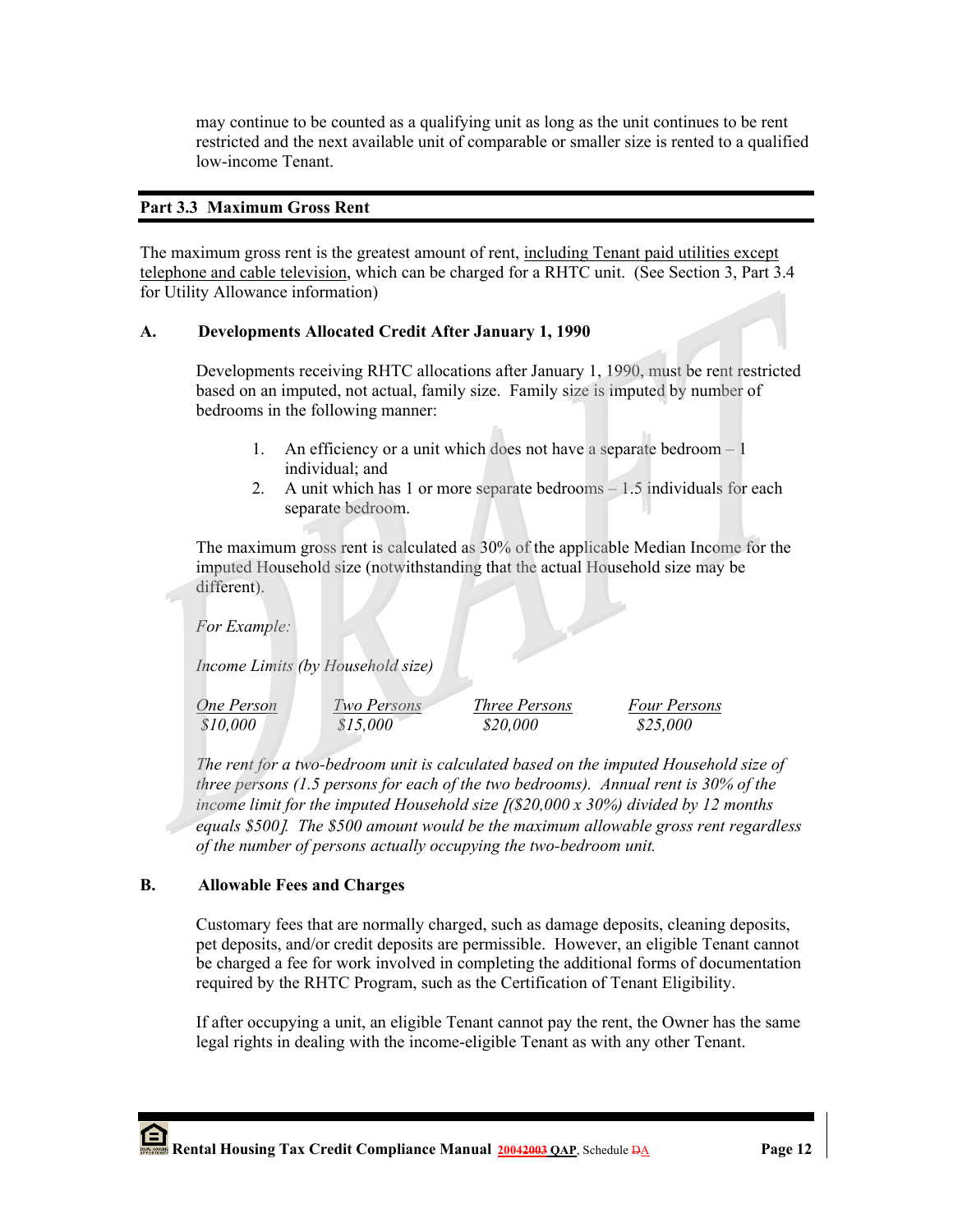### **C. Section 8 Rents**

Gross rent does not include any payments made to the owner to subsidize the tenants' rent, including Section 8 or any comparable rental assistance program to a unit or its occupants.

#### **D. Amenities and Services**

Charges for any mandatory amenities and/or services, such as garages, carports, meals, laundry, rental insurance and housekeeping, must be counted as part of the gross rent for RHTC units. Charges for optional services other than housing do not have to be included in gross rent, but they truly must be optional. Additionally, any services the tenant chooses to pay for that are provided by the Development must be listed in the tenant's lease with the cost of each individual service clearly listed.(See IRS Notice 89-6 and IRS Revenue Ruling 91-38, Appendix A)

Moreover, charges for use of any facility that is in the property's eligible basis are not permitted. For example, a Development may not charge a tenant for the use of a clubhouse or swimming pool if it is included in eligible basis.

#### **Part 3.4 Utility Allowances**

The maximum gross rent includes the amount of Tenant paid utilities. Utilities include heat, electric, water, sewer, oil, gas, and trash, where applicable. Utilities do not include telephone or cable television.

When utilities are paid directly by the Tenant (as opposed to the Development), a Utility Allowance must be used to determine maximum eligible unit rent. The Utility Allowance (for utility costs paid by the Tenant) must be subtracted from the maximum gross-rent to determine the maximum amount of allowable Tenant-paid rent.

### *For example:*

*If the maximum gross rent on a unit is \$350 and the Tenant pays utilities with a Utility Allowance of \$66 per month, the maximum rent chargeable to the Tenant is \$284 (\$350 minus \$66).* 

If all utilities are included in the Household's gross rent payment, no Utility Allowance is required. The IRS requires that Utility Allowances be set according to IRS Notice 89-6 (Appendix A). IRS Notice 89-6 lists the different sources of Utility Allowances for RHTC developments, which include the following:

- A. Rural Development Financed Development– Use Rural Development Utility Allowances.
- B. HUD Development Based Subsidy Regulated Buildings Use HUD approved Utility Allowances.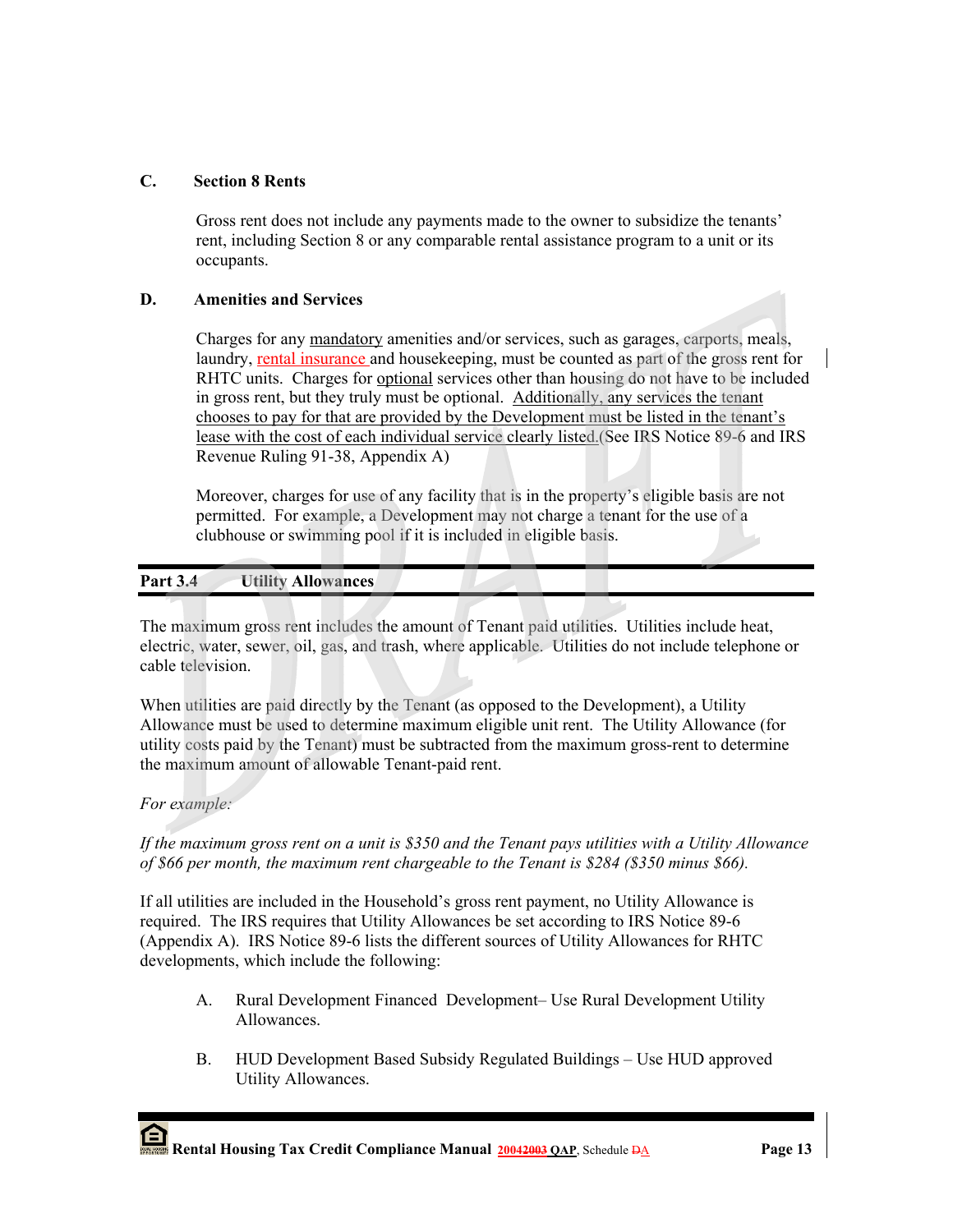- C. Individual apartments occupied by residents who receive HUD assistance Use the HUD Utility Allowance as given by the Public Housing Authority (PHA) administering the assistance for those Tenants only.
- D. Buildings without Rural Development or HUD assistance- Use the PHA Utility Allowance. An interested party may request the utility company estimation of actual utility consumption for each unit of similar size and construction in the building's geographic area. Such an estimate must be in writing, signed by an appropriate local utility company official, prepared on the utility company's letterhead, and maintained in the Development file for the Development. Use of the actual utility rates, whether higher or lower, is required once they have been requested.

### **\*NOTE: The Owner must use the most current applicable utility allowance and provide documentation annually.**

Contact the appropriate agency to request current Utility Allowance information. **IHFA does not maintain Utility Allowances.**

To remain in compliance, Owners must utilize a correct Utility Allowance in order to properly determine unit rents. An increase in the Utility Allowance will increase the gross rent and may cause the rent to be greater than the maximum allowable rent, in which case the contract rent must be lowered. When a Utility Allowance changes, rents must be re-figured within ninety (90) days of the effective date of the change to avoid violating the gross rent limitations of Section 42. Utility Allowances need to be reviewed and updated as follows:

- When the rents for a Development or building are changed or there is a change in who pays the utilities;
- Within 90 days of an update by HUD, Rural Development, PHA, or local utility supplier;
- Within 90 days of a change in the applicable allowance (e.g., a new Tenant is receiving HUD Section 8 rental assistance); and/or
- Annually for Developments or buildings with documentation from a local utility supplier.

# **Part 3.5 Rules Governing the Eligibility of Particular Residential Units**

### **A. Vacant Units**

Units that have never been occupied cannot be counted as "low income," but must be included in the "total units" figure for purposes of determining the applicable percentage. **The transfer of existing Tenants to never-occupied units is not allowed for purposes of meeting the Minimum Set-Aside or Applicable Fraction. in the first credit year of the Development.**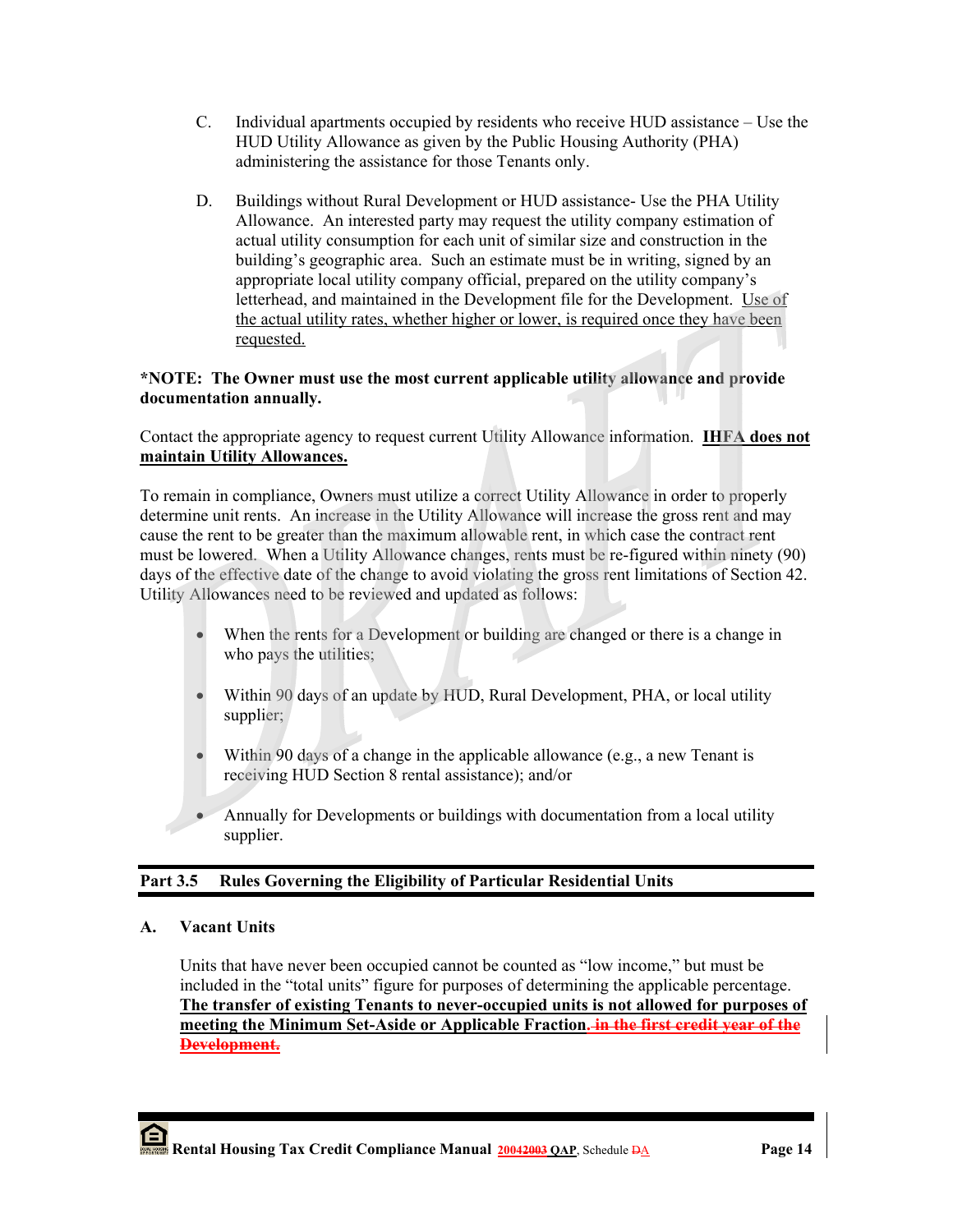When a unit that was occupied by a RHTC eligible Household becomes vacant, RHTC is still available and the unit may be counted toward the set-aside so long as reasonable attempts are made to rent the unit. Vacant units being held for eligible Tenants should be identified in the annual Tenant Income and Rent Report submitted to IHFA. Units cannot be left permanently vacant and still satisfy the requirements of the RHTC program. The Owner or manager must be able to document attempts to rent the vacant units to eligible Tenants.

Vacant units, formerly occupied by low-income individuals, may continue to be treated as occupied by a qualified low-income individual for purposes of the set-aside requirement (as well as for determining qualified basis). However, documented reasonable attempts (i.e. newspaper advertisements, marketing brochures, etc.) must be made to rent the unit and no other units of comparable or smaller size in the development may be rented to nonqualifying individuals until all RHTC units are rented to qualifying Households.

#### **B. Unit Vacancy Rule**

Vacant units, formerly occupied by low-income individuals, may continue to be treated as occupied by a qualified low-income Household for purposes of the Minimum Set-Aside requirement (as well as for determining qualified basis) provided reasonable attempts are made to rent the unit and no other units of comparable or smaller size in the projectare rented to non-qualifying individuals.

#### **C. 140% Rule/Next Available Unit Rule**

If the income of the occupants of a qualifying unit increases to more than 140% of the applicable income limitation, the unit may continue to be counted as a low-income unit as long as the following criteria is met: 1) the unit continues to be rent-restricted, and 2) the next available unit of comparable or smaller size in the same building is occupied by a qualified Low-income Household. In Developments containing more than one low-income building, the available unit rule applies separately to each building in the Development.

Noncompliance with the Next Available Unit Rule can have significant consequences even in 100% RHTC buildings. If any comparable unit that is available or that subsequently becomes available is rented to a non-qualified resident, all over-income comparably-sized or larger units for which the available unit was a comparable unit within the same building lose their status as low-income units and are out of compliance with Section 42.

Additionally, should an RHTC property contain units that are set-aside for households at different income levels (i.e. 60% AMI units, 50% AMI units, 40% AMI units, and 30% AMI units), the Owner must apply the 140% rule for each unit type.

#### *For example:*

*A property contains units set-side for persons at 40% AMI and 50% AMI. A household of four (4) persons moves into a 40% unit.* 

 *40% IncomeLimit = \$15,000 50% Income Limit = \$16,500* 

*140% Income Limit for 40% units = \$21,000 140% Income Limit for 50% units = 23,100*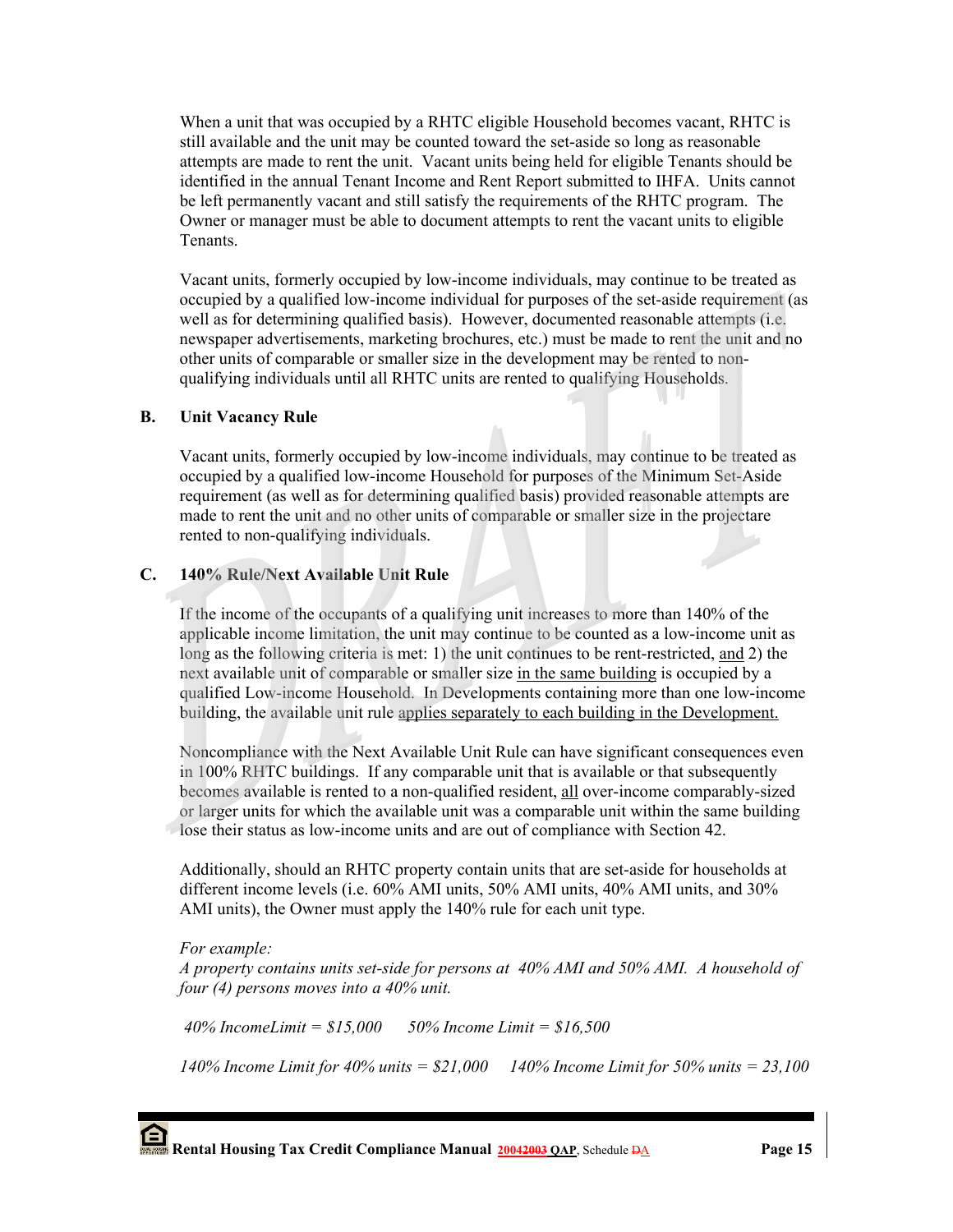*At re-certification the household's income is \$21,223. Because the household's income has risen 140% above the maximum income limit for their unit type, the next available unit of comparable or smaller size must be rented to a 40% household.* 

*Once a comparable unit is rented to a 40% household, the unit that rose above the 140% income limit may fulfill another set-aside (i.e. the over-income household's rent may be increased to the 50% rent limit).* 

#### **D. Unit Transfer of Existing Tenants**

#### **1. Unit Transfers Within the Same Building**

Another issue that can potentially affect continued eligibility is unit transfers. Effective September 6, 1997, the Next Available Unit Rule was modified to allow residents of LIHTC units to transfer to other units *within the same building* without having to requalify for the program. Also, the vacated unit now assumes the status that the newly occupied unit had immediately before the transfer. This provision applies only to Households under Leases entered into or renewed after September 26, 1997, and is not retroactive. For prior Leases, all transfers, including those within the same building, must have been treated as new move-ins.

The main implication for this change in regulation is that households that are overincome at re-certification have the ability to move into a different unit without being disqualified from the program. However, the transfer must be well documented in the Tenant's file and the Tenant's eligibility must continue to be certified and verified annually as with all RHTC Households.

#### **3. Unit Transfers Outside the Same Building**

Should an existing Household desire to transfer to a different RHTC unit outside of the same building, the Household must be treated as a new move-in. All Application, Certification, and Verification procedures must be completed for the transferring of resident(s), including the execution of new income and asset Verifications to determine continued eligibility.

**Management is not permitted to transfer qualifying Tenants to non-qualified vacant units in order for the Development to meet the Minimum Set-Aside requirements elected at the time of application.** Such action is considered noncompliance with Section 42 of the Internal Revenue Code and will be reported to the Internal Revenue Service (IRS) via IRS Form 8823.

### **Part 3.6 Rules Governing the Eligibility of Particular Tenants and Uses**

#### **A. Household Composition**

Household composition may change after the tenant moves into a unit. However, at the time of application the applicant should be asked if household composition will change at all in the next twelve months. If so, the change and any subsequent estimated income should be reflected on the tenant income certification.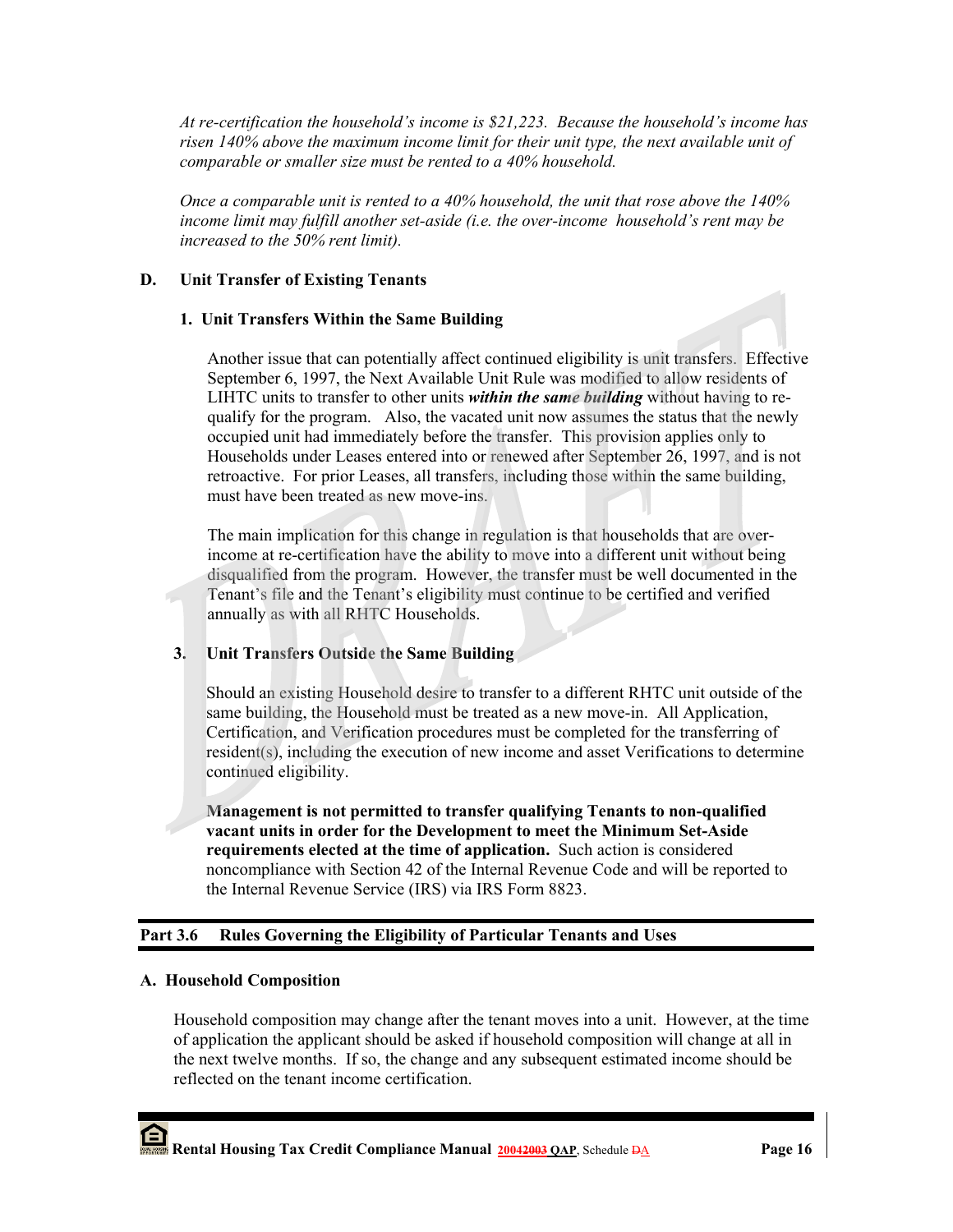Moreover, if all original members of a Household vacate a unit, the Household will no longer be treated as a Qualified Unit if the current Household's income is above the Section 42 limits. To determine if at least one of the original members of the Tenant Household still resides in the unit, Household composition information must include the size of the Tenant Household and the names of all individuals residing in the unit.

#### **B. Student Status**

Student status and Household composition must be monitored. A unit that becomes occupied entirely by full-time Students could turn such a unit into a non-qualified Household that is no longer eligible for RHTC's.

Most Households where all of the members are full-time Students are not eligible tenants and units occupied by these Households may not be counted as RHTC units, even if the Household has an income that would qualify under RHTC income limits. A full-time Student is defined by the number of credit hours and the definition of full-time instituted by the school the Student attends.

There are four exceptions to the full-time Student restriction. Full-time Student Households that are income eligible and at least one of the Household members satisfies one or more of the following conditions can be considered an eligible Tenant. A Household comprised entirely of full-time Students may not be counted as a qualified Household under the RHTC Program, unless the Household meets one of the following four exceptions:

- 1. All Household members are full-time Students, and such Students are married and file a joint tax return;
- 2. The Household consists of single parents and their children, and such parents and children are not dependents of another individual;
- 3. At least one member of the Household receives assistance under Title IV of the Social Security Act [Aide to Families with Dependant Children (AFDC) or Temporary Aide to Needy Families (TANF)]; or
- 4. At least one member of the Household is enrolled in a job training program receiving assistance under the Job Training Partnership Act or similar federal, state, or local laws.

For purposes of qualifying Households containing Students to live in RHTC Developments, IHFA will:

- Consider a single person Household ineligible if he or she is a full-time Student at the time of initial occupancy or will be at any time during the certification period (unless the individual meets one of the student exceptions described above);
- Consider a Household of Students eligible if it includes at least one part-time Student or one Household member meets one of the Student exceptions described above;
- Consider a Household containing full-time Students and at least one child (who is not a full-time Student) an eligible Household;
- Not consider enrollment in kindergarten through  $12<sup>th</sup>$  grade to be full-time Students; and
- Consider TANF an acceptable Title IV program exception.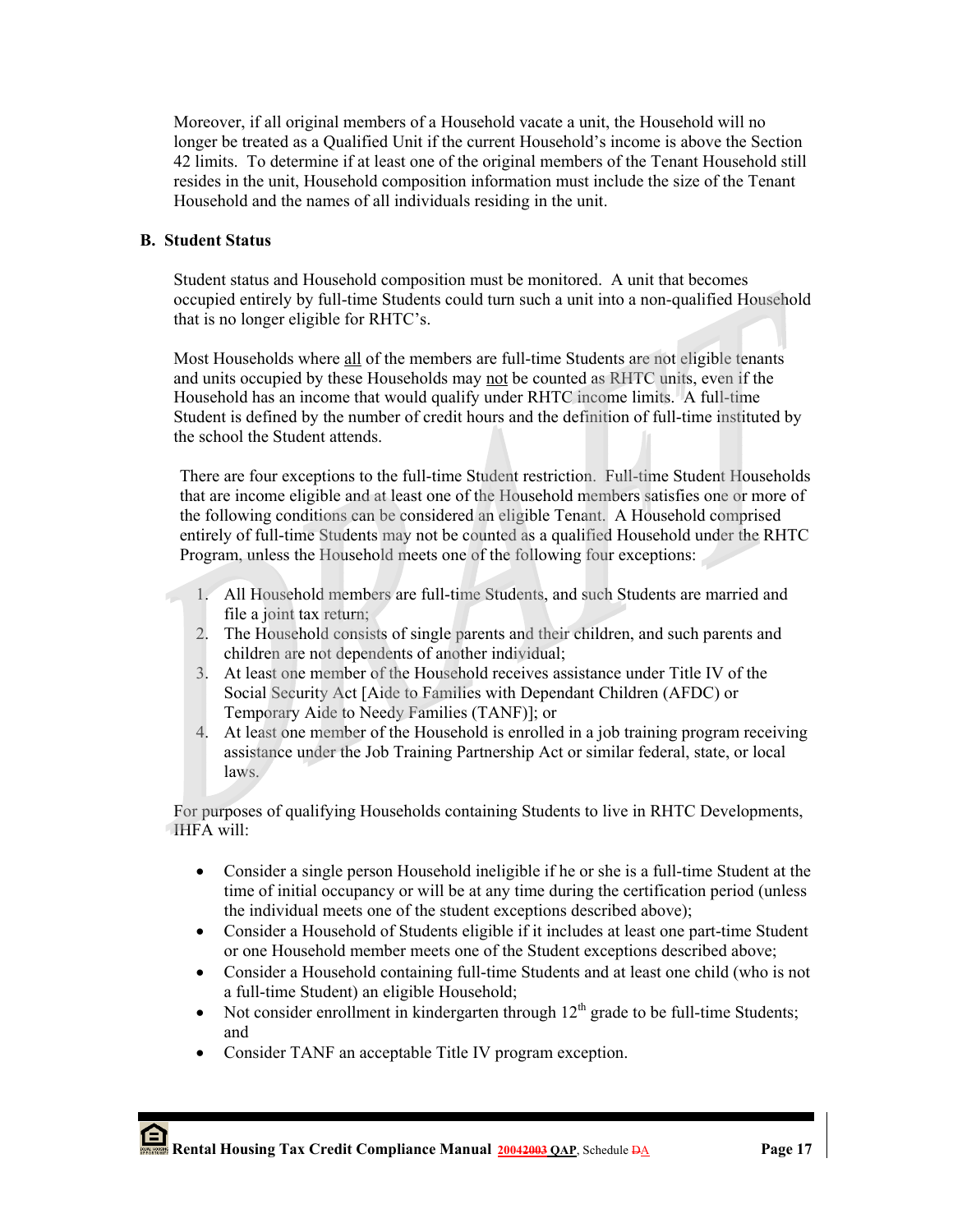In addition, IHFA requires owners to utilize a lease provision in all RHTC units requiring tenants to notify management of any change in Student status.

### **C. Unborn Children and Child Custody**

An owner can count an unborn child when determining Household size and applicable income limits. However, tThe owner must obtain documentation from the household certifyingdocumentation verifying the pregnancy from a medical professional and **such documentation must exist in the Tenant's file.** 

Additionally, when determining Household size, owners should include children subject to a joint custody agreement, who live in the unit at least 50 percent of the time.

#### **D. Managers/Employees as Tenants**

Resident manager or employee units may be considered in one of the following ways:

1. The manager/employee unit could be considered a common area or other special facility within the Development that supports and/or is reserved for the benefit of all the rental units provided the employee worked full-time for the Development in which he/she lives. Under this interpretation, the unit would be excluded from the low-income occupancy calculation and the unit could be used by the manger without concern as to the effective rent being charged or the income level of the manager.

OR

2. The manager's unit could be treated as rental unit and the unit could be included in the low-income occupancy percentage calculation for the RHTC building. Under this interpretation, the income level of the manager and the effective rent charged would effect the low-income occupancy percentage calculation for the building.

In Revenue Ruling 92-61, the Internal Revenue Service ruled to include the unit occupied by the resident manager in the building's Eligible Basis, but exclude the unit from the Applicable Fraction for purposes of determining the building's Qualified Basis. **However, the consideration of the resident manager's unit must be specified in the Development's Initial & Final Multifamily Housing Finance Application and must be approved by IHFA. IHFA must approve the use of all manager/employee units.** 

Additionally, IHFA will consider requests for additional manager/employee units during the Compliance Period for good cause. To request a manager/employee unit the Owner must submit the request in writing with documentation supporting the need for the manager/employee unit.

### **E. Live-in Care Attendants**

A live-in care attendant for a RHTC Tenant should not be counted as a Household member for purposes of determining the eligible income and rent limits. The need for a live-in care attendant must be certified with documentation from a medical professional (i.e. a letter from the Tenant's doctor) included in the Tenant/Unit File. If the qualified Tenant vacates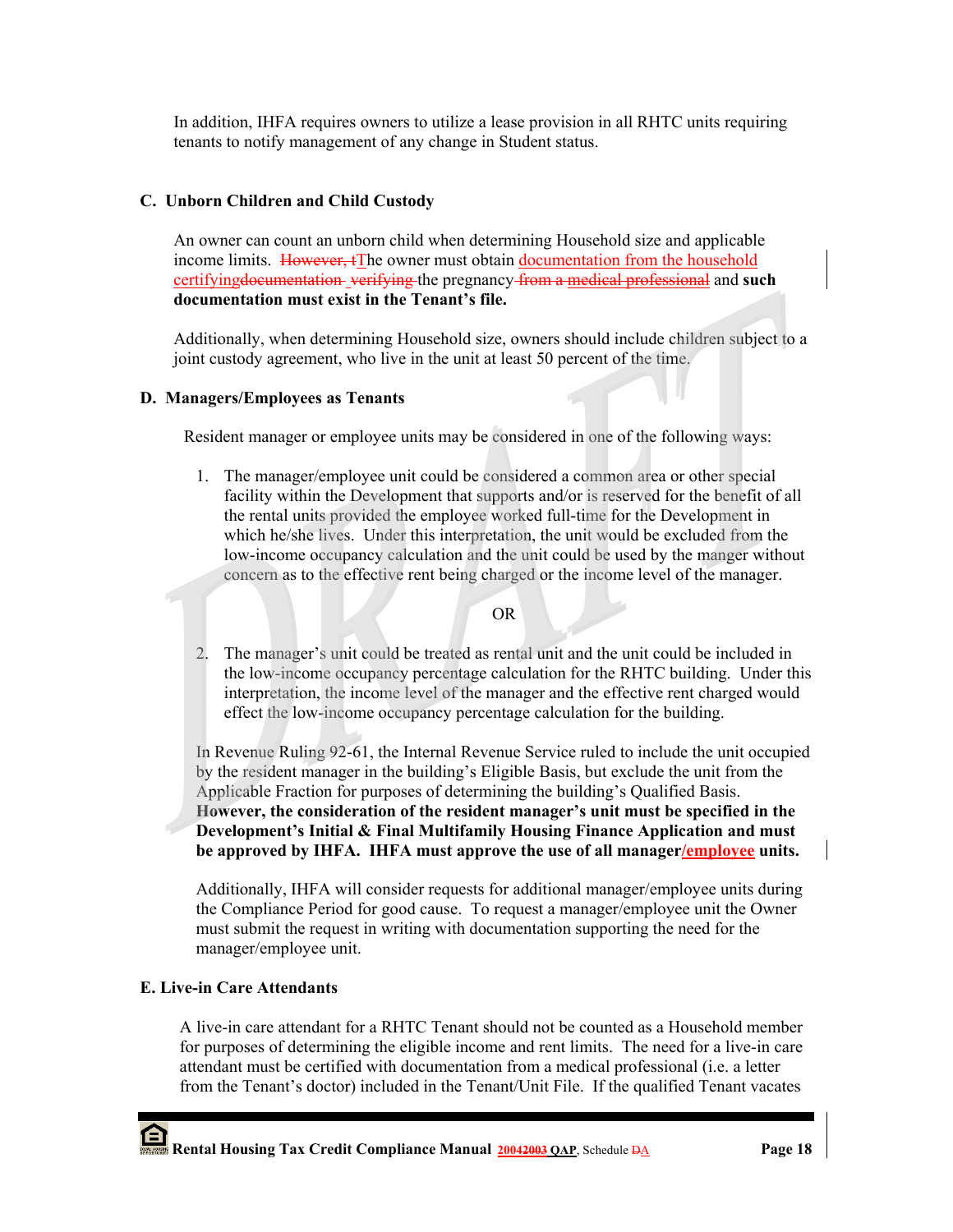the unit, the attendant must vacate as well. If an attendant would like to be certified as a qualified Tenant and remain in the unit, normal certification procedures must be performed and the individual must meet the applicable eligibility requirements of the program.

### **F. Non-Transient Occupancy**

Under program requirements, a unit cannot be RHTC eligible if it is used on a transient basis. A unit is deemed to be transient if the initial Lease term is less than six months. There is an exception to this rule for single room occupancy (SRO) Development assisted under the Stewart B. McKinney Act.

SRO housing must have a minimum Lease term of one month. Federal rules allow for month-by-month Leases for the following types of housing:

- 1. SRO units in Developments receiving McKinney Act and Section 8 Moderate Rehabilitation Assistance;
- 2. SRO units intended as permanent housing and not receiving McKinney Act assistance; or
- 3.  $\frac{3}{2}$  Units that 1) contain sleeping accommodations and kitchen and bathroom facilities; 2) are located in a **building** which is used exclusively to facilitate the transition of homeless individuals to independent living within 24 months; and 3) for which a governmental entity or qualified nonprofit organization provides such individuals with temporary housing and supportive services designed to assist such individuals in locating and retaining permanent housing.

# **G. Community Service Facilities**

In Revenue Ruling 2003-77, the Internal Revenue Service ruled the Community Service Facilities can be included in a building's Eligible Basis if certain criteria are met. The services provided at the facilities can include, but are limited to, day care, career counseling, literacy training, education, recreation and outpatient clinical health care This ruling is included in Appendix A of the Compliance Manual.

# **Part 3.7 Other Regulations**

# **A. For Use by the General Public**

The Owner or agents of the Owner shall not discriminate in the provision of housing on the basis of race, color, sex, national origin, religion, familial status, or handicap. Additionally, Owners cannot refuse to accept a prospective Tenant based solely on the fact that the applicant holds a Section 8 rental voucher or certificate. All Owners, managers, and staff members should be familiar with both state and federal civil rights and fair housing laws. In addition, all RHTC properties with five (5) or more units must have a HUD approved Affirmative Fair Housing Marketing Plan and a copy of the approved plan must be submitted to IHFA within one year of the first building placed in service. In addition, Fair Housing Marketing Plans must be updated according to the policies of the Fair Housing and Equal Opportunity Office of the Department of Housing and Urban Development (HUD). All updated Fair Housing Marketing Plans must also be submitted to IHFA upon approval by HUD.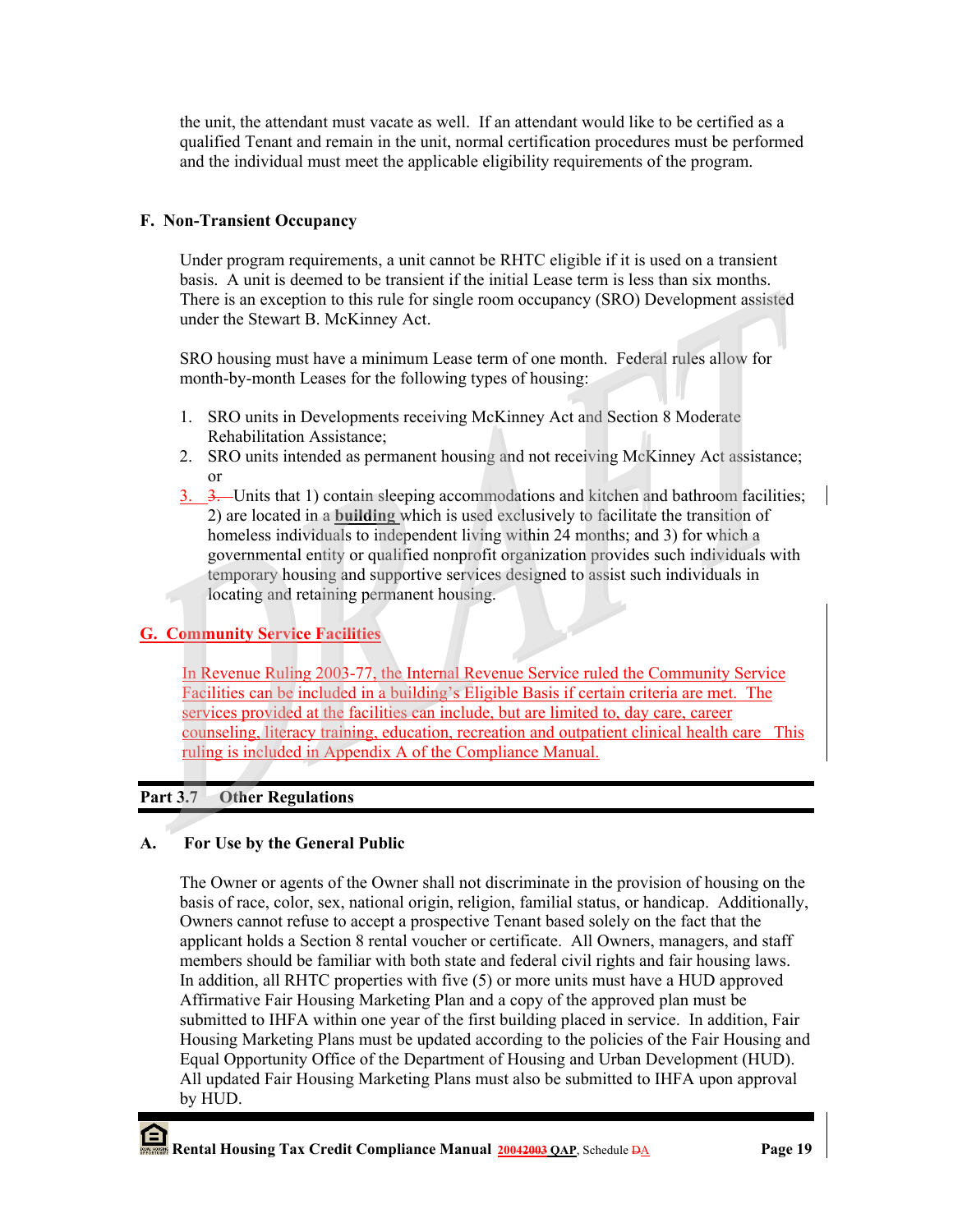Under program requirements, RHTC units must be available for use by the general public. Owners are allowed to establish preferences for certain population groups (i.e. homeless individuals, persons with disabilities, etc.). These preferences, however, must not violate HUD's anti-discrimination policies.

In addition, if a residential rental unit is provided only for a member of a social organization or provided by an employer for its employees, the unit is not for use by the general public and is not eligible for Credit under Section 42. (See Section 1.42-9).

IHFA strongly encourages owners and management companies to provide Fair Housing and Equal Opportunity training for all staff, including maintenance staff, associated with any property. Staff should attend a Fair Housing and Equal Opportunity training at least once every calendar year.

IHFA has established procedures for processing Fair Housing complaints made to IHFA regarding RHTC properties. The procedures are as follows: 1) IHFA will forward all written Fair Housing complaints to the Fair Housing and Equal Opportunity Office at HUD and also to the Indiana Civil Rights Commission; 2) IHFA will notify the owner and management company of such compliant; and 3) if at any time during the Compliance Period it is found that a violation of the Fair Housing Act has occurred at any RHTC Development, the property is out of compliance with Section 42 of the Code and IHFA will report such noncompliance to the IRS via IRS Form 8823.

#### **B. General Occupancy Guidelines/Household Size**

There are no current RHTC requirements governing minimum or maximum Household size for a particular unit. However, Owners must comply with all applicable local laws, regulations, and/or financing requirements (i.e. . if Rural Development, use Rural Development regulations).

IHFA advises all Owners or agents to be consistent when accepting or rejecting Applications. Occupancy guidelines or requirements should be incorporated into the Development's management plan. Management should be aware of occupancy standards set by federal, state, HUD, PHA, civil rights laws, Tenant/landlord laws, and municipal code that may establish a maximum or minimum number of persons per unit.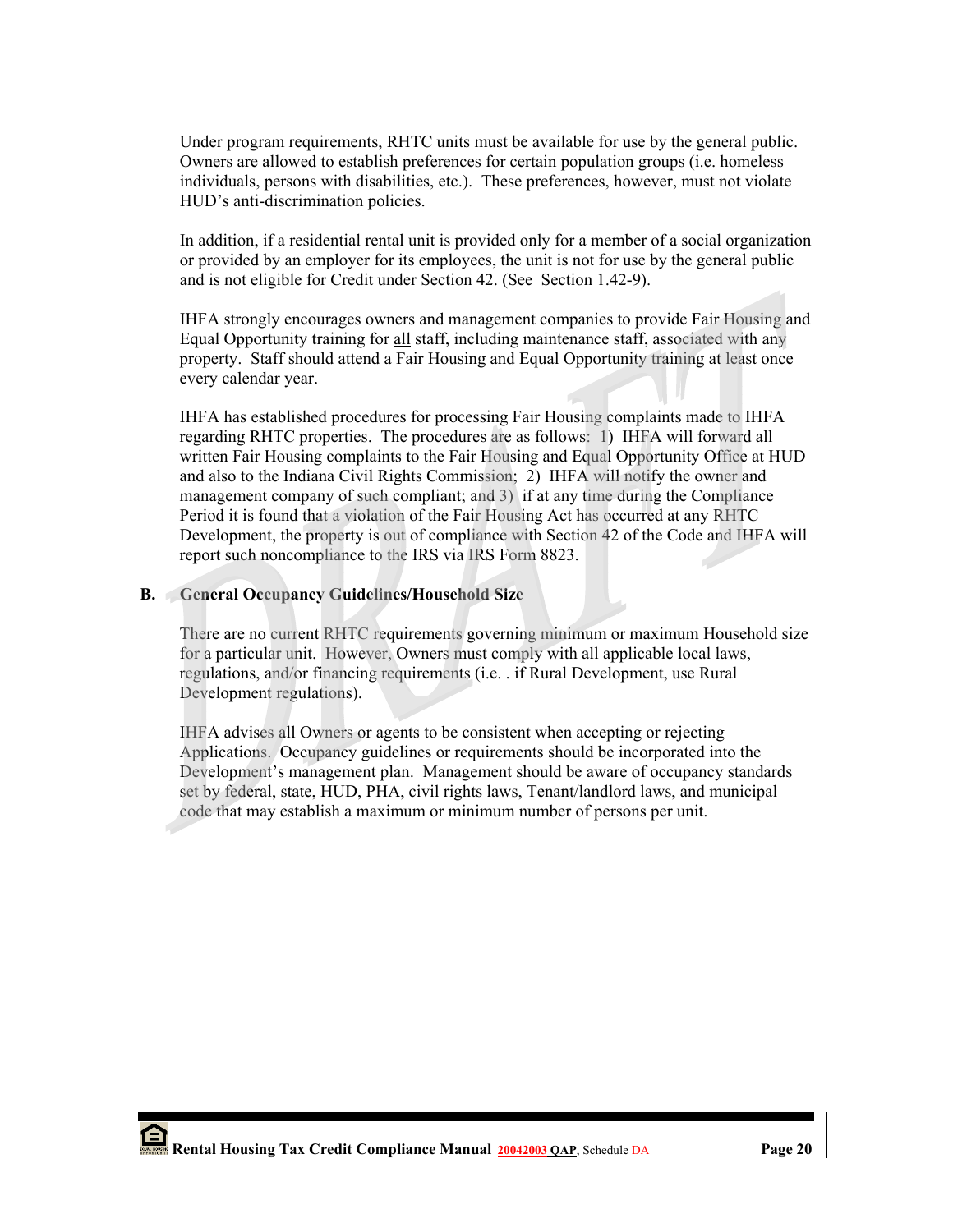# **Section 4 – Qualifying Tenants for RHTC Units**

Potential Tenants of low-income, rent-restricted units should be advised early in the Application process that there are maximum Income Limits that apply to these units. Management should explain to potential Tenants that the anticipated income of all adult persons expecting to occupy the unit must be verified prior to occupancy and then annually re-certified for continued eligibility.

The Code states that determination of Annual Income of individuals and median Gross Income adjusted for family size must be made in a manner consistent with HUD Section 8 income definitions and guidelines. HUD Handbook 4350.3, *Occupancy Requirements of Subsidized Multifamily Housing Programs* should be used as a reference guide and HUD Handbook 4350.3 CHG-27 is included as Appendix D of this manual. A complete HUD Handbook 4350.3 may be obtained through the HUD Handbook clearinghouse by telephoning (800) 767-7468.

# **Part 4.1 Tenant Qualification & Certification Process**

RHTC units are eligible for the RHTC Program if proper documentation verifying the Tenants' eligibility is placed in the Tenants' file. **At a minimum, the following items must be located in the Tenants' file and must be organized in chronological order for easy review:** 

- 1. Initial Tenant Application for residency;
- 2. Tenant Eligibility Questionnaire signed by the Tenant for every year the Tenant resides at the property, including certification of assets and disposal of assets, if applicable;
- 3. Tenant Income Certification signed by the Tenant for every year the Tenant resides at the property with proper signature and effective dates clearly stated;
- 4. Verifications of Income and Assets for all income sources noted on the Tenant Eligibility Questionnaire for all years;
- 5. Any other documentation verifying the Tenants' eligibility (i.e. Student status verification, unborn child verification, joint custody of a child documentation, etc.); and
- 6. Initial and subsequent leases and lease addendum executed by the Tenant and Owner.

# **Part 4.2 Tenant Application & Tenant Eligibility Questionnaire**

A fully completed Application and Tenant Eligibility Questionnaire is critical to an accurate determination of Tenant eligibility (See Appendix E for a sample Tenant Eligibility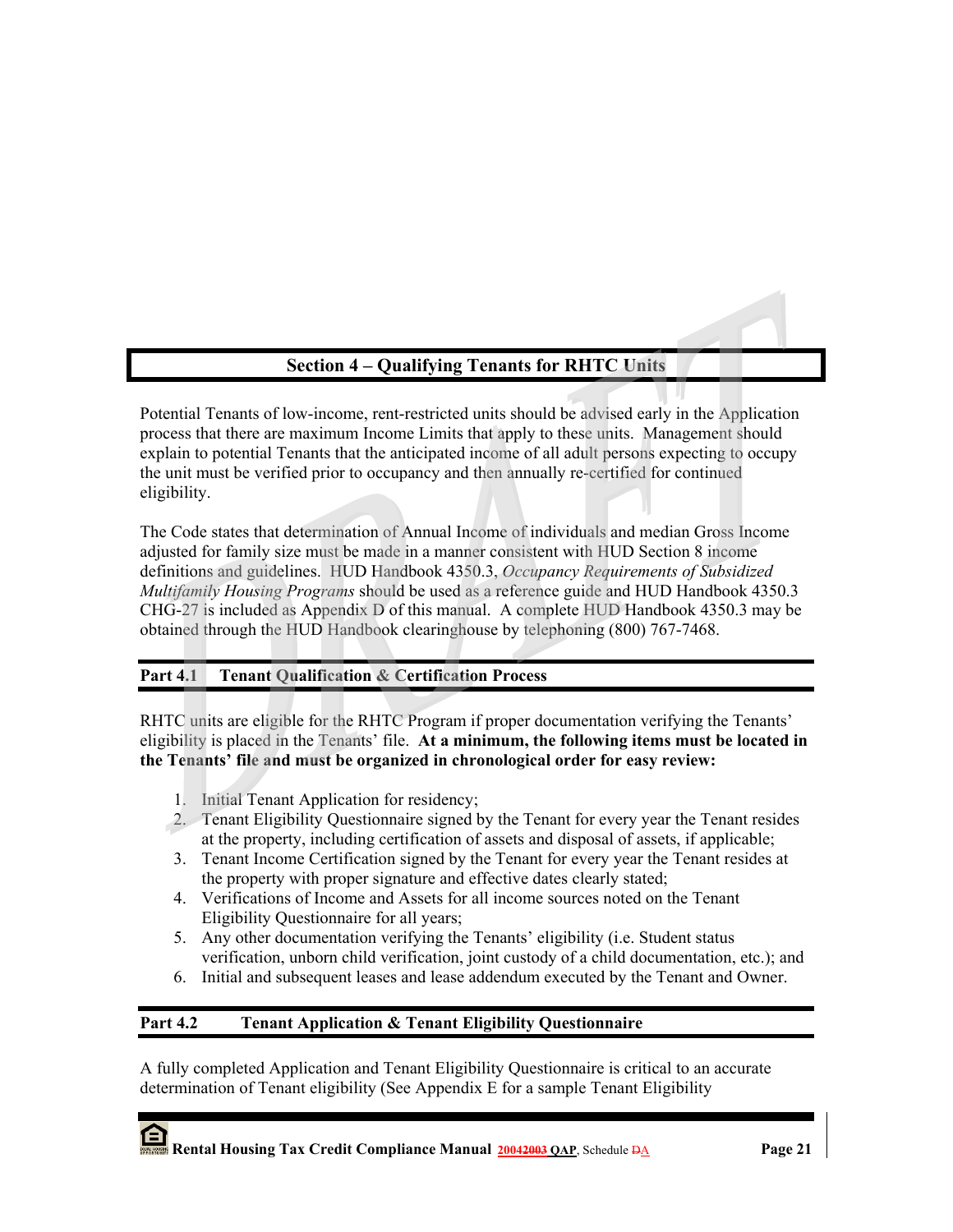Questionnaire). The information furnished on the Application and Tenant Eligibility Questionnaire should be used as a tool to determine all sources of income, including total Assets and income from Assets, and Student status.

Revised HUD 4350.3 CHG-27 lists guidelines which the Owner may want to adopt for the Application process. The Application should include:

- A. The name, age, social security number, relationship, handicap (if units are set-aside for such tenants and are part of the development's Extended Use Agreement), and sex of each person that will occupy the unit (legal name should be given just as it will appear on the Lease and Tenant income certification);
- B. All sources and amounts of current and anticipated Annual Income expected to be derived during the twelve-month certification period. Include Assets now owned; indicate whether or not family members disposed of Assets for less than Fair Market Value during the previous two years;
- C. The current and anticipated Student status of each applicant during the twelvemonth certification period;
- D. A screening process (i.e. previous landlords' credit information). Owners should ask applicants whether the family's assistance or tenancy in a subsidized housing program has ever been terminated for fraud, nonpayment of rent, or failure to cooperate with re-certification procedures;
- E. The signature of the applicant and the date the Application was completed. It may be necessary to explain to the applicant that all information provided is considered confidential and will be handled accordingly; and
- F. Collection of demographic data. Beginning January 1, 1999, all Owners of Developments were required to offer all applicants for housing in Credit units the opportunity to voluntarily disclose on his/her Application for an apartment or Credit unit the following information concerning the members of his/her Household that will be occupying the unit:

The following information is requested in order to help monitor and observe those impacted by and/or benefiting from the Rental Housing RHTC Program. The Tenant is not required to furnish this information, but is encouraged to do so. The Owner or property manager may not discriminate on the basis of this information or on whether or not the Tenant chooses to furnish it. However, if the Tenant chooses not to furnish it, the Owner or property manager must note race on the basis of visual observation and/or surname. If the Tenant does not wish to furnish the information, the Tenants wishes should be indicated on the demographic data form completed by the Tenant.

As an additional requirement of the review process, each Owner will be required to annually submit a compilation of this information on the Rental Housing Tax Credit Development Compliance Report. Failure to submit this information will be considered an act of non-compliance and reported accordingly on IRS Form 8823.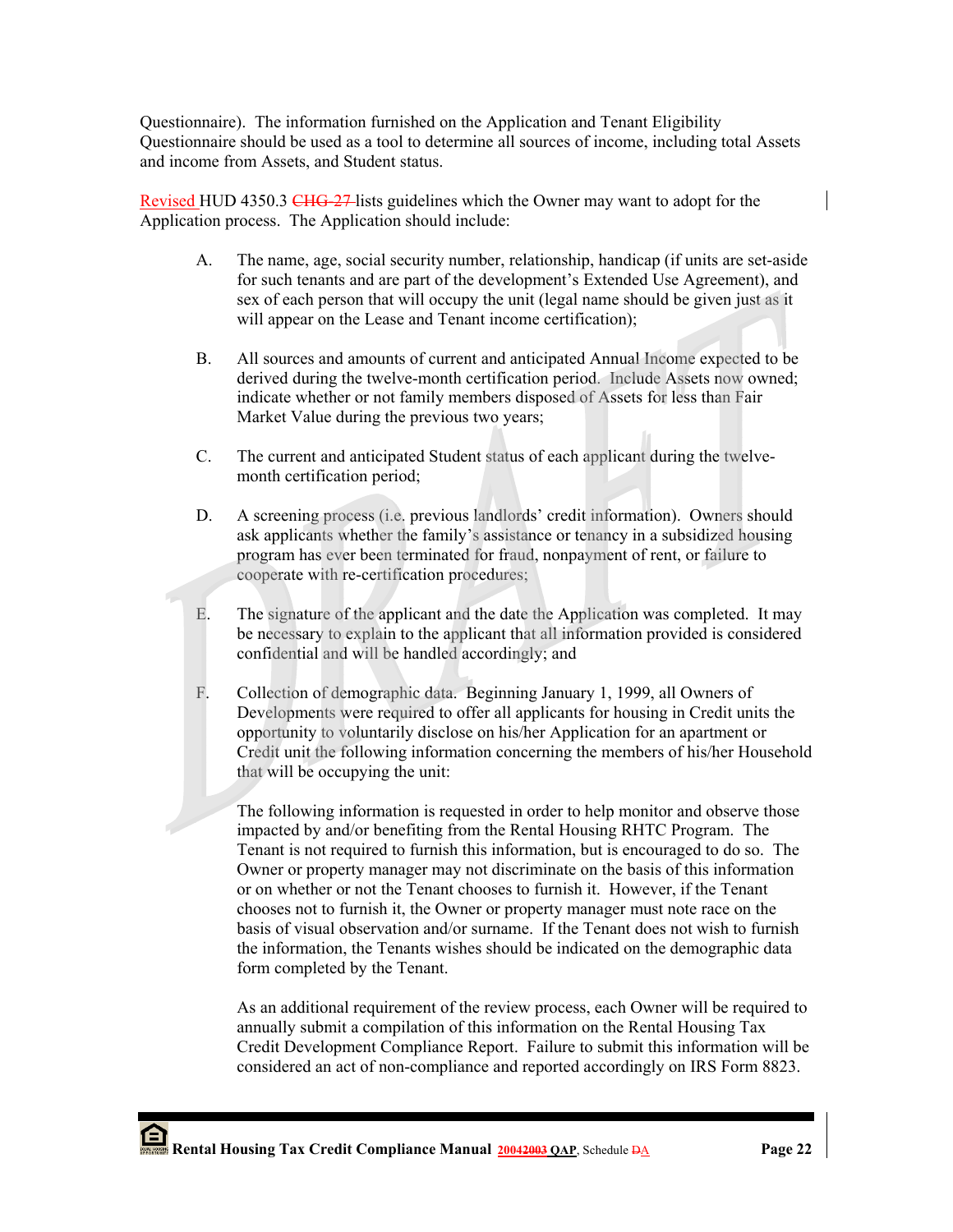At the time of Application, it is the management agent's responsibility to obtain sufficient information on all prospective Tenants to completely process the Application and complete the Certification of Tenant Eligibility. IHFA recommends that roommates complete separate Applications. The Tenant Application and Tenant Eligibility Questionnaire is the first step in the Tenant Certification process.

### **Part 4.3 Tenant Income Verification**

The income of every prospective occupant of the unit must be verified. All regular sources of income including income from Assets must be verified. **Verifications must be received by the management agent prior to move-in. Verifications must be from a third party and contain complete and detailed information and include, at a minimum, direct written Verification from all sources of regular income and income of Assets.** 

### **A. Effective Term of Verification**

**Thirdparty Verifications** of income are valid for 90 days prior to move-in. If after 90 days, if the Tenant has not yet moved in, the information may be verbally updated from the source. This verbal Verification is valid for an additional 30 days, but only if documented (See Part 4.2(B)(3)). After this time, a new written third party Verification must be obtained.

### **B. Methods of Verification**

Three methods of verification are permitted:

### **1. Written Verification**

**Reasonable efforts to obtain written third-party Verification is required.** IHFA does not require that the Owner/Management Agent use particular forms for thirdparty Verifications; however, sample third-party Verification forms are included in Appendix E. All requests for income Verification must:

- a) State the reason for the request;
- b) Include a release statement signed and dated by the prospective Tenant;
- c) Provide a section for the employer or other third-party source to state the applicant's current anticipated gross Annual Income or rate of pay, number of hours worked, and frequency of pay. Bonuses, tips, and commissions must be included. Spaces should also be available for a signature, job title, phone number, and date; and
- d) Probability and effective date of any increase during the next twelve (12) months.

# **Owners must send Verification forms directly to the third party, not through the applicant.**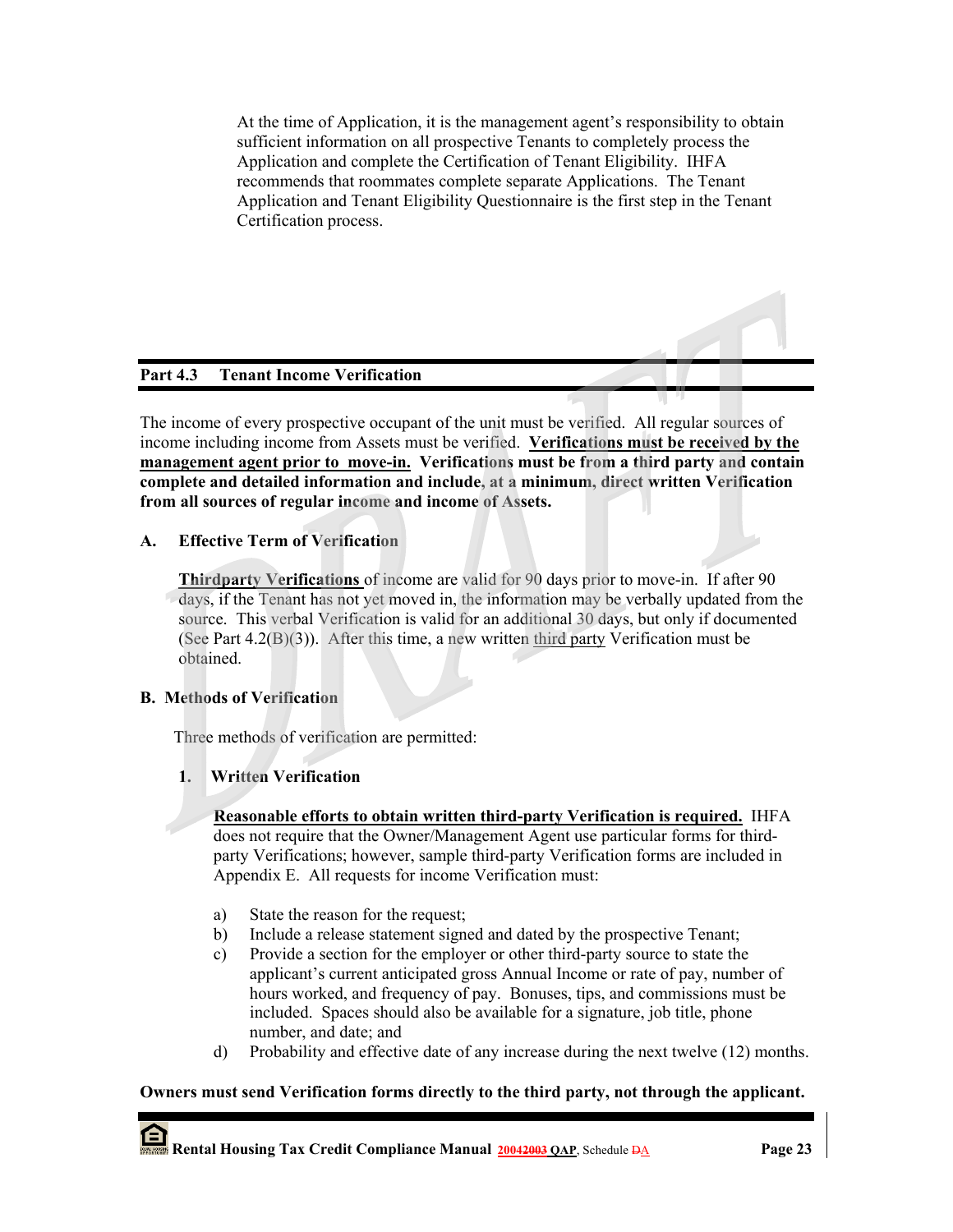#### **2. Second party Verification & Electronic Verification**

Owners may use documents submitted by the applicant or tenant only if:

- a) Information does not require third-party Verification (such as birth certificates or adoption papers verifying Household membership, divorce decrees, etc.); or
- b) Third-party verification is impossible or delayed beyond two four weeks of the initial request. Owners must show efforts (i.e. phone logs, fax receipts, certified mail receipts, etc.) to obtain the third party Verifications before the use of second party Verifications will be permitted.
- c) There is a fee associated with receiving the third party verification. For example, if a bank will charge a fee for providing bank account information on a checking account, the Owner may verify the account by obtaining the most recent six months of bank statements from the tenant.

The Owner must be able to reasonably project expected income for the next twelve months from the second party Verification. For example, if third party verification of employment income is impossible and efforts to obtain the third party verification have been made and delayed two four weeks, the Owner may obtain the three most current pay stubs from the Tenant. The Owner must place copies of the second party Verifications and the efforts to obtain a third party Verification in the tenant's file.

Additionally, if third party verification is impossible to get from the third party or is delayed, the Owner may use information obtained electronically from e-mail or the internet. For example, an Owner may receive the fair market value of a house from an internet site that provides that information from the comparable real estate in the area.

#### **3. Verbal Verification**

When written Verification is not possible prior to move-in, direct contact with the source will be acceptable to IHFA only as a last resort and should be followed by written Verification. The conversation should be documented in the applicant's Tenant File to include all information that would be contained in a written Verification. The information must include the name and title of the contact, the name of the on-site management representative accepting the information, and the date the information was obtained.

In addition, if the Owner receives third party Verifications that are not clear or are not complete, a documented verbal clarification may be accepted if it includes, the name and title of the contact, the name and signature of the on-site management representative accepting the information, and the date.

Furthermore, if after requesting a third-party verification, the third-party indicates that the information must be obtained from a automated telephone system, the Owner may document the information provided from the telephone system. The documentation must state the date the information is received, all of the information provided, and the name, signature, and title of the person receiving the information.

#### **4. Public Housing Authority Verification**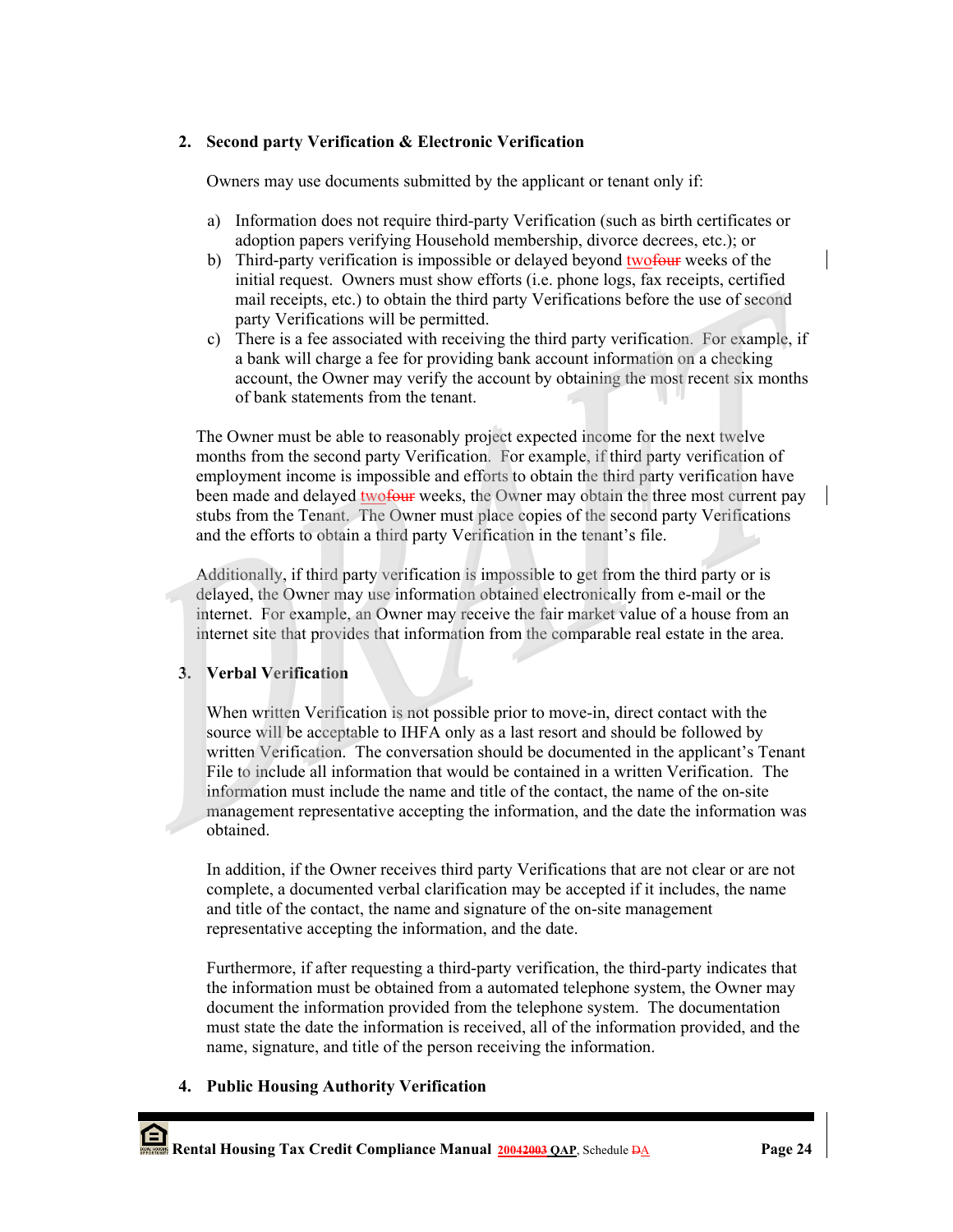In the case of a Tenant receiving housing assistance payments under the Section 8 Program, the Income Verification requirement is satisfied if the public housing authority provides a statement to the building owner certifying that the tenant's income does not exceed the applicable income limit under Section  $42(g)$  of the Internal Revenue Code.

The only documents that will be acceptable from the public housing authority are HUD Form 50058 or HUD Form 50059 (if provided by the local public housing authority). The Form must be completed in its entirety by a qualified representative of the public housing authority and list the members of the Household and the gross income of the Household before and any deductions that the Household may be eligible for under the Section 8 Program. These forms will not be considered valid Verifications if they are older than 90 days from the Tenant's move-in date or Certification date.

Once the Owner receives the HUD Form 50058 or 50059, no other Verifications of income are required. **However, Verifications for other Section 42 eligibility requirements such as Student status and the Tenant's Income Certification must still be completed and placed in the Tenant's file. Additionally, the Owner may not rely on the HUD Form 50058 or 50059 if a reasonable person in the Owner's position would conclude that the Tenant's income is higher than the Tenant's represented Annual Income.**

#### **5. Verification Transmittal**

Applicants should be asked to sign two copies of each Verification form. The second copy may be used if the first request has not been returned from the source in a timely manner.

Income Verification requests must be sent directly to the source by the Owner or management agent and returned by the source to the Owner or management agent. **Under no circumstances should the applicant or resident be allowed to send or deliver the Verification form to the third party source.** It is suggested that a selfaddressed, stamped envelope be included with the request for Verification, to ensure a timely response. In addition, fax copies of Verifications are acceptable.

All Tenant income Verifications should be date stamped as they are received.

### **6. Acceptable Forms of Income Verification**

For information concerning acceptable forms of income Verification for Employment Income, Self-employment Income, Social Security/Pensions/Supplemental Security Income (SSI)/Disability Income; Unemployment Compensations, Alimony or Child Support Payments; Recurring Contributions and Gifts; Scholarships, Grants, Veteran's Administration Benefits; etc., see HUD Handbook 4350.3 CHG-27, which is included as Appendix D.

### **Child Support Verification**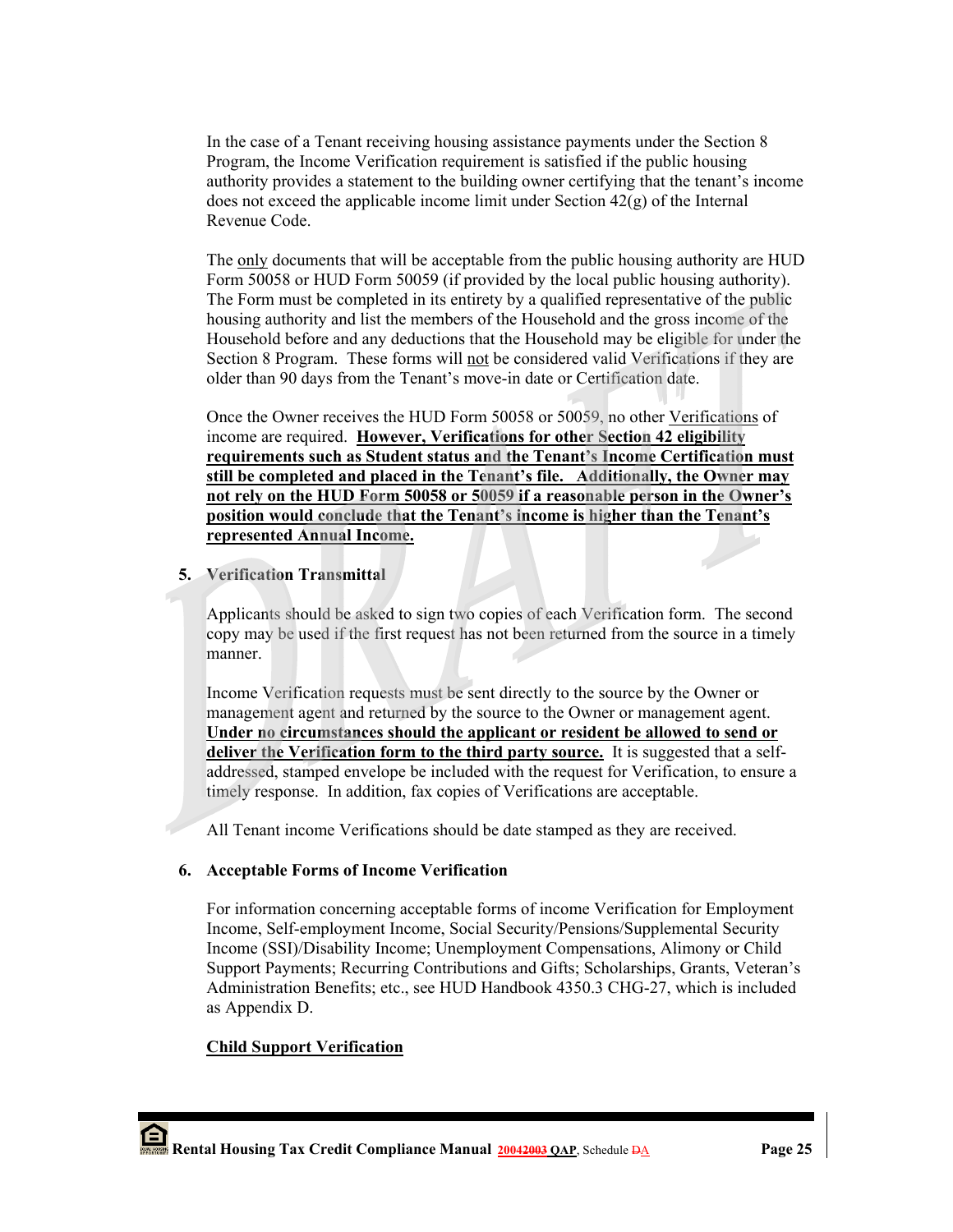As guidance to the owner regarding child support verification, IHFA requires the following documentation to verify income from child support:

- The tenant must be asked on the Application for tenancy and/or the Tenant Eligibility Questionnaire if anyone in the Household is **entitled** to receive child support;
- If the tenant is entitled and is currently receiving child support, a copy of the court order, divorce decree, or a verification from the agency administering the child support payments must be received;
- If the tenant is entitled to receive child support, but has not received a payment within the previous year, verification from the agency administering the child support payments in the county the person is moving from must be received by the owner. In addition, an affidavit from the tenant to the owner certifying that a) the tenant is not receiving child support payments; b) the reason the tenant is not receiving the payments; and c) the efforts made by the tenant to receive the payments must be obtained from the tenant;
- If the tenant is entitled to receive child support, but payments over the previous year have been sporadic (i.e. more than one third of the payments have not been paid), the owner may average the payments received over the previous year to project anticipated income for the next twelve months;

#### **C. Differences in Reported Income**

The management agent should give the applicant the opportunity to explain any significant differences between the amounts reported on the Application and amounts reported on thirdparty Verifications in order to determine actual income. The explanation of the difference should be documented in the Tenant File.

#### **D. Annual Income**

Annual Income is defined as the gross amount of anticipated income to be received by all adult members of the Household (18 years of age and older, including full-time and parttime Students) during the 12 months following the date of certification or re-certification. For information regarding what Annual Income includes, calculating Annual Income, and Annual Income exclusions, see HUD Handbook 4350.3 CHG-27, which is included as Appendix D. Note that RHTC Income Limits are based on gross Annual Income, not adjusted Annual Income. Allowances commonly used in some government programs, such as child care allowance, elderly Household allowance, dependent allowance, handicapped assistance allowance, etc., are not permitted to be subtracted from the Household's Gross Income to determine income eligibility for RHTC units.

### **E. Assets**

Assets are items of value, other than necessary personal items. Income from Assets must be taken into consideration when determining the eligibility of a Household. Asset information (Asset value and income from Assets) should be obtained at the time of Application.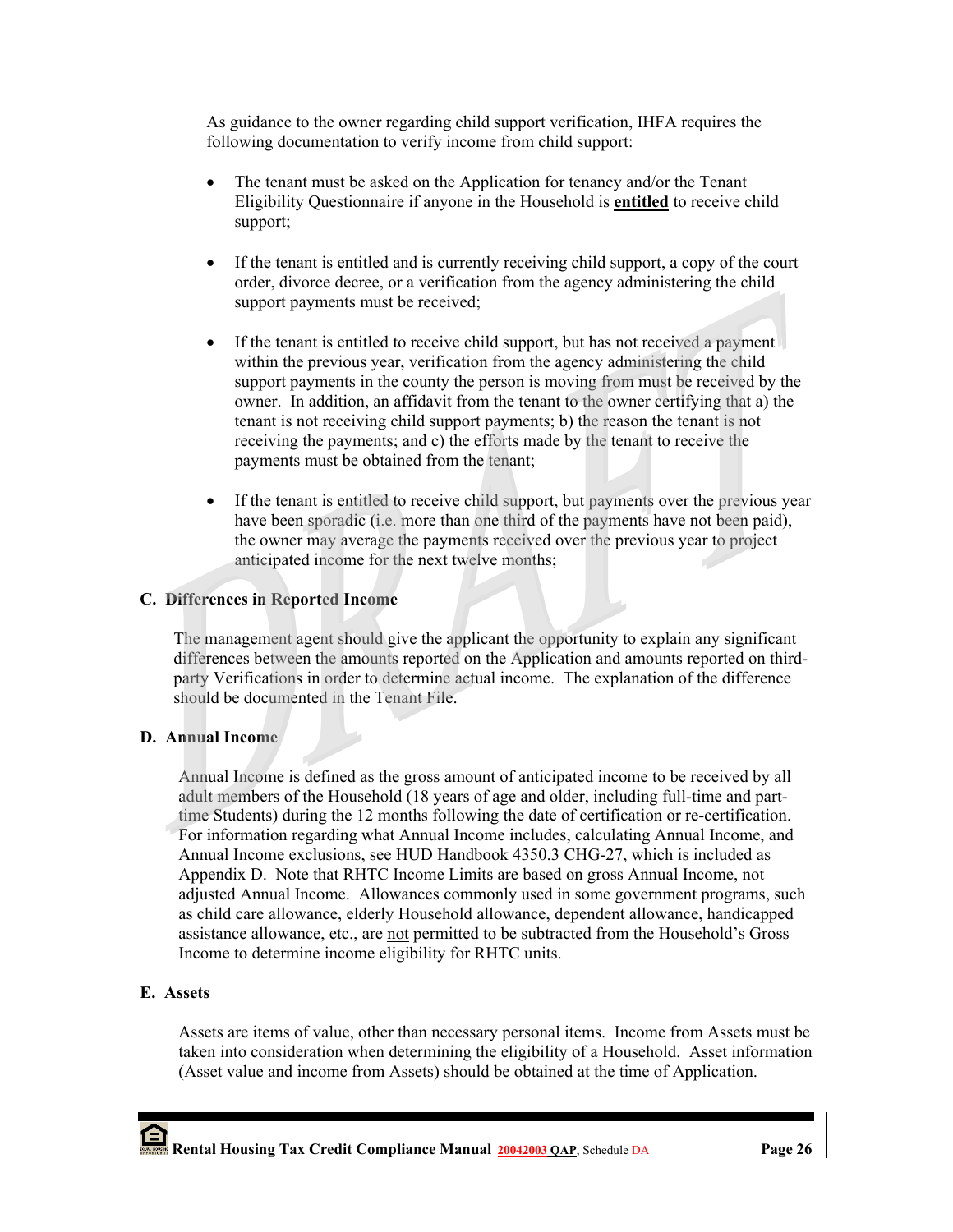#### **1. Net Family Assets Greater than \$5,000**

Third-party Verification of the value of income from Assets is required when the combined value of the Assets held by all members of the Household exceeds \$5,000. Third-party Verification must be obtained for the initial certification of the Household and for each re-certification.

If net family Assets exceed \$5,000, Asset Income (which must be included as part of Household income) will be the greater of : a) actual Asset Income; or b) net family Assets times the HUD approved passbook rate for the area (the Imputed Income from Assets). Local HUD offices periodically publish the HUD approved passbook savings rate.

### **2. Net Family Assets Less than or Equal to \$5,000**

Owners of RHTC Developments do not have to obtain third-party Verification(s) of the value of Assets if the Household submits to the Owner a signed, sworn statement that the combined value of the Assets of the Household is less than \$5,000. The sworn statement must include a listing of the Household's Assets, the cash value of each Asset, and the tenant's actual Annual Income from each Asset (i.e. annual interest rate). This form must be completed by the Household for the initial Tenant Income Certification and for each subsequent re-certification**. However, the Owner may not rely on the low-income Tenant's signed, sworn statement of annual income from Assets if a reasonable person in the Owner's position would conclude that the Tenant's income is higher than the Tenant's represented Annual Income.** 

If net family Assets are less than or equal to \$5,000, Asset Income will equal actual yearly income from Assets. **The yearly income from Assets must be included as part of Household income.**

For more information regarding what net Household Assets include and do not include, and determining the value of and income from Assets, see HUD Handbook 4350.3 CHG-27 in Appendix D.

### **F. Computing the Total Household Income**

After all income and asset information has been obtained and computed for a Household, all qualified sources of income are added together to derive the total Household income. In order for the Household to qualify for a RHTC unit, the total Household income must be less than or equal to the maximum allowable qualifying income in effect at the time of Tenant certification. If the total Household income is greater than the maximum allowable qualifying income, the Household cannot be certified for a RHTC unit.

### **Part 4.4 Move-In Dates**

#### **A. RHTC Developments Involving the Acquisition and Rehabilitation of a Building(s)**

If a building is occupied at the time it is acquired and remains occupied throughout the period in which it is being rehabilitated, all existing Tenants (those who occupied the building when it was acquired) must be documented as having been income-eligible within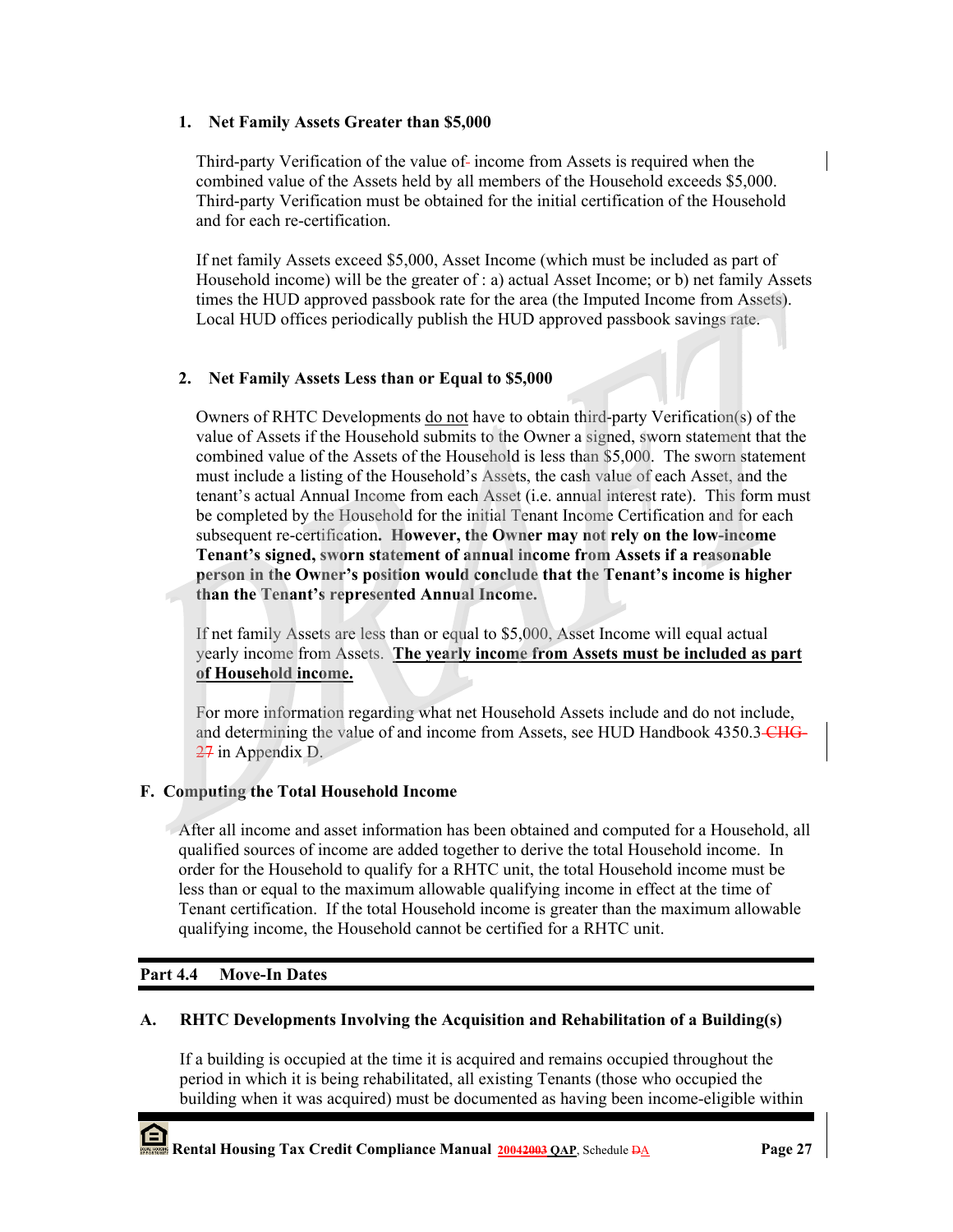90 days **prior** to or on the acquisition Placed in Service Date. Tenants who moved into the unit after the acquisition Placed in Service Date must be documented as RHTC-eligible at the time of actual move-in to the unit. If the building is not occupied during rehabilitation, a Household must be RHTC-eligible at the time of actual move-in to the unit.

If tenants are eligible and proper documentation has been obtained for each tenant, the standard annual Tenant Income Re-certification requirement may be implemented, even if the rehabilitation Placed in Service date is after the acquisition Placed in Service date. Therefore, the Owner need not certify tenants at both the acquisition and the rehabilitation Placed in Service date.

# **B. RHTC Developments Involving Rehabilitation Only**

If a building is occupied during rehabilitation, all existing Tenants (those who occupied the building while it was being rehabilitated) must be documented as having been RHTCeligible within 90 days prior to or on the rehabilitation Placed in Service Date. Tenants who moved into the unit after the rehabilitation Placed in Service Date must be documented as RHTC-eligible at the time of actual move-in to the unit. If the building is not occupied during rehabilitation, a Household must be RHTC-eligible at the time of actual move-in to the unit.

### **C. RHTC Developments Involving New Construction**

In newly constructed buildings, all Households must be documented as being RHTCeligible at the time of actual move-in to the unit.

### **D. Mixed Income Developments**

In Developments that have less than a 100% Applicable Fraction, if a Tenant is designated as market rate at the time of actual move-in to the unit, but later is re-designated as a RHTC Household, the Tenant must have been certified as a RHTC Household at the time of redesignation.

# **Part 4.5 Annual and Interim Income Re-certification Requirements**

The Owner must perform, at least on an annual basis, an income certification for each Lowincome Household and receive documentation to support that certification. IHFA monitors recertification 365 days from the later of: the move-in date or the one-year anniversary of the effective date of the previous certification. Upon receipt of all Verification, Owners or managers should determine if the unit still qualifies for participation in the Rental Housing Tax Credit Program.

Owners may utilize effective dates when performing Tenant Certifications. Therefore, the Tenant may sign the Tenant Certification before the date the certification takes effect. **However, all Income and eligibility Verifications must be valid (not older than 90 days) on both the signature date and effective date of the Tenant Certification.** In addition, if the Owner chooses to utilize effective dates on Tenant Certifications, the Owner should have language in the Tenant Certification indicating that the Tenant must inform the Owner of any changes of income,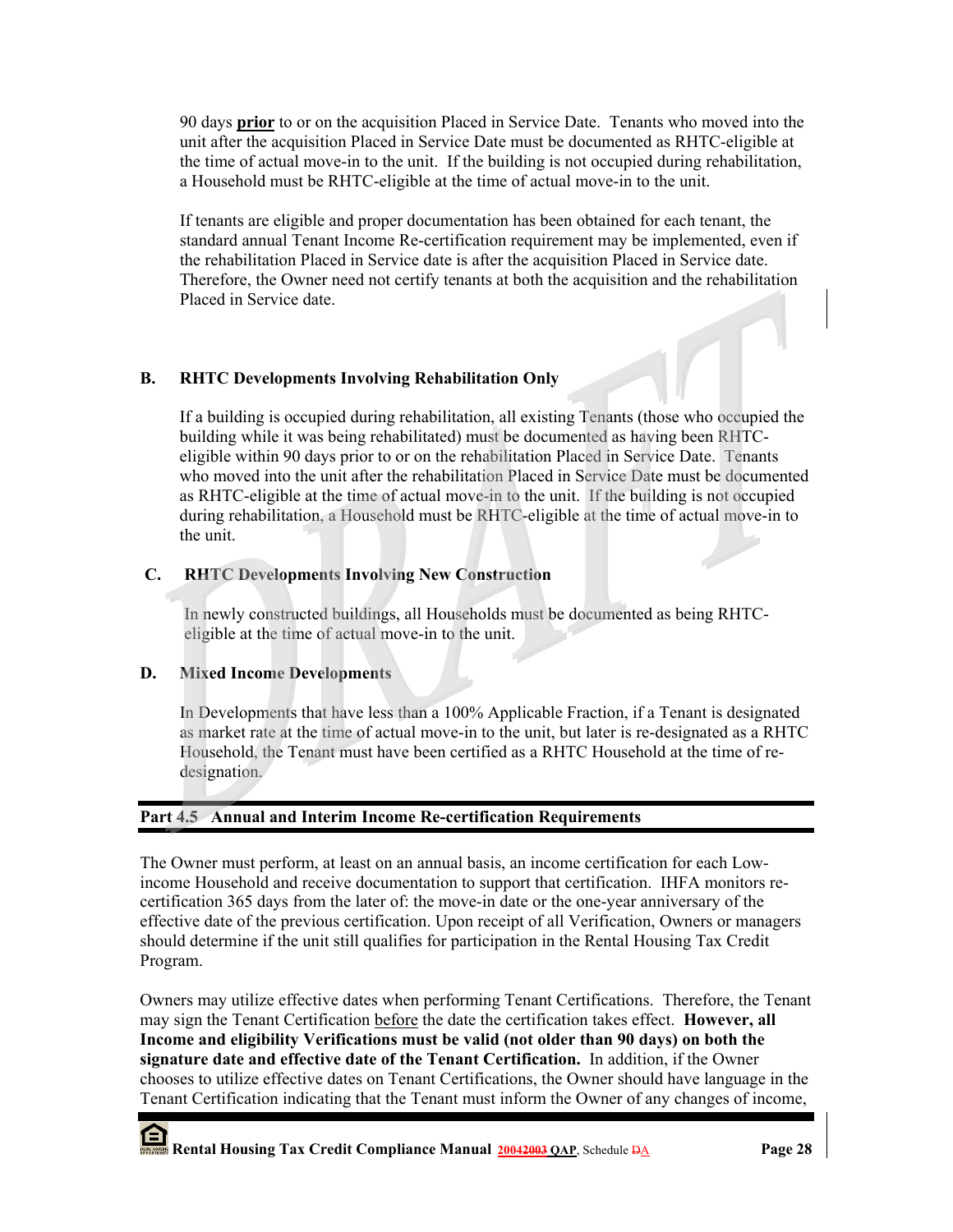student status, or Household composition, that may occur between the date the Tenant signs the Certification and the effective date of the Certification.

Whenever a re-certification indicates that the composition of the Household has changed, RHTCeligibility must be re-evaluated. Composition changes include a birth, a death, a new Tenant moving into the Household, and an existing Tenant vacating the Household. In the event a new member is added to a qualifying Household, the following steps must be taken:

- 1. The new Household member should complete an Application and Eligibility Questionnaire and Verification of income and Assets must be competed;
- 2. The new Household member's income must be included as part of the Household's certified income. The combined Household income must be compared to the maximum allowable income limit in effect at the time and based on actual Household size; and
- 3. If the combined Household's income is greater than 140% of the current maximum allowable income, a determination must be made as to whether the building or Development will be in violation of Section 42 requirements by adding the new Tenant.
	- *Example: 1 person Household income limit = \$15,000 2 person Household income limit = \$17,000 140% of 2 person income limit = \$23,800*

*Tenant A is a qualified Tenant living alone in a one-bedroom unit. Her income at initial certification was \$10,500. Eight months after Tenant A moved into the Development, she informs management that she is getting married and that her new husband, Tenant B, will be moving into the unit in two months. At the time of recertification, Tenant B is certified as earning \$12,900. The Household's combined income will be \$23,400. The Household will still qualify, since it is below 140% limit of \$23,800. If the combined income of Tenants A and B would exceed 140% of the current income limit, the next available unit rule may go into effect.* 

**NOTE:** Only the income and eligibility of the new resident is required to be verified when adding a member to a Household before the Annual Tenant Income Certification is due. Owners may verify the new resident's income and add it to the existing Household's certified income to determine if the Household's income has exceeded the 140% income limit. **However, the new resident should sign a Tenant Certification and annual re-certifications must occur at least one year from the effective date of the existing Household's Tenant Certification.** 

Also, note the following in regard to re-certification requirements:

- A. If Tenants in a previously qualified Household become full-time Students at any time, the Household can only be considered as a qualified RHTC Household if at least one of the Student criteria is met as described in Part 3.6 of this manual. This eligibility determination must be made immediately upon the Tenant becoming a full-time Student and cannot be delayed until a re-certification of the Household is due.
- B. In the event that a Tenant moves into a building prior to the Placed-In-Service Date of the building (as shown on the Development's IRS Form(s) 8609), and the Verification of the Tenant's income was performed more than 90 days prior to the Placed-In-Service Date, the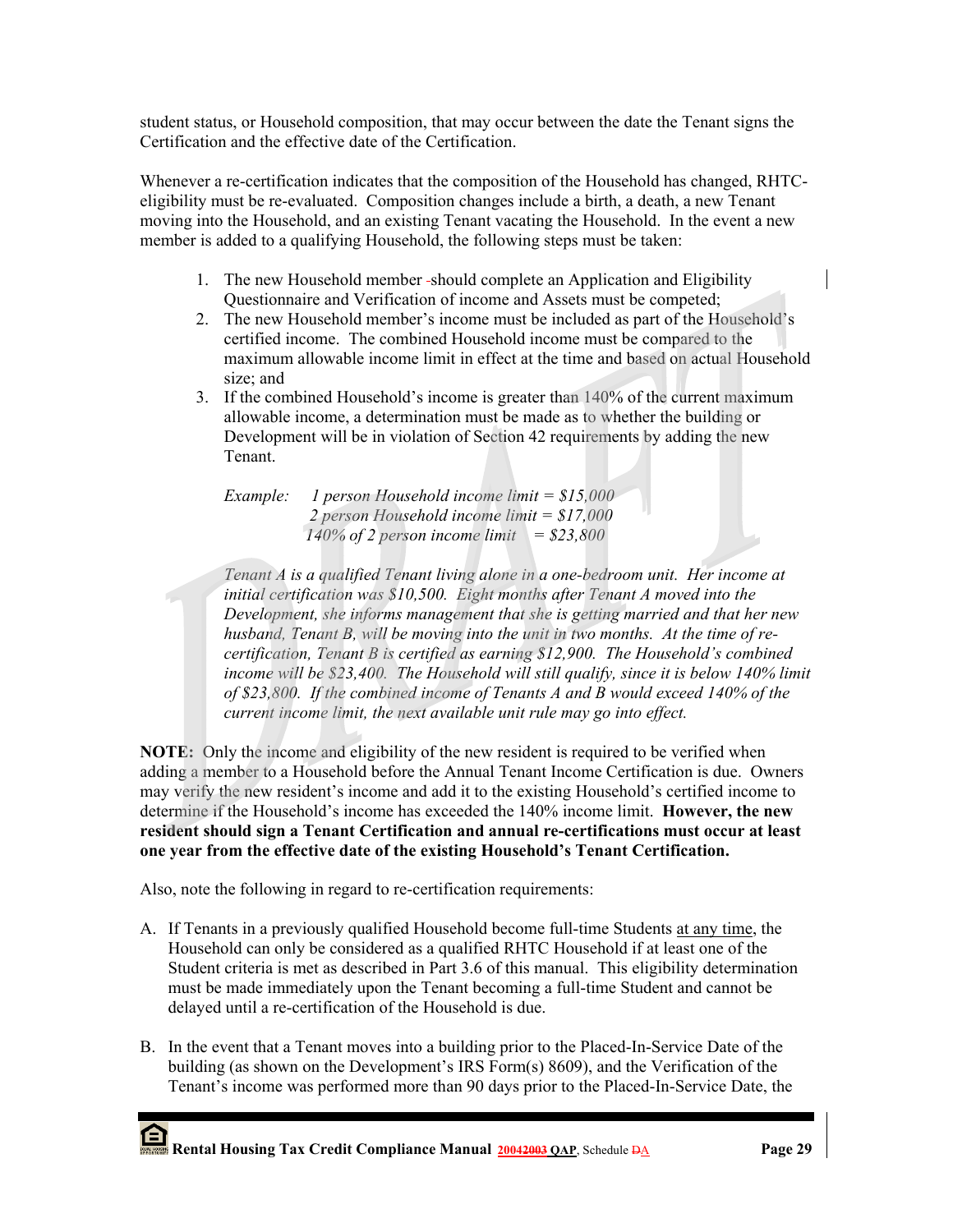Tenant must be re-certified on the Placed-In-Service Date. **All income Verifications must be valid (no older than 90 days) on the Placed-In-Service Date**.

- C. In the event Household composition changes in any way, i.e., birth, death, marriage, divorce, or a family member or roommate vacates the unit, the Household should notify management of the changes.
- D. See Part 3.5 for information regarding unit transfers.

#### **Part 4.6 Annual Re-certification Waiver**

IHFA will no longer accept requests for the Re-certification Waiver.

#### **Part 4.7 Lease and Rent Requirements**

All residents occupying RHTC units must be certified and under a Lease no later than the time a Tenant moves into the unit. Leasing guidelines are listed below.

#### **A. Lease Requirements**

At a minimum, the Lease should include (but is not limited to):

- 1. The legal name of all parties to the agreement and all other occupants;
- 2. A description of the unit to be rented;
- 3. The date the Lease becomes effective;
- 4. The term of the Lease;
- 5. The rental amount;
- 6. The use of the premises;
- 7. The rights and obligations of the parties, including the obligation of the Tenant to certify annual (or more frequently as required) to income as defined herein; and
- 8. Language which addresses income decreases, income increases, Utility Allowance increases/decreases, basic rent changes (in Rural Development or 236 Developments), family composition changes, or any other change and its impact on the Tenant's rent.

### **B. Rents**

Rents on the RHTC units may not exceed the amounts allowed by Section 42 of the Code.

#### **C. Initial Minimum Term of Lease**

There must be an initial Lease term of at least six (6) months on all RHTC units. The six month requirement may include free rental periods. Succeeding Leases are not subject to a minimum Lease period.

Federal regulations do allow shorter Leases for certain types of housing for homeless individuals. The following types of housing are exempt from the six month minimum Lease period: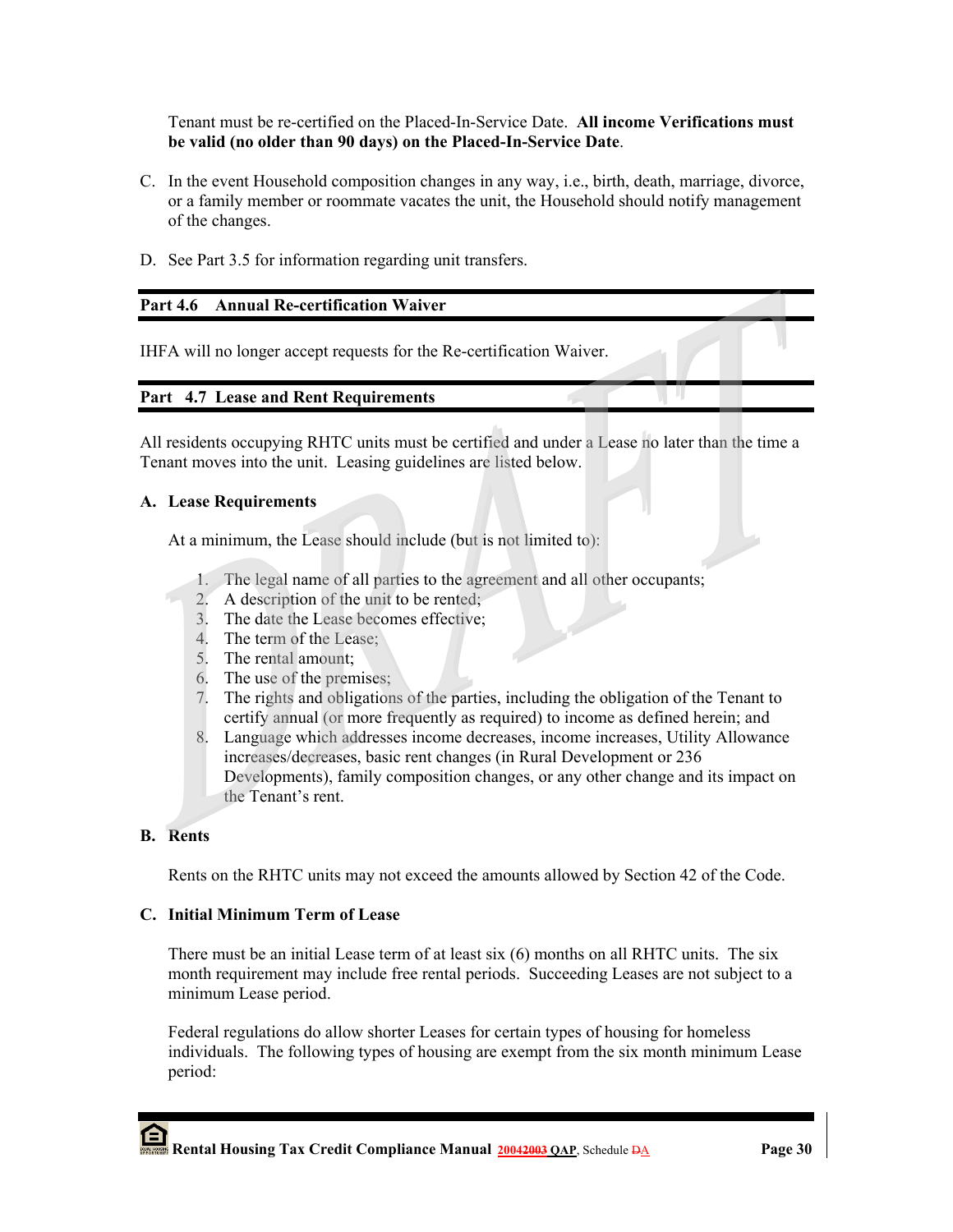- 1. Single Room Occupancy (SRO) units in development receiving McKinney Act and Section 8 Moderate Rehabilitation assistance;
- 2. Single Room Occupancy (SRO) units intended as permanent housing and not receiving McKinney Act assistance;
- 3. Single Room Occupancy (SRO) units intended as transitional housing that are operated by a governmental or nonprofit entity and providing certain supportive services; or
- 4. Units that 1) contain sleeping accommodations and kitchen and bathroom facilities; 2) are located in a **building** which is used exclusively to facilitate the transition of homeless individuals to independent living within 24 months; and 3) for which a governmental entity or qualified nonprofit organization provides such individuals with temporary housing and supportive services designed to assist such individuals in locating and retaining permanent housing.

\*Note: If a Development has units set-aside in a building for homeless Households, those Tenants must have leases with at least six month terms, unless the building's primary use is described in number four (4) above. **Tax Credit units may never be used as emergency shelters.**

**\*\*Note: Leases must reflect the correct date of move-in, and/or the date the Tenant takes possession of the unit.** 

#### **D. Lease to Own Program/Lease Purchase Program**

The goal of the Lease to Own Program ("Program") is to enable low income families to purchase a home – something that often would not be possible without the Program. The Development Owner also benefits from the program because the residents who opt for the Program agree to assist in maintaining the unit. Below are several of the minimum requirements for a Lease to Own Program to obtain IHFA approval:

- "Eligible Tenant" shall mean the current tenant of the unit, so long as that tenant is eligible to occupy the unit under the requirements of Section 42 of the Internal Revenue Code. This expressly includes a tenant whose income would not currently qualify under Section 42, but who was qualified at the time of the tenant's original occupancy of the unit.
- The Development Owner must partner with a non-profit organization dedicated to assisting low to moderate income families in obtaining clean, safe and affordable housing.
- The Development Owner and the non-profit organization must enter into a written Right of First Refusal whereby the Development Owner agrees not to sell the low-income housing unit to anyone else at the end of the fifteen year Compliance Period before offering it to the non-profit organization for a price equal to (i) the sum of all outstanding indebtedness secured by the Development (including capital improvement debt) plus any accrued interest and (ii) all federal, State, and local taxes attributable to the sale.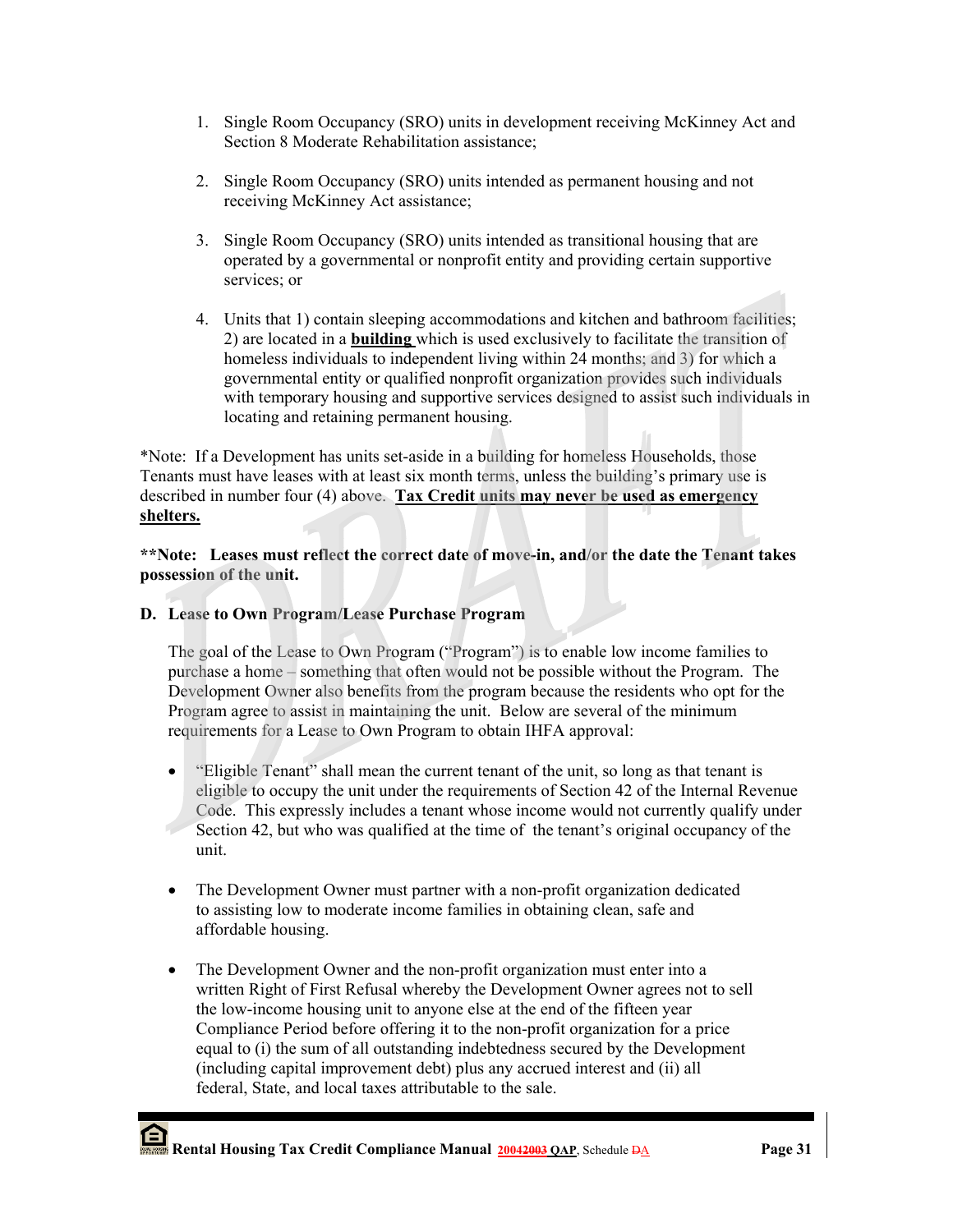- The non-profit organization must enter into an agreement with IHFA regarding the release of the Declaration of Extended Rental Housing Commitment upon sale to an Eligible Tenant.
- The non-profit organization must enter into an option agreement, which is approved by IHFA, with the resident for the purchase of the unit.
- The Program must be structured so that the tenant's total monthly payments for principle, interest, insurance, taxes, utilities, and maintenance after purchase are equivalent to the tenant's monthly rent and utilities before purchase (the Equivalency Principle).
- The unit must be less than thirty (30) years old.
- The unit must meet I.R.C. §42 standards regarding the condition of the unit and habitability.
- The Program must provide for sale at the end of the fifteen year Compliance Period to an "eligible tenant" for a minimum purchase price (as defined in I.R.C.  $\frac{242(i)(7)(B)}{B}$ .
- The Program must include a system whereby a resident is rewarded for long-term residency by obtaining a credit against the purchase price of the unit.
- After one year of responsible tenancy, the Development Owner must waive its right to not renew the Lease of a Resident without cause.
- The Program should include periodic workshops for residents enrolled in the Program on issues of property maintenance and financial counseling.
- The Program must address common tenant misconceptions including:
	- The misconception that the tenant will acquire the property free and clear after the Compliance Period;
	- The misconception that the tenant is an equity owner in the property rather than simply a tenant;
	- The misconception that the tenant will be compensated for any capital improvements made to the property by the tenant;
	- the misconception that the tenant's rent will never increase.

The Program must conform to and comply with any future Internal Revenue Service statutes, regulations and rulings regarding lease to own programs.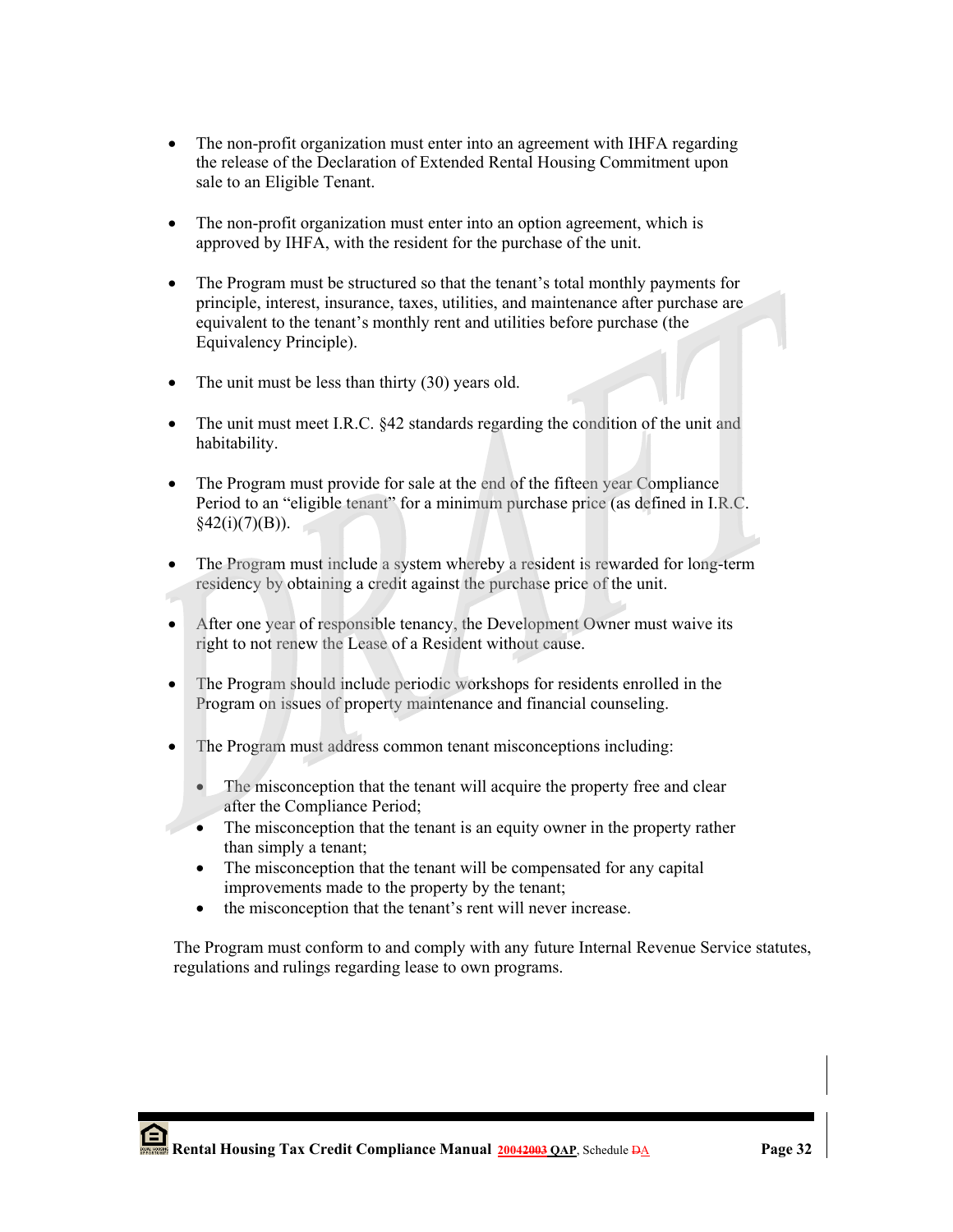# **Section 5 – Compliance Monitoring Procedures**

This section of the manual outlines IHFA's procedures for monitoring all Developments receiving Credit. Monitoring is designed to assist the Owners with federal, state, and local regulations regarding IHFA's compliance monitoring requirements and procedures in accordance with the IRS guidelines in Section 42 of the Internal Revenue Code. However, compliance is solely the responsibility of the Owner and is necessary to retain and use the Credit.

Monitoring each Development is an ongoing activity that extends throughout the Credit Compliance Period. IHFA is required by law to conduct this compliance monitoring and is required to inform the IRS of noncompliance, or the failure of an Owner to certify to compliance, no later than 45 days after the period of time allowed for correction. Notification to the IRS by IHFA is required whether or not the noncompliance has been corrected.

# **Part 5.1. Owner and Management Agent Contacts**

Correspondence from IHFA to the Owner will be sent to the Owner contact person provided in the Development's Final Application for RHTC. IHFA will copy the Management Agent contact person with owner approval, on any correspondence from IHFA to the Owner regarding file monitoring reviews and physical inspections. All other correspondence will be sent directly to the Owner contact person.

IHFA will allow no more than one Owner contact name and address and one Management contact name and address per Development. If at any time the contact person of the Owner or Management Agent change, it is the sole responsibility of the Owner to inform IHFA **in writing** of such change with supporting documentation.

If the designated Owner contact person requests extra copies of documentation (i.e. copies of Form 8823), the cost of such copies will be \$.10 per single sided page.

# **Part 5.2 The Compliance Manual**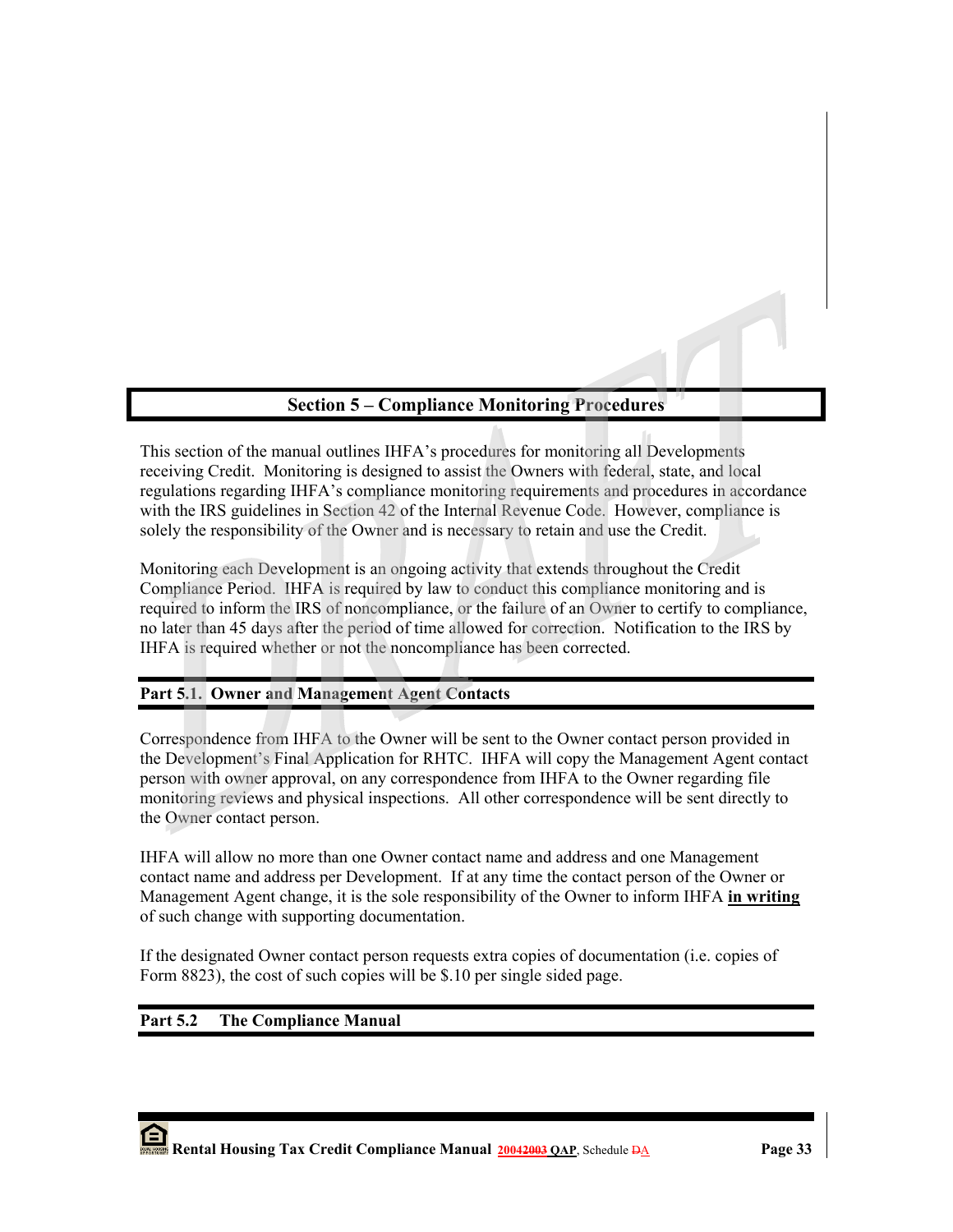IHFA will provide this compliance manual to Owners of RHTC Developments when RHTCs are reserved for a Development. The manual describes the compliance monitoring procedures, which the Owner and management agent must follow.

### **Part 5.3 Compliance Training Seminars**

IHFA will conduct periodic RHTC Compliance training seminars. All Development Owners and management agents are required to attend an IHFA RHTC Monitoring Compliance Seminar prior to the issuance of an IRS Form 8609. A Form 8609 will not be issued to a Development Owner who has not met the compliance training requirement. Training will be held periodically throughout the year and information regarding the times and dates of the training will be distributed by IHFA.

Owners and Property management staff assigned to the development must receive, prior to issuance of IRS Form 8609, an IHFA Rental Housing Tax Credit Compliance Seminar completion certificate within the last year.

# **Part 5.4 Initial Information**

If the Owner chooses to defer claiming Credit until the year following the year in which the Development is placed in service, the Owner shall notify IHFA prior to the end of the year the building is placed in service. Failure to notify IHFA of a deferment will be considered noncompliance.

The year Credit is first claimed the Owner must submit to IHFA:

- 1. The Annual Owner Certification (See Appendix G);
- 2. A copy of the completed IRS Form 8609 and Schedule A (Form 8609);
- 3. Utility Allowance Documentation;
- 4. Authorized Signatory Form (Appendix G);
- 5. Property Directional Form (Appendix G); and
- 6. If the property has five (5) or more units, a copy of the Affirmative Fair Housing Marketing Plan submitted to HUD by the Owner. Once the Plan has been approved a copy of the approved plan must be submitted to IHFA (See Appendix G). The Affirmative Fair Housing Marketing Plan must be approved by HUD and is a requirement for all RHTC Developments regardless of the placed in date of the development. Therefore, all Developments that are in their Compliance Periods must have a HUD approved Affirmative Fair Housing Marketing Plan.

# **Part 5.5 Annual Owner Certification of Continuing Compliance**

The Development Owner must annually certify to the Authority, on or before January 30 of each year (the "Owner Certification of Compliance") for the preceding twelve (12) month period. The Owner must certify:

1. The Development meets the requirements of the 20/50 test, the 40/60 test, or the 15/40 test under Section 42 of the Code.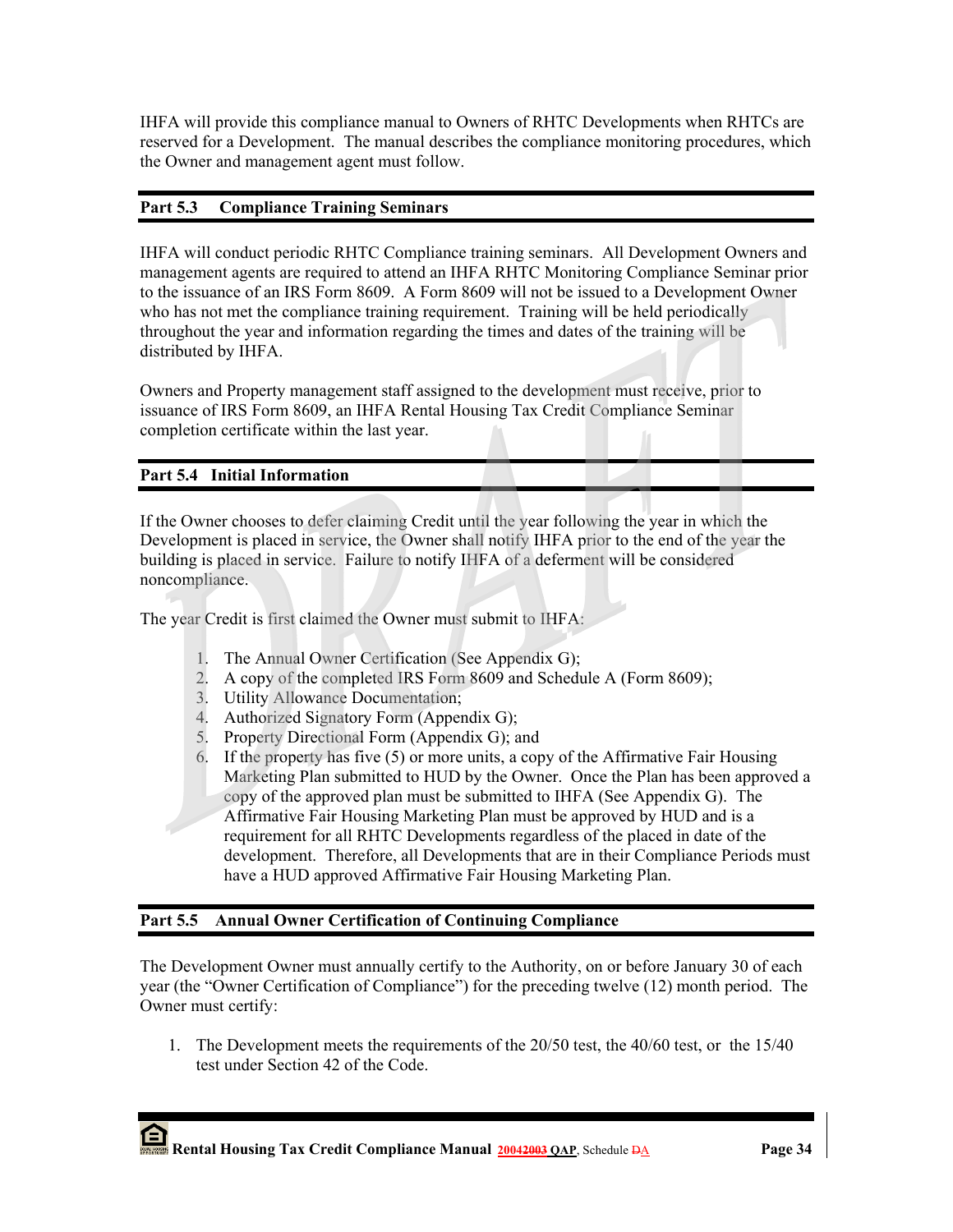- 2. There was no change in the Applicable Fraction as defined in the Code of any building in the Development; or there was a change, in the Applicable Fraction, and a description of that change is attached to this certification.
- 3. The Owner has received an Annual Income Certification form for each low-income Tenant in the Development and sufficient documentation to support that certification;

Or

In the case of a Tenant receiving Section 8 housing assistance payments, a statement from the applicable public housing authority to the Development Owner declaring that the Tenant's income does not exceed the applicable Income Limits under the Code have been received.

- 4. If a waiver of the requirement for Annual Income Re-certification has been received from the Internal Revenue Service, such waiver has not been revoked and remains valid. A true copy is attached to the certification.
- 5. Each Low-Income Unit in the Development was restricted as provided under the Code.
- 6. The Development is in continuing compliance with all promises, covenants, set-asides and agreed upon restrictions as set forth in the application for Credits for the Development.
- 7. If the Development has benefited from HOME funds, the amount of HOME funds received from IHFA and from other sources, the source of the HOME funds, and the affordability period associated with the HOME funds.
- 8. The unit types, gross rents, Utility Allowance, and actual rents.
- 9. All units in the Development are for use by the general public and no finding of discrimination under the Fair Housing Act occurred for the Development. All units are used on a non-transient basis (except for transitional housing units allowed for in the Code). NOTE: If such findings have occurred, documentation of such findings must be attached to the certification.
- 10. All units in the Development are suitable for occupancy, taking into account all federal, state, and local health, safety, and building codes and the State or local government unit responsible for making health, safety, or building code inspections did not issue a violation report for any building or low-income unit in the Development. If a violation report or notice was issued by the governmental unit, the owner must attach a statement summarizing the violation report or notice to the certification.
- 11. There has been no change in the Eligible Basis of any building in the Development (as defined in the Code); there has been a change in the Eligible Basis of the building in the Development (as defined in the Code). Documentation setting forth the nature and amount of such a change (i.e. a common area has become commercial space, or a fee is now charged for a Tenant facility formerly provided without charge) must be attached to the certification.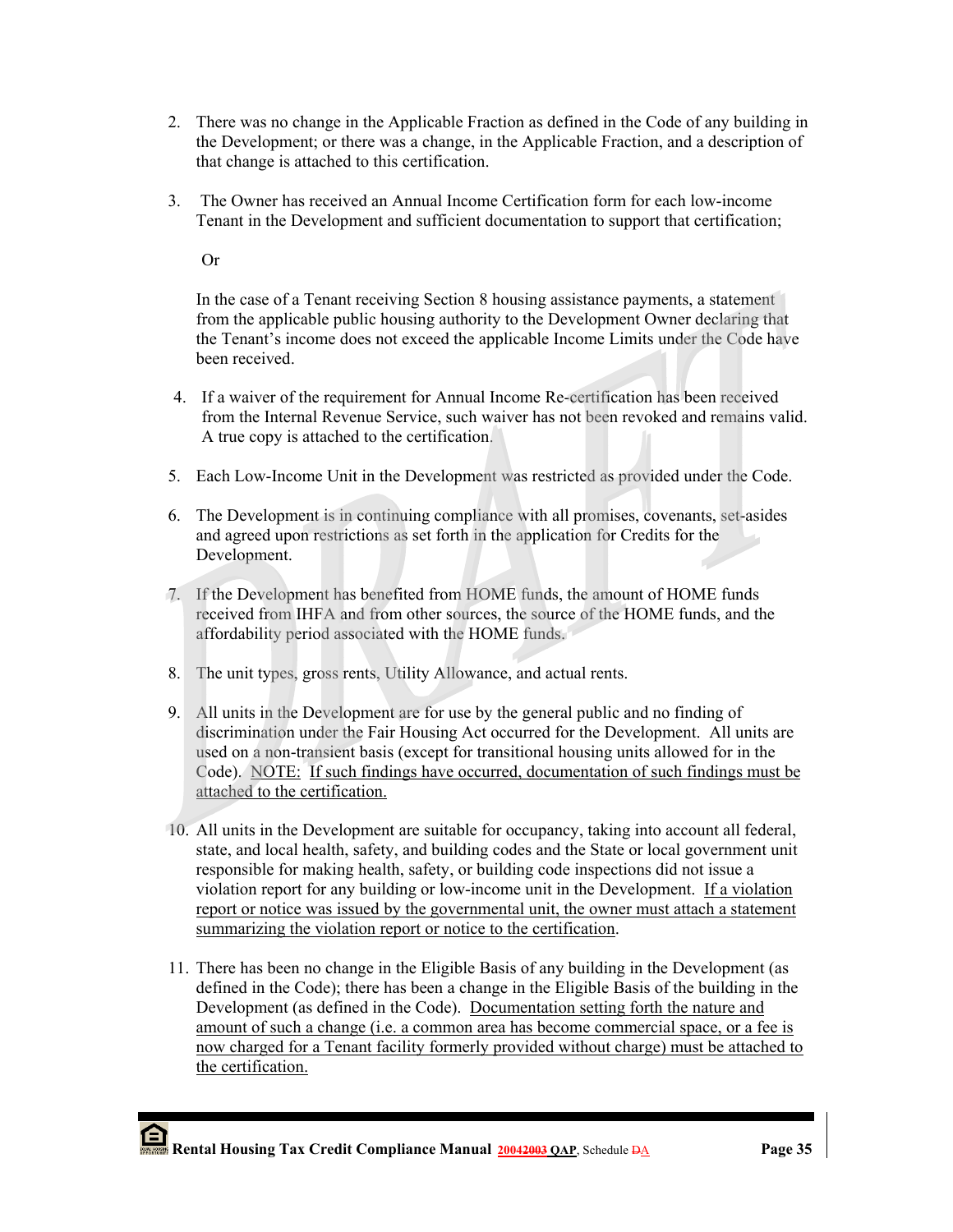- 12. All Tenant facilities included in the Eligible Basis of the Development under the Code, such as swimming pools, recreational facilities, and parking areas, are provided on a comparable basis without charge to all Tenants of the Development.
- 13. No Low-Income Units in the Building became vacant during the applicable year; or one or more Low-Income Units in the building became vacant during the applicable year and reasonable efforts were or are being made to rent such units or the next available unit or units of comparable size in the building to Tenants having a qualifying income.
- 14. No Tenant of any low-income units in the Development experienced an increase in income above the limit allowed in the Code; or income of Tenants of a Low-Income Unit in the Development increased above the limit allowed in the Code, and the next available unit of comparable or smaller size in the Development was or will be rented to Tenants having a qualifying income.
- 15. The Development has at least one smoke detector on each level of the rental dwelling unit.
- 16. There have been no changes in entity ownership or if there have been, IHFA has been provided with all details and all necessary documentation.
- 17. The Development is in continuing compliance with the Declaration of Extended Low-Income Housing Commitment applicable to the Development and filed in the office of the Recorder of the Indiana County in which the property is located.
- 18. The Development is otherwise in compliance with the Code, including any Treasury Regulations pursuant thereto, and applicable laws, rules, regulations, and ordinances.
- 19. The Owner has attend an IHFA RHTC Compliance Seminar during the preceding calendar year.

In addition, the Owner must submit a Rental Housing Tax Credit Development Compliance Report (See Appendix G) for each building in the Development, which must present a detailing of all tenants living in the Building from January 1 through December 31 of the certifying year.

IHFA has developed a Compliance Reporting System whereby the Rental Housing Tax Credit Development Compliance Report Tenant information may be submitted to IHFA via its web site. For more information on this system, the owner may contact IHFA at (317) 232-7777 and ask for the RHTC Compliance Department.

**All Annual Owner Certifications and Rental Housing Tax Credit Development Compliance Reports must be typed or computer generated in the same format provided by IHFA in Appendix G, or submitted via IHFA's web site reporting system. IHFA will not accept any Owner Certification or Development Compliance Report that is not in the same format as provided in Appendix G or is hand written.** After IHFA reviews the Certification and the Report, and if it's found to be incomplete in any way, IHFA will notify the Owner in writing and give an appropriate Correction Period.

A copy of the Annual Certification of Compliance that must be used by all Owners is located in Appendix G.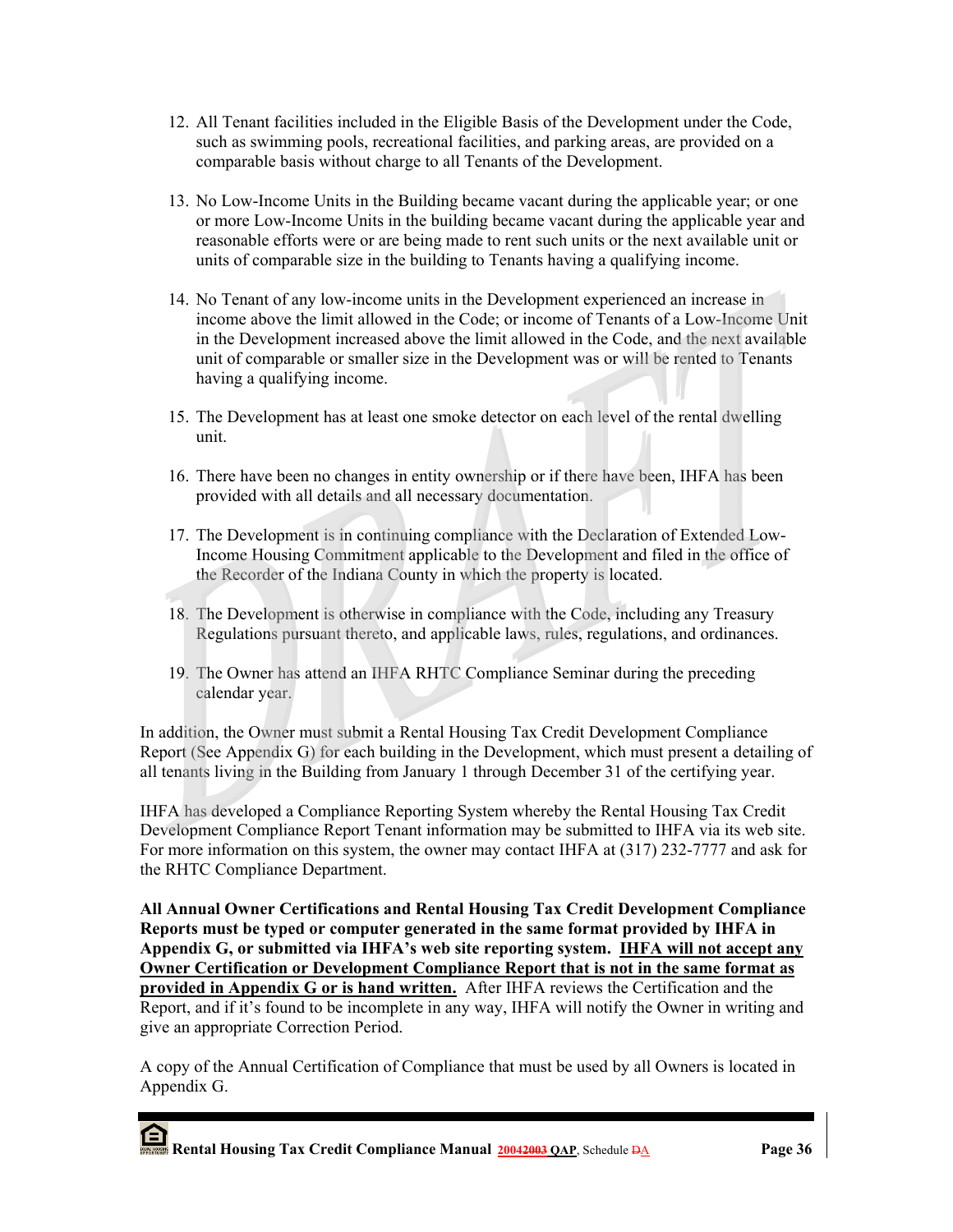# **Part 5.6 IHFA Tenant/Unit File Review and On-site Development Inspections**

As provided in IRS compliance monitoring regulations, IHFA has the right to review a Development's Tenant/Unit files and record keeping and record retention files, in house (at IHFA offices) or on-site at the Development and/or to perform physical inspections of RHTC Developments as deemed necessary throughout the Compliance Period.

IHFA is required to monitor and physically inspect each Section 42 property every three (3) years. However, IHFA reserves the right to inspect the files and/or physical units of a Section 42 property at any time at its discretion.

## **A. When performing an on-site (at the Development or management office) review, IHFA will:**

- 1. Notify the Owner and/or management agent twoone weeks in advance of the intended site visit as a courtesy. However, IHFA reserves the right to inspect any RHTC Unit at any time at its discretion without prior notification. **NOTE:** Physical inspection is not limited to vacant units. Staff will ask to inspect specific units no matter if the unit is occupied or not.
- 2. Inform the management agent which unit files will be inspected.
- 3. Provide an Exit Interview Summary to management representative.
- 3.4. Inform the Owner of any findings of noncompliance with regard to such review. This notice will be provided by certified mail.
- 4.5. Allow the Owner 90 days to notify IHFA of any correction of noncompliance.
- 5.6. Report all instances of noncompliance to the IRS whether or not the noncompliance has been corrected.

NOTE: If files are not available or are in such an unorganized condition that an IHFA Monitor cannot effectively review the files, the 90 day Correction Period will begin immediately.

# **B. When performing an in-house (at IHFA offices) review, IHFA will:**

- 1. Notify the Owner in writing which unit files have been selected for review.
	- 2. Request that the Owner deliver the selected files and documentation to IHFA.
	- 3. Give a time frame in which the Tenant File documentation must be submitted.
	- 4. Inform the Owner of any findings of noncompliance with regard to such review.
	- 5. Allow the Owner 90 days to notify IHFA of any correction of noncompliance.
	- 6. Report all instances of noncompliance to the IRS whether or not the noncompliance has been corrected.

## **Part 5.7 Noncompliance**

Noncompliance is defined as a period of time a Development, specific building, or unit is ineligible for RHTC because of failure to satisfy Program requirements.

For more information on noncompliance, see Section 6.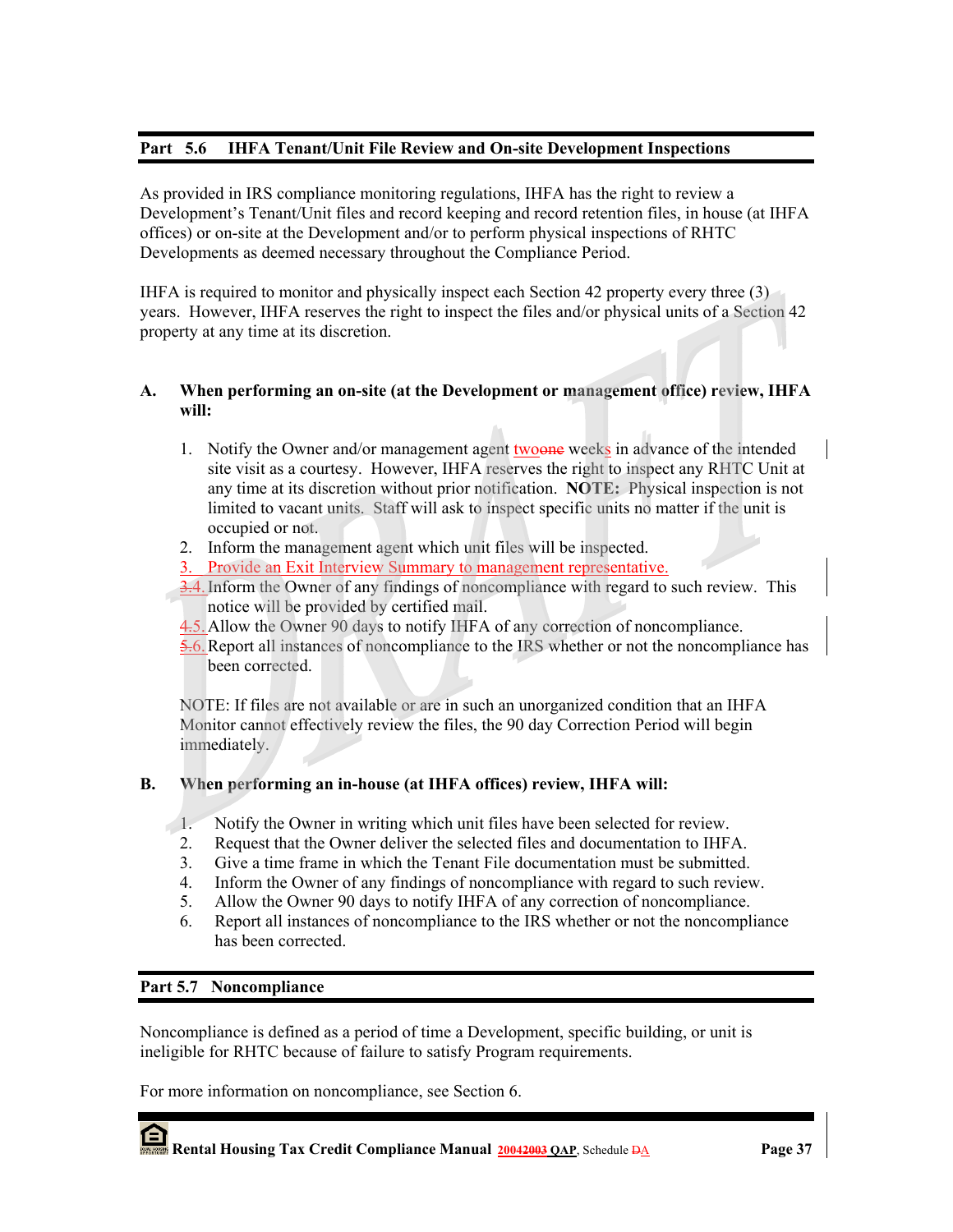# **Part 5.8 Compliance Monitoring Fees**

## **A. Annual Monitoring Fees**

Beginning in the calendar year following the year a Development is placed in service, Development Owners shall be required to pay annual monitoring fees for the immediately preceding calendar year, which will be due with each Annual Owner Certification of Compliance on or before January 31. Every Development Owner shall be required to pay\$25 per RHTC unit with a minimum fee of \$200 per development and a maximum fee of \$6000 per development. However, Owners that utilize IHFA's Compliance Reporting Website shall only be required to remit \$20 per RHTC unit with a minimum fee of \$150 per development and a maximum fee of \$5000 per development.

If IHFA does not receive a **complete** Annual Owner Certification of Compliance, subsequent forms and documentation, and monitoring fees by January 31, a fee equal to double the property's annual monitoring fee will be due to IHFA by April 30. After April 30, failure to pay fees due to the Authority and submit the required documents shall constitute a violation by the Development and the Development Owner of the Authority's requirements and IHFA will report the violation to the IRS.

**Additionally, if significant errors are found when the Owner Certification of Compliance and subsequent forms are reviewed by IHFA, the Owner will be charged double monitoring fees. Significant errors include, but are not limited to: 1) an unauthorized signatory signing the Owner Certification 2) the owner's signature not being notarized; 3) all required forms and documentation not being submitted by the Owner 4) incorrect tenants/units reported on the RHTC Development Information Report; 5) incorrect or no monitoring fees submitted with the Owner Certification, etc.** 

## **B. Correction Fee**

A charge of one hundred dollars (\$100.00) per unit/common area will be imposed for any unit where documentation must be re-inspected after the issuance of IRS Form 8823 because of a finding of noncompliance as a result of a tenant file review or a physical inspection.

A charge of two hundred dollars (\$200.00) per unit will be imposed for any physical unit reinspections required after the issuance of IRS Form 8823 because of a finding of noncompliance.

A charge of two hundred dollars (\$200.00) per common area will be imposed for any physical common area re-inspections required after the issuance of IRS Form 8823 because of a finding of noncompliance.

However, an Owner may request a waiver of the correction fee for good cause. To obtain such a waiver, the Owner must submit the request in writing **detailing and documenting** the reason for the request. Waiver of the correction fee is in IHFA's sole discretion.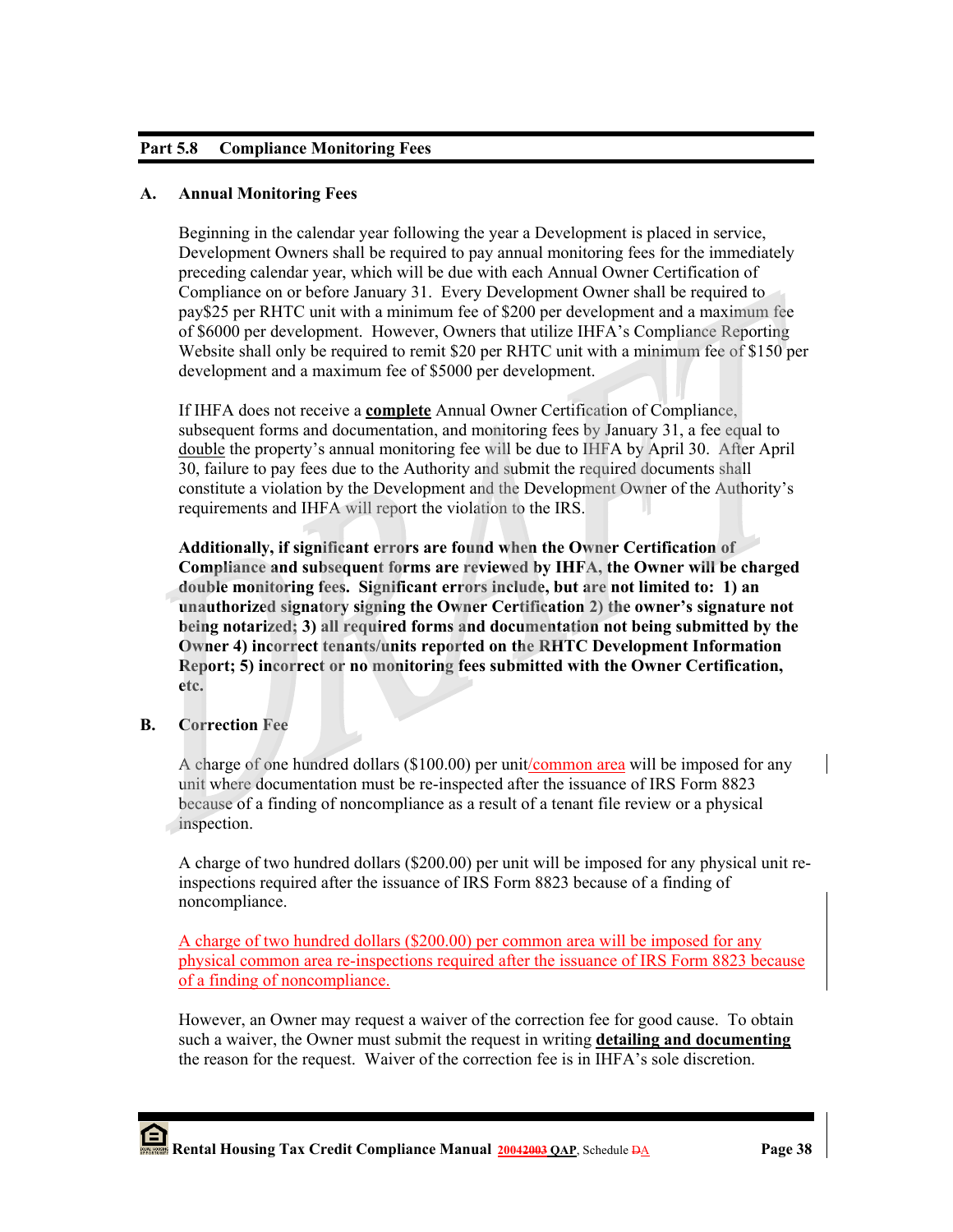# **Part 5.9 Procedures for the Transfer of RHTC and Developments**

### **A. Transfer of Credits Prior to Issuance of Form 8609**

As a condition of the Authority's consideration of a proposed transfer of Credits prior to the issuance of Form 8609, the following criteria must be met by the Owner:

- 1. The proposed transferee must submit a new Rental Housing Tax Credit application setting forth any and all information contemplated therein as if the proposed Transferee were the original applicant, sponsor, or Owner (the "new Application"). The new application must be filed and marked to show any and all changes in information from that which is set forth in the original application for RHTC.
- 2. The proposed transferee must also submit a schedule identifying all differences between the original application for RHTC and the new application with cross references to page numbers and sections which differ.
- 3. All applicable filing fees for the new application must be paid at the time of the filing of the new applications (See QAP in Schedule N for application fees). The Authority may, in its sole discretion, refund a portion of the fees to the applicant.
- 4. The proposed transferor and transferee of the Credits must certify that the information set forth in the new application or otherwise filed with the Authority is true, complete, and not misleading in any respect. The proposed transferee shall agree therein to complete the Development in the manner and within the time schedule set forth in the new application and assume all obligations of the transferor to the Authority.
- 5. The proposed transferor and transferee must submit such further documents, assurances, certificates, and other information and materials in support of the new application as the Authority shall require in its sole and absolute discretion.

Based on the Authority's review of the new application and other filings referred to herein, the Authority may approve or disapprove the proposed transfer in its sole and absolute discretion. No consent or approval of the Authority with respect to the proposed transfer shall be effective without the written consent of the Authority and any attempt to effect a transfer without such prior consent shall be void from inception. Such approval may be conditioned upon receipt by the Authority of any and all documents or instruments to be executed by the proposed transferor and transferee in order to effectuate the transfer contemplated hereby and such future conditions as the Authority may impose from time to time. Consent to a transfer shall not be deemed to be the consent to any subsequent transfer or waiver of the Authority's right to require the Authority's consent to any future transfers. Any consent, action, review, recommendation, approval, or other activity taken by or on behalf of the Authority shall not, expressly or impliedly, directly or indirectly, suggest, represent, or warrant that the sponsor, Owner, and/or Development qualify for the Credit, or that the Development complies with applicable statutes and regulations or that the Development is or will be economically feasible.

## **B. Transfer of Development After Issuance of Form 8609**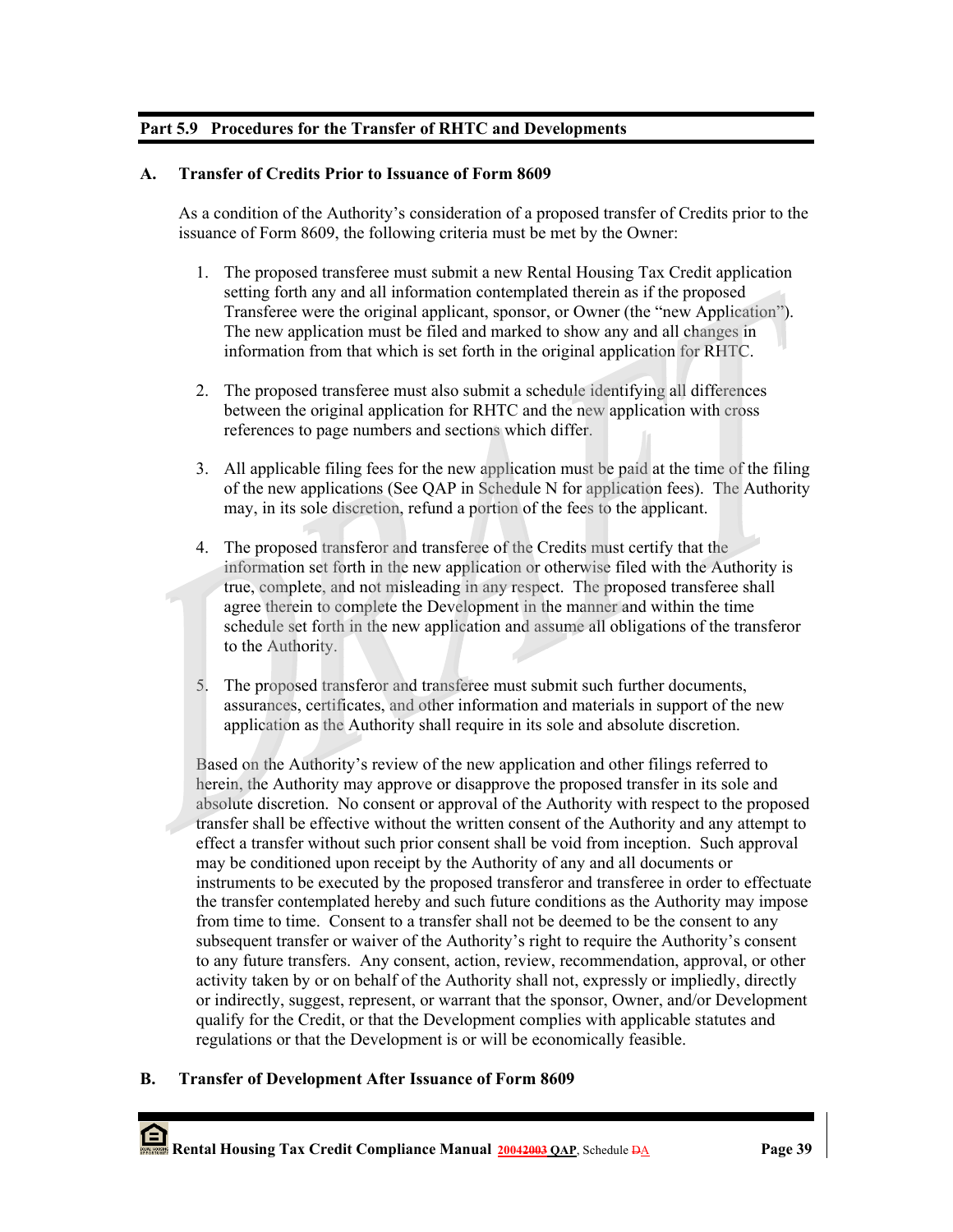# **Sale of a Building(s) or an interest therein**

After the issuance of Form 8609, upon the sale, transfer or disposition of a Qualified Low-Income Building or an interest therein, the transferee shall immediately submit the following to IHFA:

- 1. A copy of all sale documents;
- 2. The newly amended and stated partnership agreement; and
- 3. Any other additional information the Authority may request.

#### **Receivership Information and Foreclosure**

**If a building(s) is in the foreclosure process, the receivership documents must be submitted to IHFA immediately. Additionally, once final foreclosure occurs, the foreclosure documents must be submitted to IHFA immediately, so that proper reporting to the IRS may occur.**

## **C. Bond for Dispositions of Qualified Low-Income Buildings**

Under the Code a taxpayer that disposes of a Qualified Low-Income Building, or an interest therein can defer or avoid recapture by furnishing a bond to the Secretary in an amount satisfactory to and for the period prescribed by the Secretary.

The above bond posting only pertains to situations where it is reasonably expected that the building will continue to be operated as a Qualified Low-Income Building for the remainder of the building's Compliance Period.

The taxpayer's obligation under the bond must be secured by a surety holding a Certificate of Authority from the Department of the Treasury, Financial Management Service, and that surety must be listed in Treasury Department Circular 570. Taxpayers having problems obtaining a surety through the Circular 570 should call the Internal Revenue Service.

For specific guidance on the bond process, Revenue Ruling 90-60 (Appendix A) should be consulted. In the absence of a valid bond, Owners likely will recapture the accelerated portion of the Credit using Form 8611 (Appendix B).

The minimum required bond amount is generally the product of the total Credits of the taxpayer times the appropriate bond factor amount. Bond Factor Tables to calculate the above were initially published in Revenue Ruling 90-60, and subsequent updates have been provided via additional Revenue Rulings: 90-88, 91-67, 92-101, 93-83, 94-71, 95-83, 96-16, 96-33, 96-45, and 96-59.

Form 8693 (Appendix B) is the correct Form to file to post a Rental Housing Tax Credit disposition bond under Section 42 ( $o$ )(6). This Form includes applicable information regarding the building, the Owner, and the surety. This Form is signed by both the Owner and the surety, and should be sent to the IRS.

Alternatively, Revenue Procedure 99-11 establishes a collateral program as an alternative to providing a surety bond to avoid or defer recapture of low-income housing tax credits under Section  $42(i)(6)$  of the Internal Revenue Code. Under this program, taxpayers may establish a Treasury Direct Account and pledge certain United States Treasury securities to the Internal Revenue Service as security. Procedures for establishing the Treasury Direct Account are provided in section 3 of Revenue Procedure 99-11.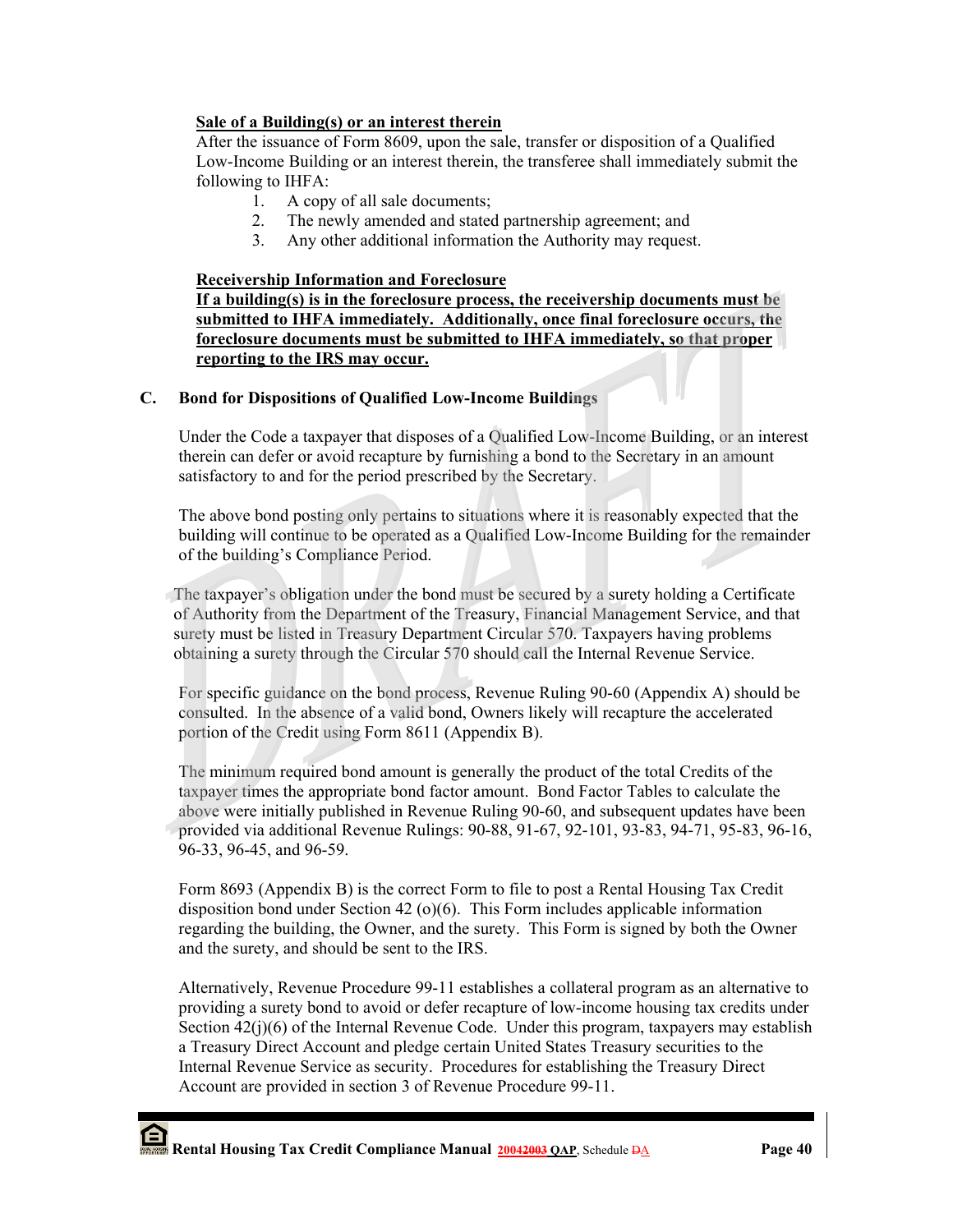# **Part 5.10 Amendments to Compliance Monitoring Procedures**

The compliance monitoring procedures and requirements set forth herein are issued by IHFA pursuant to Treasury Regulations. These provisions may be amended by the Authority for purposes of conforming with the Treasury Regulations and/or may otherwise be appropriate, as determined by the Authority or the Internal Revenue Service. In the event of any inconsistency or conflict between the terms of these procedures and the monitoring procedures set forth in such Regulations, the provisions set forth in the Regulations shall control.

# **Part 5.11 Casualty Loss**

An Owner that experiences a loss of unit due to fire, natural disaster, or other circumstance must:

- 1. Inform IHFA of the loss in writing within 10 days of the incident;
- 2. Submit a plan to IHFA within 30 days that sets a timeframe for reconstruction or replacement of lost units;
- 3. IHFA must report the loss and replacement of the units to the Internal Revenue Service (IRS) after 90 days. If the units have not been fully replaced, IHFA will attach a copy of the owner's plan and timeframe for replacement to its report. Once all units have been replaced, IHFA will then report the replacement of the lost units.

If an Owner fails to report a casualty loss to IHFA within 10 days. IFHA will report the incident as noncompliance to the IRS immediately with IRS Form 8823.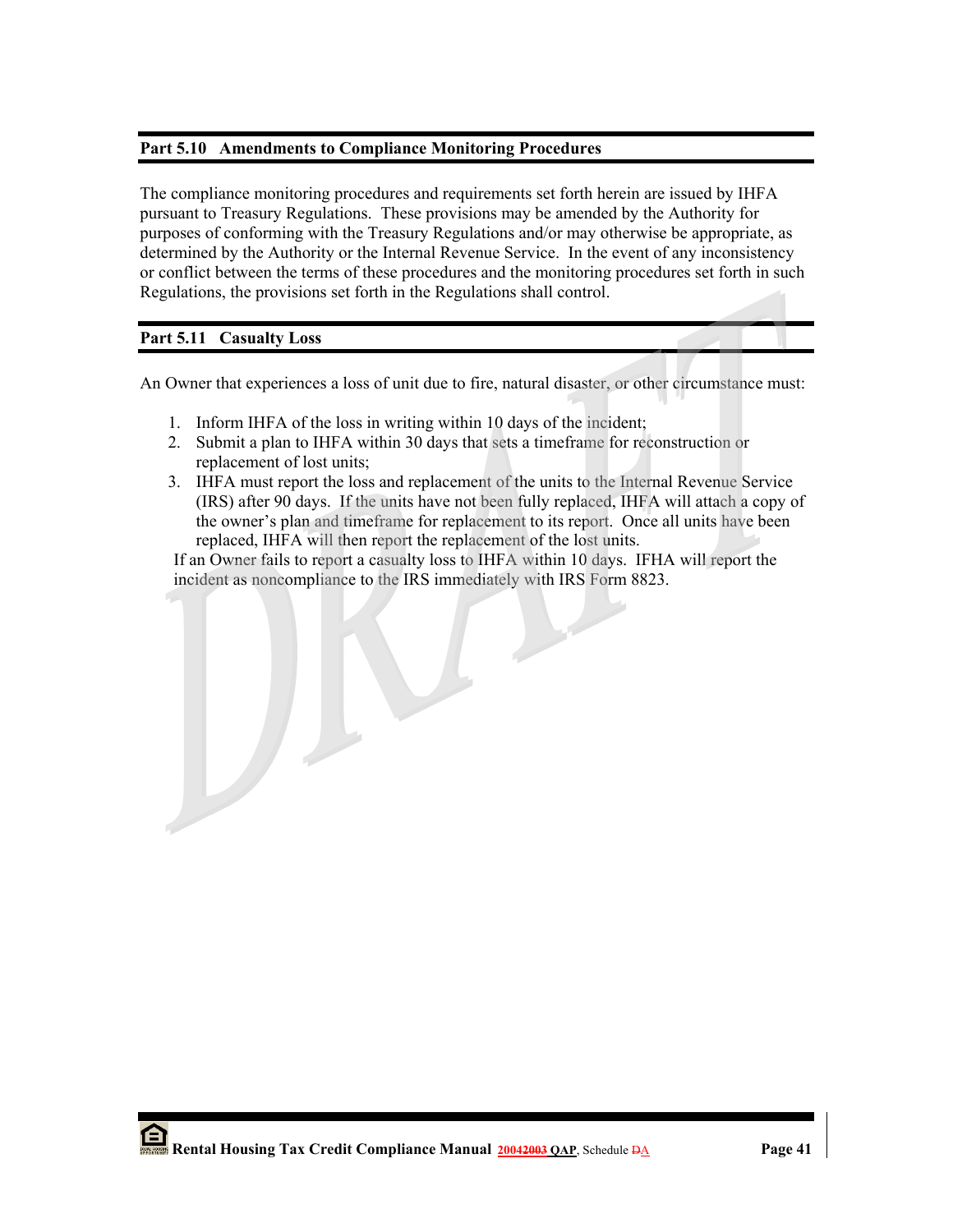

Noncompliance is defined as a period of time a Development, specific building, or unit is ineligible for RHTC because of failure to satisfy RHTC Program requirements.

# **Part 6.1 Types on Noncompliance**

Generally, during the Compliance Period, a Development is out of compliance and recapture may apply if:

- A. There has been a change in the Applicable Fraction or Eligible Basis that results in a decrease in the Qualified Basis of the building from one year to the next; or
- B. The building no longer meets the Minimum Set-Aside requirements of Section 42, the gross rent requirements of Section 42, or the other requirements for the units which are set-aside; or
- C. There is failure to submit the annual Utility Allowance documentation, Owner Certification, Tenant income, and rent report, or compliance monitoring fees, along with any applicable supporting documentation in a timely manner.
- D. An ineligible Tenant residing in a RHTC Unit.

# **Part 6.2 Consequences**

If the Development is out of compliance, a penalty could apply to all units in the Development. Penalties include: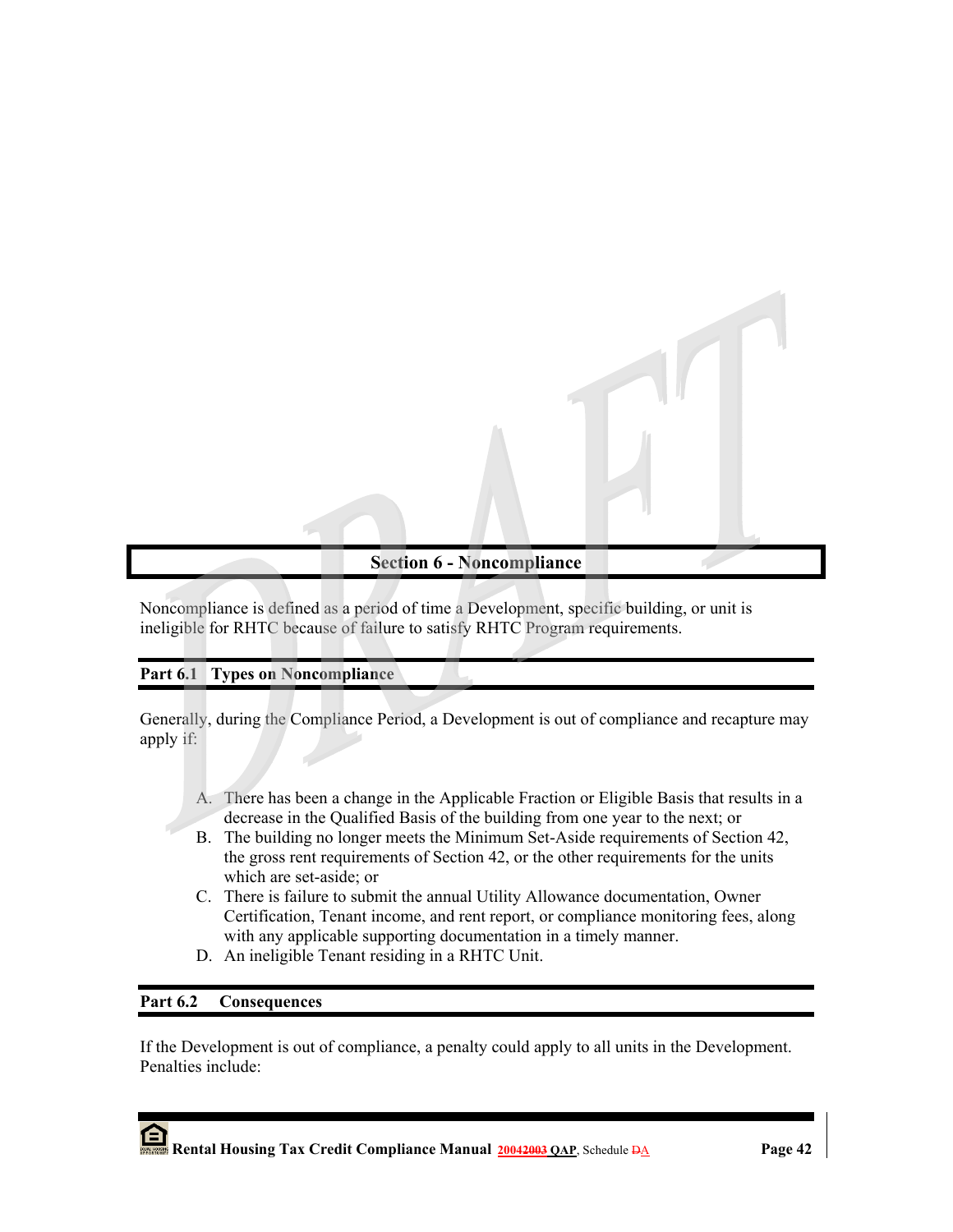- A. Additional fees paid to IHFA
- B. Recapture of the accelerated portion of the RHTC for prior years;
- C Disallowance of the credit for the entire year in which the noncompliance occurs;
- D. Assessment of interest for the recapture year and previous years;
- E. Notification to IRS via IRS Form 8823;
- E. Negative points on any subsequent RHTC reservation applications ;
- F. Rejection of future applications; and/or
- G. Repayment of rent overages.

# **Part 6.3 Notification of Noncompliance to Owner**

IHFA is required to provide written notice of noncompliance to the Owner if:

- A. Any required submissions are not received by the due dates;
- B. Tenant income certification, supporting documentation, and rent records are not submitted when requested by IHFA; and/or
- C. The Development is found to be out of compliance through inspection, review, and/or other means with the provisions of Section 42 of the Internal Revenue Code.

**IHFA will not provide documentation (i.e. copies of Form 8823, Form 8609, etc.) for specific Developments to more than one contact person in an ownership entity (usually the general partner) for each Development. If other individuals within an ownership entity wish to receive such documentation, they must obtain it from the contact person named in the Development's Multi-family Housing Finance Application.** 

# **Part 6.4 Notification by Owner to IHFA**

If the Owner or Management Company becomes aware of any noncompliance with the RHTC program requirements, the Rental Housing Tax Credit Monitoring staff must be notified immediately.

# **Part 6.5 Correction Period**

Should IHFA discover, as a result of an inspection or review, or in any other manner, that the Development is not in compliance with Section 42, or that credit has been claimed or will be claimed for units which are ineligible, IHFA shall notify the Owner. The Owner is to commence appropriate action to cure such noncompliance.

The Owner shall have a **maximum** of 90 days from the date of notice to the Owner to cure the noncompliance. If IHFA determines that there is good cause, an extension of up to six months to complete the cure for noncompliance may be granted.

# **Part 6.6 Reporting Noncompliance to the Internal Revenue Service**

Noncompliance will occur if noncompliance issues are not corrected within a "reasonable" time period. Potential noncompliance of which the Owner or management agent becomes aware must be reported to IHFA, who will in turn report it to the IRS. The IRS ultimately determines whether or not there is noncompliance.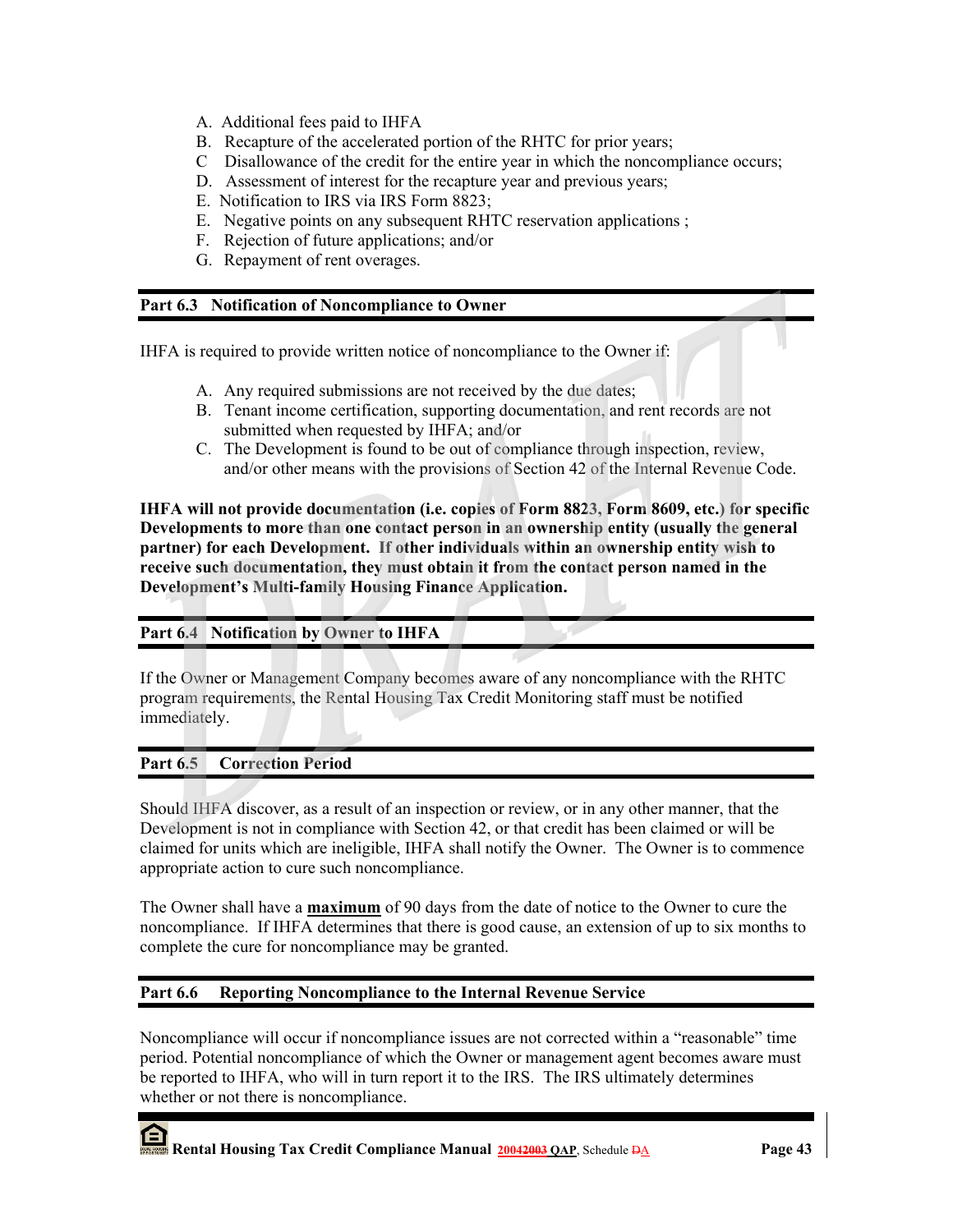IHFA is required to file IRS Form 8823 (Appendix B), "Low-Income Housing Credit Agencies Report of Non-Compliance," with the IRS no later than 45 days after the end of the Correction Period (as described above, including extensions) and no earlier than the end of the Correction Period, whether or not the noncompliance or failure to certify is corrected.

IHFA must identify on IRS Form 8823 the nature of the noncompliance or failure to certify and indicate whether the Owner has corrected the noncompliance or failure to certify.

If a building is entirely out of compliance and will not be in compliance at any time in the future, IHFA will report it on an IRS Form 8823 one time and need not file IRS Form 8823 in subsequent years to report that building's noncompliance.

# **Part 6.7 Recapture**

Recapture is defined as an increase in the Owner's tax liability because of a loss in RHTC due to noncompliance with program requirements.

The IRS will make the determination as to whether or not the Owner faces recapture of RHTC as a result of noncompliance.

IRS Form 8611 (Appendix B) is used by taxpayers who must recapture RHTC previously claimed. A copy of IRS Form 8611 must be sent to the IRS and IHFA upon completion by the Owner.

## **Part 6.8 Retention of Noncompliance Records by IHFA**

IHFA will retain records of noncompliance or failure to certify for six years beyond IHFA's filing of the respective IRS Form 8823. In all other cases, IHFA will retain the certifications and records for three years from the end of the calendar year IHFA received the certifications and records.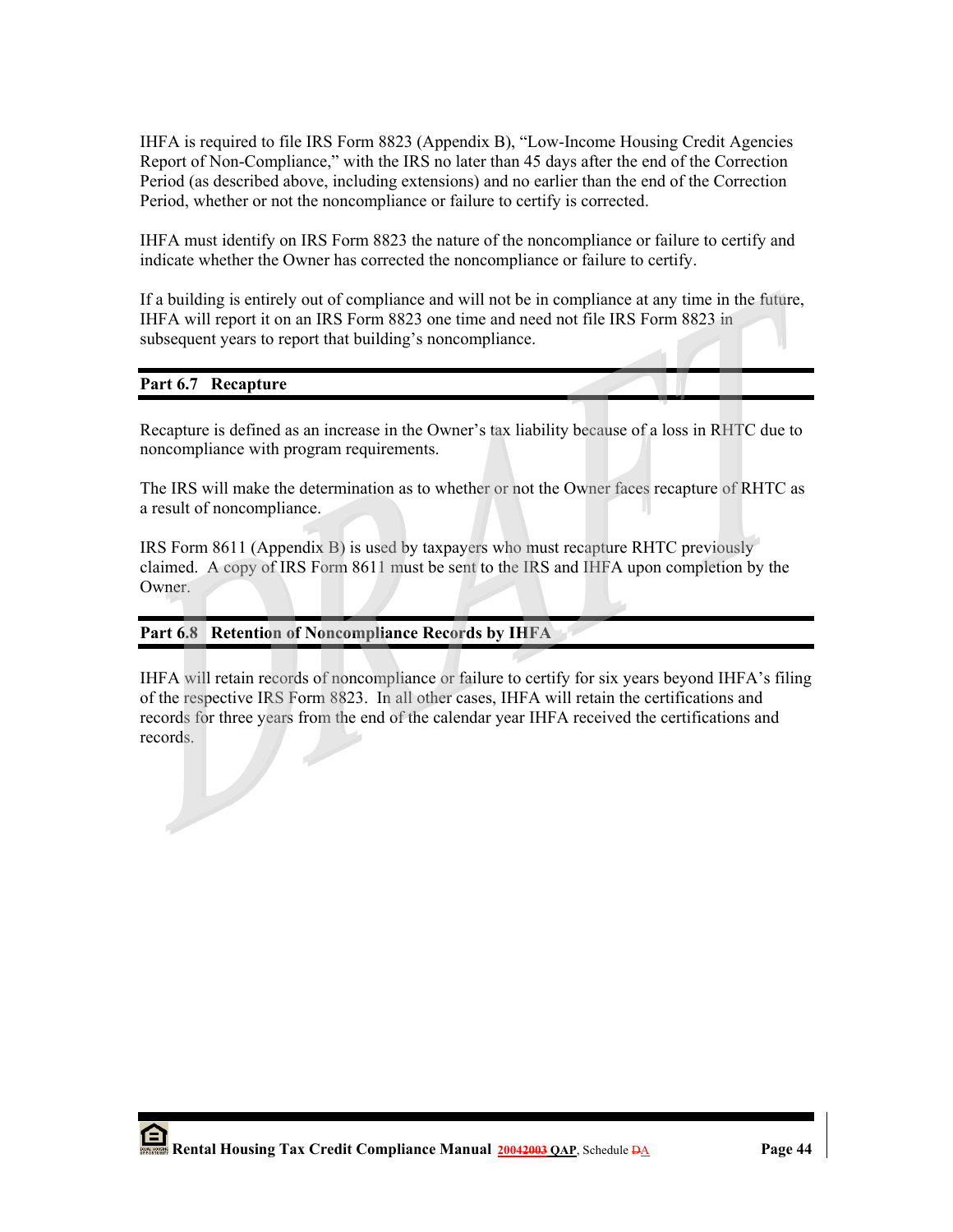# **Policies and Procedures Regarding Transferability of Rental Housing Tax Credits**

### **Background**

The Allocation Plan provides that Applicants of Developments may not transfer RHTCs without the prior written consent of the Authority. Terms used herein, not otherwise defined, shall have the meanings ascribed to them in the Allocation Plan. The purpose of these policies and procedures is to provide guidance to sponsors and/or owners of Developments regarding the transferability of RHTCs.

As used herein, the term "transfer" or "transfer of RHTCs" refers to the proposed transfer of a direct or indirect ownership interest in a Development. For example, and not limitation, a transfer of a Development may be made directly by a transfer of the physical assets, or, indirectly, by a transfer of interests in an entity which owns the physical assets comprising the Development. The term "transfer" includes the transfer of a Development to or from a partnership or other entity, a substitution or change of the general partner of a partnership, or the direct or indirect transfer of any beneficial ownership in a general partner of a partnership or equity interest in any other entity. Notwithstanding, the term "transfer" shall not include the transfer of a limited partner interest in a limited partnership.

#### **Procedures**

As a condition precedent to the Authority's consideration of a proposed transfer:

- 1. The proposed transferee shall submit a new application setting forth any and all information contemplated therein as if the proposed transferee were the original applicant, sponsor, or owner (the "New Application"). The New Application shall be filed and marked to show any and all changes in information from that which is set forth in the Original Application.
- 2. The proposed transferee shall also submit a schedule identifying all differences between the Original Application and New Application with cross-references to page numbers and sections, which differ.
- 3. All applicable filing fees for the New Application (See Schedule M) shall be paid at the time of the filing of the New Application. The Authority may, in its sole discretion, refund a portion of the fees to the Applicant.
- 4. The proposed transferor and transferee of the RHTCs shall certify that the information set forth in the New Application or otherwise filed with the Authority is true, complete and not misleading in any respect. The proposed transferee shall agree therein to complete the Development in the manner and within the time schedule set forth in the New Application and assume all obligations of the transferor to the Authority.
- 5. The proposed transferor and transferee shall submit such further documents, assurances, certificates and other information and materials in support of the New Application, as the Authority shall require in its sole and absolute discretion.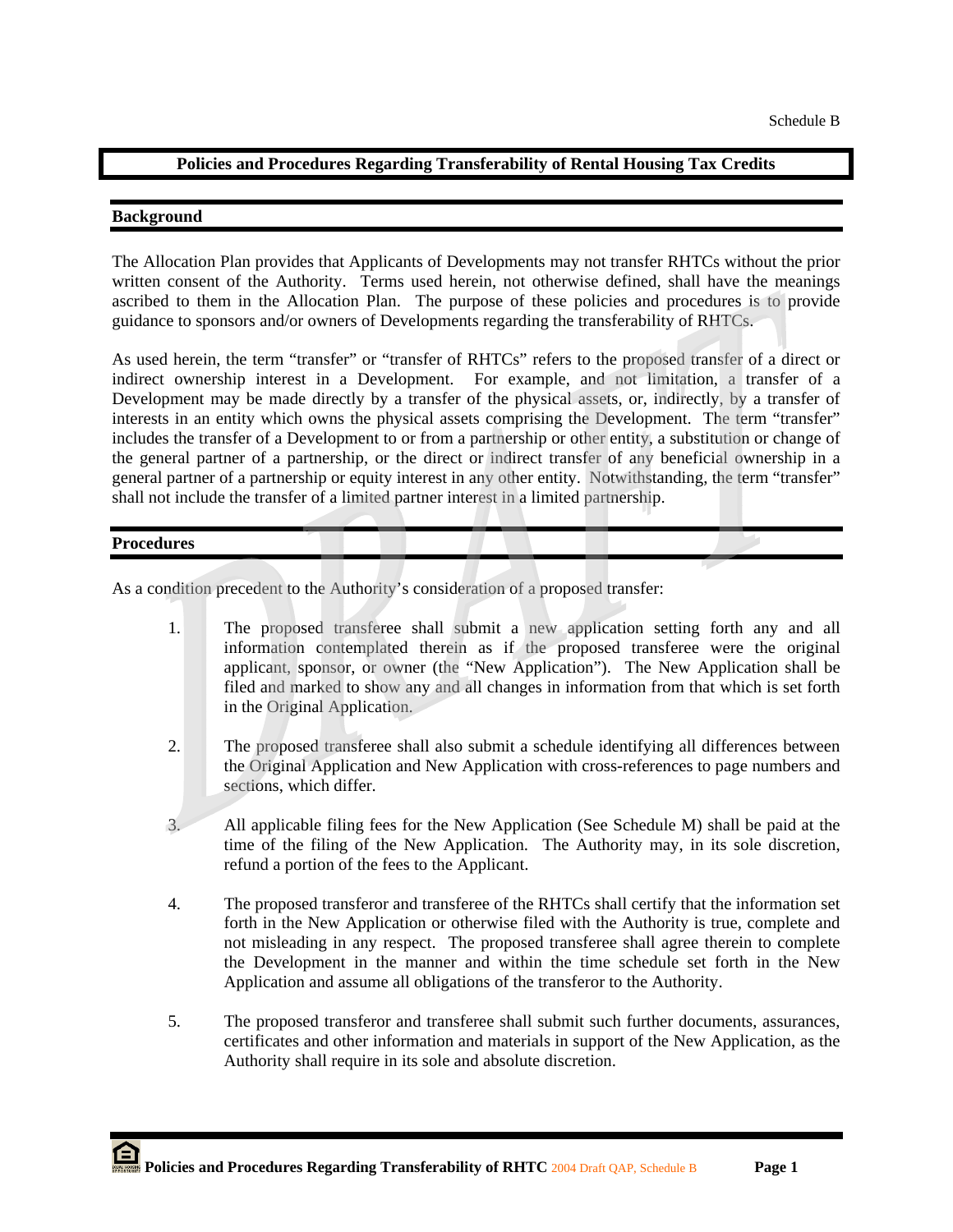# **Approval and Documentation**

Based upon the Authority's review of the New Application and other filings referred to herein, the Authority may approve or disapprove the proposed transfer in its sole and absolute discretion. No consent or approval of the Authority with respect to the proposed transfer shall be effective without the written consent of the Authority and any attempt to affect a transfer without such prior consent shall be void from inception. Such approval may be conditioned upon receipt by the Authority of any and all documents or instruments to be executed by the proposed transferor and transferee in order to effectuate the transfer contemplated hereby and such future conditions as the Authority may impose from time to time. Consent to a transfer shall not be deemed to be consent to any subsequent transfer or a waiver of the Authority's right to require the Authority's consent to any future transfers. Any consent, action, review, recommendation, approval, or other activity taken by or on behalf of the Authority shall not, expressly or impliedly, directly or indirectly, suggest, represent, or warrant that the sponsor, owner, and/or Development qualify for the RHTC, or that the Development complies with applicable statutes and regulations or that the Development is or will be economically feasible.

The Authority may waive any of the above requirements if the Authority determines, in its sole and absolute discretion, that compliance with the above procedures is not necessary for the Authority to achieve its housing goals.

A taxpayer that disposes of a qualified low-income building, or an interest therein, *afte*r the issuance of IRS Form 8609 shall submit to the Authority the following:

- 1. A copy of the completed Form 8693
- 2. A copy of the sale documents
- 3. Owner Certification completed by the new owner
- 4. A sum equal to the compliance-monitoring fee for one year

## **Surety Bonds for Dispositions of Qualified Low Income Buildings**

After the issuance of IRS Form 8609 a taxpayer that disposes of a qualified low income building, or an interest therein can defer or avoid recapture by furnishing a bond to the Secretary in an amount satisfactory to, and for the period prescribed by the Secretary.

The obligation under the bond must be secured by a surety holding a Certificate of Authority from the Department of the Treasury, Financial Management Service, and that surety must be listed in Treasury Department Circular 570.

Taxpayers having problems obtaining a Surety through the Circular 570 should contact the Internal Revenue Service, Rental Housing Tax Credit Compliance Unit at 215-597-1976 x144.

For specific guidance on the Bond process consult Revenue Ruling 90-60.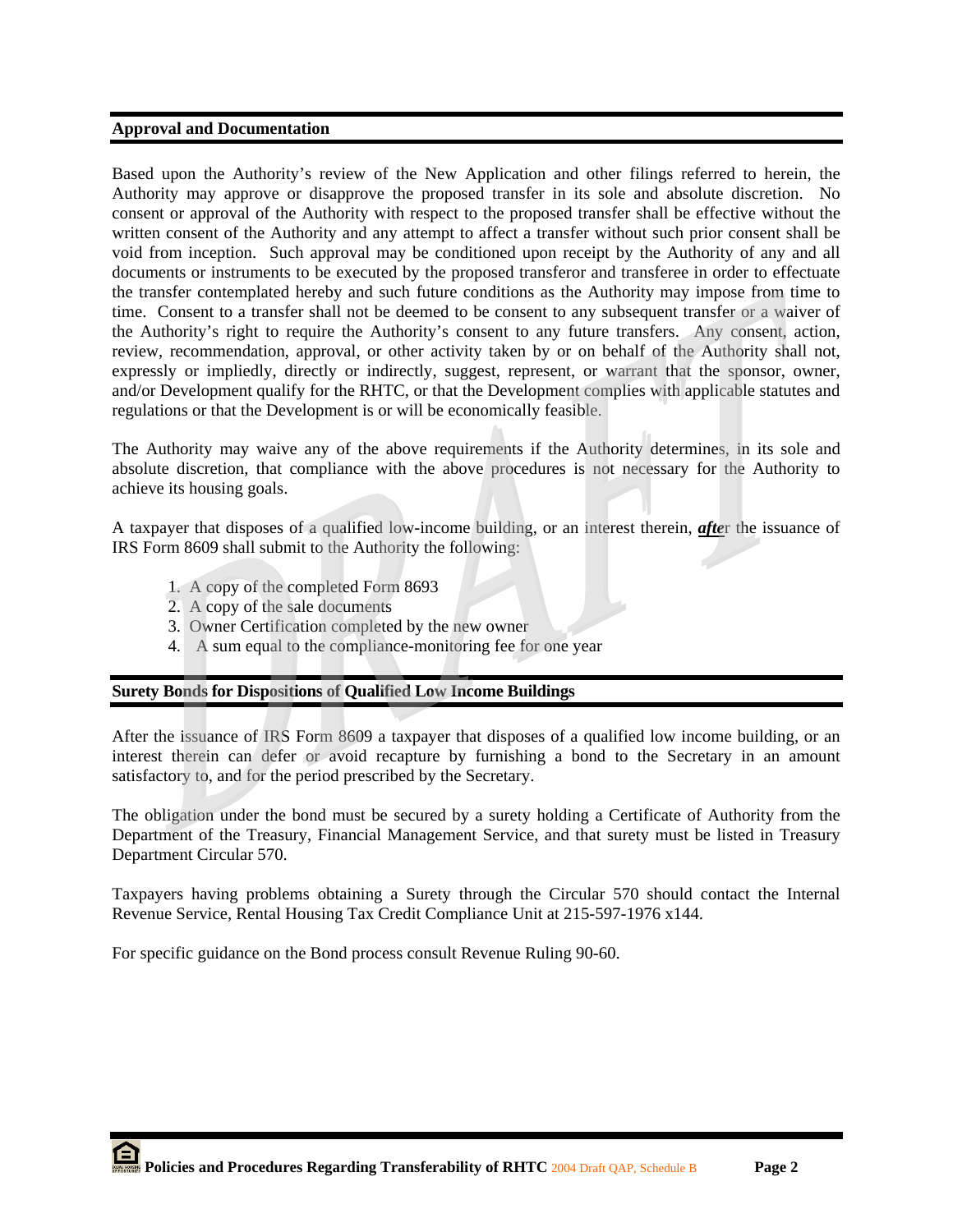The minimum required bond amount is generally the product of the total RHTCs of the taxpayer times the appropriate bond factor amount. Bond Factor Tables to calculate the above were initially published in Revenue Ruling 90-60, and subsequent updates have been provided via additional Revenue Rulings. See Below:

 Revenue Ruling 90-88 Revenue Ruling 91-67 Revenue Ruling 92-101 Revenue Ruling 93-83 Revenue Ruling 94-71 Revenue Ruling 95-83 Revenue Ruling 96-16 Revenue Ruling 96-33 Revenue Ruling 96-45 Revenue Ruling 96-59

Form 8693 is the correct form to file to post a Rental Housing Tax Credit Disposition Bond under the Code. This form includes applicable information regarding the building, the owner, and the surety. This form should be sent to the Internal Revenue Service.

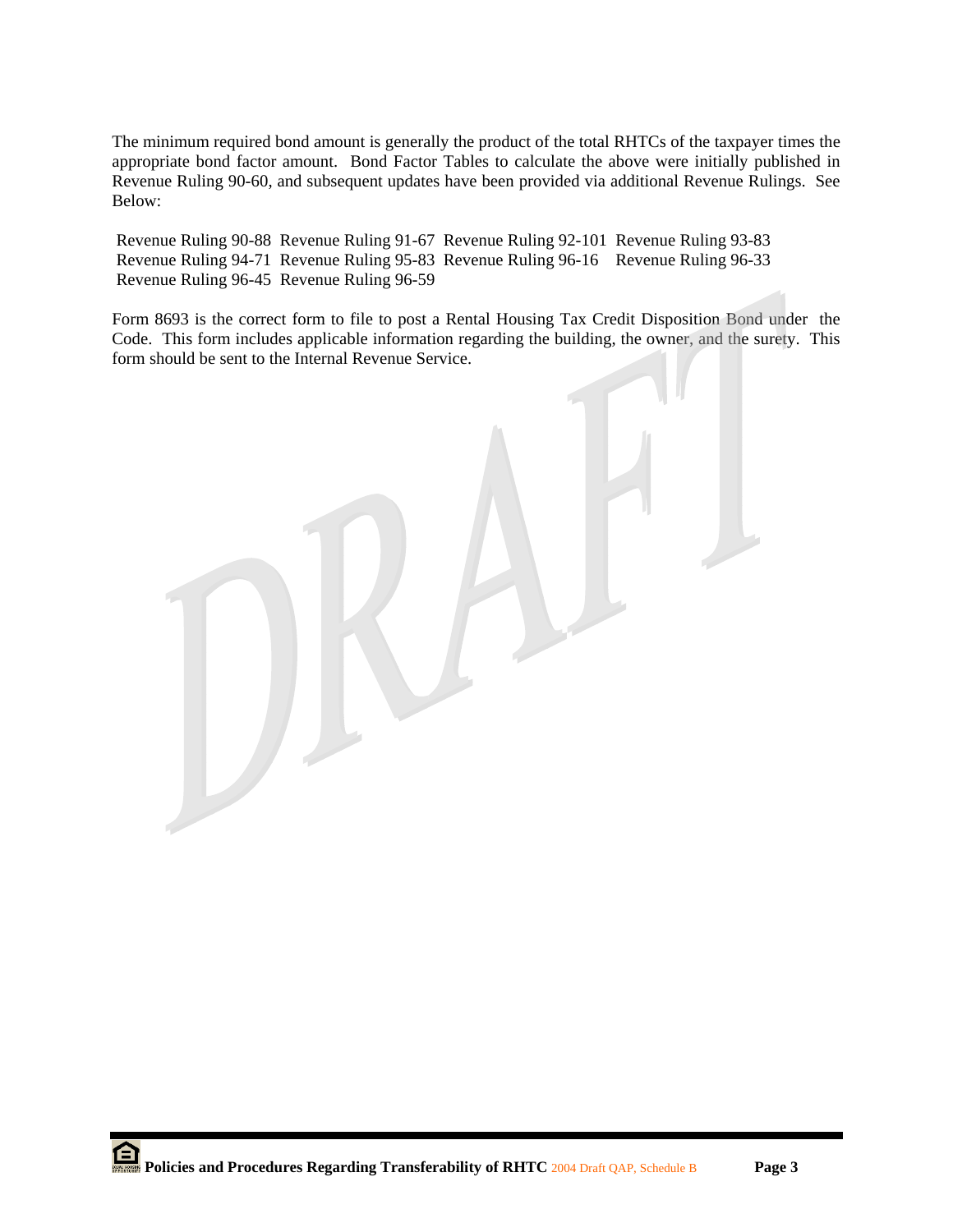# **Market Study and Fair Market Appraisal Requirements**

 An independent, experienced third party professional market analyst specifically qualified in affordable rental market with no financial interest in the Development must perform all market studies with up-to-date demographic data on the market area no more than six months old with the source clearly defined including those Developments in the construction stage. All studies must have been completed or updated within six months prior to the application for funding and include at a minimum:

- A one page executive summary;
- Source(s) for all information provided, including any assumptions, estimates, projections and models used in analysis;
- Be completed by a competent market professional with demonstrable experience in Indiana affordable housing markets. A resume outlining professional qualifications and specific competence must be included;
- Utility availability, water, sewer and heat source (i.e. gas or electric);
- Development amenities (see Allocation Plan);
- Occupancy type (i.e. elderly, special needs population, families)
- Competitive Rental Market (must provide Development name, age of Development, number of units, current occupancy, vacancy rate, square footage for comparable units, current rent for comparable units, amenities etc,)
- Description of proposed site, including the closest street boundaries and the number of acres in the site (include a map with the site configuration;
- Define the geographic effective market area (both primary and secondary);
- Give a demographic description of the census tract if any in which the Development will be located;
- Give a demographic description of the potential tenants and the market area;
- Identify the number of special needs households residing in target area (if applicable);
- Major current employers;
- Unemployment trends;
- Define the housing needs;
- Explain how the Development addresses these housing needs;
- Identify all other housing Developments located in the market area including number of RHTC units, the average occupancy rate, and provide an average rent and rent range by unit size for these Developments. Must include RHTC Developments both operating and not yet placed in service (under construction). Must include market rate Developments as well;
- Identify future housing demand and potential housing supply;
- Expected market absorption of proposed deal, including description of effect on market area;
- Projected operating funds and expenses;
- Analysis of households sizes and types;
- Estimates of affordable rents for low and moderate income populations;
- Absorption rate including the time required to reach 95% occupancy;
- Analysis of practically available operating expenses and turnover rates of comparable properties in the market area;
- Projected operating funds and expenses, when available at the time of the study;
- Recommendations and conclusions of the market analyst supported by data contained in the market study.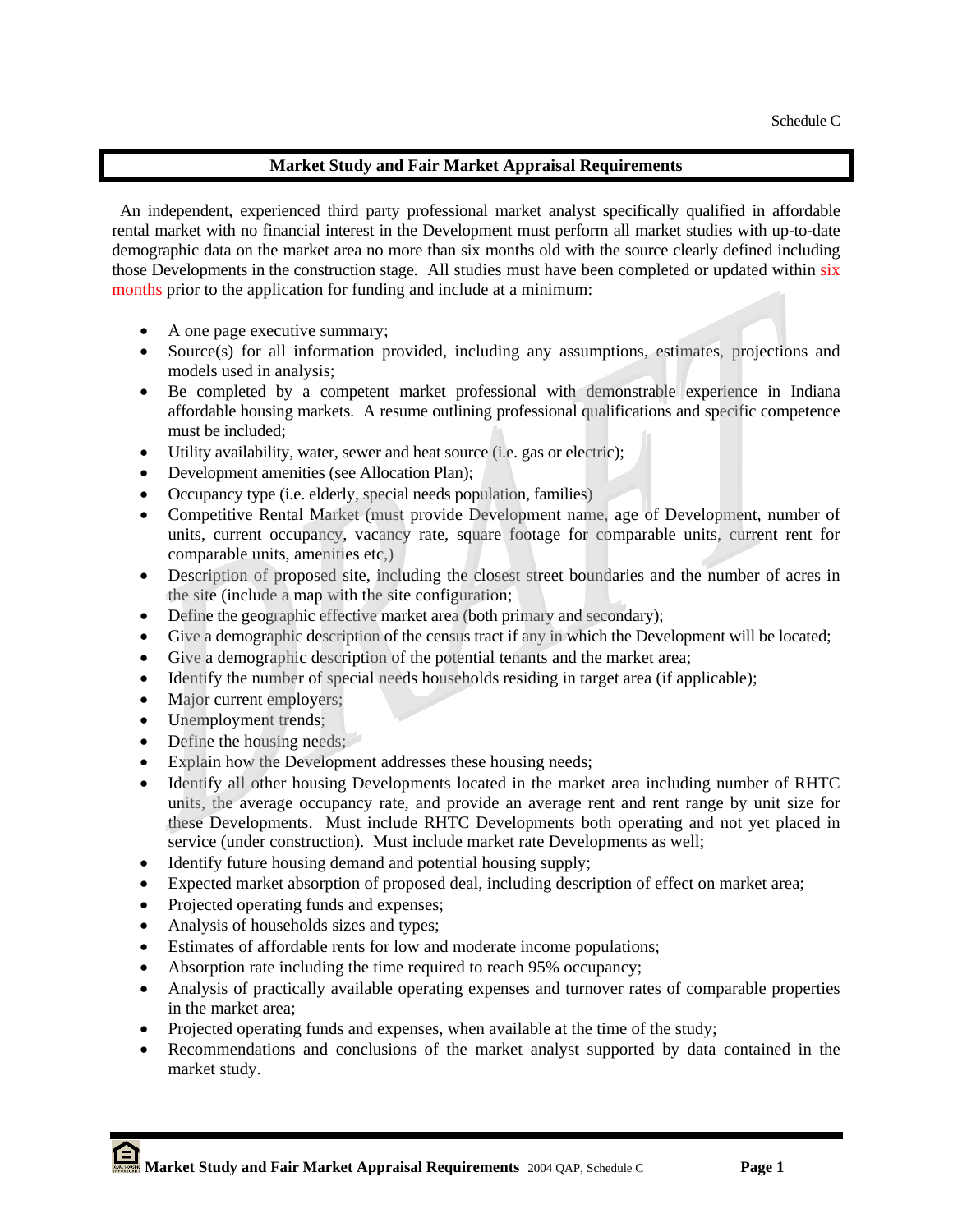- A description of the effect on the market area, including the impact on Housing Credit and other existing rental housing.
- A site visit conducted by the Market Analyst.

Sufficient demand in the market area of the Development must exist and, based on reasonable predictions, will continue to exist during the term of the compliance period or other applicable period, for the number of units to be developed.

The fair market appraisal must be at a minimum an "As Is" appraisal and must be in compliance with the summary report for USPAP standards. USPAP standards can be found at www.appraisalfoundation.org

The market study must be addressed directly to IHFA from the third party preparing the market study with a sworn statement from the person who prepared the study certifying the accuracy of the data reported in the study.

The market study must be received by IHFA by the application deadline and must state the name of the Development, the Owner, Development City, and Development County on the front cover.

The market study review process will be contracted out to an independent third party market analyst. The analyst will receive a copy of the market study submitted to IHFA and a copy of the Rental Housing Finance Application.

Note: As a resource, the Authority's Statewide Market Study is available online at www.indianahousing.org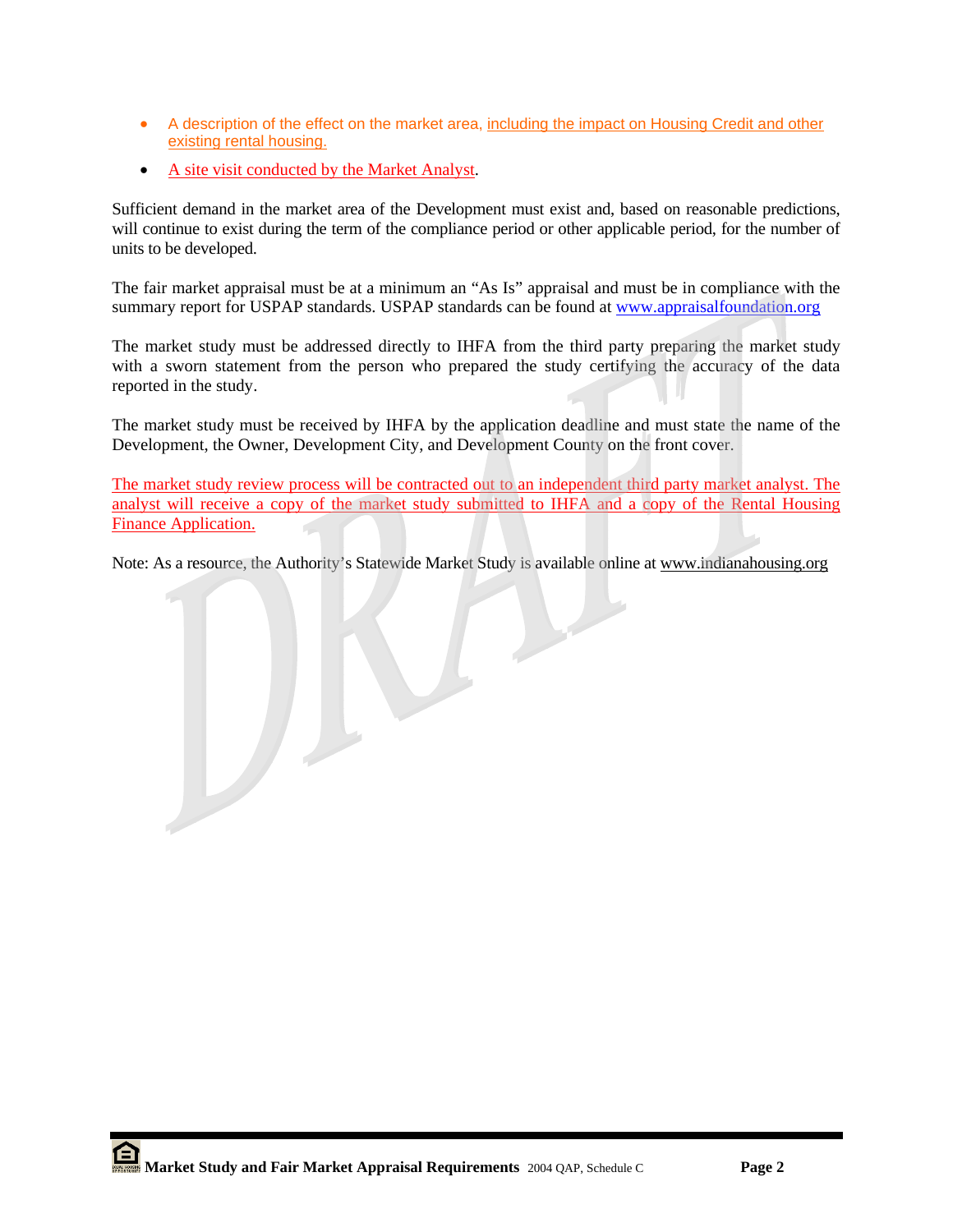# **Private Activity Tax-Exempt Bond Financing ("Bonds") Requirements**

Pursuant to the Code, Developments that do not receive a direct allocation from the Authority because such Developments qualify for the RHTC pursuant to the Code (by virtue of being 50% or more financed with tax-exempt obligations issued after December 31, 1989), must satisfy and comply with all requirements for an allocation under this Allocation Plan and the Code. All applicants will be required to meet the threshold and scoring criteria of the Allocation Plan including but not limited to the following:

- Applicant must submit the Multi-Family Housing Finance Application on the application date(s) stated in the Allocation Plan.
- Scoring threshold for bond Developments is 30 points.
- **Developments will be limited to a maximum of \$10,000,000 in bonds.** Developments will be limited to a maximum of \$20,000,000 in bonds.
- Applicants will be limited to a maximum of \$20,000,000 in bonds in a calendar year. If the Authority determines that in its sole and absolute discretion it is in the interest of the State to allocate additional bond volume to such person, entity, or Development, then the Authority, with approval from the Indiana Development Finance Authority (IDFA), may waive such limitation.
- Applicants who are awarded bonds must file a Notice of Issuance within 150 days days from the date the application is approved by the Indiana Development Finance Authority (IDFA).
- There will be an Application Fee, payable by the developer. Due on or before the application deadline date to the Authority. See Schedule M.
- The Local Unit of Government is expected to be the Bond Issuer.
- Local Units of Government must pass a resolution prior to application submittal stating they will support and issue the Bonds.
- If the Development receives a reservation of RHTC's from the Authority, then, within fifteen (15) business (10) days after the date of the Determination Letter, the Applicant must pay a reservation fee to the Authority by certified or cashier's check or money. **This fee is payable in addition to the Application fee.**
- The Authority must approve all tax-exempt bond applications and any changes in ownership in accordance with Schedule **BE** of this Allocation Plan.
- Escrow closings will not be permitted under any circumstance.
- Any Development found to be in violation of the Allocation Plan will be subject to a reduction or rescission in funding, and all Development Team members may be subject to debarment from participating in all Authority financing programs for up to five (5) years.

THE AUTHORITY strongly encourages applicants to consider the amount of time and various parties required to complete a bond transaction.

[Note: A Development that has applied for and/or received an allocation of tax-exempt bonds from the Authority will not be eligible for an allocation of nine (9%) percent RHTC's for said Development]. Further, a private activity tax-exempt bond-financed Development will not be eligible for IHFA HOME or LIHTF funding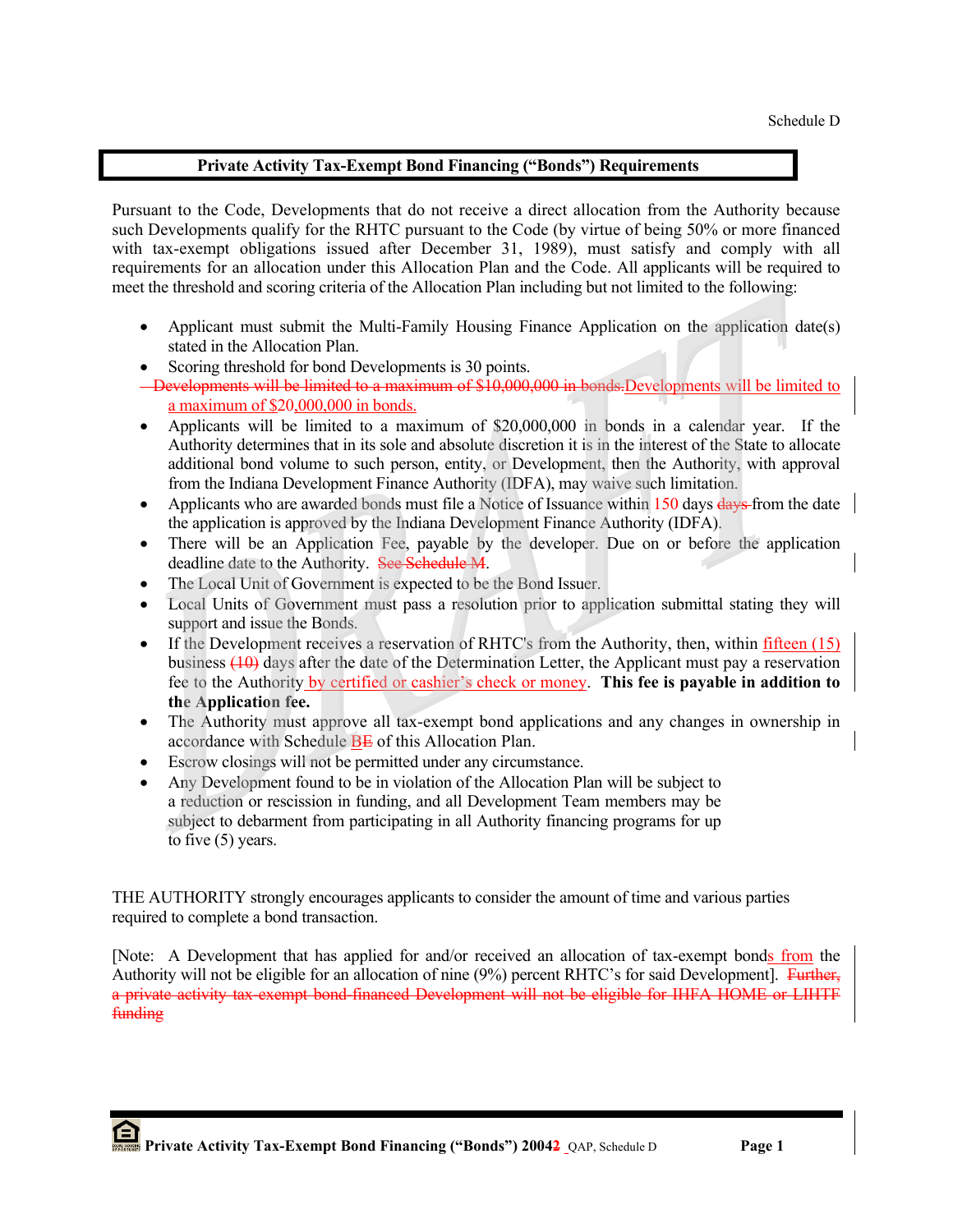# **Procedures for Accessing HOME Funds**

In an effort to streamline the multi-family application process, developers applying for Rental Housing Tax Credits (RHTCs) or Multifamily Private Activity Tax-Exempt Bonds (Bonds) may simultaneously request funds from the HOME Investment Partnerships Program (HOME). If you are applying for RHTCs or Bonds for any development and want to also access HOME funds, you must indicate the HOME funding request on the "Multi-Family Housing Finance Application" and submit additional documentation as instructed in the "Multi-Family Housing Finance Application – HOME Supplement." Outside of this process, applications for HOME financing for a RHTC or Bond development will only be considered in accordance with IHFA's Housing from Shelters to Homeownership application criteria.

In the event that an application is competitive for RHTCs or Bonds but either (1) the application fails the HOME threshold review; or (2) HOME funds are not available to award, IHFA will allow the applicant to submit additional information to identify other means of filling the development's financing gap. Upon timely receipt of requested information, these applications will continue to be allowed to compete for an allocation of RHTCs or Bonds.

If the potential development has an open HOME, CDBG, or LIHTF award through the Housing from Shelters to Homeownership program, the applicant may request funding through the QAP; however, Applicants must request approval at least 30 days prior to the application deadline and IHFA must approve this action. Requests will be reviewed and underwritten on a case-by-case basis. If the application is re-underwritten, the applicant will be subject to an underwriting fee. Applicants may be required to deobligate, repay, or reduce the amount of their current award prior to the application deadline.

Applicants who receive HOME funds should be aware that additional Federal regulations and State requirements accompany this program. HOME regulations are found at 24 CFR Part 92. In particular, affordability requirements may be more stringent than the RHTC or Bond program. Applicants should carefully review these regulations when requesting HOME funding. IHFA strongly encourages applicants to consult with legal and accounting advisors due to the complexity of these programs.

#### **Technical Assistance**

IHFA's Development SpecialistsAllocation Analysts are available to answer questions you have about applying for HOME funds. The Specialist Analyst for your county can be reached by calling (317) 232-7777 or toll-free at (800) 872-0371. A regional map of IHFA's Community Development staff is available online at: www.in.gov/ihfa/comdev/newsfaqs/regions/regions.htm.

# **HOME Program Eligibility**

Eligibility will be determined based on:

- 1. Whether the development demonstrates a need for HOME funds in order to make a greater number of units affordable to lower income households.
- 2. Whether the development meets State and Federal requirements of all programs for which it is applying.
- 3. If the development ranking is sufficient for it to be awarded RHTCs or Bonds pursuant to the Tax Credit RHTC or Bond process.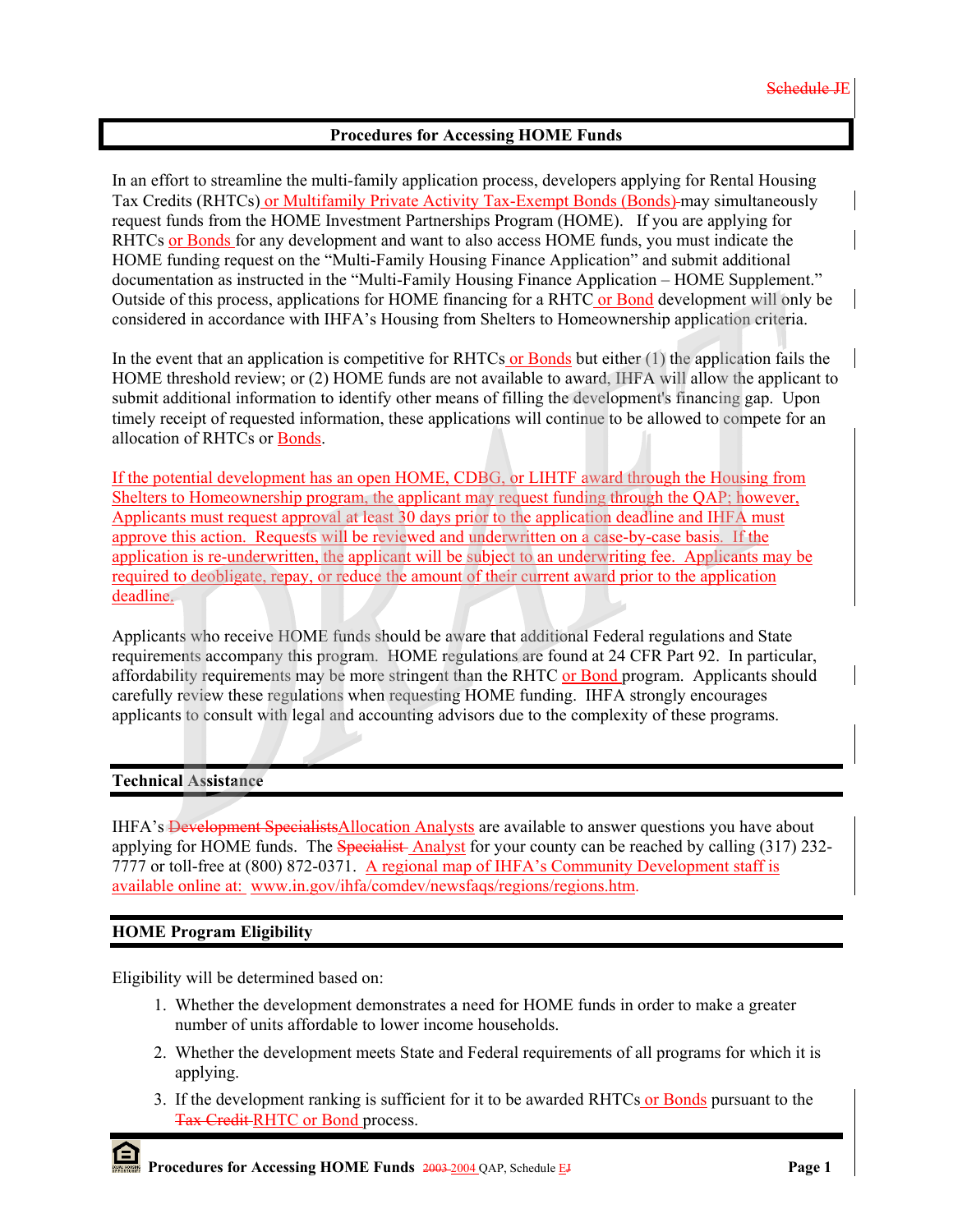4. The availability of HOME funds.

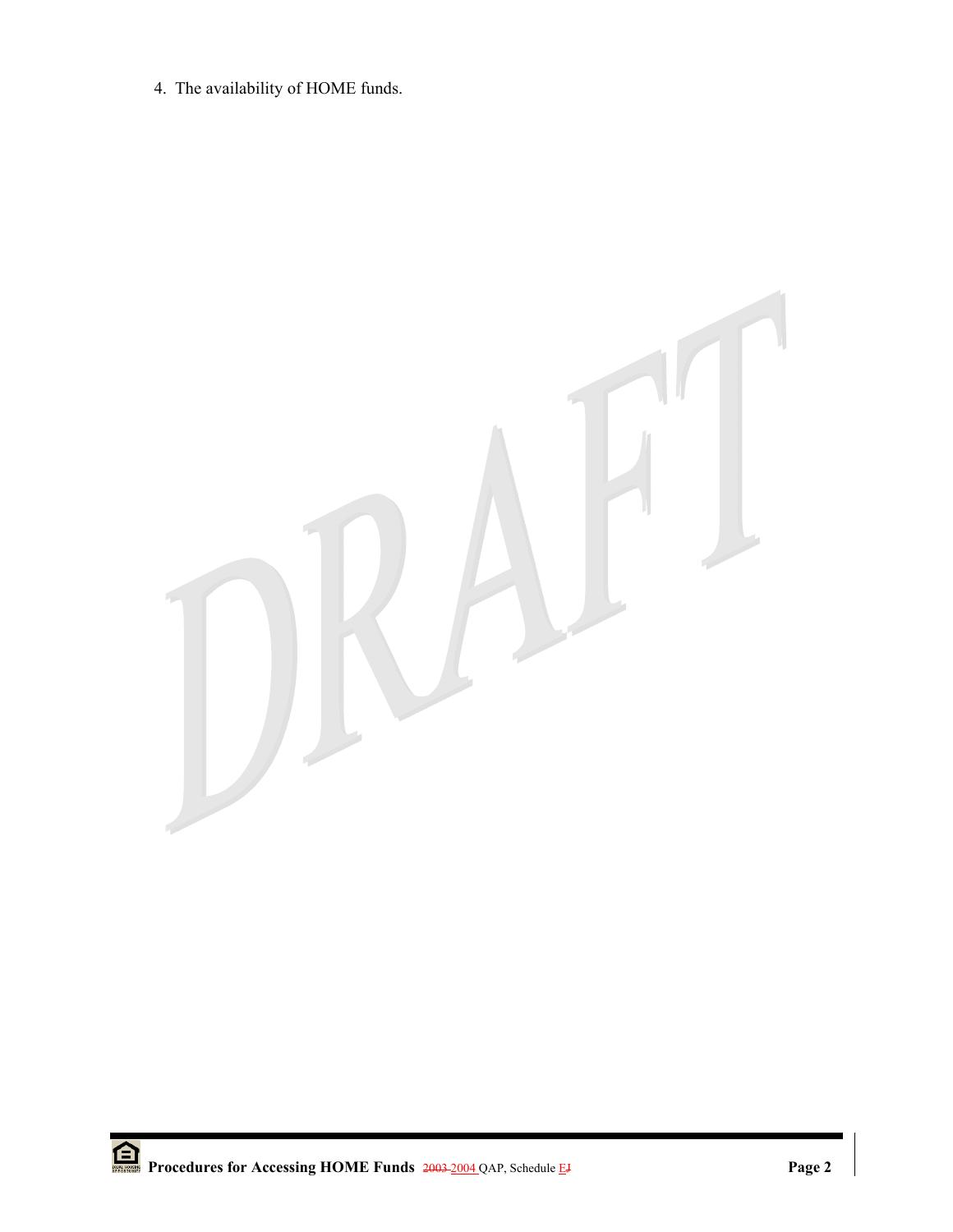# **Eligible Applicants**

The award of HOME funds will be made as follows:

- 1. State-Certified Community Housing Development Organization (CHDO) HOME funds will be provided in the form of a forgivable loan to state-certified CHDOs that are the 100% general partner or managing member of the LP or LLC. The loan will be forgiven at the end of the affordability period if in compliance with all requirements.
- 2. Not-for-Profit Organizations or Public Housing Authorities HOME funds will be provided in the form of a forgivable loan to not-for-profit organizations that are the 100% general partner or managing member of the LP or LLC. The loan will be forgiven at the end of the affordability period if in compliance with all requirements.
- 3. Limited Partnerships (LP) or Limited Liability Companies (LLC) For developments where a state-certified CHDO or not-for-profit organization is not the 100% general partner or member, HOME funds will be loaned to the ownership entity. If the LP or LLC has not yet been formed, the applicant for HOME funds should be the general partner or member. If a HOME award is made to the development, the loan documents must be executed by the LP or LLC.

Eligible applicants do not include primarily religious organizations. HOME funds may not be provided to primarily religious organizations, such as churches, for any activity including secular activities. In addition, HOME funds may not be used to rehabilitate or construct housing owned by primarily religious organizations or to assist primarily religious organizations in acquiring housing. However, HOME funds may be used by a secular entity to acquire housing from primarily religious organizations, and a primarily religious entity may transfer title to property to a wholly secular entity and the entity may participate in the HOME program in accordance with the requirements of this part. The entity may be an existing or newly established entity (which may be an entity established, but not controlled, by the religious organization). The completed housing activity must be used exclusively by the owner entity for secular purpose and available to all persons, regardless of religion. In particular, there must be no religious or membership criteria for tenants of the property.

# **HOME Award Limitation**

| <b>HOME-Assisted Units</b> | <b>AMI</b>             | <b>Maximum Funding</b> |
|----------------------------|------------------------|------------------------|
| $100\%$                    | $\gamma$ or = 60 % $*$ | \$300,000              |
| $75\%$                     | $\rm <$ or = 50 %      | \$400,000              |
| 50 %                       | $\epsilon$ or = 40 %   | \$500,000              |

**Maximum HOME Subsidy Limits** 

IHFA has established a per unit subsidy limitation for HOME-assisted units of \$35,000 for 0-bedroom units, \$40,000 for 1- and 2-bedroom units, and \$50,000 for units with 3 or more bedrooms.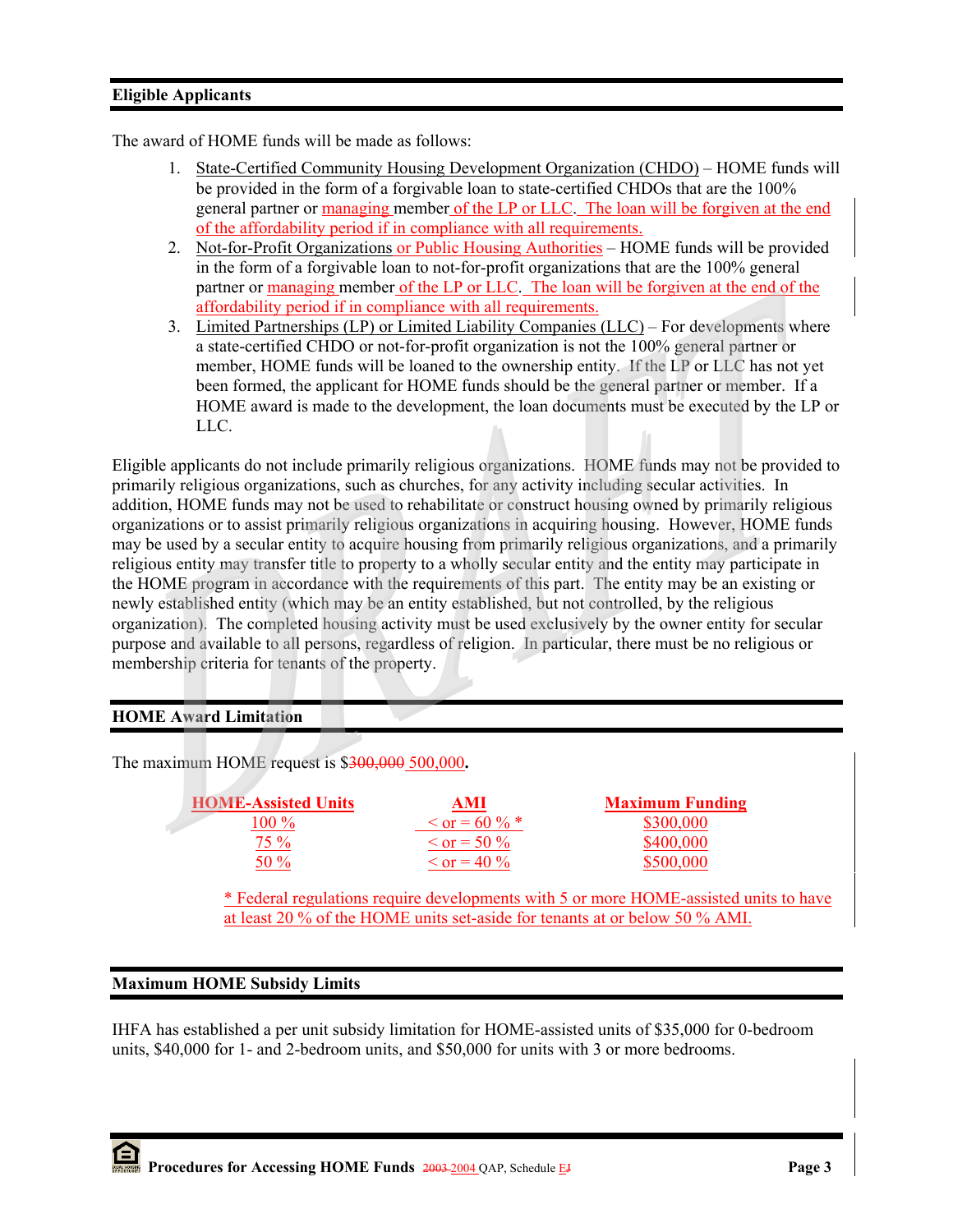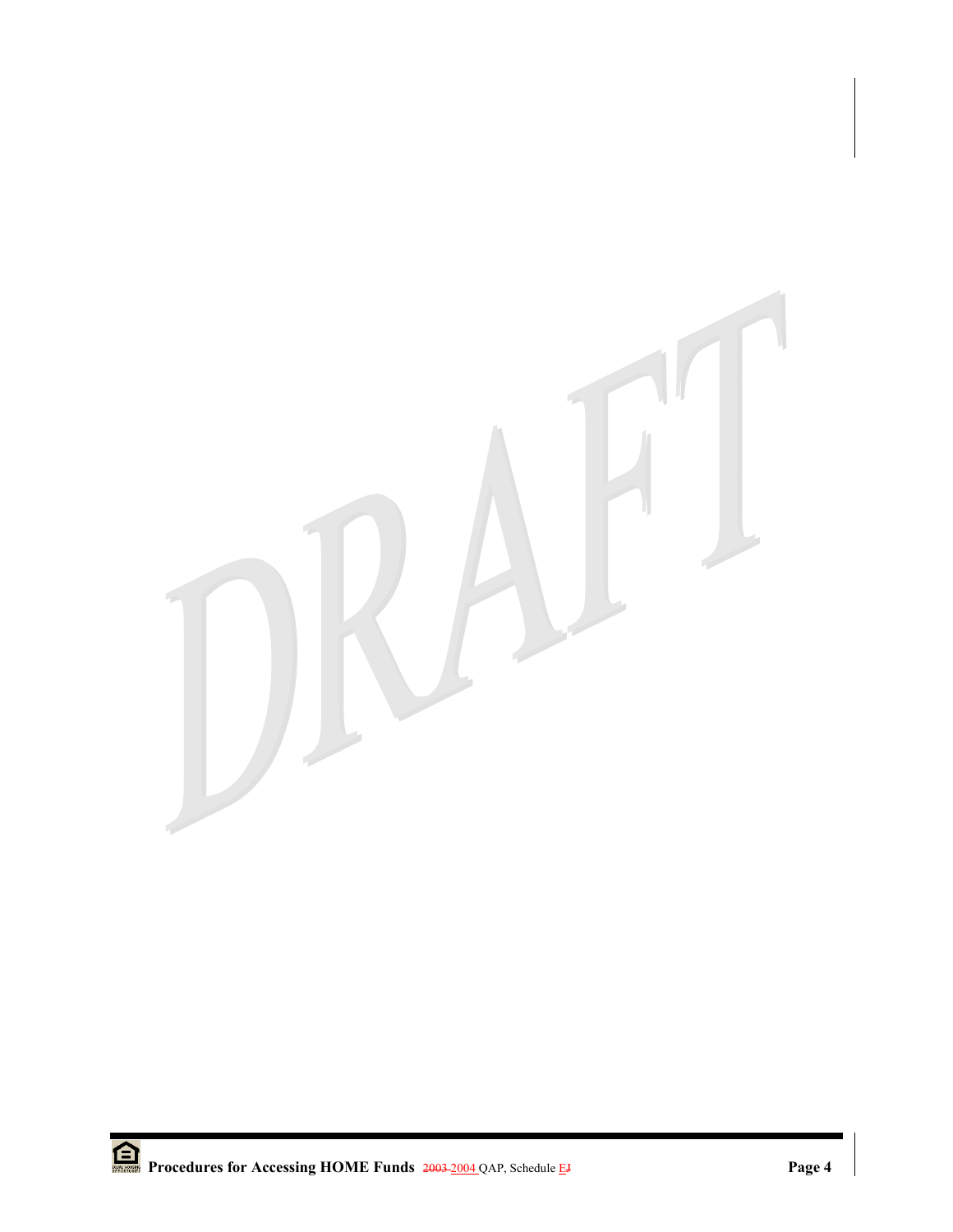## **Development Location**

HOME funds are available statewide for the development of transitional or permanent supportive housing. Otherwise, applications for developments located within the following participating jurisdictions are not eligible for IHFA HOME funds.

- Evansville Lake County Fort Wayne Muncie
- Bloomington Hammond Terre Haute

Anderson Gary St. Joseph County Consortium East Chicago **Indianapolis<sup>\*</sup>** Tippecanoe County Consortium

\*Developments located in the Cities of Beech Grove, Lawrence, Speedway, Southport, and the Town of Cumberland located in Hancock County are eligible for HOME funding from IHFA, even if it is not for transitional or permanent supportive housing.

#### **Award Term**

The HOME award must be fully expended within a 24-month term.

## **Uses of HOME Funds**

HOME funds may be used for acquisition, construction hard costs or rehabilitation hard costs of <del>, and</del> testing for lead hazards for HOME-assisted units. HOME funds may also be used to pay off a CHDO Predevelopment loan, CHDO Seed Money loan or Trust Fund Seed Money loan. HOME funds may not be used toward the refinancing of existing permanent debt.

HOME funds may assist rental, transitional or permanent supportive housing. These units can be in the form of traditional apartments or single-room-occupancy units (SROs). SRO housing consists of single room dwelling units that are the primary residence of the occupant(s). If the development consists of conversion of non-residential space or reconstruction, SRO units must contain either kitchen or bathroom facilities (they may contain both). For developments involving acquisition or rehabilitation of an existing residential structure, neither kitchen nor bathroom facilities are required to be in the unit. However, if individual units do not contain bathroom facilities, the building must contain bathroom facilities that are shared by tenants.

HOME funds are not available for units identified as part of an approved RHTC or Bond lease-purchase program, unless the purchase will occur after the termination of the HOME affordability period. In such case, the assisted units will be considered rental for purposes of the HOME award. Prior to the HOME affordability period expiration, IHFA will consider requests to permit tenants to purchase HOME-assisted rental units on a case-by-case basis only.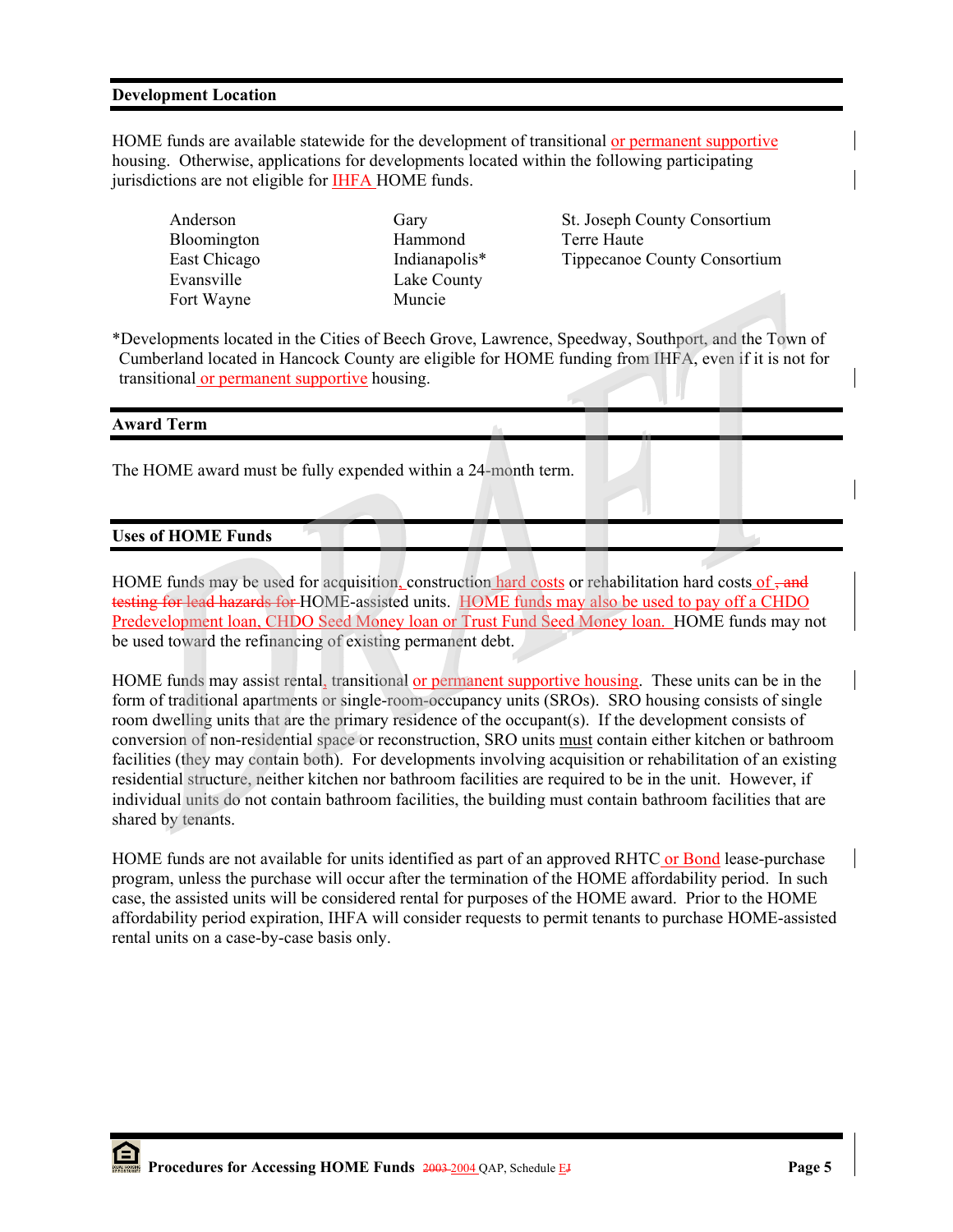#### **Form of Assistance**

1. HOME awards to state-certified CHDOs, or not-for-profit 501(c)(3) or (4)organizations will be in the form of a forgivable loan when the applicant is the 100% general partner or member of the LP or LLC.

If the CHDO,  $\theta$ -not-for-profit, or PHA structures the HOME funds into the development as an amortized or deferred loan, they will may, at IHFA's discretion, be permitted to retain the repayments of principal and interest for use in other affordable housing developments. The CHDO,  $\theta$  not-forprofit, or PHA may use the repayment stream (both principal and interest): (1) to buy the property at the end of the partnership; (2) to pay the exit fees for other partners in the development at the end of the affordability period; (3) to provide services to the tenants of the particular development; (4) to exert influence over the conditions of sale of the property; or (5) for the organization's other affordable housing activities that benefit low-income families.

IHFA will subordinate to the point when the HOME loan plus other financing is at an amount not to exceed 100% of the cost of construction. Subordination beyond one hundred percent (100%) will be entertained on a case-by-case basis.

2. Alternatively, for developments where a CHDO or not-for-profit organization is not the 100%-general partner or managing member, IHFA will provide the HOME funds as an amortized or deferred loan to the LP or LLC. If such an entity has not yet been formed, the applicant for the HOME funds should be the general partner or managing member, but all award documents must be executed by the LP or LLC. Principal and interest payments on these awards may be either deferred or amortized. The applicant may propose a loan term for up to 17 years (up to 2 years as a construction loan and 15 years as permanent financing). The interest rate is proposed by the applicant. The applicant must demonstrate in their application that the interest rate proposed is necessary in order to make the HOME-assisted units affordable. The HOME loan must be fully secured. While it can may be subordinated to other financing, there must be sufficient collateral to fully cover the amount of the loan.

IHFA will subordinate to the point when the HOME loan plus other financing is at an amount not to exceed 100% of the costs of construction. Subordination beyond one hundred percent (100%) will be entertained on a case-by-case basis.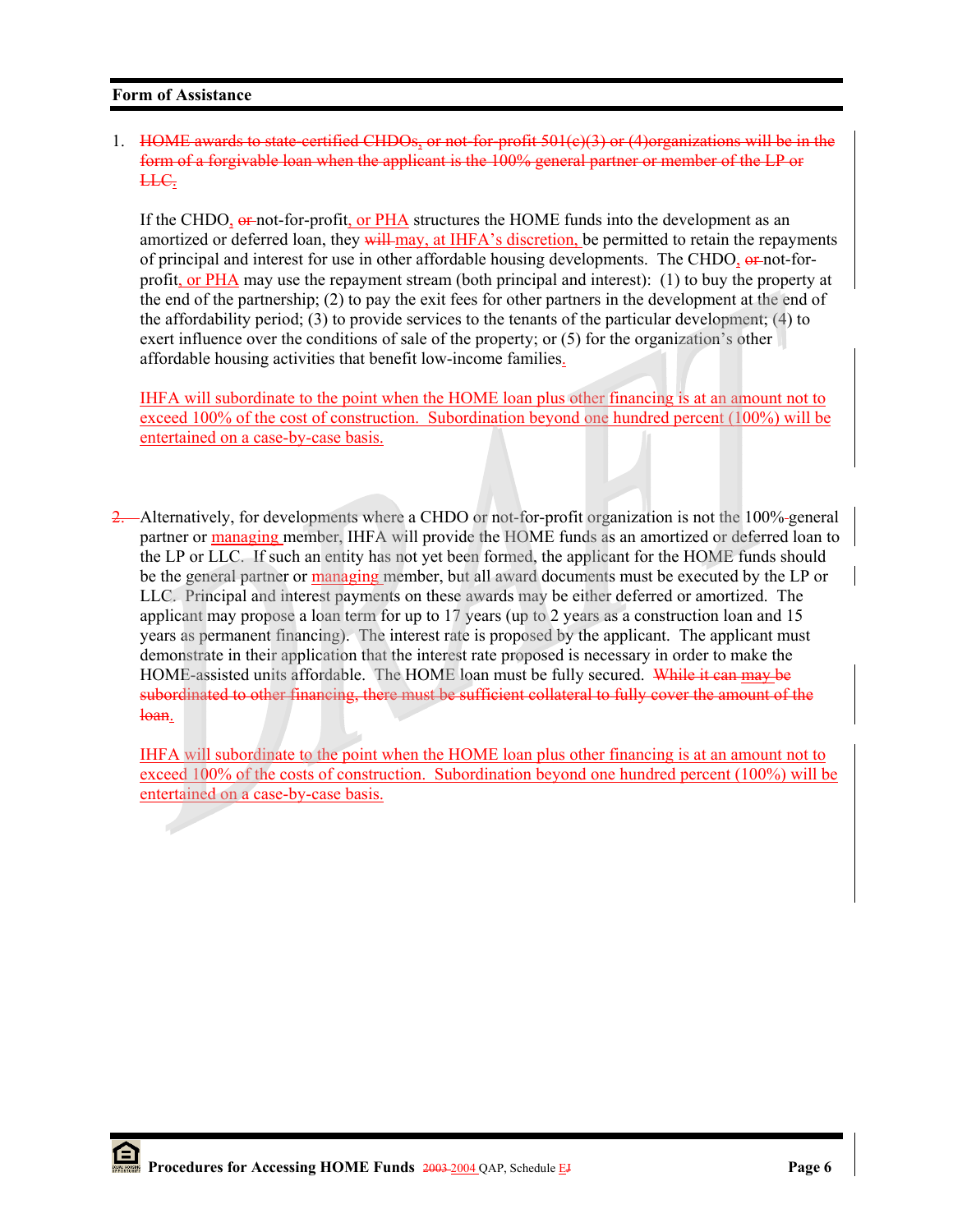# **Threshold Criteria**

1. The applicant must have indicated its intention to request HOME financing on an Intent to Submit Form submitted to IHFA by the published deadline. On or before the application deadline, the applicant must provide all documentation as instructed in the "Multi-Family Housing Finance Application – HOME Supplement." If the Authority requests additional information from the applicant, all documents are due on or before the date provided by IHFA staff..

2. The Development must meet all the requirements of this Schedule and 24 CFR Part 92.

One hundred percent (100%) of the HOME-assisted units must benefit households at or below 60% of the area median income (AMI), adjusted for family size.

3.

- If a balloon payment is proposed, the applicant must demonstrate that it has received a commitment from a third party lender for financing that will repay the HOME balloon amount. If the applicant has previously been involved with funds under any IHFA program, the applicant and any related party must not:
	- a. Be on any IHFA suspension list as of the application due date. In addition, the applicant or any related party will not be recommended for funding if placed on the suspension list at any point during the review period prior to IHFA's Board award date.
	- b. Exceed the award cap in the 12 month period prior to the application deadline as applicant or subrecipient of HOME and CDBG funding through the Housing from Shelters to Homeownership program and HOME/RHTC/Bond awards. If IHFA receives more than one application in a single funding round where the requests would force the applicant to exceed the cap, the applications will not be considered for funding in that round. Not for profit and CHDO applicants are limited as give in the table below for their entire service area, and they may not exceed \$750,000 within any single county of their sevice area. The general partner(s) of LP and member(s) of LLC applicants are limited to \$1,250,000 withing the 12 month period, and they may not exceed \$750,000 within a single county. For joint venture, the funding attributed to each partner or member will be proportionate with its share of ownership of the general partnership or membership. Applicants may not exceed \$1,500,000 in HOME and CDBG funding by IHFA within the previous 12 month period from application due date. Applicants may not exceed more than \$1,000,000 in funding for a single county during the 12 month period.

| Not-For-Profit-                      | <b>12 Month Award Cap</b>                |
|--------------------------------------|------------------------------------------|
| Organization or CHDO                 |                                          |
| <b>Service Area</b>                  |                                          |
| 1 community or 1 county              | \$750,000                                |
| $2$ counties<br><del>o countro</del> | $$1$ 000 000<br>$\mathfrak{v}$ 1,000,000 |
| $\sim$ oundo                         | 01.500.000<br><del>v1,000,000</del>      |

5.4. The applicant, administrator, and any related party must pass IHFA's performance evaluation of time elapsed versus funds drawn as of the application deadline for all non-expired HOME or CDBG Housing from Shelters to Homeownership or HOME/RHTC/Bond awards for which it serves as an applicant, subrecipient, or administrator. This is calculated by taking the percent of time that has expired on an award since the board award date and subtracting the percent of funds that have been expended. Funds expended will only count if the draw request is received by IHFA by the application deadline. Only whole months that have expired will be counted. Good  $\langle 0\% \rangle$  and acceptable (0-15%) ratings will pass threshold. Applicants with a poor (16-30%) rating will be carefully reviewed to determine performance capability. Applicants with unacceptable (>30%)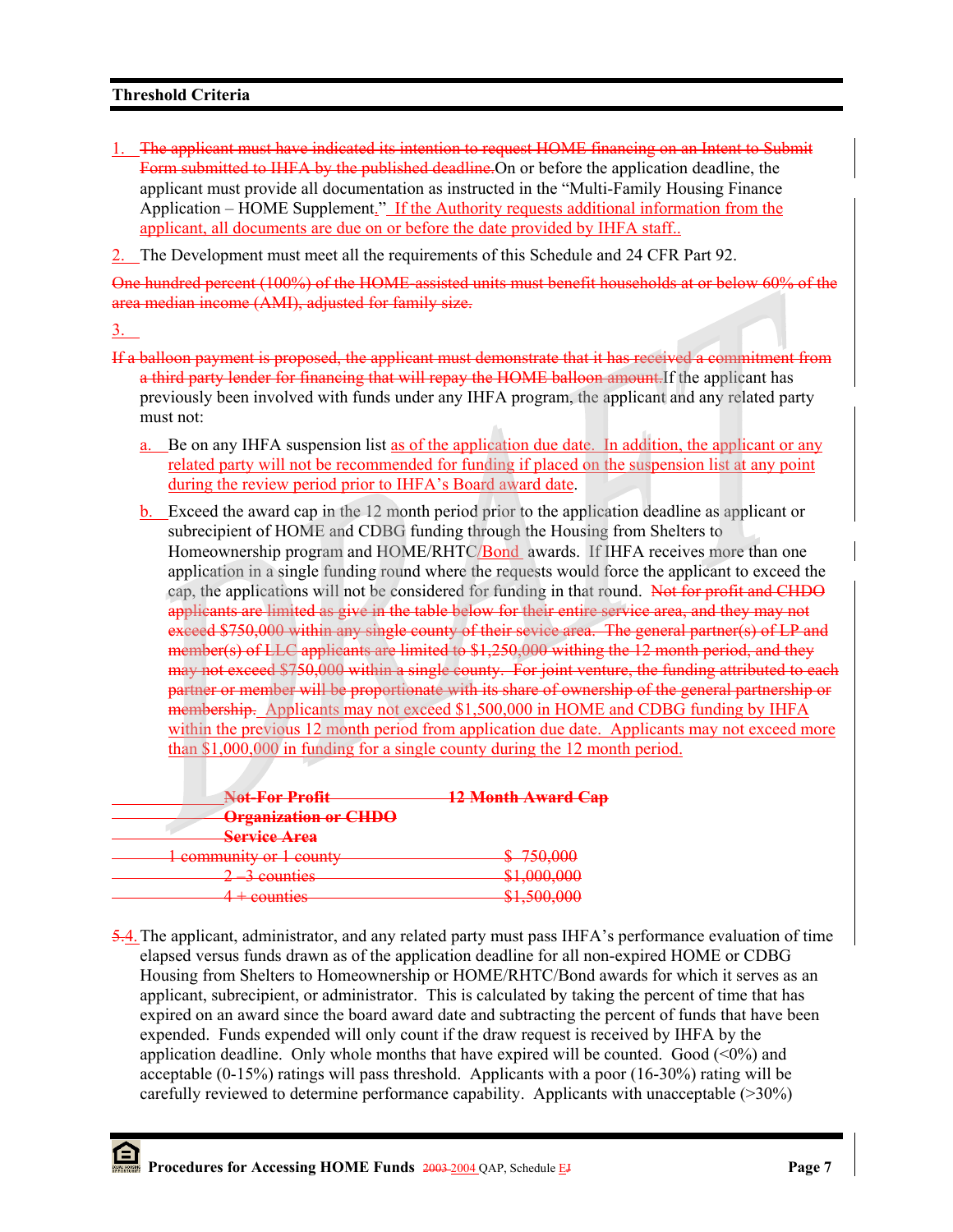performance will fail threshold. A six-month grace period will be allowed for new awards (i.e., For 6 months after the board award date, awards will not be required to meet these same criteria).

8.5. IHFA reserves the right to disqualify from funding any application where the applicant or a related party has a history of disregarding the policies, procedures, or staff directives associated with administering any IHFA program or programs of other **State**, Federal, or affordable housing entitiesfunders, such as, but not limited to the Indiana Department of Commerce, U.S. Department of Housing and Urban Development (HUD), U.S. Department of Agriculture - Rural Development, or Federal Home Loan Bank.

**Note:** During funding rounds when award recommendations fall below IHFA's internal funding goals, IHFA may, in its sole discretion, request additional information to be submitted for applications identified as being incomplete, having technical errors in the resolution, or having technical errors in the assurances and certifications. Upon timely receipt of requested information, these applications may then be allowed to compete for HOME funding. However, they would only be recommended for funding after all complete applications have been recommended for funding and each item has been provided as required in the HOME Supplement Application Completeness Checklist.

# **Occupancy Restrictions/HOME Rent Limitations**

One hundred percent (100%) of the HOME-assisted units must be occupied by households whose incomes are at or below 60% of the area median income, adjusted for household size, with rental rates (including tenant-paid utilities) that do not exceed the 60% AMI Rent Limit as published annually by IHFA's Community Development Department.

If an SRO unit does not have kitchen or bathroom facilities, or has either of these but not both, the maximum SRO rent will be the lesser of 75% of the Fair Market Rent or 100% of the applicable rent limit for an efficiency. For an SRO unit with both kitchen and bathroom facilities, the maximum SRO rent will be 100% of the applicable rent limit for an efficiency.

Rent limits do not include food or the costs of supportive services but do include the cost of any tenantpaid utilities. You must subtract from the published rent limit an approved utility allowance for all utilities for which the tenant will be responsible.

If the applicant proposes to receive all or a portion of the rent payment via a tenant based rental subsidy, the total tenant rent cannot exceed the published rent limits for the applicable income level. For example, a tenant residing in a unit set-aside for households at or below 60% of the area median income has a voucher that pays \$100 of his/her rent, and the published utility allowance for tenant paid utilities for the unit is \$50. If the published 60% Rent Limit is \$300, the tenant paid portion of rent cannot exceed \$150 (\$300 Rent Limit - \$100 Section 8 Voucher - \$50 Utility Allowance = \$150 Maximum Tenant Paid Portion).

If a development receives federal or state project-based rental subsidy and tenants at or below 50% AMI pay no more than 30 percent of his/her adjusted income for rent, the maximum rent may be the rent allowable under the project-based subsidy program. 24CFR Part 92.252 (b)(2).

All tenants who occupy HOME-assisted units must be income recertified on an annual basis. Section 8 definition of household income applies.

## **Tenant and Participant Protections**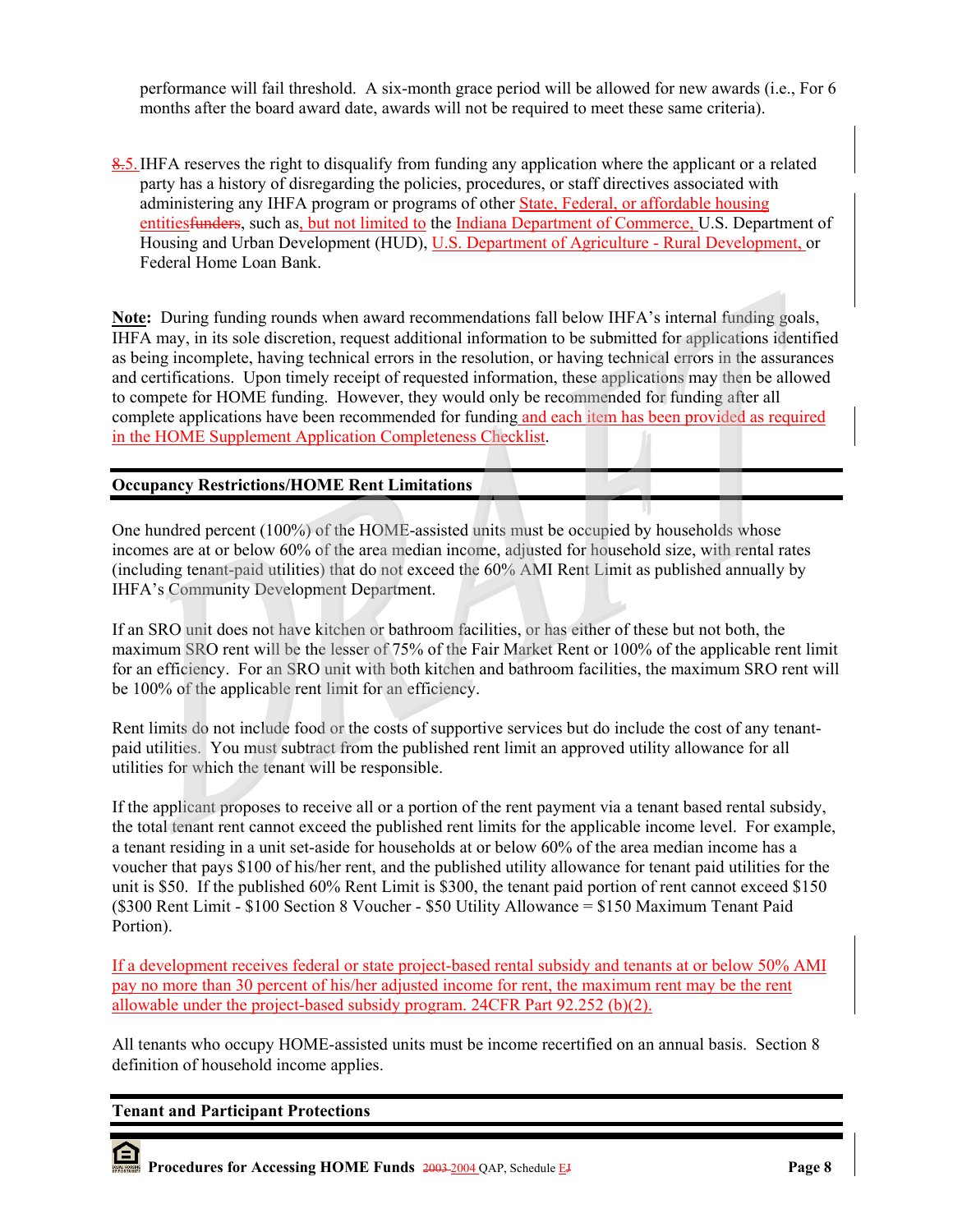All leases between a tenant and an owner of HOME-assisted units must be for not less than one year, unless by mutual agreement between the tenant and the owner. In addition, 24 CFR 92.253 sets forth certain provisions that must be included in any rental agreement and other provisions that are prohibited.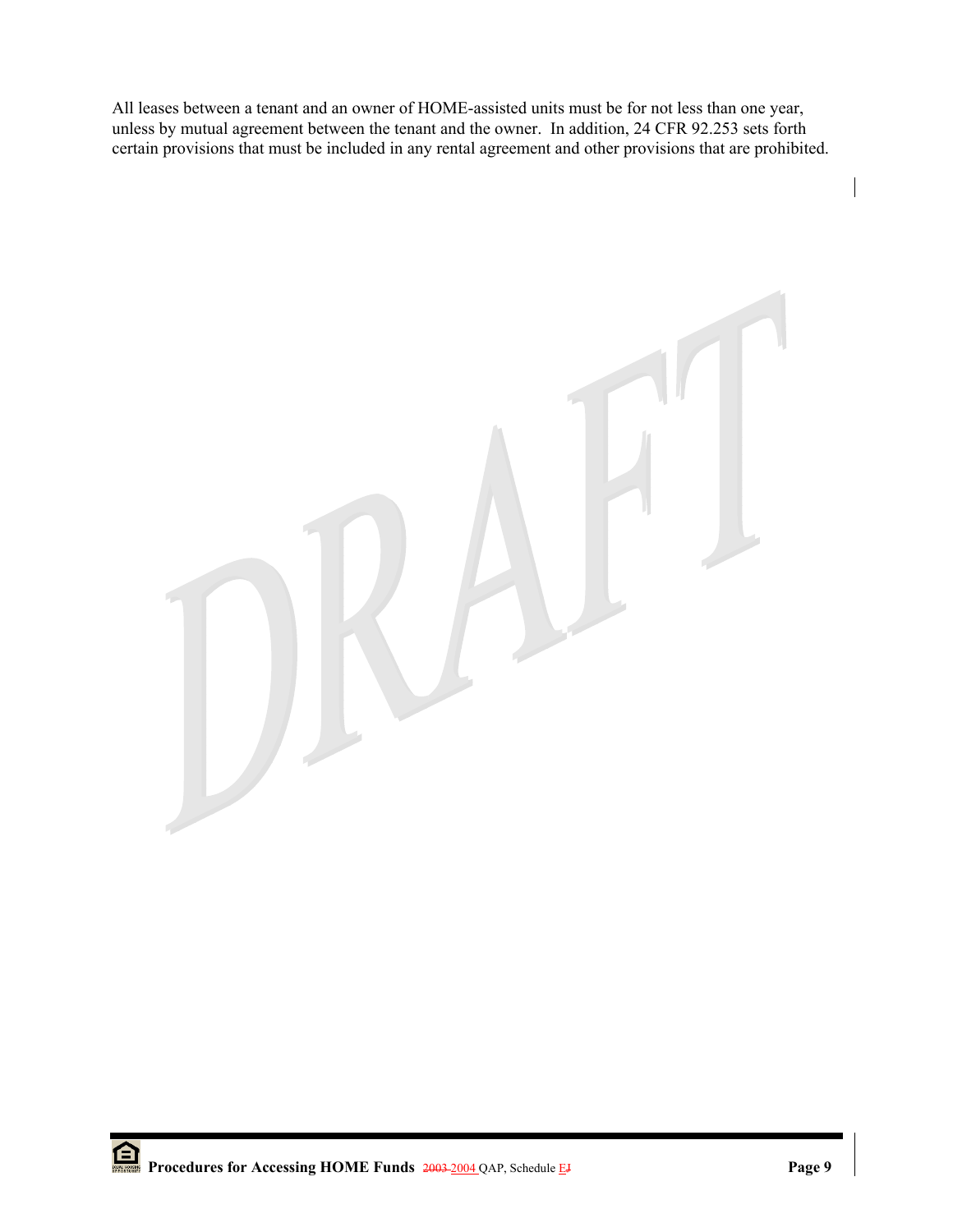# **Minimum Periods of Affordability**

The HOME-assisted units must meet affordability requirements for not less than the applicable period specified in the following table, beginning at development completion. The affordability requirements apply without regard to the term of any loan or mortgage or the transfer of ownership. The affordability requirements must be imposed by deed restrictions or covenants running with the land. Please note that the HOME affordability period may differ from that of the RHTC or Bond program.

| <b>Rental Housing Activity</b>                                                                                          | <b>Minimum Period of</b><br><b>Affordability</b> |
|-------------------------------------------------------------------------------------------------------------------------|--------------------------------------------------|
| Rehabilitation or acquisition of existing housing - Less than<br>or equal to \$40,000 HOME funds per HOME-assisted unit | 10 years                                         |
| Rehabilitation or acquisition of existing housing - Greater<br>than \$40,000 HOME funds per HOME-assisted unit          | 15 years                                         |
| New construction or acquisition of newly constructed<br>housing                                                         | 20 years                                         |

The affordability period terminates only upon foreclosure or transfer in lieu of foreclosure. IHFA may use purchase options, rights of first refusal, or other preemptive rights to purchase the housing before foreclosure or deed in lieu of foreclosure to preserve affordability. Affordability requirements will be met if the new owner agrees to enter a written agreement subjecting the development to the HOME affordability requirements for the remainder of the affordability period.

The affordability restrictions shall be revived according to the original terms if, during the original affordability period, the owner of record before the foreclosure, or deed in lieu of foreclosure, or any entity that includes the former owner or those with whom the former owner has or had family or business ties, obtains an ownership interest in the project development or property.

## **Property Standards**

- The completed development must meet the more stringent of the local rehabilitation standards or the Indiana State Building Code.
- The development must meet the accessibility requirements at 24 CFR Part 8, which implements Section 504 of the Rehabilitation Act of 1973.
- Covered multi-family units, as defined at 24 CFR 100.201, must meet the design and construction requirements at 24 CFR 100.205, which implements the Federal Fair Housing Act Amendments of 1988.
- Newly constructed units must meet additional energy efficiency standards for new construction as described in 24 CFR 92.251. Namely newly constructed housing must meet, at the time of application, the current edition of the Model Energy CodeIndiana Energy Conservation Code published by the Council of American Building Officials International Code Council.

## **Allocating Costs in Mixed-Income Developments**

HOME funds may only pay actual costs related to HOME-assisted units. If the units in a development are comparable (in terms of size, features and number of bedrooms), then the actual costs can be determined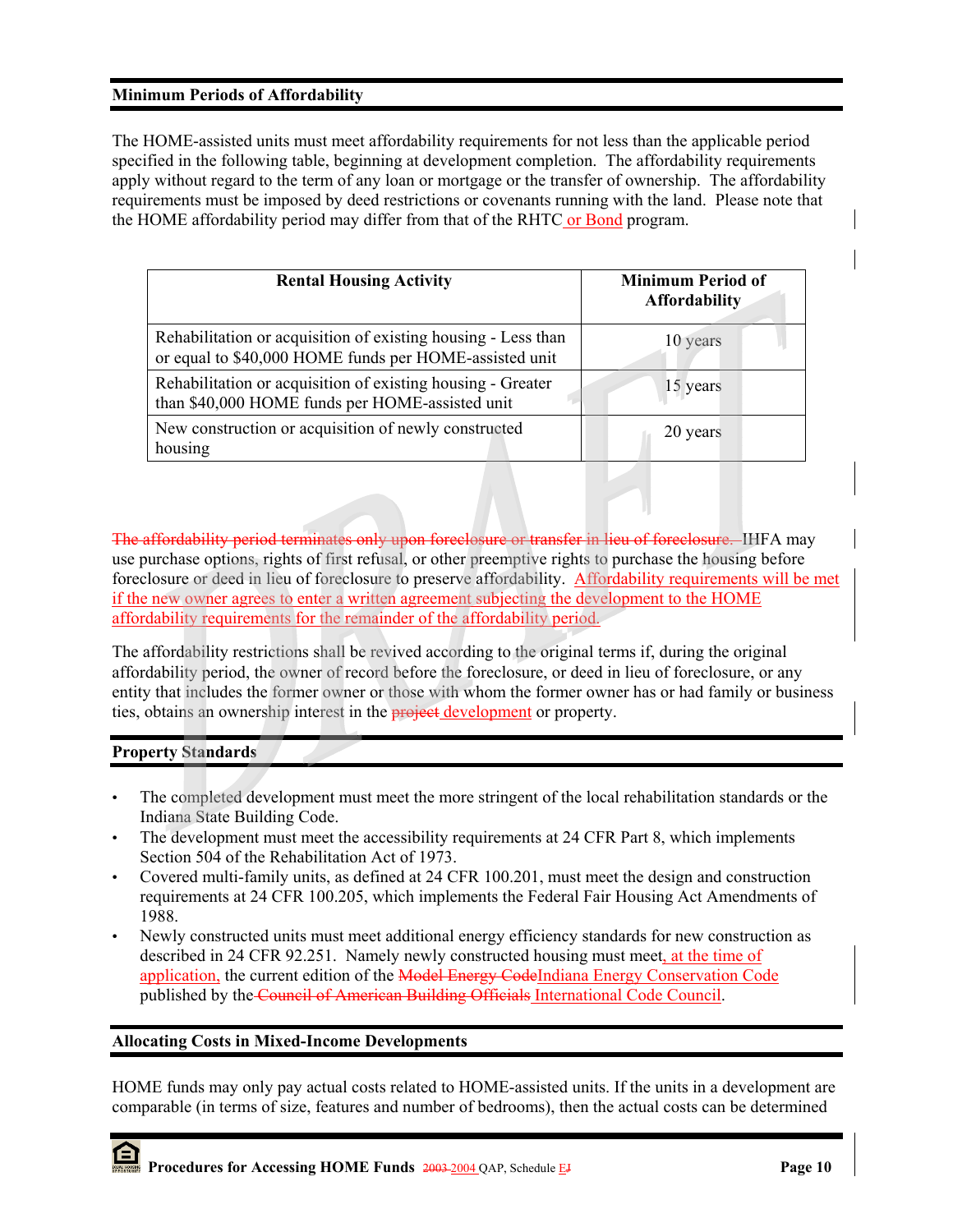by pro-rating total development costs. HOME funds could pay the pro-rated share of the HOME-assisted units. When units are not comparable, the applicant must allocate the HOME costs on a unit-by-unit basis, charging only actual costs to the HOME program. Because units in rental developments with-the "floating" HOME designation must be comparable, an applicant should always pro-rate costs in these developments. When units are generally comparable but vary slightly in size or amenities, a combination of the two approaches may be used.

**Unit Size** - Comparability in size is defined by the bedroom count and square footage of individual units. Not all units with the same number of bedrooms are comparable in size. If there is a substantial difference in the square footage of two units with the same number of bedrooms, the units are not considered comparable.

**Amenities** - Comparability in amenities means similar fixtures, appliances and other features. In many mixed-income developments, to receive varying rents, the quality and types of amenities may vary among units. For instance, a development might charge a higher rent for a unit with wall-to-wall carpeting, garbage disposal, dishwasher, and finer fixtures than for a unit without these amenities. This type of development does not typically have comparability of units, unless there is an equal distribution of assisted and non-assisted units that have these amenities.

**Common Costs** - Common costs are costs incurred for acquisition of improved or unimproved real property that benefits all residents of units in a development, rehabilitation or construction of shared systems (heating, plumbing, roofing) or shared facilities (community rooms, laundry facilities located in residential buildings); and on-site improvements. Costs associated with a development's on-site management office or the apartment of a resident manager may be counted as common costs. The manner in which the costs for common elements of a **projectdevelopment** may be charged is dictated by the method chosen for allocating costs.

For further guidance regarding allocating costs in mixed income developments, refer to HUD CPD Notice 98-02.

# **HOME Match Requirements**

The HOME program requires a twenty-five percent (25%) match. Match is a requirement established by Federal regulation rather than State policy. Applicants are strongly encouraged to read 24 CFR 92.220 and HUD CPD Notice 97-03 for detailed regulatory information regarding HOME-eligible match before applying for HOME funds.

| <b>Form of Match</b>                        | <b>HOME-Assisted</b><br><b>Housing</b> | <b>HOME Match-</b><br>Eligible<br><b>Housing</b> |
|---------------------------------------------|----------------------------------------|--------------------------------------------------|
| Cash                                        | X                                      | X                                                |
| Foregone Taxes, Fees and Other Charges      | X                                      |                                                  |
| Donated Land or Other Real Property         | Χ                                      | X                                                |
| On-site and Off-site Infrastructure         | X                                      |                                                  |
| Proceeds from Affordable Housing Bonds      | X                                      | X                                                |
| Donated Site Preparation and Construction   | X                                      | X                                                |
| Equipment                                   |                                        |                                                  |
| Donated or Voluntary Labor and Professional | X                                      | X                                                |
| Services                                    |                                        |                                                  |

# **Eligibility of Contributions to HOME-Assisted and HOME Match-Eligible Housing**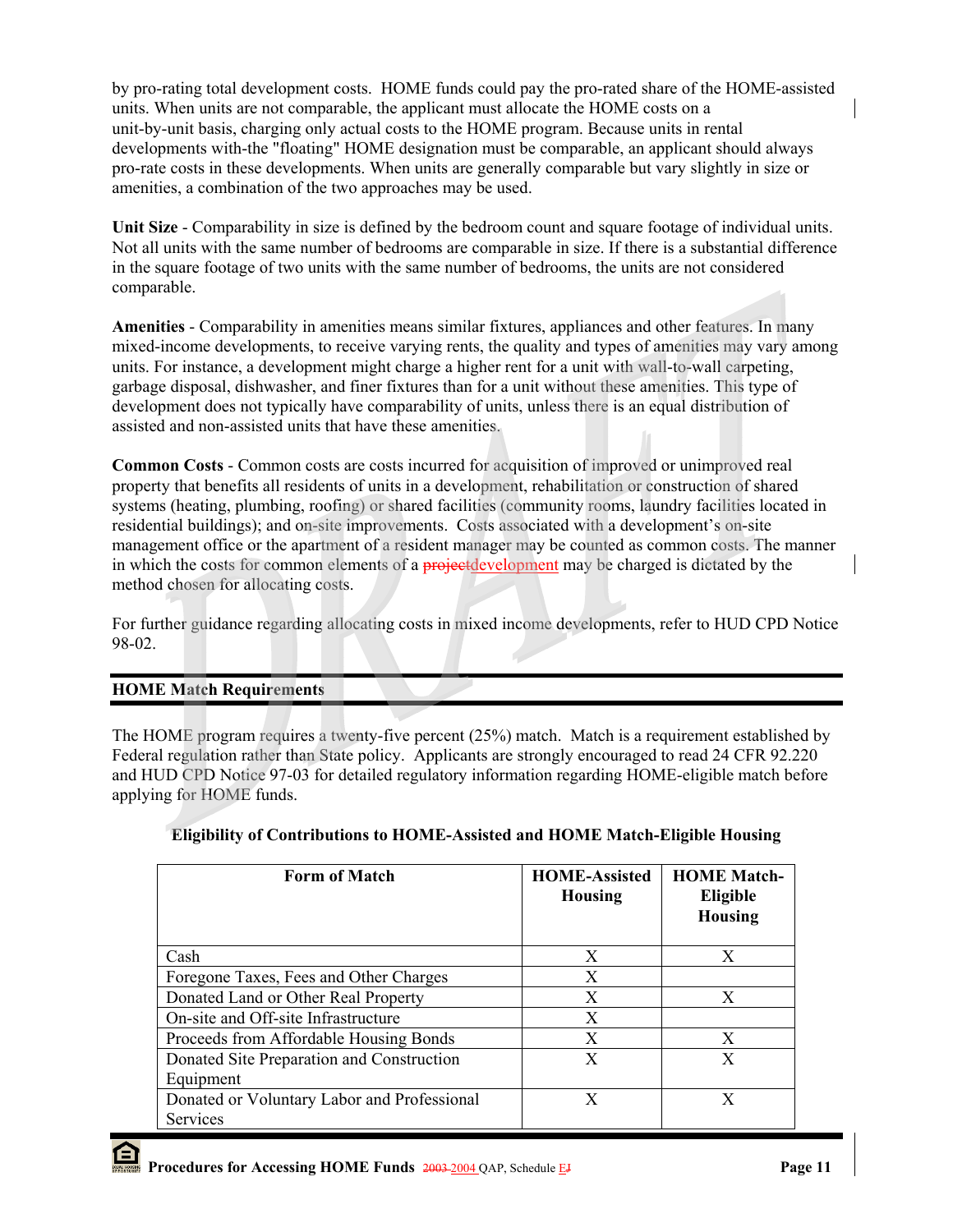| <b>Form of Match</b>                             | <b>HOME-Assisted</b><br><b>Housing</b> | <b>HOME Match-</b><br>Eligible<br><b>Housing</b> |
|--------------------------------------------------|----------------------------------------|--------------------------------------------------|
| <b>Sweat Equity</b>                              | X                                      |                                                  |
| <b>Supportive Services</b>                       | X                                      |                                                  |
| Homebuyer Counseling Services                    | X                                      |                                                  |
| Donated Use of Site Preparation and Construction |                                        |                                                  |
| Equipment                                        | X                                      | X                                                |

## **HOME-Eligible Match**

The types of match for HOME-assisted units include, but are not limited to:

- Cash contributions permanently dedicated to the HOME program from non-federal funds and not donated by the applicant or the designated property owner.
- Program income from a federal grant earned after the end of the award period if no federal requirements govern its disposition; i.e., program income generated from the Rental Rehab Program.
- Grant equivalent of the present discounted value of the yield foregone in a below-interest rate loan. *(Please note: Match from Federal Home Loan Bank (FHLB) Affordable Housing Program (AHP) funds that are loaned to the RHTC or Bond development will be calculated as the grant equivalent of the present discounted value of the yield foregone in a below-interest rate loan.)*
- The present discounted, cash value, based on customary and reasonable means for establishing value, of foregone State or local taxes, fees, or other charges that are normally and customarily imposed or charged.
- The appraised value of donated land or buildings, except those already owned by the applicant or a principal in the development, less any debt that remains as a lien against the property. Property may also be eligible as a partial donation if it is offered to the applicant at below market value and if the offeror submits a written declaration that the difference between market value and the sale price is intended as a contribution to affordable housing.
- The cost, not paid with federal resources, of on-site or off-site infrastructure improvements that are directly required for the HOME-assisted development. The infrastructure must have been completed no earlier than 12 months before HOME funds are committed to the projectdevelopment.
- Donated site-preparation or construction materials, not acquired with federal funds, or the reasonable rental value of the donated use of site preparation or construction equipment.
- Volunteer skilled or unskilled labor and donated professional services. Unskilled labor is currently calculated at the rate of \$10 per hour.
- The direct cost of supportive services provided to families residing in HOME-assisted units during the affordability period. The supportive services must be necessary to facilitate independent living or be required as part of a self-sufficiency program.
- Contributions to non-HOME-assisted but HOME-eligible developments, if certain federal requirements are met (income eligibility of occupants, property standards, rent limits, project occupancy requirements, affordability period, and tenant protections).
- Neighborhood Assistance Program (NAP) Tax Credits.
- Build Indiana Fund grants.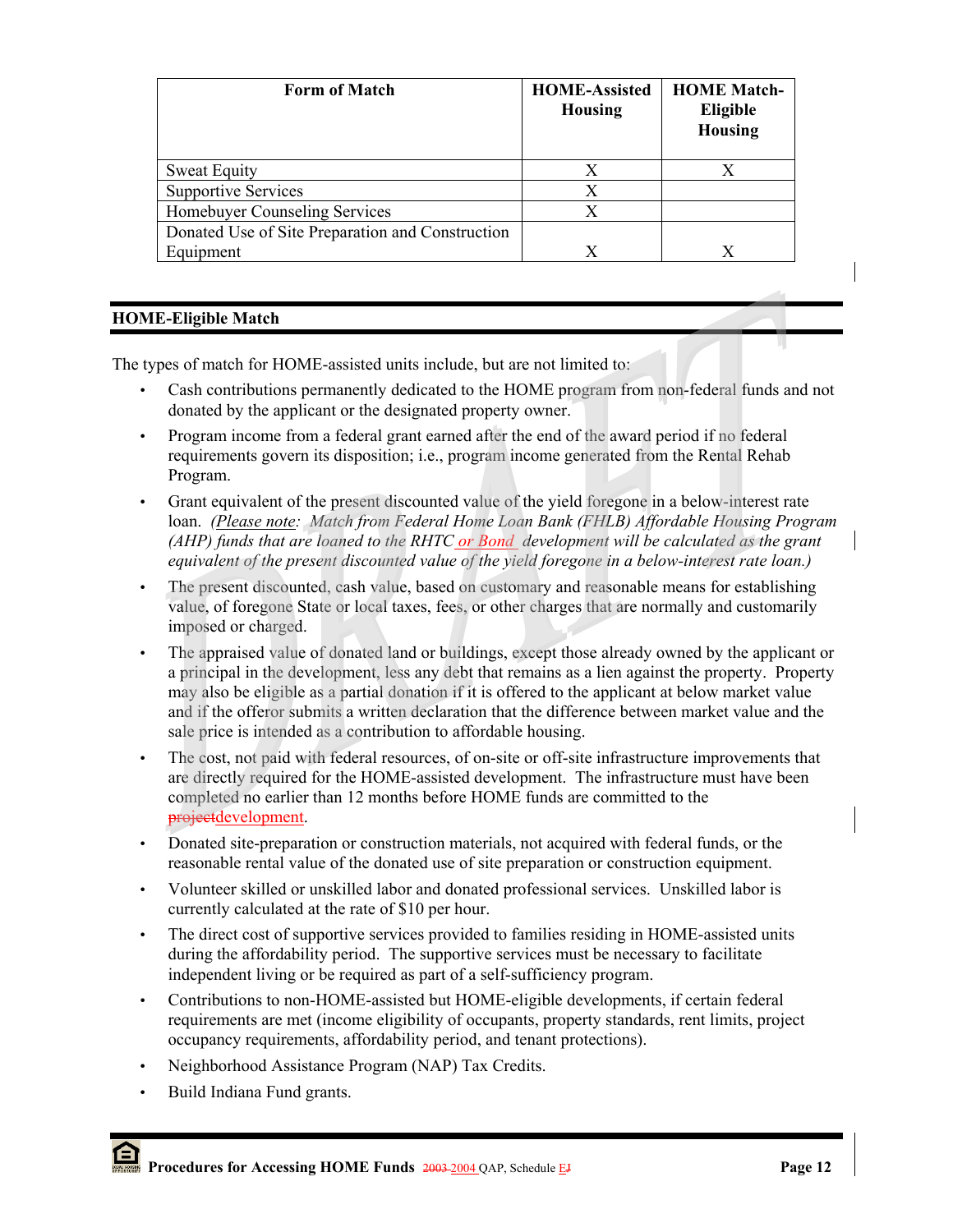# **Ineligible Forms of Match**

- Contributions made from federal resources, including Community Development Block Grant and Community Services Block Grant funds.
- The interest rate subsidy attributable to federal tax-exemption on financing or the value attributable to RHTCs or Bonds.
- Owner equity or investment in a development.
- Cash or other forms of contributions from applicants or recipients of HOME assistance or contracts, or investors who own, are working on, or propose to apply for assistance for a HOMEassisted development.
- Funds used for award administration or environmental review expenses.

# **Contributions to HOME Match-Eligible Housing**

Contributions to housing that is not assisted with HOME funds, but which would otherwise qualify as affordable under the HOME Program, may be counted as match. The table below summarizes the HOME match-eligible housing requirements.

|         | <u>to Alioi dabit flousing Counttu as Mattli</u> |                        |
|---------|--------------------------------------------------|------------------------|
| Rental  | Income determinations                            | 24 CFR 92.203          |
| Housing | Property standards                               | 24 CFR 92.251          |
|         | <b>HOME</b> rents                                | 24 CFR 92.252          |
|         | Development occupancy requirements               | 24 CFR 92.252          |
|         | Periods of affordability                         | 24 CFR $92.252(e)$     |
|         | Tenant protections                               | 24 CFR 92.253(a) & (b) |

#### **HOME Program Requirements Applicable to Affordable Housing Counted as Match**

Contributions to nonaffordable units or to commercial space in HOME-match eligible developments are not eligible match. 24 CFR 92.219(b) lists the HOME requirements that the housing or rental assistance must meet if contributions are to be eligible match.

IHFA will execute a written agreement with the owner of the housing that enumerates and imposes the applicable requirements. IHFA has established procedures to monitor these HOME match-eligible developments to ensure continued compliance with the requirements throughout the period of affordability.

# **Examples of Match Contributions in Partially HOME-Assisted and Mixed-Use Developments**

- 1. A building consists of 100 units. Sixty of the units will be HOME-assisted. Because more than 50% of the units in the development will be HOME-assisted, the applicant can count its contribution to the 40 non-assisted units as match. The contribution to these 40 non-assisted units can be counted as match regardless of whether the units qualify as affordable.
- 2. A building consists of 100 units. Forty of the units will be HOME-assisted. Because less than 50% of the units in the development are HOME-assisted, the applicant cannot count contributions to the non-assisted units as match.
- 3. A building consists of 100 units. Forty of the units will be HOME- assisted. Twenty-five of the non-HOME units will be assisted under a non-Federal housing program and will qualify as affordable housing for purposes of the HOME Program (HOME match-eligible). The remaining 15 units will not qualify as affordable housing. Although less than 50% of the units in the development are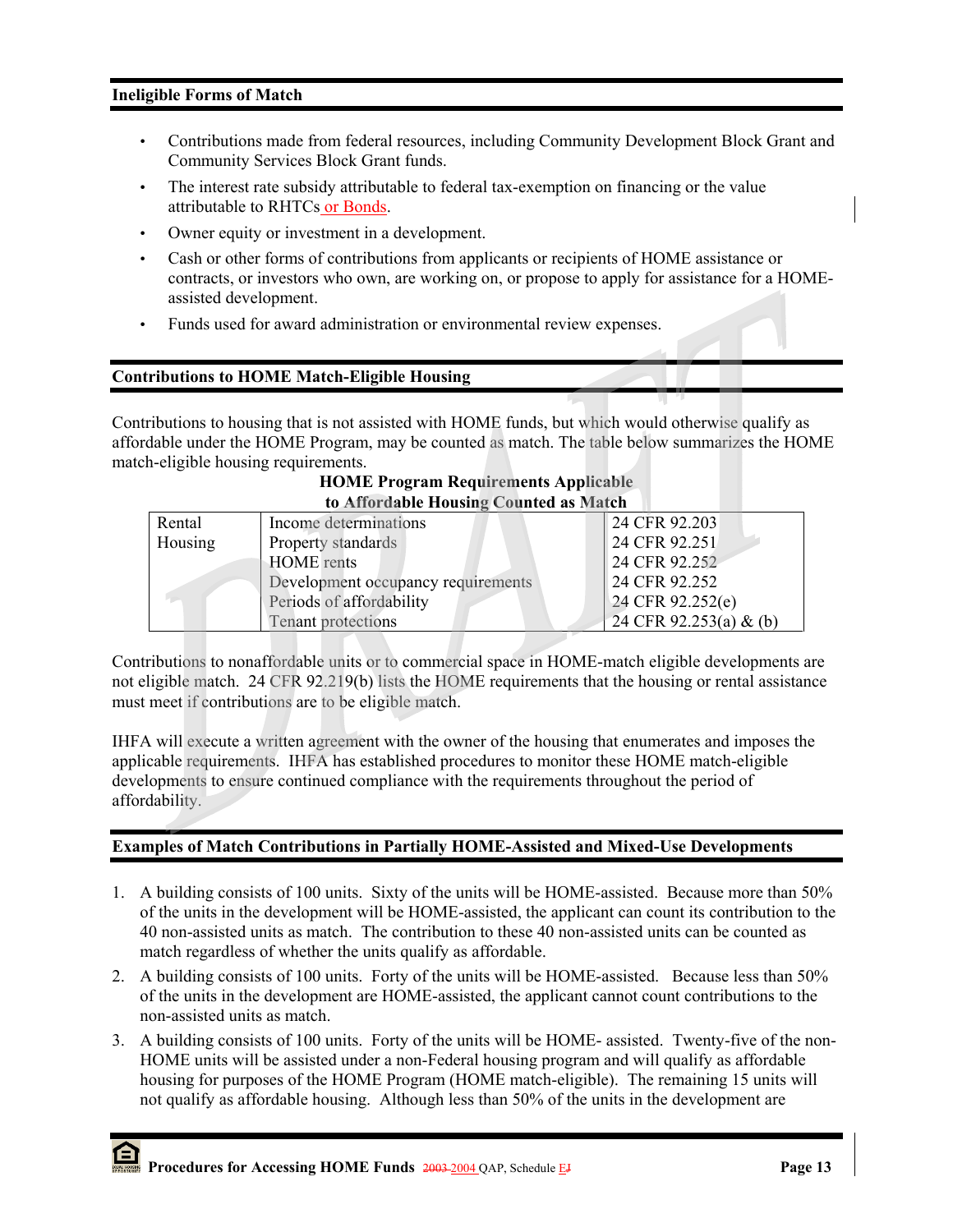HOME-assisted, the applicant can count HOME eligible contributions to the 25 non-HOME units that will qualify as affordable as match.

- 4. The floor space of a mixed use building is 60% residential and 40% commercial. The residential portion of the building consists of 10 units that will all be assisted with HOME funds. Because at least 51% of the floor space is residential, HOME eligible contributions to the commercial portion of the building can be counted as match.
- 5. The floor space of a mixed use building is 60% residential and 40% commercial. The residential portion of the building consists of 10 units. Six of the units will be assisted with HOME funds. The remaining 4 units will not meet the HOME affordability requirements. Because at least 51% of the floor space is residential, the applicant's contribution to the commercial portion of the building can be counted as match. In addition, because more than 50% of the residential units will be HOMEassisted, HOME eligible contributions to the nonaffordable units can be counted as match.
- 5.
- 6.6. The floor space of a mixed use building is 60% residential and 40% commercial. The residential portion of the building consists of 10 units. Three of the units will be assisted with HOME funds. The remaining 7 units will not meet the HOME affordability requirements. Although more than 51% of the floor space is residential, contributions to the commercial portion of the building cannot be counted as match because less than 50% of the residential units will be HOME-assisted.

# **Banked Match**

If the applicant is proposing to utilize banked match for this activity, and it is the applicant's own banked match, the match liability on the award for which the match was generated must already be met and documented with IHFA for the match to be eligible. Only HOME-eligible match generated on IHFA awards made in 1999 or later is eligible to be banked.

# **Shared Banked Match**

If match is from another recipient, the applicant must provide an executed agreement verifying that the recipient is willing to share the match. The agreement must contain specific language which is outlined in the HOME Supplement. Only banked match from closed awards made in 1999 or later is eligible for sharing with another applicant. The award must be **closed by IHFA** before the agreement to share match is executed. Match cannot be sold or purchased and is provided purely at the discretion of the recipient that generated it. Only banked match generated on a HOME award can be used on a future HOME award.

# **Underwriting Criteria**

IHFA is required to complete a subsidy layering review any time a development receives HOME funds along with other governmental subsidies to assure that the development is not being overly subsidized. In reviewing requests for HOME funds in conjunction with RHTCs or Bonds, IHFA will utilize the underwriting analysis completed in accordance with criteria as given in the current Rental Housing Tax Credit Qualified Allocation Plan for the State of Indiana.

Recipients of IHFA HOME funds will be required to resubmit their 15-year proforma and operating expense projections to the Community Development Department with their completion reports and closeout documents. IHFA will compare this information with the original application. If there are any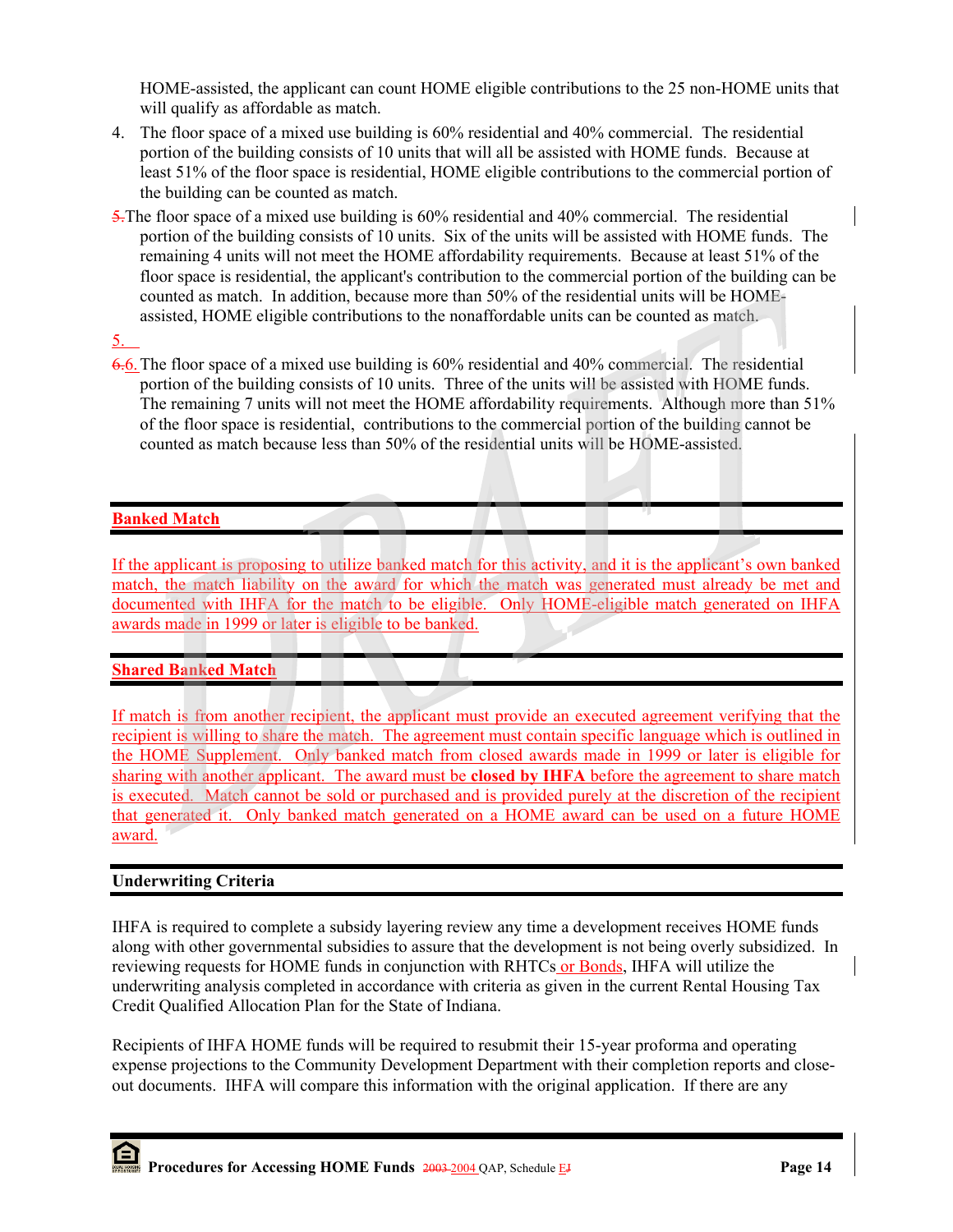changes that would have originally resulted in a lower award amount, the applicant may be required to repay a portion of the award.

# **Resolution Requirements**

Applicants of HOME funds must submit an original borrowing resolution adopted by their governing body or board of directors (see sample resolution provided in the Multi-Family Housing Finance Application – HOME Supplement). The resolution must be signed by the chief elected officer of the applicant's governing body or board of directors.

The recipient's Board of Directors must sign the borrowing resolution. If the resolution is approved during a Board of Directors meeting, a quorum should pass and sign the resolution and such resolution shall be incorporated into the minutes of the meeting. Minutes of the board meeting in which the borrowing resolution was passed will be checked at the award monitoring. However, IHFA will make an exception to this policy if the organization has an established protocol for dealing with resolutions and has provided a copy of the process to the Authority. A copy of the resolution in which this protocol was established must be submitted with your application.

Additionally, if approved outside of a Board of Directors meeting, all board members must sign the borrowing resolution or sign in counterpart.

The resolution must address the current HOME request. If an applicant applies during a funding round but receives no funding, a new resolution must be adopted by the applicant's governing body for any subsequent application submittals. The resolution must:

- State the application due date;
- State the maximum amount of the HOME request;
- Authorize submission of the HOME loan application to IHFA;
- State the amount of matching funds being committed to the development;
- Commit the applicant to provide the required match amount, even if match is to be provided through an outside source. The legal applicant is ultimately responsible for the match liability and must commit to the liability through this resolution; and
- State the anticipated source of the match.

# **HOME Assurances and Certifications**

Applicants are required to submit an original, fully executed HOME Assurances and Certifications form. Applicants that receive HOME funding are bound by the content of the form. Applicants should seek the guidance of their legal counsel. The Assurances and Certifications form must be signed by the applicant's chief executive officer and must be notarizedattested.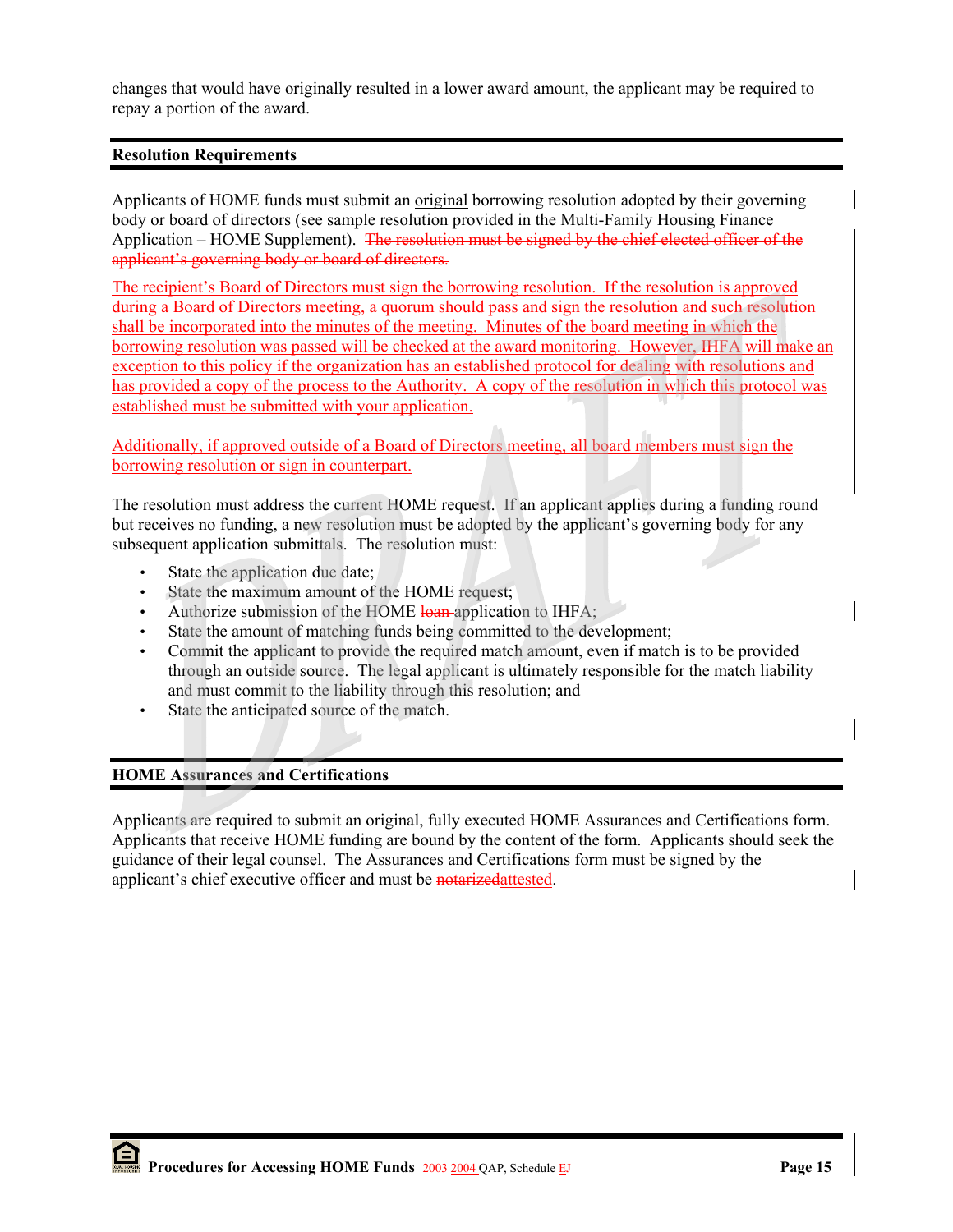## **Environmental Review**

A complete environmental review must be performed to meet the requirements of the National Environmental Policy Act (NEPA) prior to application submission. The applicant is required to complete the environmental review process and submit the environmental review record to the appropriate IHFA Development SpecialistAllocation Analyst on or before the application deadline. Applicants for single site activities must also submit documentation demonstrating they have completed the Section 106 review on or before the application deadline. On average, an environmental review takes  $60$  to 90 days or more to complete. If the development involves an historic structure or construction on a site of known archaeological significance, approval may take much longer or construction may be prohibited entirely. The environmental review procedures and forms may be downloaded from IHFA's website at [www.indianahousing.org.](http://www.indianahousing.org/)

## **Davis-Bacon Labor Standards**

Any contract for the construction or rehabilitation of affordable housing with 12 or more HOME-assisted units must contain a provision requiring that wages paid to all laborers and mechanics be not less than the prevailing wage of the locality, as predetermined by the Secretary of Labor. In addition, such contracts are subject to the overtime provisions of the Contract Work Hours and Safety Act.

Davis-Bacon developments of five or more stories are subject to commercial wage rates. Davis-Bacon developments of less than five stories that involve significant commercial development may also be subject to the commercial wages. All other Davis-Bacon developments will be subject to residential wage rates, which may be significantly lower than commercial wage rates.

Any development that is subject to Davis-Bacon wage rates is required to get an initial wage decision from IHFA prior to application submission. For further instruction, contact your Development SpecialistCompliance Monitor.

## **Section 3 Requirements**

Any recipient receiving in excess of \$200,000 in HOME funds or any contractor with an individual contract in excess of \$100,000 in HOME funds is subject to the Section 3 provisions of the National Affordable Housing Act. These provisions require the recipient or contractor to take steps to hire lowincome individuals from the development area for open positions.

## **Equal Opportunity and Fair Housing**

Recipients of HOME funds must comply with all Federal fair housing laws and regulations, including affirmative marketing and anti-discrimination policies. In addition, recipients must make an documented effort to solicit minority contractors and subcontractors for any work that will be contracted.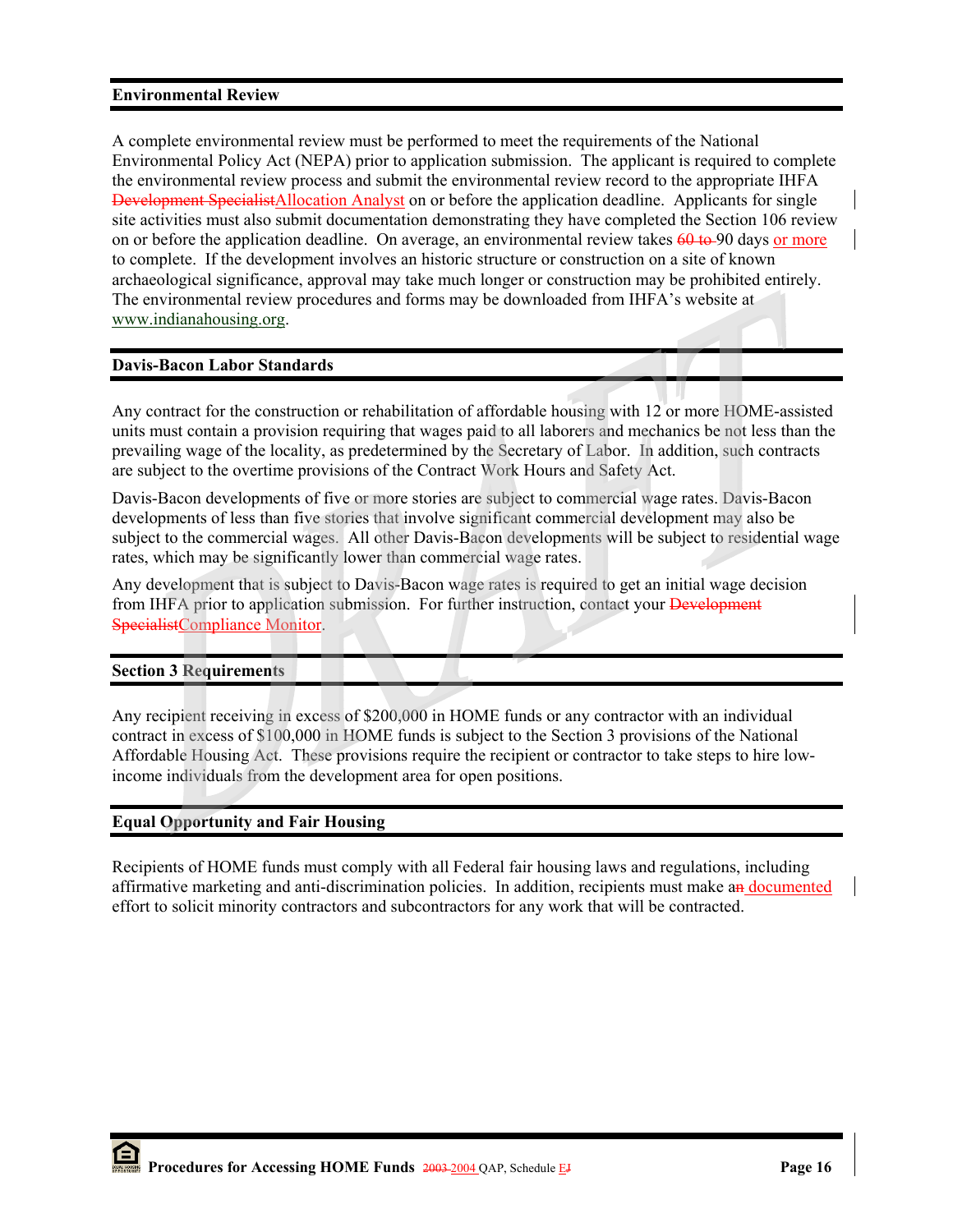# **Affirmative Marketing**

Rental developments consisting of 5 or more HOME-assisted units under common ownership or developed by a single entity must utilize IHFA's HOME Affirmative Marketing Procedures in soliciting renters, determining their eligibility, and concluding all transactions. IHFA's procedures have been established to provide information and otherwise attract eligible persons in the housing market area to the available housing without regard to race, color, national origin, sex, religion, familial status, or disability.

HOME applicants must identify the market that is least likely to apply for the HOME-assisted units. Upon receipt of an award, the organization must implement marketing procedures to reach those persons least likely to apply. Additionally, HOME recipients, must annually re-evaluate the market least likely to apply and target marketing efforts appropriately.

Examples of marketing outreach efforts include: advertising in local media or placing flyers in community centers, houses of worships, social service offices, etc.

Applicants that are developing 5 or more HOME-assisted units must complete the Affirmative Marketing Procedures and Certification form located in the HOME Supplement and include an original signature.

## **Site and Neighborhood Standards**

IHFA administers the HOME program in a manner that promotes housing opportunities and provides housing that is suitable from the standpoint of facilitating and furthering full compliance with the applicable provisions of Title VI of the Civil Rights Act of 1964, the Fair Housing Act, E.O. 11063, and HUD regulations issued pursuant thereto. For new construction of HOME-assisted rental units, the applicant must demonstrate that the proposed development meets the site and neighborhood standards as given at 24 CFR 983.6(b) by completing the appropriate form in the HOME Supplement.

## **Additional CHDO Requirements**

Community Housing Development Organization (CHDO) applicants must certify that they continue to meet the requirements of 24 CFR 92.2.

Applications received from CHDOs must demonstrate that low- and moderate-income people have had the opportunity to advise the CHDO in its decisions regarding the design, siting, development, and management of the affordable housing undertaking.

Additionally, CHDOs that receive a HOME award must adhere to a fair lease and grievance procedure approved by IHFA and provide a plan for and follow a program of tenant participation in management decisions. The applicant must complete the CHDO Status and CHDO Requirements Certification located in the HOME Supplement and include an original signature.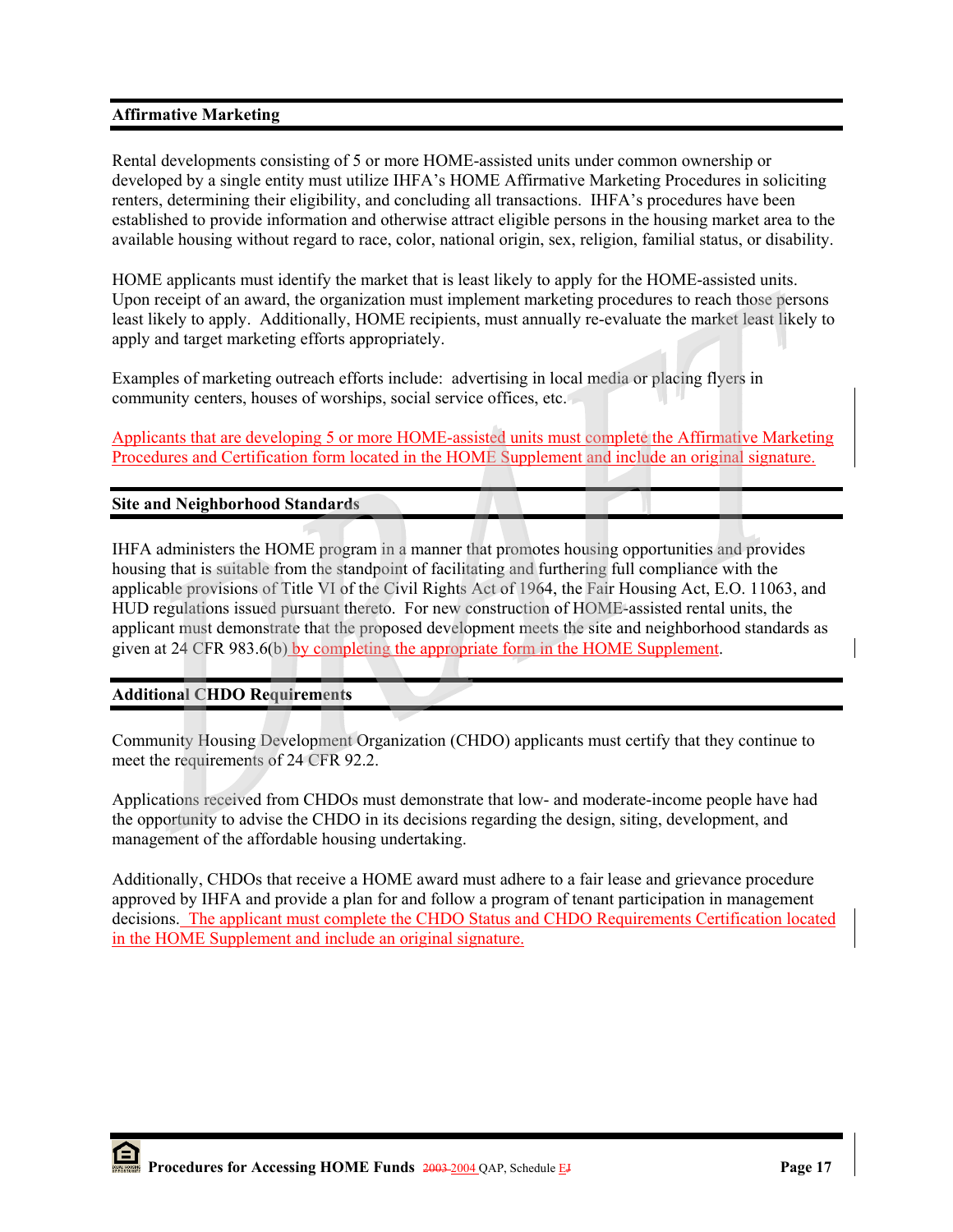# **Lead Based Paint Requirements**

Recipients of an IHFA HOME award are subject to the HUD lead based paint requirements found in 24 CFR Part 35. The chart below summarizes the requirement based on the amount of HOME funds subsidizing each HOME-assisted unit. For additional instructions, contact your IHFA Development Specialist**Allocation Analyst**.

|                                 |                     | <b>Rehabilitation</b>  |                        | <b>Acquisition</b><br>without<br><b>Rehabilitation</b> |
|---------------------------------|---------------------|------------------------|------------------------|--------------------------------------------------------|
| <b>HOME Amount</b><br>Per Unit: | $\leq 5,000$        | \$5,000-\$25,000       | $>$ \$25,000           |                                                        |
| Approach $#$ to                 | $\Delta$ pproach #1 | Approach #3            | Approach $#4$          | Approach #2                                            |
| Lead Hazard                     | Do no harm          | Identify &             | Identify & abate       | Identify &                                             |
| Evaluation &                    |                     | control lead           | lead hazards           | stabilize                                              |
| Reduction                       |                     | hazards                |                        | deteriorated paint                                     |
| (see detail in                  |                     |                        |                        |                                                        |
| following chart)                |                     |                        |                        |                                                        |
| Notification of<br>Tenants      | Yes                 | Yes                    | Yes                    | Yes                                                    |
| Lead Hazard                     | Paint Testing of    | Paint Testing of       | Paint Testing of       | Visual                                                 |
| Evaluation                      | surface to be       | surface to be          | surface to be          | Assessment                                             |
|                                 | disturbed by        | disturbed by           | disturbed by           |                                                        |
|                                 | rehabilitation      | rehabilitation &       | rehabilitation &       |                                                        |
|                                 |                     | <b>Risk Assessment</b> | <b>Risk Assessment</b> |                                                        |
| Lead Hazard                     | Repair surfaces     | Interim controls       | Abatement              | Paint                                                  |
| Reduction                       | disturbed during    |                        | (Interim Controls      | Stabilization                                          |
|                                 | rehabilitation.     | Safe work              | on exterior            |                                                        |
|                                 |                     | practices &            | surfaces not           | Safe work                                              |
|                                 | Safe work           | clearance of unit      | disturbed by           | practices &                                            |
|                                 | practices &         |                        | rehabilitation)        | clearance of unit                                      |
|                                 | clearance of        |                        | Safe work              |                                                        |
|                                 | work site           |                        | practices $\&$         |                                                        |
|                                 |                     |                        | clearance of unit      |                                                        |
| Ongoing                         | For HOME            | For HOME               | For HOME               | Yes (if ongoing                                        |
| Maintenance                     | rental only         | rental only            | rental only            | relationship)                                          |
| <b>EIBLL</b><br>Requirements    | N <sub>0</sub>      | N <sub>0</sub>         | No                     | N <sub>o</sub>                                         |
| Options                         | Presume lead-       | Presume lead-          | Presume lead-          | Test deteriorated                                      |
|                                 | based paint &       | based paint &/or       | based paint &/or       | paint. Use safe                                        |
|                                 | use safe work       | hazards & use          | hazards & abate        | work practices                                         |
|                                 | practices on all    | standard               | all applicable         | only on lead-                                          |
|                                 | surfaces            | treatments             | surfaces               | based paint                                            |
|                                 |                     |                        |                        | surfaces.                                              |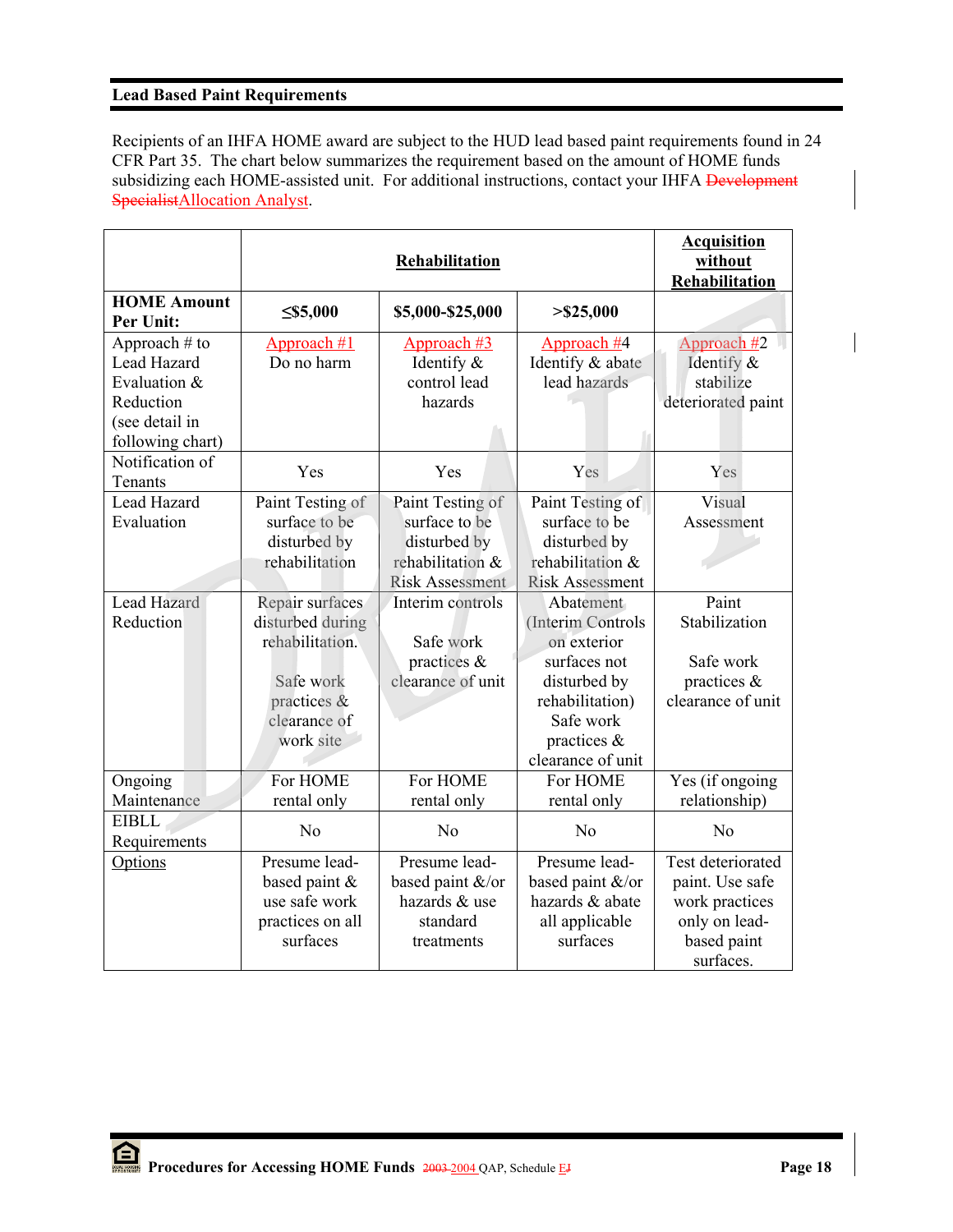| Approach 1. Do No Harm                                                                                      |                                                                                                                                                                           |                                                                                                                       |
|-------------------------------------------------------------------------------------------------------------|---------------------------------------------------------------------------------------------------------------------------------------------------------------------------|-----------------------------------------------------------------------------------------------------------------------|
| <b>Lead Hazard Evaluation</b>                                                                               | <b>Lead Hazard Reduction</b>                                                                                                                                              | Options                                                                                                               |
| Paint testing performed on<br>surfaces to be disturbed                                                      | Repair surfaces disturbed<br>during work.<br>Safe work practices used<br>when working on areas<br>identified as lead-based paint.<br>Clearance performed on work<br>site. | Presume lead-based paint is<br>present and use safe work<br>practices on all surfaces being<br>disturbed.             |
| <b>Approach 2. Identify and Stabilize Deteriorated Paint</b>                                                |                                                                                                                                                                           |                                                                                                                       |
| <b>Lead Hazard Evaluation</b>                                                                               | <b>Lead Hazard Reduction</b>                                                                                                                                              | Options                                                                                                               |
| Visual assessment performed<br>to identify deteriorated paint.                                              | Paint stabilization of<br>identified deteriorated paint.<br>Safe work practices used.<br>Clearance performed unit-<br>wide.                                               | Perform paint testing on<br>deteriorated paint. Safe work<br>practice requirements only<br>apply to lead-based paint. |
| <b>Approach 3. Identify and Control Lead Hazards</b>                                                        |                                                                                                                                                                           |                                                                                                                       |
| <b>Lead Hazard Evaluation</b>                                                                               | <b>Lead Hazard Reduction</b>                                                                                                                                              | Options                                                                                                               |
| Paint testing performed on<br>surfaces to be disturbed.<br>Risk assessment performed<br>on entire dwelling. | Interim controls performed<br>on identified hazards.<br>Safe work practices used.<br>Clearance performed<br>unit-<br>wide.                                                | Presume lead based paint &/or<br>lead based paint hazards are<br>present & perform standard<br>treatments.            |
| <b>Approach 4. Identify and Abate Lead Hazards</b>                                                          |                                                                                                                                                                           |                                                                                                                       |
| <b>Lead Hazard Evaluation</b>                                                                               | <b>Lead Hazard Reduction</b>                                                                                                                                              | Options                                                                                                               |
| Paint testing performed on                                                                                  | Abatement performed on                                                                                                                                                    | Presume lead-based paint &/or                                                                                         |
| surfaces to be disturbed.                                                                                   | identified hazards.                                                                                                                                                       | lead-based paint hazards are                                                                                          |
| <b>Risk assessment performed</b>                                                                            | <b>Interim controls performed</b>                                                                                                                                         | present & perform abatement                                                                                           |
| on entire dwelling.                                                                                         | on identified hazards on the<br>exterior that are not disturbed<br>by rehabilitation.                                                                                     | on all applicable surfaces-<br>deteriorated, impact, friction,<br>chewable<br>surfaces.<br>and                        |
|                                                                                                             | Safe work practices used.                                                                                                                                                 | surfaces to be disturbed.                                                                                             |
|                                                                                                             | performed<br><b>Clearance</b><br>unit<br>wide.                                                                                                                            |                                                                                                                       |

# **Four Approaches To Implementing Lead Hazard Evaluation & Reduction:**

# **Uniform Relocation and Real Property Acquisition Act of 1970 (URA) and Section 104(d) Requirements**

IHFA's goal is to minimize displacement of existing residents when federal and state funds are used for rehabilitation or acquisition. URA provisions apply to any person (including corporations, partnerships, proprietorships, and nonprofit organizations) who is involuntarily displaced because of a federally assisted development. Eligibility for URA coverage begins at the time that an offer to acquire is made for property in anticipation of a development planning to use federal funds. Tenants and owners at the time the offer to acquire is made are eligible to receive reimbursement for moving expenses as such, notices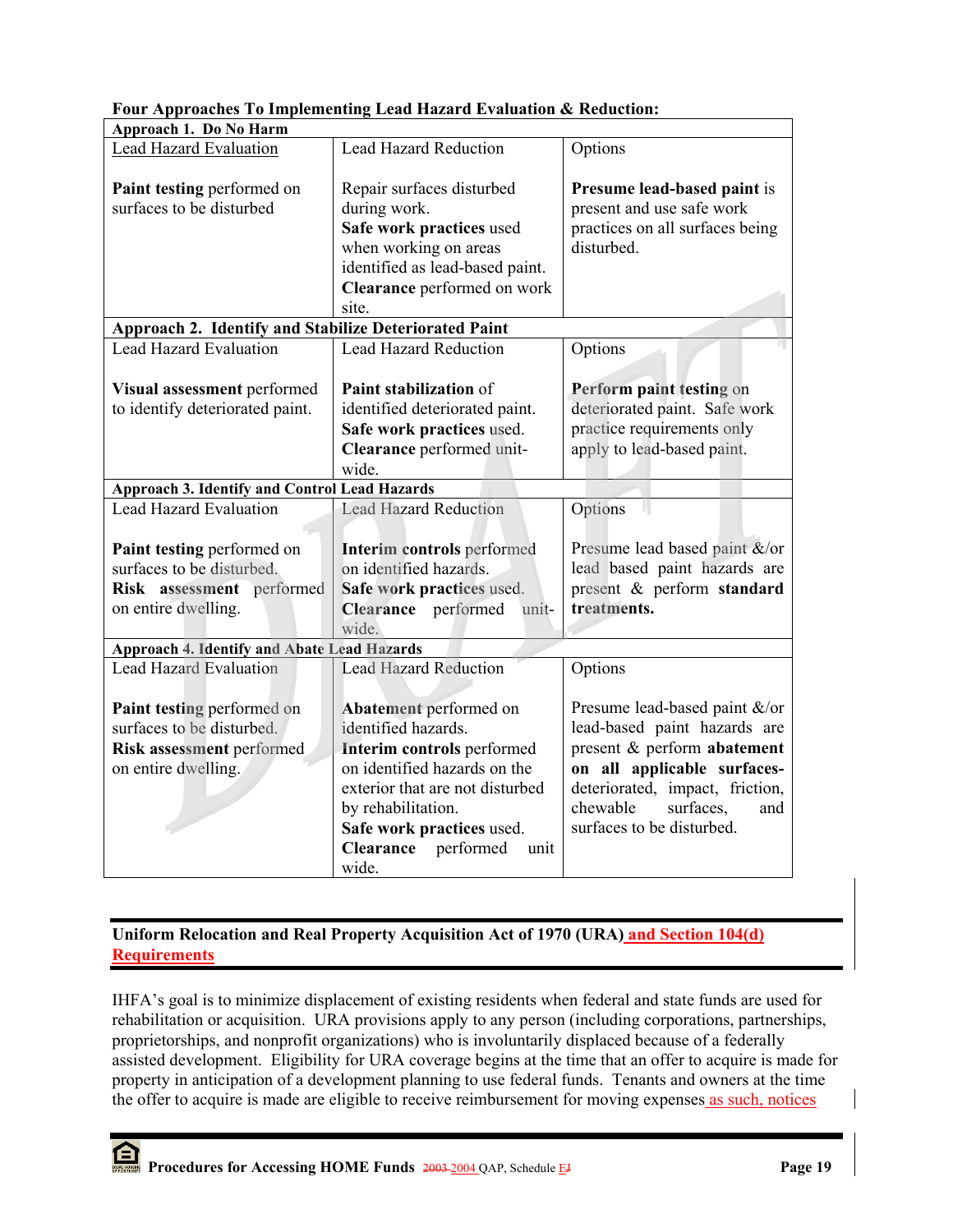are required to be sent and verification included with the application. Residential tenants may also receive a housing cost allowance for up to 42 months.

For further detailed information, including sample letters, please review the URA and Section 104(d) Chapter of the Community Development Implementation Manual at [www.in.gov/ihfa/comdev/comp/manuals/im/im.htm.](http://www.in.gov/ihfa/comdev/comp/manuals/im/im.htm) Additionally, applicants anticipating that URA or Section 104(d) requirements apply to their development are strongly encouraged to seek technical assistance through their Compliance Monitor.

# **Accessibility**

The Federal Fair Housing Act Amendments of 1988 establishes the following seven design standards for all newly constructed multi-family housing of four or more units ready for first occupancy on or after March 13, 1991 (See 24 CFR 100.205). The housing is not covered if the last building permit was issued prior to June 15, 1990, or if the site is determined to be impractical.

- At least one building entrance must be on an accessible route.
- All public and common areas must be readily accessible to and usable by people with disabilities.
- All doors providing passage into and within all premises must be sufficiently wide for use by persons in wheelchairs.

Additionally, all ground floor units and all units on floors served by elevators must have:

- An accessible route into and through the dwelling.
- Accessible light switches, electrical outlets, thermostats, and other environmental controls.
- Reinforcements in bathroom walls to allow later installation of grab bars around the toilet, tub, and shower, when needed.
- Kitchens and bathrooms configured so that a person using a wheelchair can maneuver about the space.

Section 504 of the Rehabilitation Act of 1973 prohibits discrimination against persons with disabilities in the operation of programs receiving Federal financial assistance. HUD regulations implementing Section 504 contain accessibility requirements for new construction and rehabilitation of housing as well as requirements for ensuring that the programs themselves are operated in a manner that is accessible to and usable by persons with disabilities. (See 24 CFR Part 8). Multifamily housing developments are defined at 24 CFR 8.3 as developments "containing five or more dwelling units."

**New Construction** - HUD regulations implementing Section 504 at 24 CFR 8.22(a) require that new construction of multifamily developments be designed and constructed to be readily accessible to and usable by persons with disabilities. Both the individual units and the common areas in the building must be accessible. For new construction of multifamily rental developments, a minimum of five percent (5%) of the dwelling units in the development (but not less than one unit) must be accessible to individuals with mobility impairments. An additional two percent (2%) of the dwelling units (but at a minimum, not less than one unit) must be accessible to individuals with sensory impairments (i.e. hearing or vision impairments), unless HUD prescribes a higher number pursuant to 24 CFR 8.22(c).

**Rehabilitation - Substantial Alterations** - Section 504 requires that if alterations are undertaken to a housing development that has 15 or more units, and the rehabilitation costs will be 75 percent or more of the replacement cost of the completed facility, then such developments are considered to have undergone "substantial alterations" (24 CFR 8.23 (a)). For substantial alterations of multifamily rental housing, the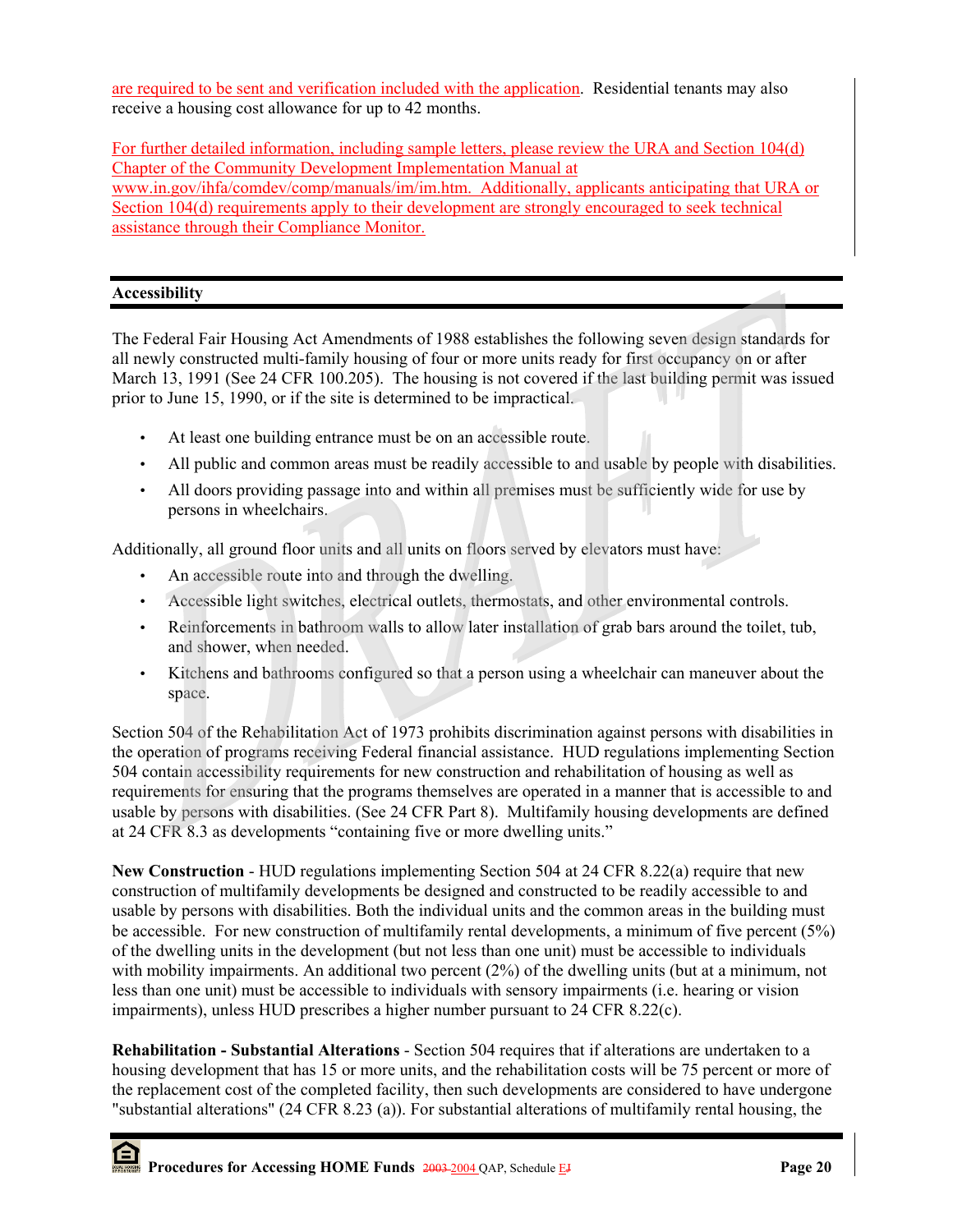accessibility requirements contained in 24 CFR 8.22 must be followed -- a minimum of five percent (5%) of the dwelling units in the development (but not less than one unit) must be accessible to individuals with mobility impairments, and an additional two percent (2%), at a minimum (but not less than one unit), must be accessible to individuals with sensory impairments.

**Rehabilitation - Other Alterations** - When other alterations that do not meet the regulatory definition of substantial alterations are undertaken in multifamily rental housing developments of any size, these alterations must, to the maximum extent feasible, make the dwelling units accessible to and usable by individuals with disabilities, until a minimum of five percent (5%) of the dwelling units (but not less than one unit) are accessible to people with mobility impairments, unless HUD prescribes a higher number pursuant to 24 CFR 8.23(b)(2). If alterations of single elements or spaces of a dwelling unit, when considered together, amount to an alteration of a dwelling unit, then the entire dwelling unit shall be made accessible. For this category of rehabilitation the additional two percent (2%) of the dwelling units requirement for individuals with sensory impairments does not apply. Alterations to common spaces must, to the maximum extent feasible, make those areas accessible. A recipient is not required to make a dwelling unit, common area, facility or element accessible, if doing so would impose undue financial and administrative burdens on the operation of the multifamily housing development. (24 CFR 8.23(b)) Therefore, recipients are required to provide access in covered alterations up to the point of being infeasible or an undue financial and administrative burden.

**Accessibility Standards** - Dwelling units designed and constructed in accordance with the Uniform Federal Accessibility Standards (UFAS) will be deemed to comply with the Section 504 regulation. For copies of UFAS, contact the HUD Distribution Center at 1-800-767-7468; hearing or speech-impaired persons may access this number via TTY by calling the Federal Information Relay Service at 1-800-877- 8339. Accessible units must be, to the maximum extent feasible, distributed throughout the development and sites, and must be available in a sufficient range of sizes and amenities so as not to limit choice. For further guidance regarding accessibility requirements, refer to HUD CPD Notice 00-09.

# **Program Guideline Requirements**

The program guidelines section of the HOME Supplement must be completed when submitting an application for funding. Program guidelines will be used in the management and leasing of the newly constructed or rehabilitated housing. They must clearly outline the requirements for the development and will be used to ensure that all applicants are treated in a fair and consistent manner. A copy of the current program guidelines must be available at the management office of the development throughout the affordability period.

# **Certificate of Existence**

All incorporated applicants must provide evidence that they validly exist according to the laws of the State of Indiana. A copy of the Certificate of Existence that is less than 6 months old must be provided with the application. This certificate can be ordered through the Secretary of State at the following website: [http://www.in.gov/sos/business/corporations.html.](http://www.in.gov/sos/business/corporations.html)

## **Homeless Information Management System**

The State of Indiana's Continuum of Care is in the process of implementing a Homeless Management Information System (HMIS). It is anticipated that the new system will more accurately reflect point-intime counts of homeless persons over a greater period of time. HMIS will provide the State with much needed data about the number of persons who are homeless, the services they seek and need, and their housing patterns and needs.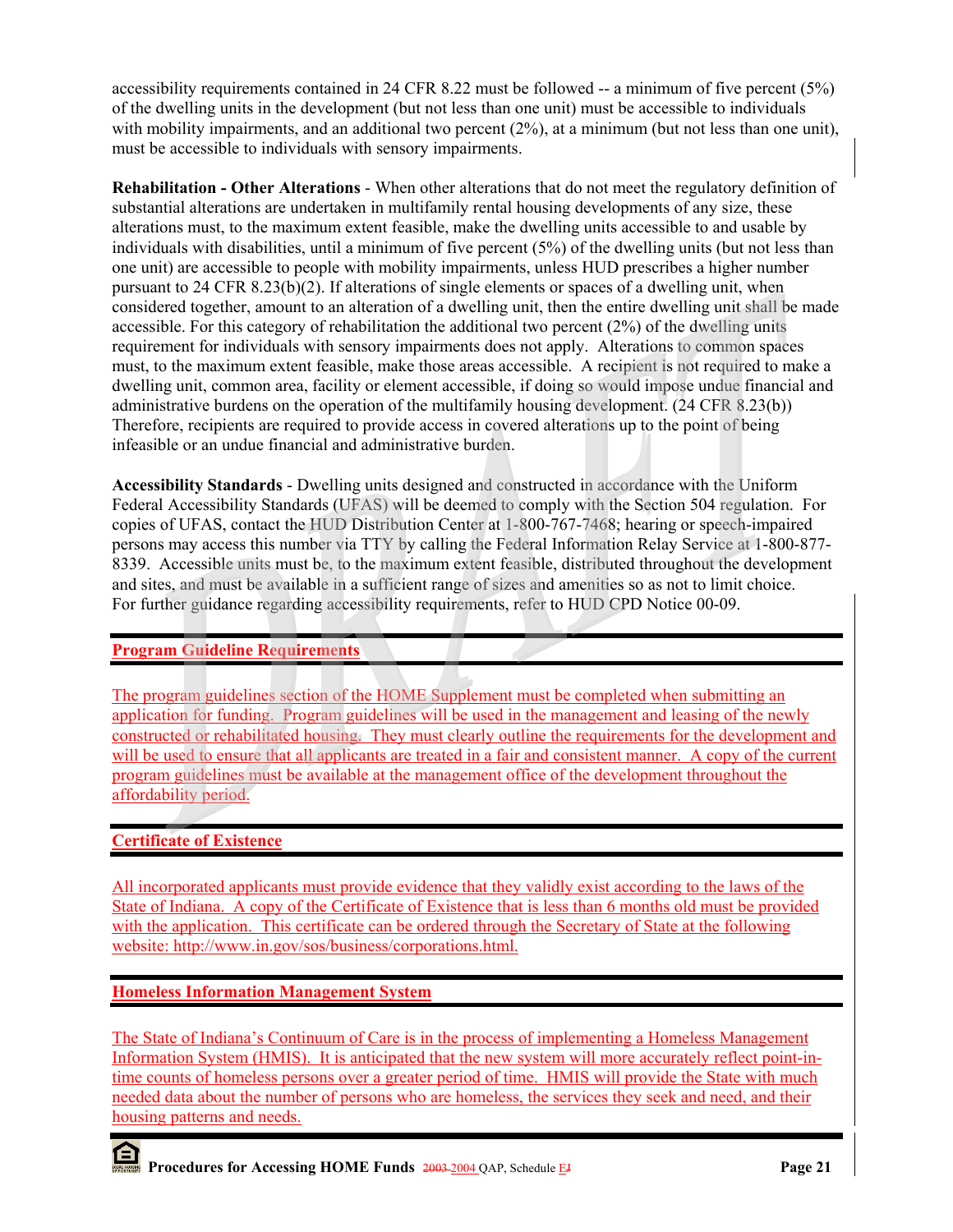For applicants that are proposing to develop either transitional housing or permanent supportive housing, you will be required to participate in HMIS as it becomes available in the State of Indiana. An original certification of this is required as part of the HOME Supplement.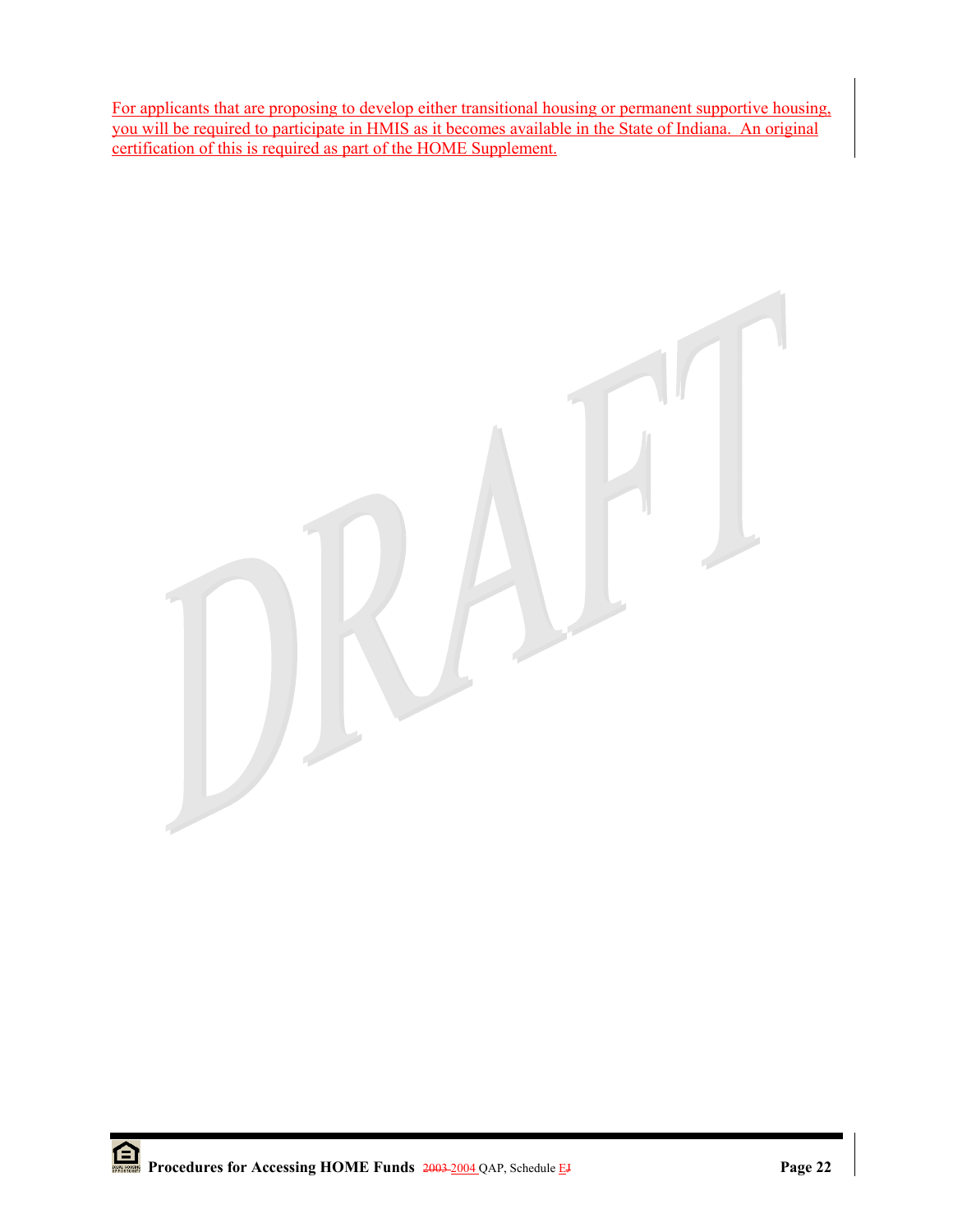## **Procedures for Accessing a Trust Fund Loan**

The Indiana Housing Trust Fund (HTF) was established in 1989 to provide short-term financing options for the development of safe, decent, and affordable housing in Indiana communities. In an effort to streamline the multi-family application process, developers applying for Rental Housing Tax Credits (RHTCs) or Multifamily Private Activity Tax-Exempt Bonds (Bonds) may simultaneously request a HTF loan. If you are applying for RHTCs or Bonds for any development and want to also access a HTF loan, you must indicate the HTF request on the "Multi-Family Housing Finance Application" and submit additional documentation as instructed in the "Multi-Family Housing Finance Application – Trust Fund Supplement." Outside of this process, applications for HTF financing for a RHTC or Bond development will only be considered in accordance with IHFA's Housing from Shelters to Homeownership application criteria.

In the event that an application is competitive for RHTCs or Bonds but either (1) the application fails the HTF threshold review; or (2) HTF funds are not available to loan, IHFA will allow the applicant to submit additional information to identify other means of filling the development's financing gap. Upon timely receipt of requested information, these applications will continue to be allowed to compete for an allocation of RHTCs or Bonds.

If the potential development has an open HOME, CDBG, or HTF award through the Housing from Shelters to Homeownership program, the applicant may request funding through the QAP; however, Applicants must request approval at least 30 days prior to the application deadline and IHFA must approve this action. Requests will be reviewed and underwritten on a case-by-case basis. If the application is re-underwritten, the applicant will be subject to an underwriting fee. Applicants may be required to deobligate, repay, or reduce the amount of their current award prior to the application deadline.

Applicants who receive a HTF loan should be aware that additional regulations and requirements accompany this program. HTF regulations may be found in the Indiana Code at I.C. 5-20-4. In particular, affordability requirements may be more stringent than under the RHTC or Bond program. Applicants should carefully review these regulations when requesting an HTF loan. IHFA strongly encourages applicants to consult with legal and accounting advisors due to the complexity of these programs.

#### **Technical Assistance**

IHFA's Development Specialists Allocation Analysts are available to answer questions you have about applying for a Trust Fund loan. The Specialist Analyst for your county can be reached by calling (317) 232-7777 or toll-free at (800) 872-0371. A regional map of IHFA's Community Development staff is available online at: www.in.gov/ihfa/comdev/newsfaqs/regions/regions.htm.

#### **HTF Program Eligibility**

Eligibility will be determined based on:

1. Whether the development demonstrates a need for a HTF loan in order to make a greater number of rental units affordable to lower income households.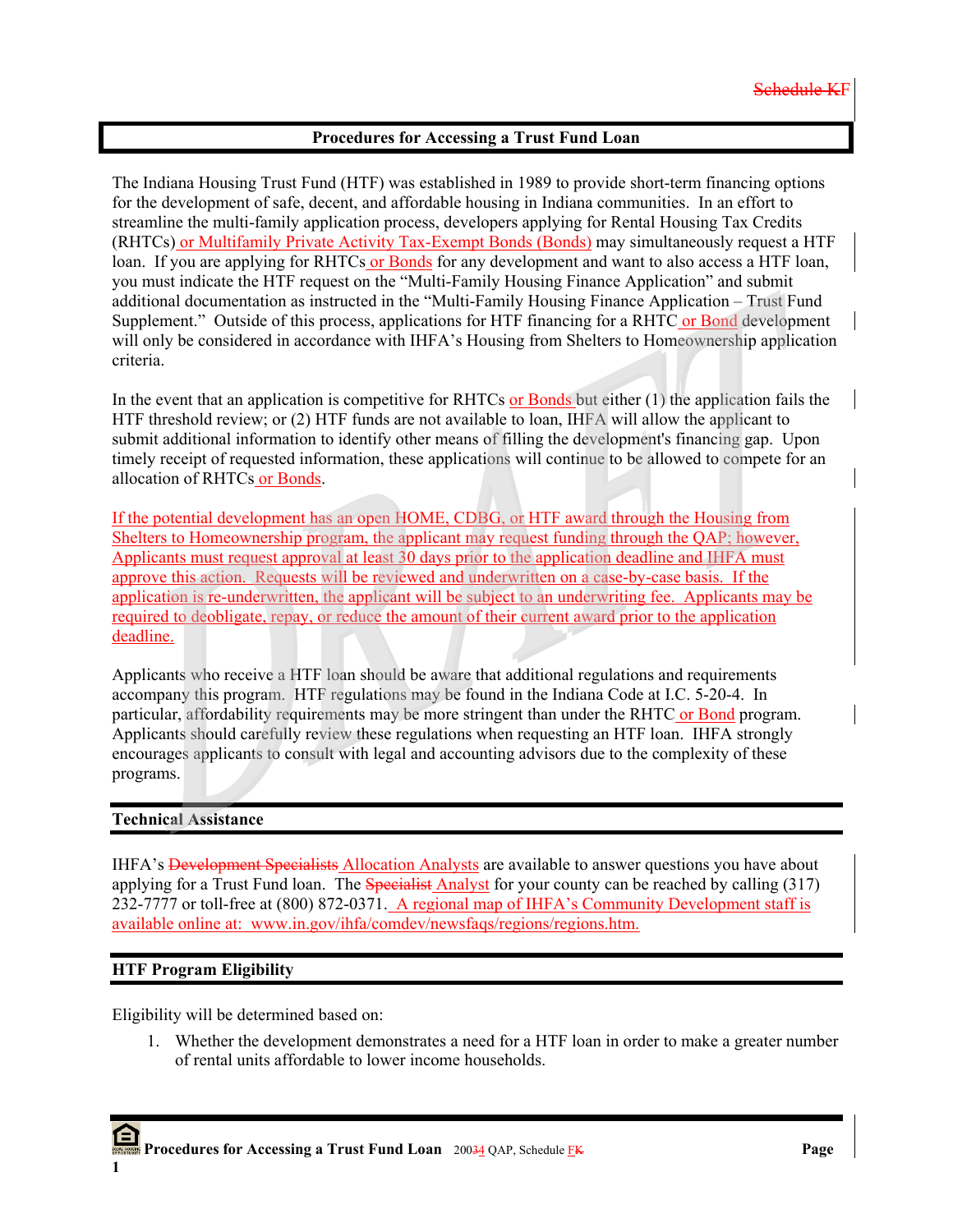- 2. Whether the development meets State and Federal requirements of all programs for which it is applying.
- 3. If the development ranking is sufficient for it to be awarded RHTCs or Bonds pursuant to the RHTC or Bond process.
- 4. The availability of HTF funds.

## **Eligible Applicants**

The HTF applicant must be a Limited Partnership (LP), Limited Liability Company (LLC), Community Housing Development Organization (CHDO), or Not-for-Profit (NFP) organized under Indiana law. If the LP or LLC has not yet been formed, the applicant must be the general partner or member. If a loan is made to such an applicant, all subsequent loan documents must be executed by the LP or the LLC.

The Indiana Code establishing the HTF requires that at least fifty percent (50%) of the resources of the fund will be allocated to nonprofit corporations under Section 501 (c) of the Internal Revenue Code. As such, loans may be awarded or denied based on this requirement.

## **HTF Loan Limitation**

The maximum HTF loan request is \$300,000 500,000.

**Maximum HTF Subsidy Limits**

The maximum subsidy is \$75,000 HTF loan funds per unit.

**Development Location** 

The development must be in Indiana.

## **Uses of HTF Loan**

A HTF loan may be used for construction financing (acquisition, construction hard costs or rehabilitation hard costs) of HTF-assisted units–and testing of lead hazards or to pay off a HOME CHDO Predevelopment loan, a HOME CHDO Seed Money loan, or a Trust Fund Seed Money loan. The loan is available for construction and/or short-term permanent financing and may be used to refinance existing permanent debt.

The HTF may assist rental, transitional or permanent supportive housing.

# **Loan Term**

The applicant may propose a loan term of up to two (2) years of construction financing. seven  $(7)$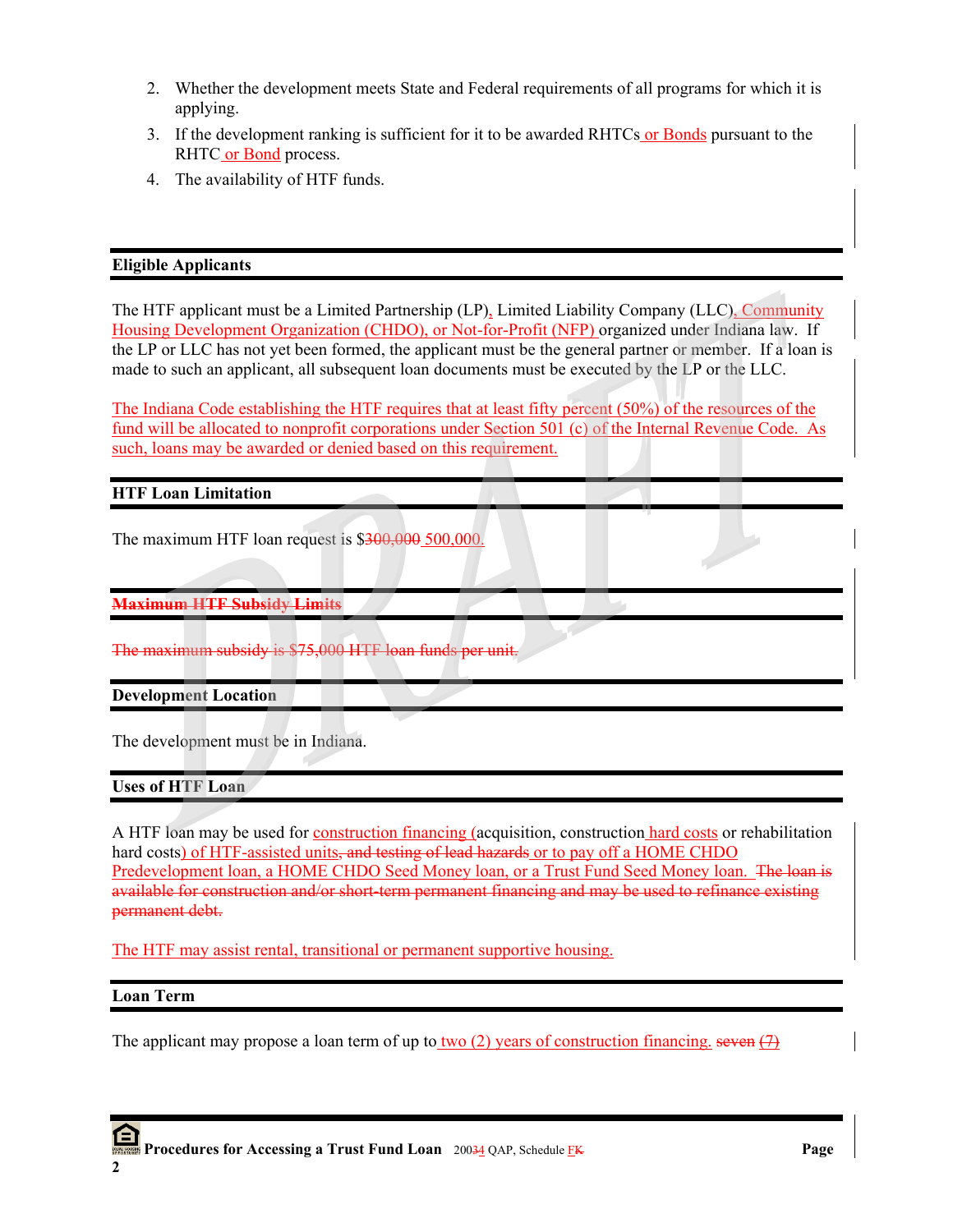## **Interest Rate**

The applicant may propose the interest rate for the loan; however, aApplicants are strongly encouraged must propose to consider an interest rate of at least four three percent (3%). In order to obtain maximum consideration for funding, applicants must be able to demonstrate that HTF financing at the rate proposed is necessary to make units affordable. Lower interest rates will be reviewed and considered; however, justification as to why this rate is necessary is required.

## **Security or Collateral**

The HTF loan must be secured. In most instances, this will be met by a mortgage on the assisted property. The HTF loan ean easy be subordinated to other financing, but there must be sufficient collateral to fully cover the amount of the loan. For the HTF assisted development, IHFA will subordinate to the point when the HTF loan plus other financing is at an amount not to exceed 100% of the cost of construction. If financing is requested beyond this amount, IHFA maycan also accept liens on personal property, or liens on other real estate, and in some instances, personal guarantees. The security pledge should reflect the degree of risk inherent to the **project** development and must be proportionate to the level of funding requested. The appropriateness of the security offered will be an element of the funding decision.

## **Threshold Criteria**

1.The applicant must have indicated its intention to request HTF financing on an Intent to Submit Form submitted to IHFA by the published deadline.

- 1. On or before the application deadline, the applicant must provide all documentation as instructed in the "Multi-Family Housing Finance Application – Trust Fund Supplement.". If the Authority requests additional information from the applicant, all documents are due on or before the date provided by IHFA staff..
- 3.2. The Development must meet all the requirements of this Schedule and the Indiana Code at I.C. -5-20- 4.
- 3. All HTF assisted units must benefit households at or below 80% of area median income (AMI), adjusted for family size. However, at least fifty percent (50%) of the HTF-assisted units must benefit households at or below 50% of the area median income (AMI), adjusted for family size.
	- 4.4. The applicant must demonstrate that the HTF loan is not being used for bridge financing of the equity contribution. IHFA will consider several factors including, but not limited to: the timing of equity payments, the amount of permanent debt once all equity is contributed, the amount of the construction loan, etc.

5.If a balloon payment is proposed, the applicant must demonstrate that it has received a commitment from a third party lender for financing that will repay the HTF balloon amount.4.

- 6. If the applicant has previously been involved with funds under any IHFA program, the applicant and any related party must not:
	- a. Be out of compliance and or on any IHFA suspension list as of the application due date. In addition, the applicant or any related party will not be recommended for funding if placed on the suspension list at any point during the review period prior to IHFA's Board award date.
	- b. Have an outstanding loan balance (including current loan request) that exceeds  $$1,75000,000$ .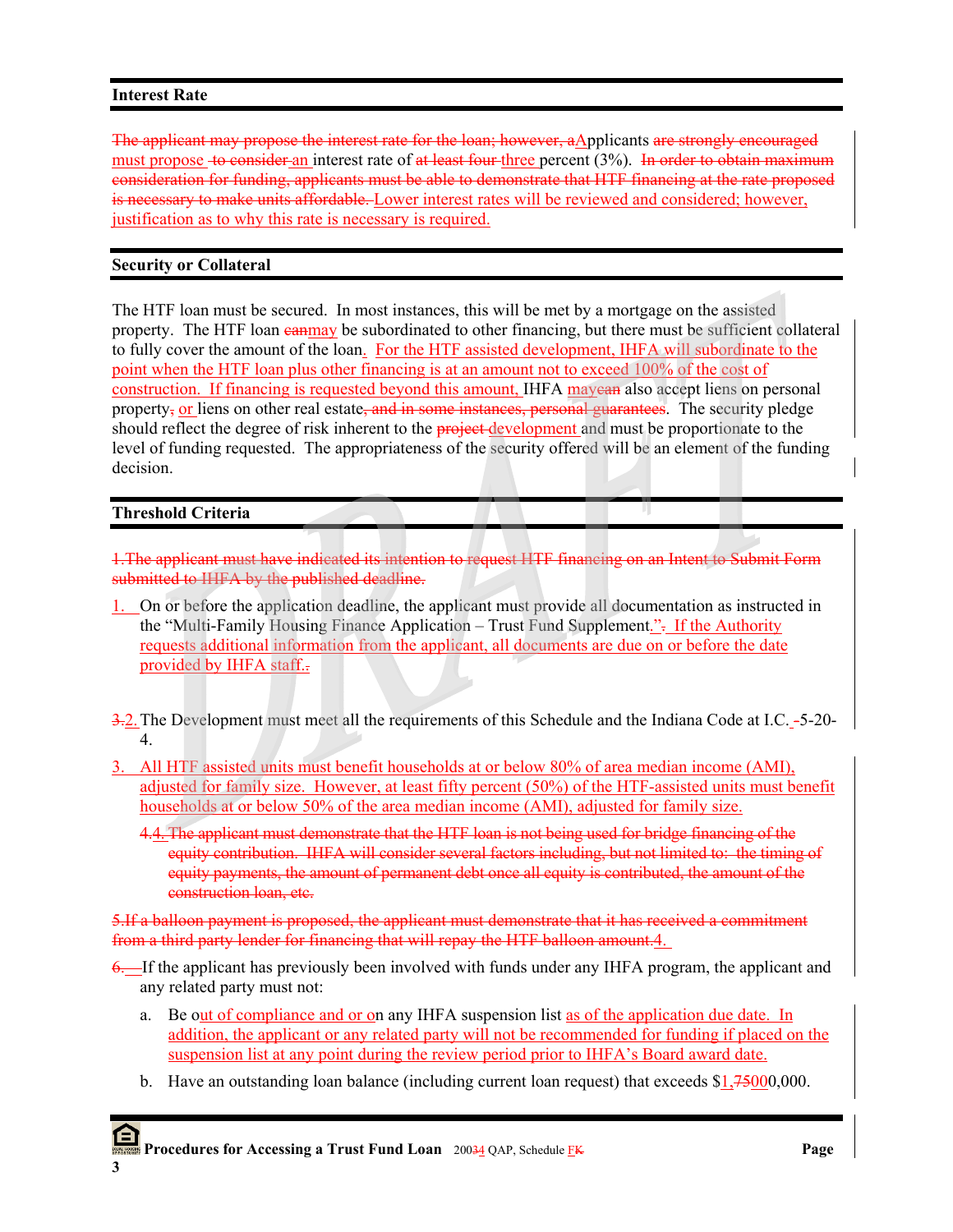7.5. IHFA reserves the right to disqualify from funding any applicant that has a history of disregarding the policies, procedures, or staff directives associated with administering any IHFA program or programs of other State, Federal, or affordable housing entitiesfunders, such as, but not limited to the U.S. Department of Housing and Urban Development (HUD), Indiana Department of Commerce, U.S. Department of Agriculture - Rural Development, or Federal Home Loan Bank.

**Note:** During funding rounds when loan recommendations fall below IHFA's internal funding goals, IHFA may, in its sole discretion, request additional information to be submitted for applications identified as being incomplete, having technical errors in the resolution, or having technical errors in the assurances and certifications. Upon timely receipt of requested information, these applications may then be allowed to compete for a HTF loan. However, they would only be recommended for funding after all complete applications have been recommended for funding and each item has been provided as required in the HTF Supplement Application Completeness Checklist.

## **Determining HTF Assisted Units**

The percentage of which the HTF can be attributed to the total development costs represents the percentage of units that will be considered HTF assisted.

For example, if development costs are \$2,000,000 and the applicant is requesting \$500,000 in HTF financing, then twenty-five percent (25%) of the construction financing is via the HTF. As such, 25% of the units will be assisted with the HTF and must meet the requirements of the HTF program.

#### **Occupancy Restrictions and Rent Limits**

One hundred Fifty percent  $(1050\%)$  of the HTF assisted units must be occupied by households whose incomes are at or below 50% of the area median income adjusted for household size, and the additional HTF units must be for incomes at or below 80% of the area median income adjusted for household size,. with FRental rates (including tenant-paid utilities) that domust not exceed the 50% AMI HOME Rent Limit as published annually by IHFA's Community Development Departmentthe limits of the Rental Housing Tax Credit (RHTC) Program and/or the HOME Investment Partnerships (HOME) Program as appropriate. In instances when HTF units are not developed with the assistance of RHTC or HOME funding, the HOME rent and income limits will apply.

If an SRO unit does not have kitchen or bathroom facilities, or has either of these but not both, the maximum SRO rent will be the lesser of 75% of the Fair Market Rent or 100% of the applicable rent limit for an efficiency. For an SRO unit with both kitchen and bathroom facilities, the maximum SRO rent will be 100% of the applicable rent limit for an efficiency.

Rent limits do not include food or the costs of supportive services but do include the cost of any tenantpaid utilities. You must subtract from the published rent limit an approved utility allowance for all utilities for which the tenant will be responsible.

If the applicant proposes to receive all or a portion of the rent payment via a tenant based rental subsidy, the total tenant rent cannot exceed the published rent limits for the applicable income level. For example, a tenant residing in a unit set-aside for households at or below 40% of the area median income has a voucher that pays \$100 of his/her rent, and the published utility allowance for tenant paid utilities for the unit is \$50. If the published 50% Rent Limit is \$300, the tenant paid portion of rent cannot exceed \$150

**4**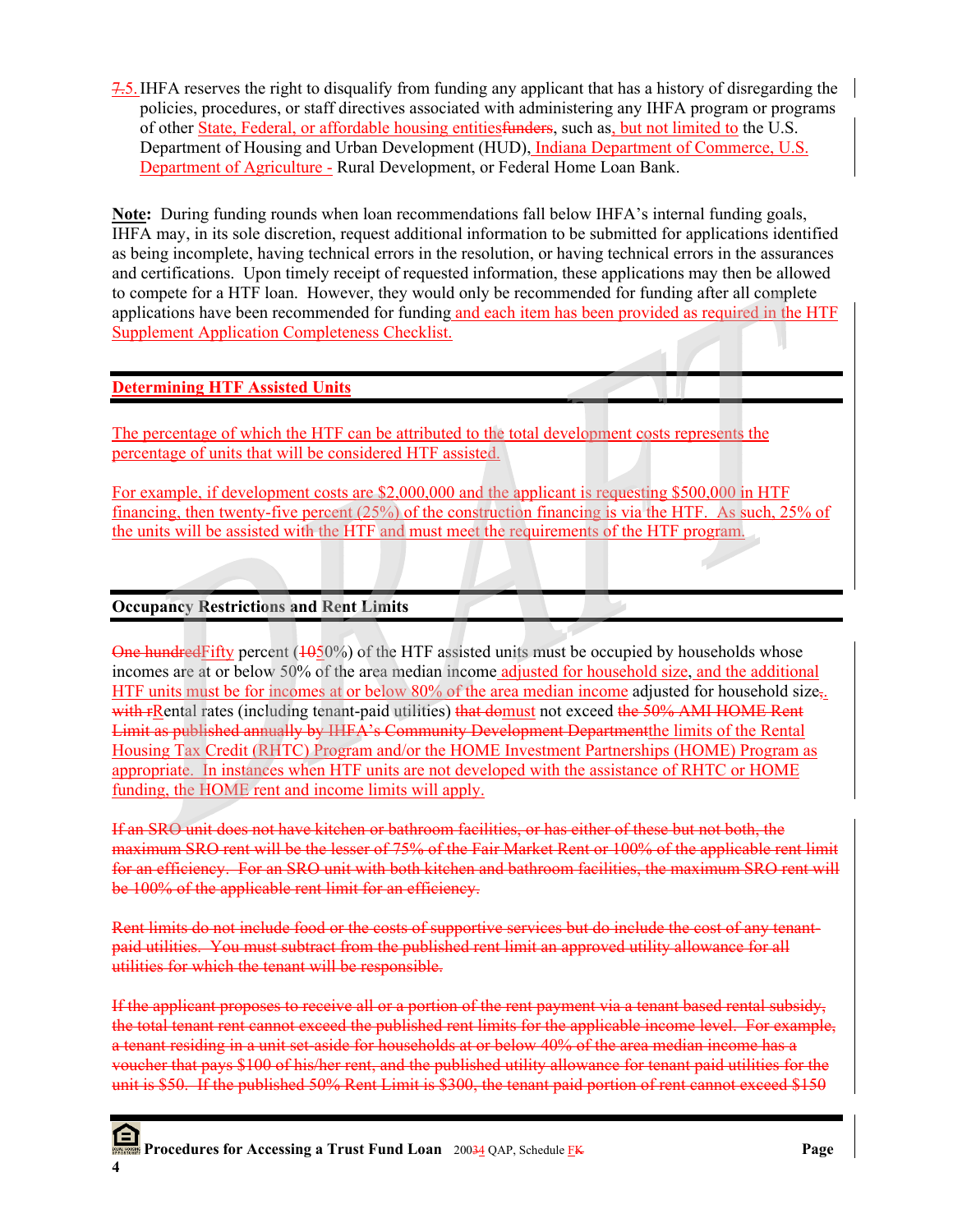(\$300 Rent Limit - \$100 Section 8 Voucher - \$50 Utility Allowance = \$150 Maximum Tenant Paid Portion).

All tenants who occupy HTF-assisted units must be income recertified **according to the requirements of** the RHTC or HOME program on an annual basis. Section 8 definition of household income applies.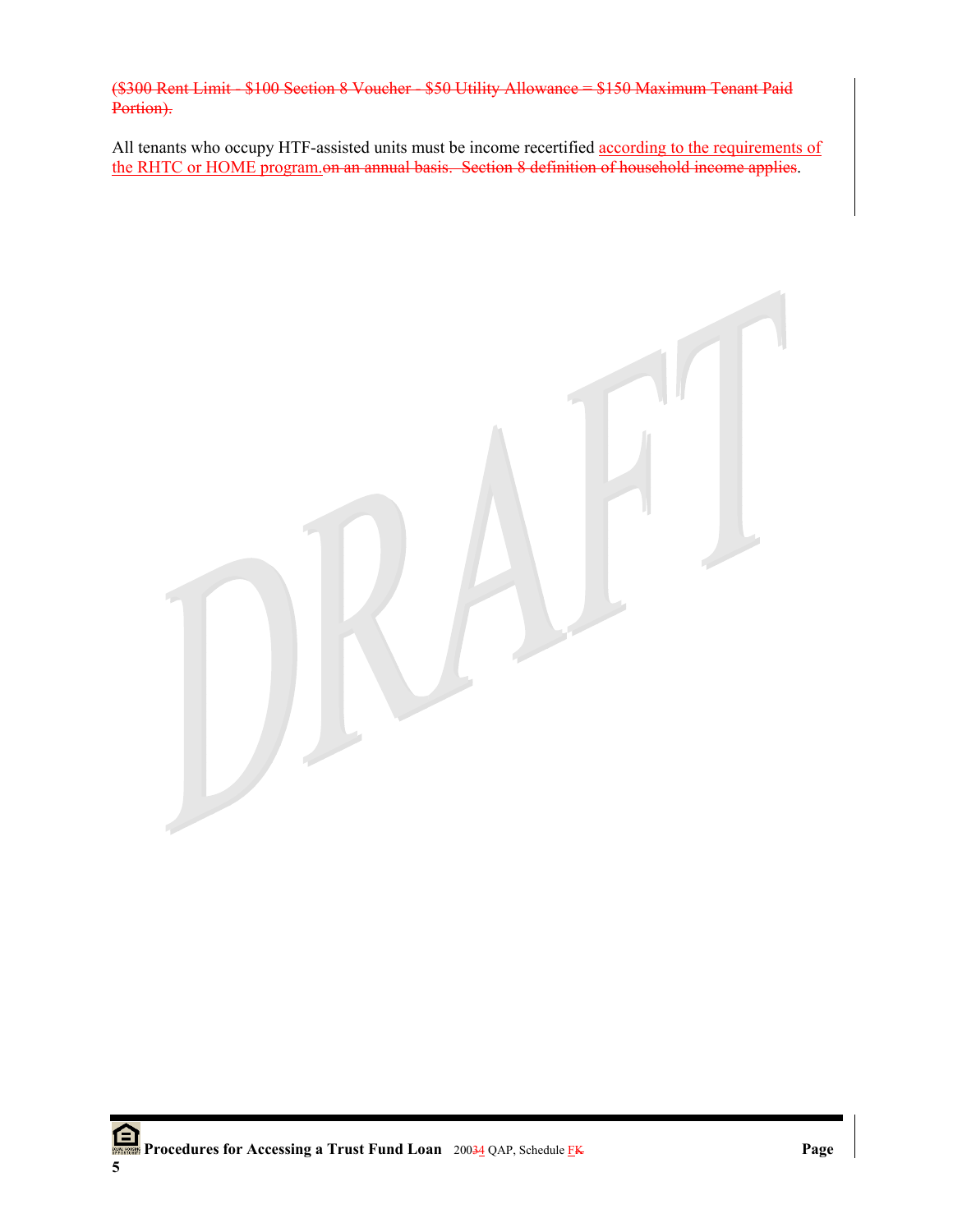#### **Minimum Period of Affordability**

The HTF-assisted units must meet affordability requirements for not less than fifteen years, beginning at development completion. The affordability requirements apply without regard to the term of any loan or mortgage or the transfer of ownership. The affordability requirements must be imposed by deed restrictions or covenants running with the land. Please note that the HTF affordability period may differ from that of the RHTC, HOME, or Bond program.

The affordability period terminates only upon foreclosure, transfer in lieu of foreclosure, or sale of the assisted unit to an income-eligible participant of an approved RHTC or Bond lease-purchase program. IHFA may use purchase options, rights of first refusal, or other preemptive rights to purchase the housing before foreclosure or deed in lieu of foreclosure to preserve affordability. The affordability restrictions shall be revived according to the original terms if, during the original affordability period, the owner of record before the foreclosure, or deed in lieu of foreclosure, or any entity that includes the former owner or those with whom the former owner has or had family or business ties, obtains an ownership interest in the project development or property.

## **Property Standards**

- The completed development must meet the more stringent of the local rehabilitation standards or the Indiana State Building Code.
- The development must meet the accessibility requirements at 24 CFR Part 8, which implements Section 504 of the Rehabilitation Act of 1973.
- Multi-family units, as defined at 24 CFR 100.201, must meet the design and construction requirements at 24 CFR 100.205, which implements the Federal Fair Housing Act Amendments of 1988.
- Newly constructed units must meet additional energy efficiency standards for new construction as described in 24 CFR 92.251. Newly constructed housing must meet, at the time of application, the current edition of the Indiana Energy Conservation Code published by the International Code Council.

currentModel Energy Code published by the Council of American Building Officials.

#### **HTF Match Requirements**

The HTF program requires a tenfive percent  $(510\%)$  match. This match may be provided by donated land, buildings, material, cash, and grants or loans from sources such asother than IHFA's CDBG, HOPWA or HOME programs. Other sources of match may also qualify. Contact your IHFA Development Specialist Allocation Analyst if you have questions about a specific source.

#### **Underwriting Criteria**

In reviewing requests for a HTF loan in conjunction with RHTCs or Bonds, IHFA will utilize the underwriting analysis completed in accordance with criteria as given in the current Rental Housing Tax Credit Qualified Allocation Plan for the State of Indiana. **Applicants awarded a HTF loan in conjunction with RHTCs or Bonds may receive an offer of assistance (i.e., loan amount, loan term, interest rate, etc.) that is different from that requested. Applicants shall be notified if changes should occur.**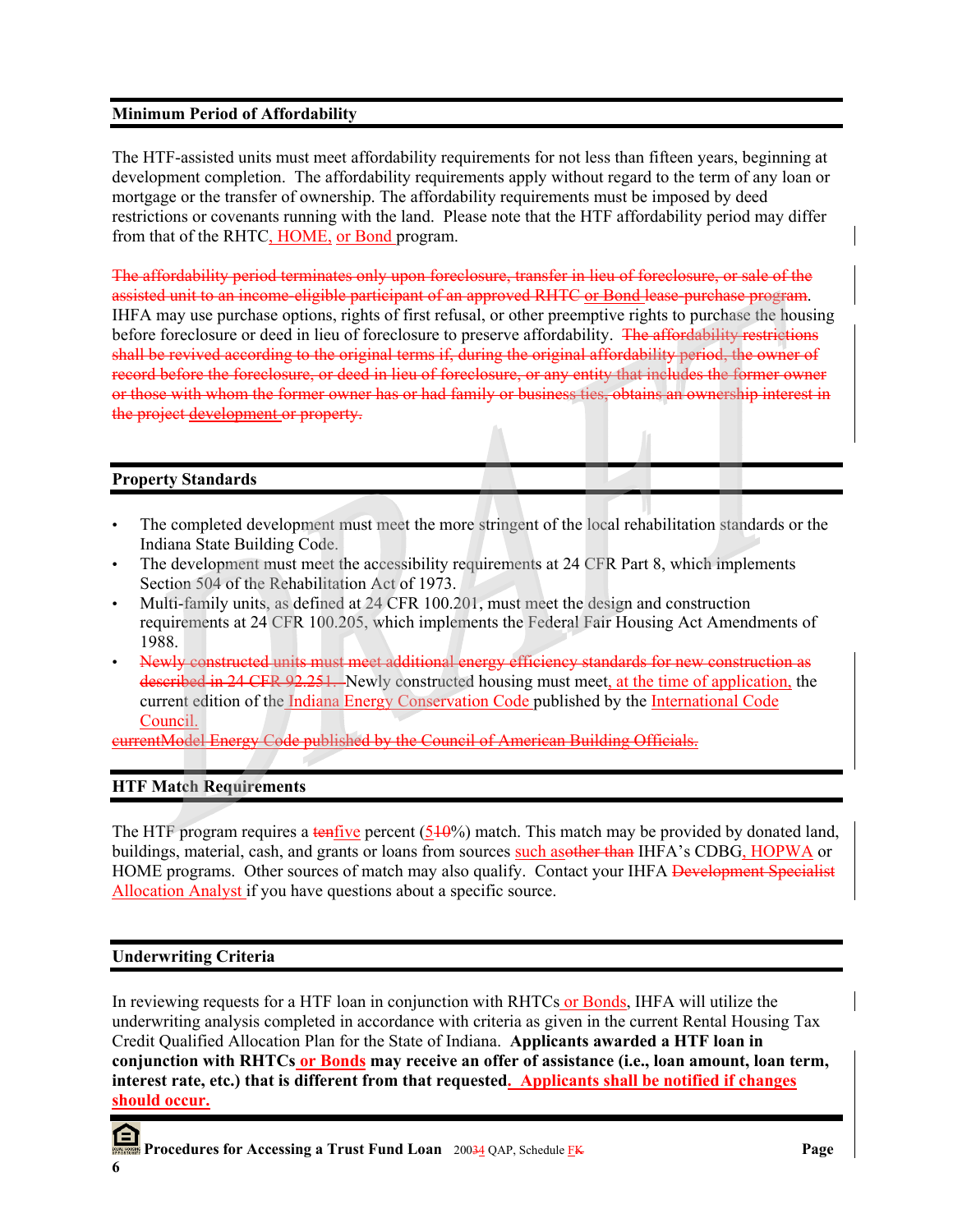#### **Borrowing Resolution Requirements**

Applicants of HTF funds must submit an original borrowing resolution adopted by their governing body or board of directors. (Ssee sample resolution provided in the Multi-Family Housing Finance Application – Trust Fund Supplement). The resolution must be signed by the chief elected officer of the applicant's governing body or board of directors.

The recipient's Board of Directors must sign the borrowing resolution. If the resolution is approved during a Board of Directors meeting, a quorum should pass and sign the resolution and such resolution shall be incorporated into the minutes of the meeting. Minutes of the board meeting in which the borrowing resolution was passed will be checked at the award monitoring. However, IHFA will make an exception to this policy if the organization has an established protocol for dealing with resolutions and has provided a copy of the process to the Authority. A copy of the resolution in which this protocol was established must be submitted with your application.

Additionally, if approved outside of a Board of Directors meeting, all board members must sign the borrowing resolution or sign in counterpart.

The resolution must address the current HTF request. If an applicant applies during a funding round but receives no funding, a new resolution must be adopted by the applicant's governing body for any subsequent application submittals. The resolution must:

- State the application due date;
- State the maximum amount of the HTF request;
- Authorize submission of the HTF loan application to IHFA;
- State the amount of matching funds being committed to the development;
- Commit the applicant to provide the required match amount, even if match is to be provided through an outside source. The legal applicant is ultimately responsible for the match liability and must commit to the liability through this resolution; and
- State the anticipated source of the match.

## **HTF Assurances and Certifications**

Applicants are required to submit an original, fully executed HTF Assurances and Certifications form. Applicants that receive HTF funding are bound by the content of the form. Applicants should seek the guidance of their legal counsel. The Assurances and Certifications form must be signed by the applicant's chief executive officer and must be attestednotarized.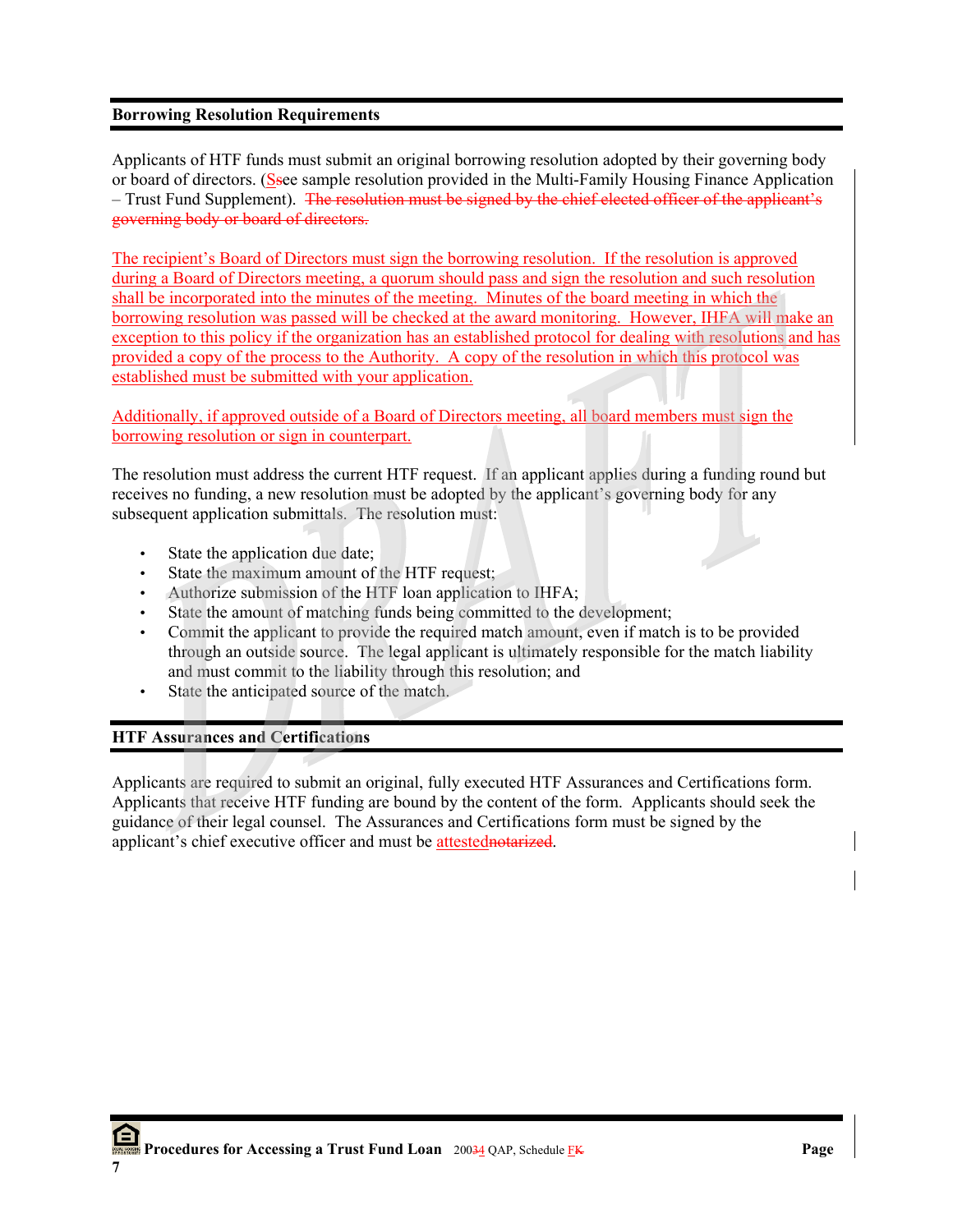## **Accessibility**

The Federal Fair Housing Act Amendments of 1988 establishes the following seven design standards for all newly constructed multi-family housing of four or more units ready for first occupancy on or after March 13, 1991 (See 24 CFR 100.205). The housing is not covered if the last building permit was issued prior to June 15, 1990, or if the site is determined to be impractical.

- At least one building entrance must be on an accessible route.
- All public and common areas must be readily accessible to and usable by people with disabilities.
- All doors providing passage into and within all premises must be sufficiently wide for use by persons in wheelchairs.

Additionally, all ground floor units and all units on floors served by elevators must have:

- An accessible route into and through the dwelling.
- Accessible light switches, electrical outlets, thermostats, and other environmental controls.
- Reinforcements in bathroom walls to allow later installation of grab bars around the toilet, tub, and shower, when needed.
- Kitchens and bathrooms configured so that a person using a wheelchair can maneuver about the space.

Section 504 of the Rehabilitation Act of 1973 prohibits discrimination against persons with disabilities in the operation of programs receiving Federal financial assistance. HUD regulations implementing Section 504 contain accessibility requirements for new construction and rehabilitation of housing as well as requirements for ensuring that the programs themselves are operated in a manner that is accessible to and usable by persons with disabilities. (See 24 CFR Part 8). Multifamily housing developments are defined at 24 CFR 8.3 as developments "containing five or more dwelling units."

**New Construction** - HUD regulations implementing Section 504 at 24 CFR 8.22(a) require that new construction of multifamily developments be designed and constructed to be readily accessible to and usable by persons with disabilities. Both the individual units and the common areas in the building must be accessible. For new construction of multifamily rental developments, a minimum of five percent (5%) of the dwelling units in the development (but not less than one unit) must be accessible to individuals with mobility impairments. An additional two percent (2%) of the dwelling units (but at a minimum, not less than one unit) must be accessible to individuals with sensory impairments (i.e. hearing or vision impairments), unless HUD prescribes a higher number pursuant to 24 CFR 8.22(c).

**Rehabilitation - Substantial Alterations** - Section 504 requires that if alterations are undertaken to a housing development that has 15 or more units, and the rehabilitation costs will be 75 percent or more of the replacement cost of the completed facility, then such developments are considered to have undergone "substantial alterations" (24 CFR 8.23 (a)). For substantial alterations of multifamily rental housing, the accessibility requirements contained in 24 CFR 8.22 must be followed -- a minimum of five percent (5%) of the dwelling units in the development (but not less than one unit) must be accessible to individuals with mobility impairments, and an additional two percent  $(2\%)$ , at a minimum (but not less than one unit), must be accessible to individuals with sensory impairments.

**Rehabilitation - Other Alterations** - When other alterations that do not meet the regulatory definition of substantial alterations are undertaken in multifamily rental housing developments of any size, these alterations must, to the maximum extent feasible, make the dwelling units accessible to and usable by individuals with disabilities, until a minimum of five percent (5%) of the dwelling units (but not less than one unit) are accessible to people with mobility impairments, unless HUD prescribes a higher number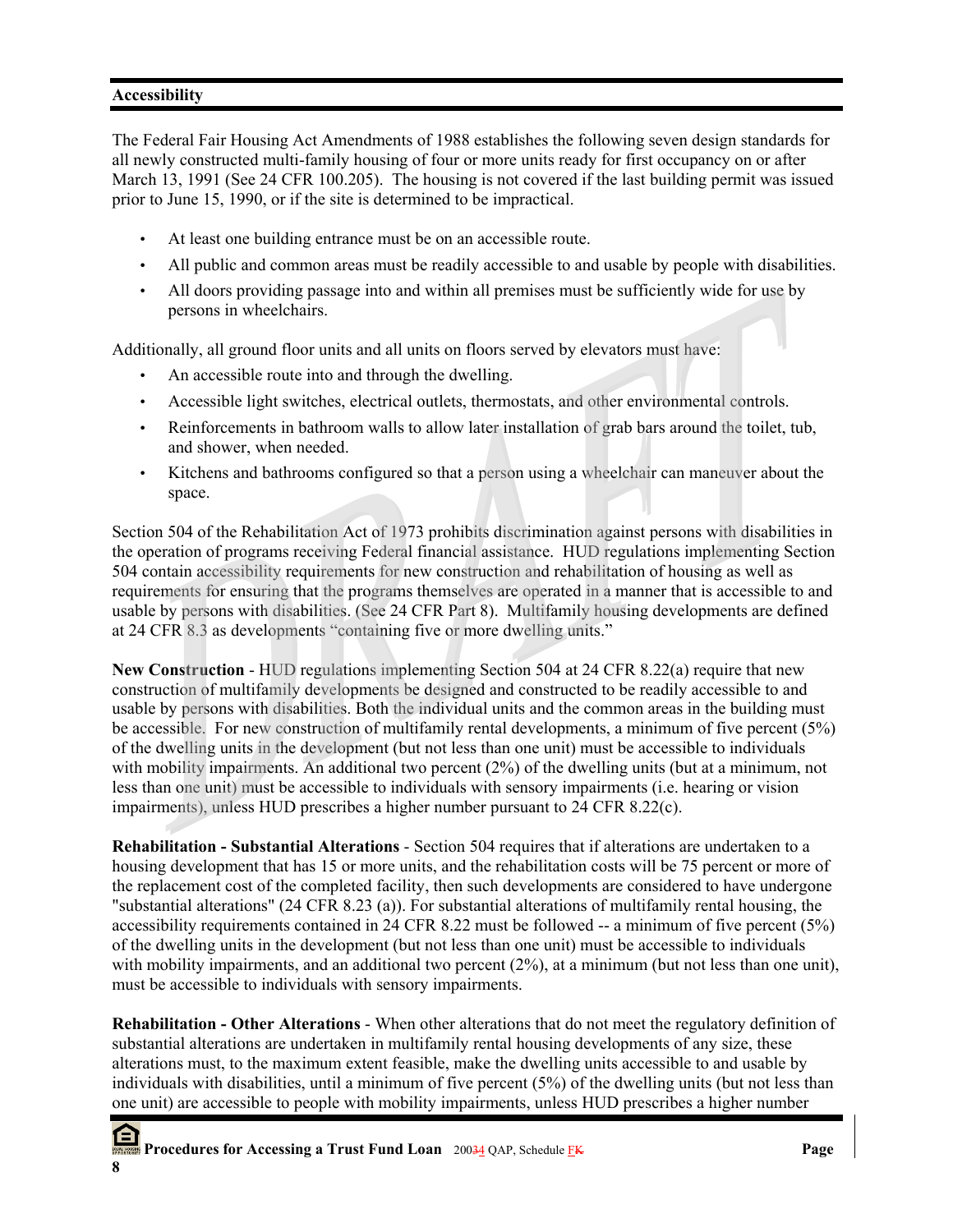pursuant to 24 CFR 8.23(b)(2). If alterations of single elements or spaces of a dwelling unit, when considered together, amount to an alteration of a dwelling unit, then the entire dwelling unit shall be made accessible. For this category of rehabilitation the additional two percent (2%) of the dwelling units requirement for individuals with sensory impairments does not apply. Alterations to common spaces must, to the maximum extent feasible, make those areas accessible. A recipient is not required to make a dwelling unit, common area, facility or element accessible, if doing so would impose undue financial and administrative burdens on the operation of the multifamily housing development. (24 CFR 8.23(b)) Therefore, recipients are required to provide access in covered alterations up to the point of being infeasible or an undue financial and administrative burden.

**Accessibility Standards** - Dwelling units designed and constructed in accordance with the Uniform Federal Accessibility Standards (UFAS) will be deemed to comply with the Section 504 regulation. For copies of UFAS, contact the HUD Distribution Center at 1-800-767-7468; hearing or speech-impaired persons may access this number via TTY by calling the Federal Information Relay Service at 1-800-877- 8339. Accessible units must be, to the maximum extent feasible, distributed throughout the development and sites, and must be available in a sufficient range of sizes and amenities so as not to limit choice.

For further guidance regarding accessibility requirements, refer to HUD CPD Notice 00-09.

## **Program Guidelines**

The program guidelines section of the HTF Supplement must be completed when submitting an application for funding. Program guidelines will be used in the management and leasing of the newly constructed or rehabilitated housing. They must clearly outline the requirements for the development and will be used to ensure that all applicants are treated in a fair and consistent manner. A copy of the current program guidelines must be available at the management office of the development throughout the affordability period.

## **Homeless Information Management System**

The State of Indiana's Continuum of Care is in the process of implementing a Homeless Management Information System (HMIS). It is anticipated that the new system will more accurately reflect point-intime counts over a greater period of time. HMIS will provide the State with much needed data about the number of persons who are homeless, the services they seek and need, and their housing patterns and needs.

For applicants that are proposing to develop either transitional housing or permanent supportive housing, you will be required to participate in HMIS as it becomes available in the State of Indiana. An original certification of this is required as part of the HTF Supplement.

# **Certificate of Existence**

**9**

All incorporated applicants must provide evidence that they validly exist according to the laws of the State of Indiana. A copy of the Certificate of Existence that is less than 6 months old must be provided with the application. This certificate can be ordered through the Secretary of State at the following website: [http://www.in.gov/sos/business/corporations.html.](http://www.in.gov/sos/business/corporations.html)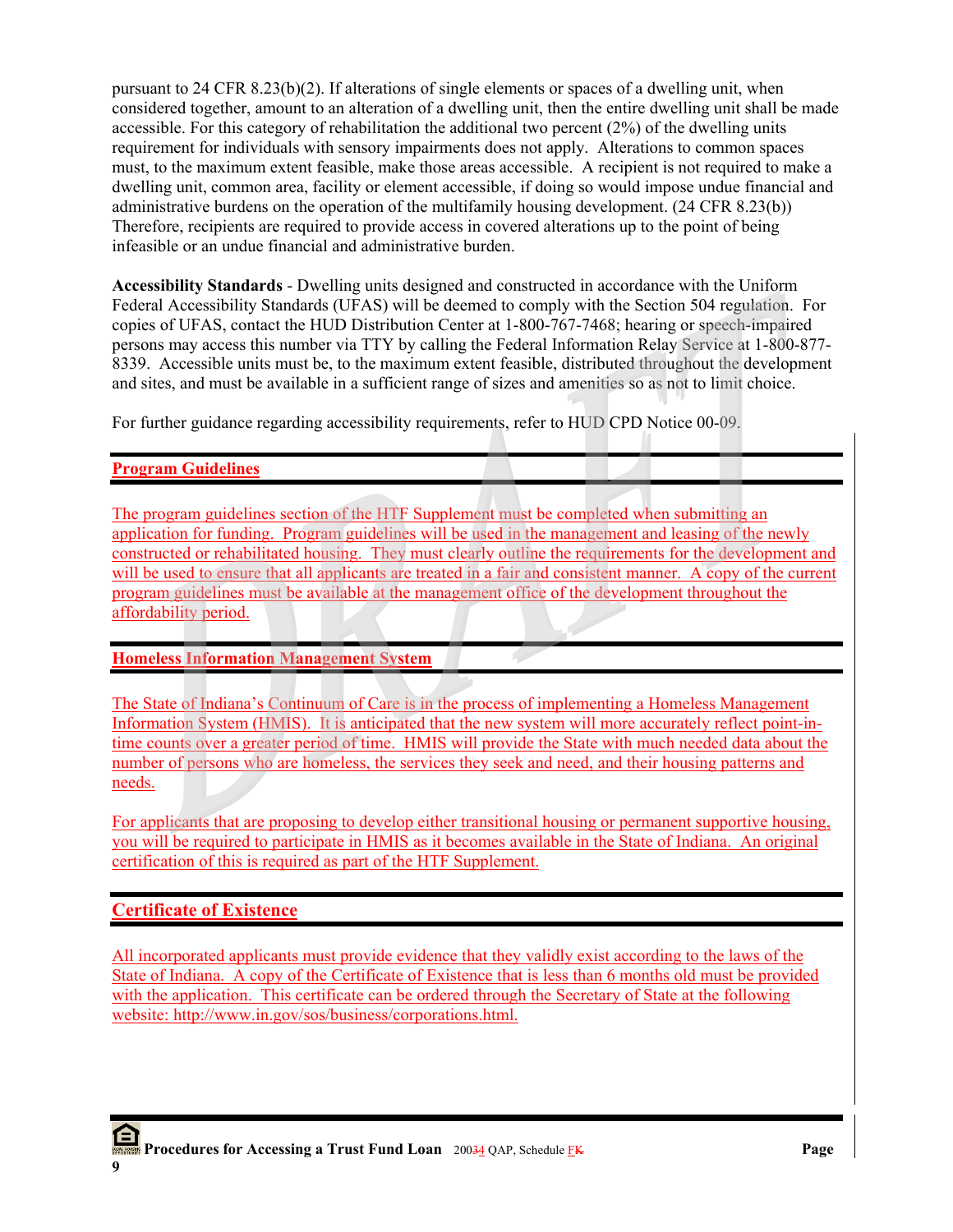**Lead Based Paint Requirements**

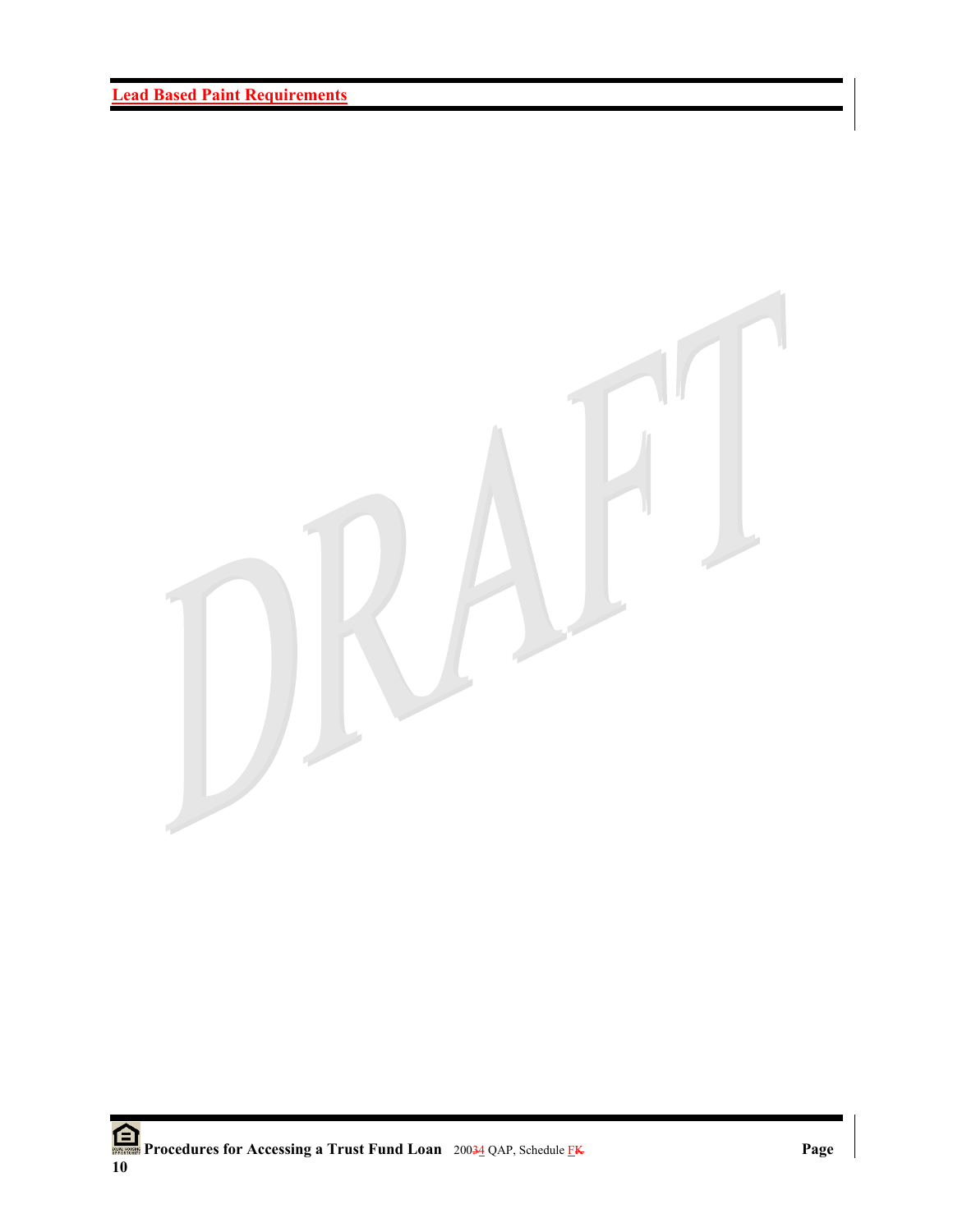Recipients of a HTF loan are subject to the HUD lead based paint requirements found in 24 CFR Part 35. The chart below summarizes the requirement based on the amount of HTF funds subsidizing each HTFassisted unit. For additional instructions, contact your IHFA Development Specialist Allocation Analyst.

|                                                                                                   | Rehabilitation                                                                                                  |                                                                                                 |                                                                                                                                                      | <b>Acquisition</b><br>without<br>Rehabilitation                                                     |
|---------------------------------------------------------------------------------------------------|-----------------------------------------------------------------------------------------------------------------|-------------------------------------------------------------------------------------------------|------------------------------------------------------------------------------------------------------------------------------------------------------|-----------------------------------------------------------------------------------------------------|
| <b>HTF Amount</b><br>Per Unit:                                                                    | $\leq$ \$5,000                                                                                                  | \$5,000-\$25,000                                                                                | $>$ \$25,000                                                                                                                                         |                                                                                                     |
| Approach $#$ to<br>Lead Hazard<br>Evaluation &<br>Reduction<br>(see detail in<br>following chart) | $\Delta$ pproach 1.<br>Do no harm                                                                               | Approach <sub>3</sub> .<br>Identify &<br>control lead<br>hazards                                | Approach 4.<br>Identify & abate<br>lead hazards                                                                                                      | Approach $2\pi$<br>Identify &<br>stabilize<br>deteriorated paint                                    |
| Notification of<br>Tenants                                                                        | Yes                                                                                                             | Yes                                                                                             | Yes                                                                                                                                                  | Yes                                                                                                 |
| Lead Hazard<br>Evaluation                                                                         | Paint Testing of<br>surface to be<br>disturbed by<br>rehabilitation                                             | Paint Testing of<br>surface to be<br>disturbed by<br>rehabilitation &<br><b>Risk Assessment</b> | Paint Testing of<br>surface to be<br>disturbed by<br>rehabilitation &<br><b>Risk Assessment</b>                                                      | Visual<br>Assessment                                                                                |
| Lead Hazard<br>Reduction                                                                          | Repair surfaces<br>disturbed during<br>rehabilitation.<br>Safe work<br>practices &<br>clearance of<br>work site | Interim controls<br>Safe work<br>practices &<br>clearance of unit                               | Abatement<br>(Interim Controls<br>on exterior<br>surfaces not<br>disturbed by<br>rehabilitation)<br>Safe work<br>practices $\&$<br>clearance of unit | Paint<br>Stabilization<br>Safe work<br>practices &<br>clearance of unit                             |
| Ongoing<br>Maintenance                                                                            | For HOME<br>rental only                                                                                         | For HOME<br>rental only                                                                         | For HOME<br>rental only                                                                                                                              | Yes (if ongoing<br>relationship)                                                                    |
| <b>EIBLL</b><br>Requirements                                                                      | N <sub>0</sub>                                                                                                  | N <sub>o</sub>                                                                                  | N <sub>0</sub>                                                                                                                                       | No                                                                                                  |
| Options                                                                                           | Presume lead-<br>based paint &<br>use safe work<br>practices on all<br>surfaces                                 | Presume lead-<br>based paint &/or<br>hazards & use<br>standard<br>treatments                    | Presume lead-<br>based paint &/or<br>hazards & abate<br>all applicable<br>surfaces                                                                   | Test deteriorated<br>paint. Use safe<br>work practices<br>only on lead-<br>based paint<br>surfaces. |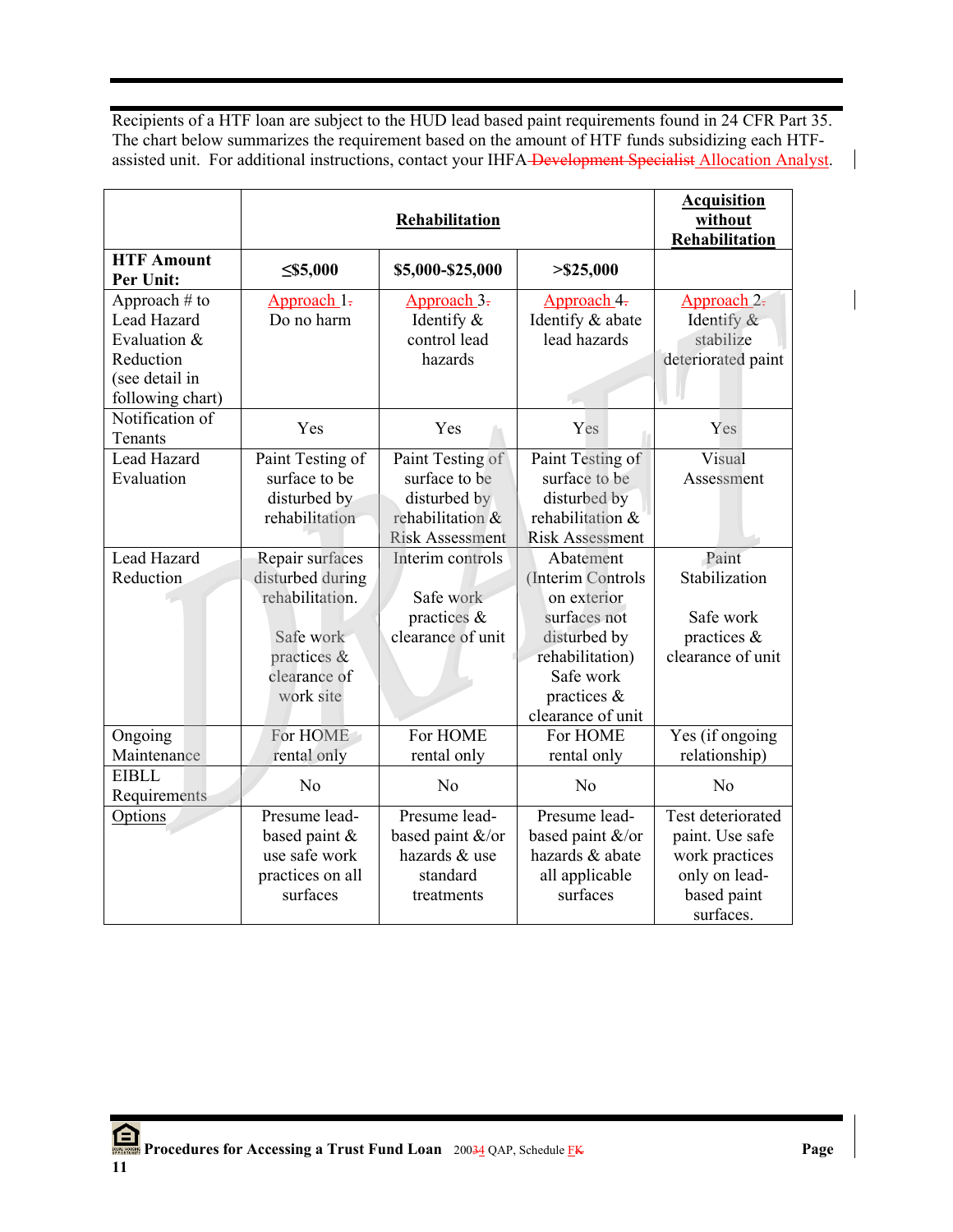# **Four Approaches To Implementing Lead Hazard Evaluation & Reduction:**

| Approach 1. Do No Harm                                       |                                 |                                 |  |  |  |  |
|--------------------------------------------------------------|---------------------------------|---------------------------------|--|--|--|--|
| Lead Hazard Evaluation                                       | <b>Lead Hazard Reduction</b>    | Options                         |  |  |  |  |
|                                                              |                                 |                                 |  |  |  |  |
| Paint testing performed on                                   | Repair surfaces disturbed       | Presume lead-based paint is     |  |  |  |  |
| surfaces to be disturbed                                     | during work.                    | present and use safe work       |  |  |  |  |
|                                                              | Safe work practices used        | practices on all surfaces being |  |  |  |  |
|                                                              | when working on areas           | disturbed.                      |  |  |  |  |
|                                                              | identified as lead-based paint. |                                 |  |  |  |  |
|                                                              | Clearance performed on work     |                                 |  |  |  |  |
|                                                              | site.                           |                                 |  |  |  |  |
| <b>Approach 2. Identify and Stabilize Deteriorated Paint</b> |                                 |                                 |  |  |  |  |
| <b>Lead Hazard Evaluation</b>                                | <b>Lead Hazard Reduction</b>    | Options                         |  |  |  |  |
| Visual assessment performed                                  | Paint stabilization of          | Perform paint testing on        |  |  |  |  |
| to identify deteriorated paint.                              | identified deteriorated paint.  | deteriorated paint. Safe work   |  |  |  |  |
|                                                              | Safe work practices used.       | practice requirements only      |  |  |  |  |
|                                                              | Clearance performed unit-       | apply to lead-based paint.      |  |  |  |  |
|                                                              | wide.                           |                                 |  |  |  |  |
| <b>Approach 3. Identify and Control Lead Hazards</b>         |                                 |                                 |  |  |  |  |
| <b>Lead Hazard Evaluation</b>                                | <b>Lead Hazard Reduction</b>    | Options                         |  |  |  |  |
| Paint testing performed on                                   | Interim controls performed      | Presume lead based paint &/or   |  |  |  |  |
| surfaces to be disturbed.                                    | on identified hazards.          | lead based paint hazards are    |  |  |  |  |
| Risk assessment performed                                    | Safe work practices used.       | present & perform standard      |  |  |  |  |
| on entire dwelling.                                          | Clearance performed unit-       | treatments.                     |  |  |  |  |
|                                                              | wide.                           |                                 |  |  |  |  |
| <b>Approach 4. Identify and Abate Lead Hazards</b>           |                                 |                                 |  |  |  |  |
| <b>Lead Hazard Evaluation</b>                                | <b>Lead Hazard Reduction</b>    | Options                         |  |  |  |  |
| Paint testing performed on                                   | Abatement performed on          | Presume lead-based paint &/or   |  |  |  |  |
| surfaces to be disturbed.                                    | identified hazards.             | lead-based paint hazards are    |  |  |  |  |
| Risk assessment performed                                    | Interim controls performed      | present & perform abatement     |  |  |  |  |
| on entire dwelling.                                          | on identified hazards on the    | on all applicable surfaces-     |  |  |  |  |
|                                                              | exterior that are not disturbed | deteriorated, impact, friction, |  |  |  |  |
|                                                              | by rehabilitation.              | chewable surfaces, and          |  |  |  |  |
|                                                              | Safe work practices used.       | surfaces to be disturbed.       |  |  |  |  |
|                                                              | Clearance performed unit        |                                 |  |  |  |  |
|                                                              | wide.                           |                                 |  |  |  |  |
|                                                              |                                 |                                 |  |  |  |  |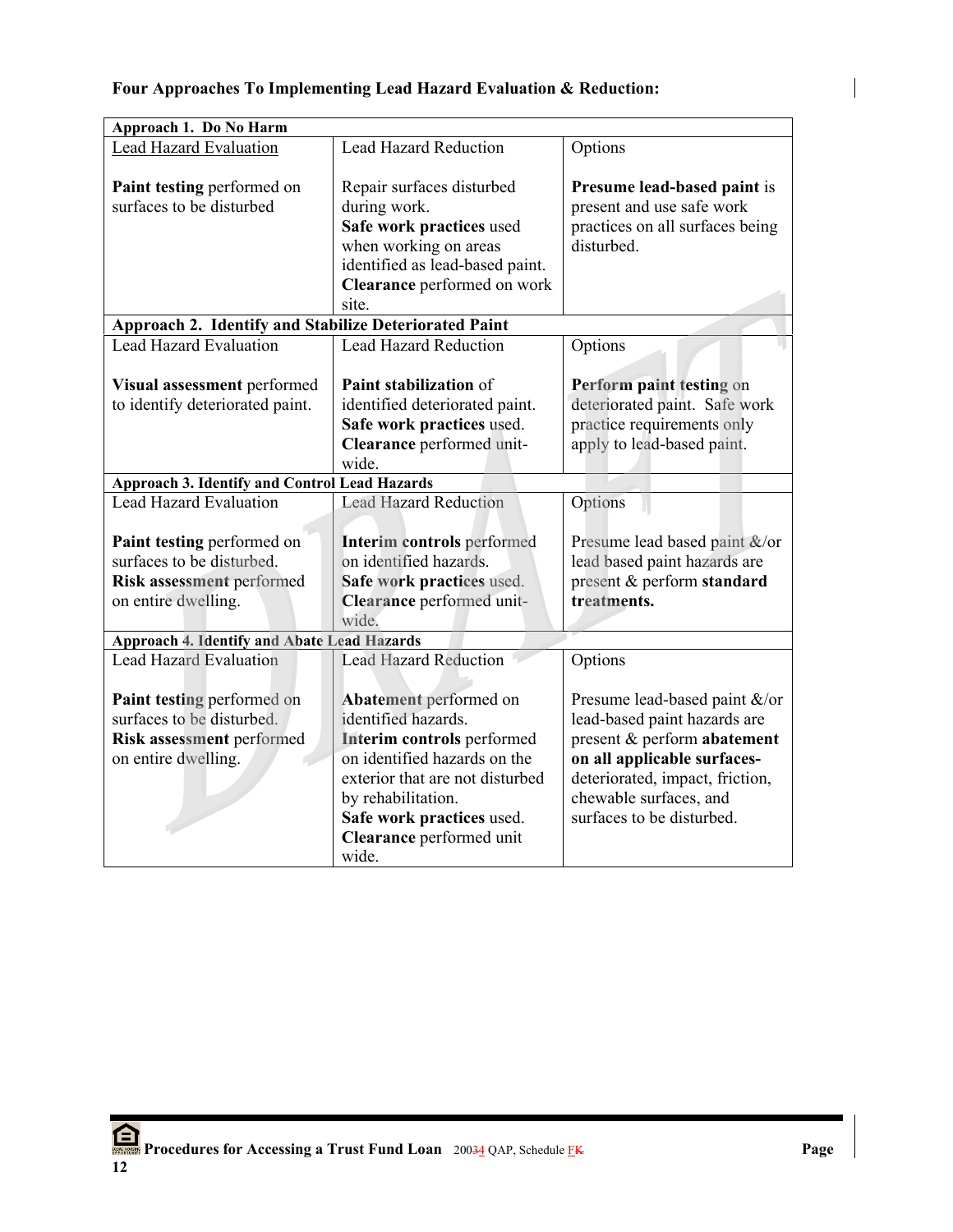#### **Glossary**

- **140% Rule:** If upon re-certification, a low-income Tenant's income is greater than 140% of the applicable income limit adjusted for family size, the unit will continue to be counted toward satisfaction of the required set-aside, providing that unit continues to be rent-restricted and the next available unit of comparable or smaller size in the Development is rented to a qualified Low-income Household.
- **20%/50% Test:** 20% or more of the residential units must be rented to Households with aggregate Gross Income of 50% or less of the area median Gross Income adjusted for family size.
- **40%/60% Test:** 40% or more of the units must be rented to Households with aggregate Gross Income of 60% or less of the area median Gross Income adjusted for family size.
- **15%/40% Test:** 15% or more of the residential units must be rented to Households with aggregate Gross Income of 40% or less of the area median Gross Income adjusted for family size.
- **Annual Household Income:** Annual Income of all persons who intend to permanently reside in a unit.
- **Annual Income:** Total Current Anticipated Income to be received by a Tenant from all sources including Assets for the next twelve (12) months.
- **Annual Income Re-certification:** Document by which the Tenant re-certifies his/her income for the purpose of determining whether the Tenant will be considered low-income according to the provisions of the RHTC Program.
- **Applicable Fraction:** The Applicable Fraction is the lesser of a) the ratio of the number of lowincome units to the total number of units in the building or b) the ratio of the total floor space of the low-income units to the total floor space of all units in the building.
- **Applicable Credit Percentage:** Although the Credits are commonly described as 9% and 4% credits, the percentages are approximate figures. The U.S. Department of the Treasury publishes the exact credit percentages each month.
- **Application:** Form completed by a person or family seeking rental of a unit in a Development. An Application should solicit sufficient information to determine the applicant's eligibility and compliance with federal and IHFA guidelines.
- **Assets:** Items of value, other than necessary and personal items, which are considered in determining the eligibility of a Household.
- **Asset Income:** The amount of money received by a Household from items of value as defined in HUD Handbook 4350.3.

**Authority:** Indiana Housing Finance Authority

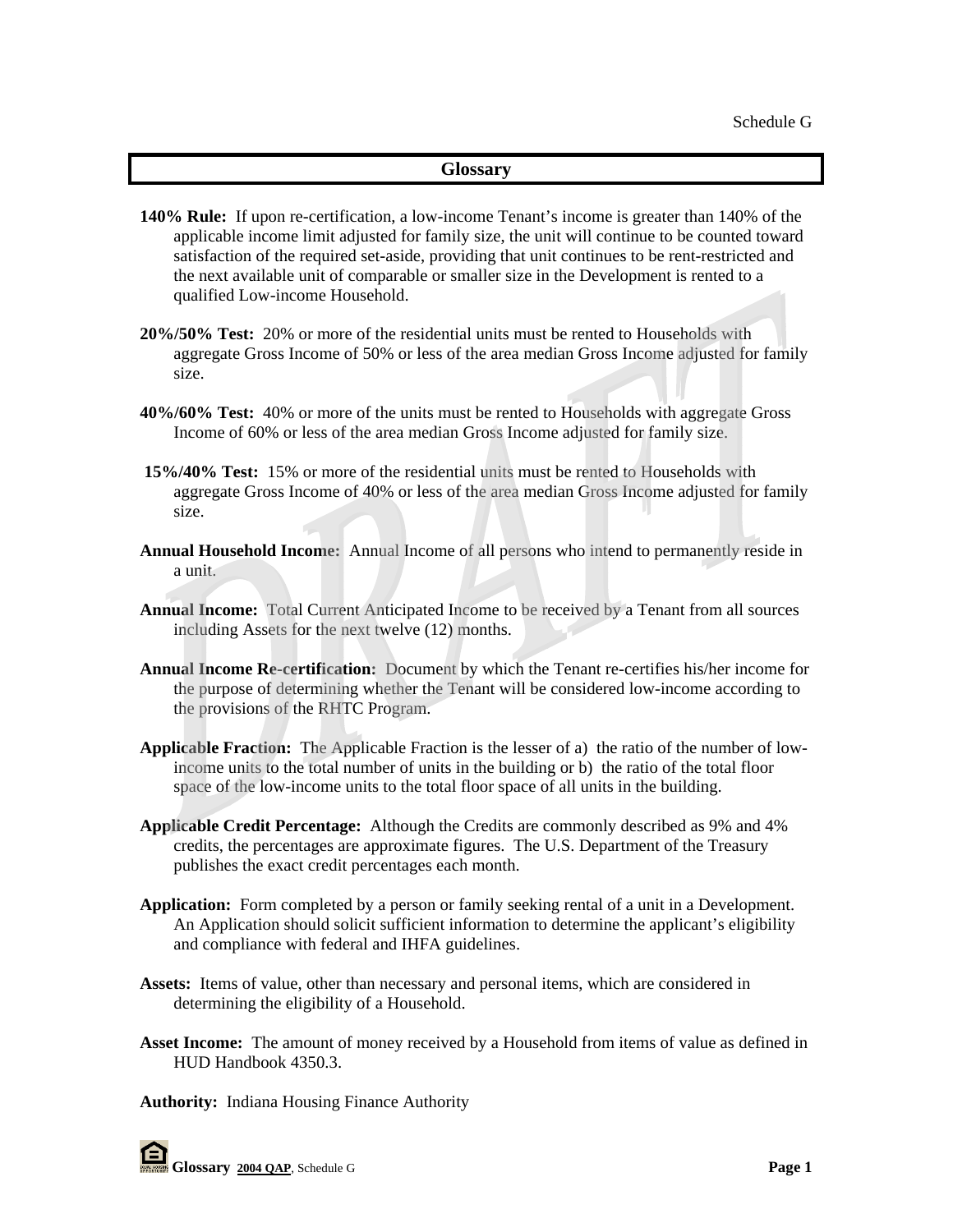- **Certification Year:** The twelve (12) month time period beginning on the date the unit is first occupied and each twelve (12) month period commencing on the same date thereafter.
- **Compliance:** The act of meeting the requirements and conditions specified under the law and the RHTC Program requirements.
- **Compliance Period:** The time period for which a building must comply with the requirements set forth in Section 42 and the Declaration of Extended Low-Income Housing Commitment.
- **Correction Period:** A reasonable time as determined by the Authority for an Owner to correct any violation as a result of noncompliance.
- **Credit:** Tax Credit as authorized by Section 42 of the Internal Revenue Code.
- **Credit Period:** The period of ten (10) taxable years during which credit may be claimed, beginning with:
	- 1) the taxable year the building is placed in service; or
	- 2) at the election of the taxpayer, the succeeding year, but only if the building is a Qualified Low-Income Building as of the close of the first year of such building, and remains qualified throughout succeeding years.
- **Current Anticipated Income:** Gross anticipated income for the next twelve (12) months as of the date of occupancy that is expected to be received by the Tenant(s) including Imputed Income.
- **Declaration of Extended Low-Income Housing Commitment:** The agreement between IHFA and the Owner restricting the use of the Development during the term of the RHTC Extended Use Period.
- **Development:** Rental housing development receiving a RHTC allocation.
- **Effective Date of Tenant Certification:** The date the Tenant Income Certification becomes applicable. For initial Certifications, this date must be the move-in date of the Tenant. For annual Re-certifications, this date must be no later than one year from the Effective Date of the previous (re) certification.
- **Effective Term of Verification:** A period of time not to exceed one hundred twenty (120) days. A Verification is valid for ninety (90) days, and may be updated orally for an additional thirty (30) days. A Verification must be within the effective term at time of Tenant's Income Certification.
- **Eligible Basis:** The Eligible Basis of a qualifying Development generally includes those capital assets incurred with respect to the construction, rehabilitation, or acquisition in certain circumstances, of the property, minus non-depreciable costs such as land and certain other items such as financing fees. While it may not include any parts of the property used for commercial purposes, it may include the cost of facilities for use by Tenants to the extent there is no separate fee for their use and they are available to all Tenants. It may also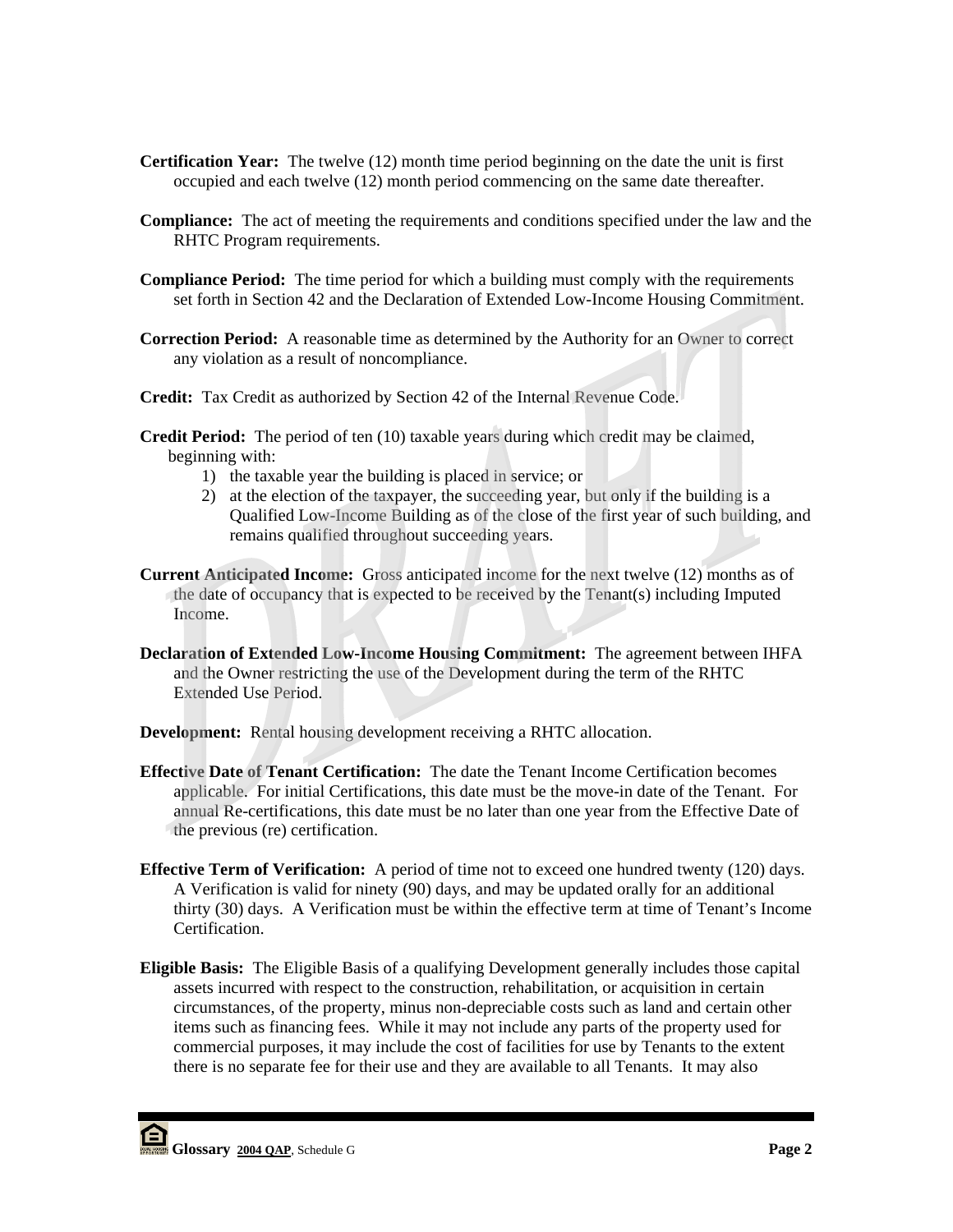include the cost of amenities if the amenities are comparable to the cost of amenities in other units.

Eligible Basis is reduced by an amount equal to the portion of a building's adjusted basis which is attributable to non low-income units which exceed the average quality standard of the low-income units unless the cost of building the market rate units does not exceed the cost of the average low-income units by more than 15% and the excess cost is excluded from Eligible Basis.

Eligible Basis is further reduced by the amount of any federal grants applied towards the Development, and, should the Owner so elect, it may be reduced by "federal subsidies" to take advantage of the higher applicable RHTC percentage. It is determined without regard to depreciation.

- **Eligible Tenant:** The current tenant of the unit, so long as that tenant is eligible to occupy the unit under the requirements of Section 42 of the Internal Revenue Code. This expressly includes a tenant whose income would not currently qualify under Section 42, but who was qualified at the time of tenant's original occupancy of the unit.
- **Employment Income:** Wages, salaries, tips, bonuses, overtime pay, or other compensation for personal services from a job.
- **Extended Use Period:** The time frame which begins the first day of the initial 15 year compliance period, on which such building is part of a qualified low-income housing Development and ends 15 years after the close of the Initial Compliance Period, or the date specified by IHFA in the Declaration of Extended Low-Income Housing Commitment.
- **Fair Market Value:** An amount which represents the true value at which property could be sold on the open market.
- **First Year of the Credit Period:** Either the year a building is placed in service, or, at the Owner's option, the following year.
- **Gross Income:** See Annual Household Income.
- **Gross Rent:** Maximum amount that a Tenant can pay for rent before deducting a utility allowance. **Note:** The Owner must be aware of the year in which the RHTC allocation was made and the specific guidelines that refer to the calculation of gross rent for those years, i.e. 1987, 1988, and 1989 RHTC allocations base gross rent on the actual number of persons residing in the unit.
- **Household:** The individual, family, or group of individuals living in the unit.
- **Imputed Income:** The estimated earnings of Assets held by a Tenant using the potential earning rate established by HUD.
- **Income Limits:** Maximum incomes as published by HUD for Developments giving the maximum Income Limits per unit for Low-Income (40%, 50% or 60% of median) Units.

**Initial Compliance:** The 12 month period commencing with the date the building is placed in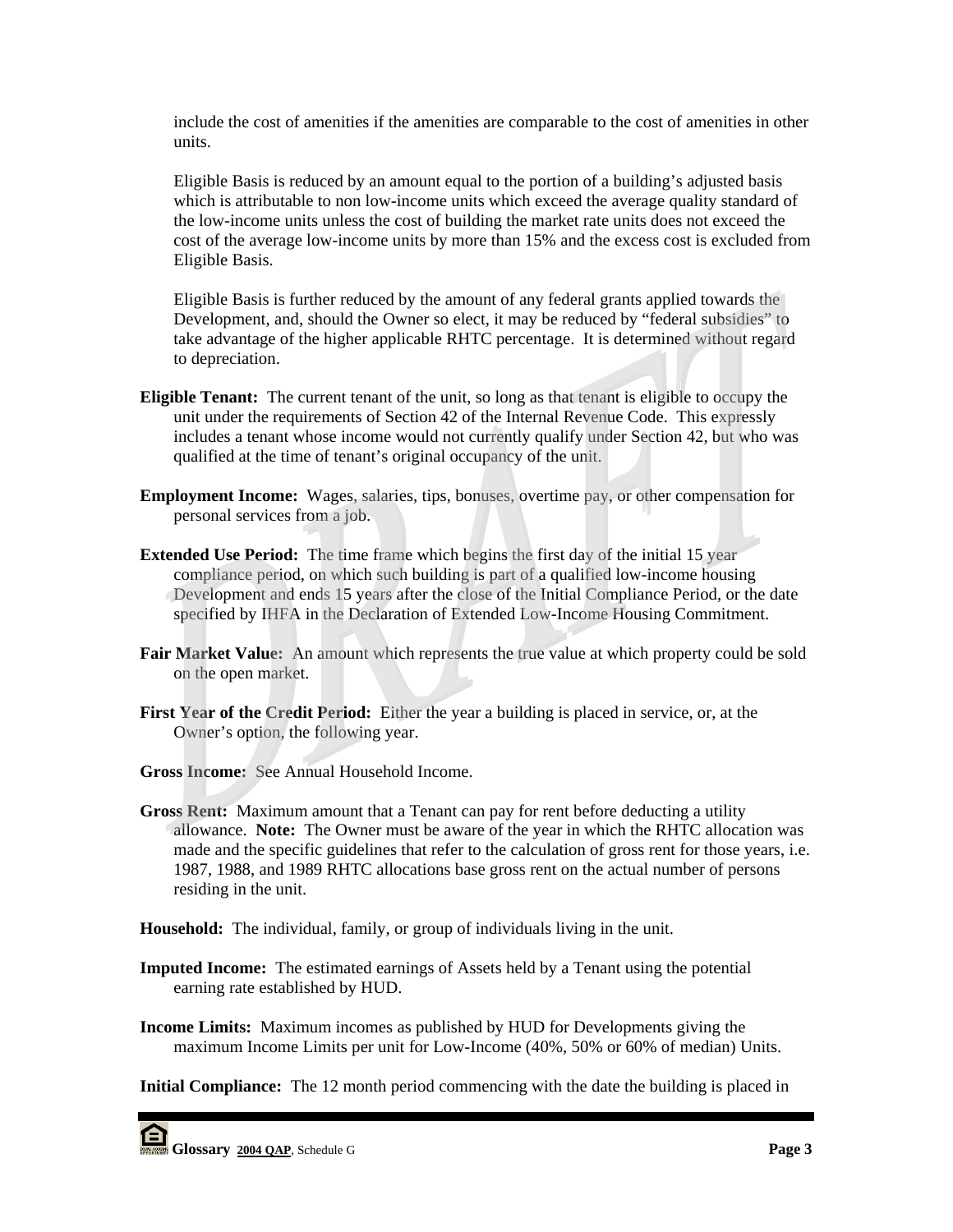service. Note: Developments consisting of multiple buildings with phased completion must meet the set-aside requirements on a building by building basis with the 12 months commencing with the individual date each building is placed in service.

- **Initial Compliance Period:** A fifteen (15) year period, beginning with the first taxable year in which Credit is claimed, during which the appropriate number of units must be marketed and rented to RHTC eligible Households, at restricted rents.
- **Inspection:** A review of a Development which may be made annually by IHFA or its agent, which includes an examination of records, a review of operating procedures and a physical inspection of units.
- **Lease:** The legal agreement between the Tenant and the Owner which delineates the terms and conditions of the rental of a unit.
- **Low-Income Household/Tenant:** Households whose incomes are not more than either 50% or 60% of the median family income for the local area adjusted for family size.

**Low-Income Unit:** An unit in a building if:

- 1. Such unit is rent-restricted (as defined in subsection  $(g)(2)$  of IRS Section 42 of the Code);
- 2. The individuals occupying such unit meet the income limitation applicable under subsection  $42(g)(1)$  to the Development of which such building is part;
- 3. The unit is suitable for occupancy, available to the general public, and used other than on a transient basis.
- **Management Company:** A firm authorized by the Owner to oversee the operation and management of the Development and who accepts compliance responsibility.
- **Maximum Allowable Rent Calculation:** The Maximum Allowable Rent Calculation includes costs to be paid by the Tenant for utilities inclusive of heat, electricity, air conditioning, water, sewer, oil, or gas where applicable (does not include cable television or telephone).
- **Maximum Chargeable Rent (Net Rent):** Gross Rent less Utility Allowance paid by the Tenant.
- **Median Income:** A determination made through statistical methods establishing a middle point for determining Income Limits. Median is the amount that divides the distribution into two equal groups, one group having income above the median and one group having income below the median.
- **Minimum Set-Aside:** The minimum number of units that the Owner has elected and set forth in the Declaration of Low-Income Housing Commitment to be income and rent-restricted.
- **Owner or Developer:** Any individual, association, corporation, joint venture, or partnership that owns a RHTC Development.
- **Placed in Service Date:** For buildings, this is the date on which the building is ready and available for its specifically assigned function, as set forth on IRS Form 8609.
- **Qualified Allocation Plan:** The plan developed and promulgated from time to time by IHFA,

**Glossary** 2004 QAP, Schedule G **Page 4 Page 4**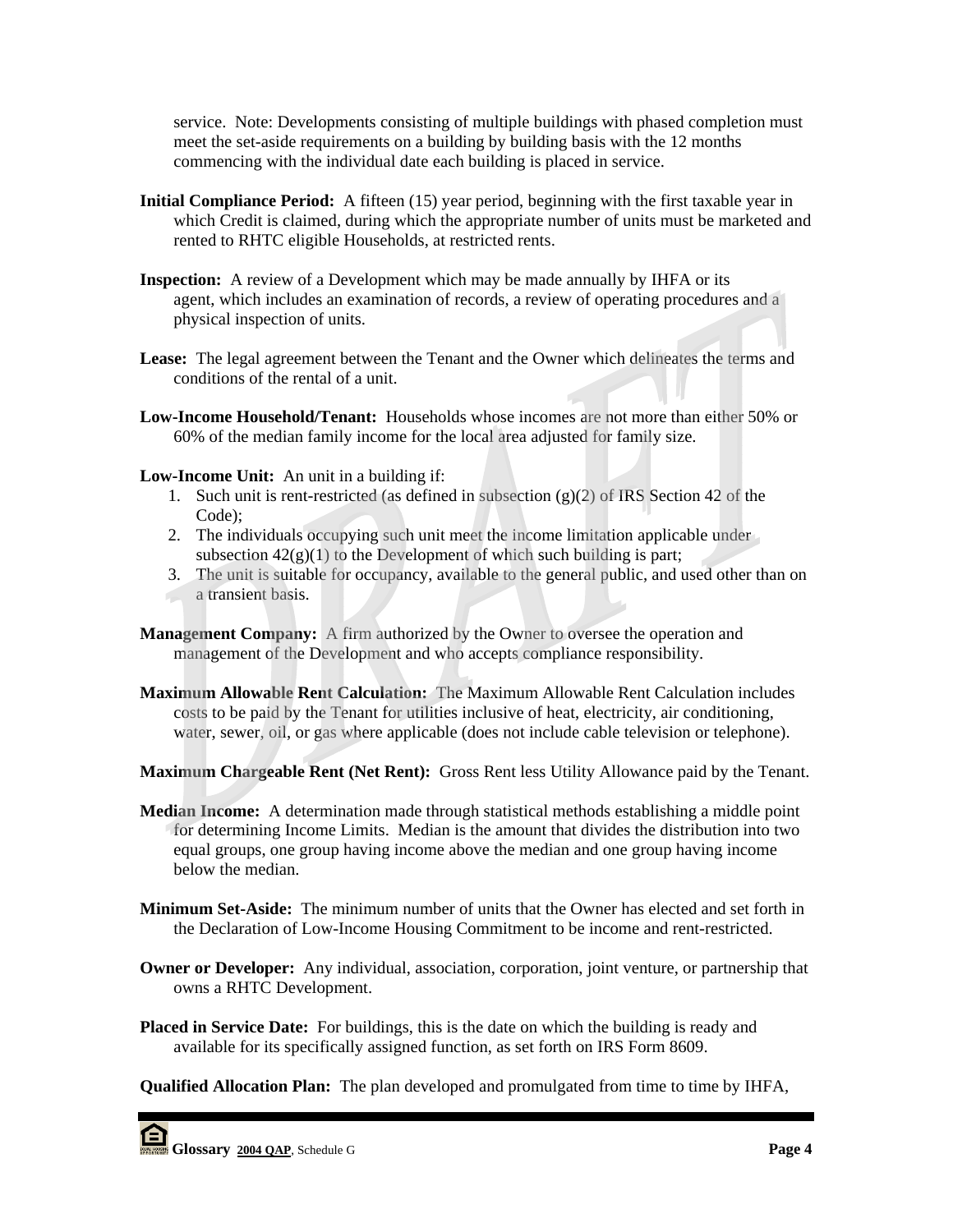which sets out the guidelines and selection criteria by which IHFA allocates RHTC.

- **Qualified Basis:** The portion of the Eligible Basis attributable to low-income rental units. It is equal to the Eligible Basis multiplied by the Applicable Fraction. The amount of Qualified Basis is determined annually on the last day of each taxable year.
	- Note: This is the lesser of the Applicable Fraction/Occupancy Percentage:
	- a. the proportion of low-income units to all residential rental units; or
	- b. the proportion of floor space of the low-income units to the floor space of all residential rental units.
- **Qualified Low-Income Building:** Any building that is part of a qualified low-income housing Development at all times during the period beginning on the first day in the compliance period on which such building is part of such a Development and ending on the last day of the compliance period with respect to such building (Section  $42(c)(2)(A)$  of the Code).
- **Qualified Unit:** A unit in a Qualified Low-Income Building occupied by qualified persons at a qualified rent.
- **Section 8:** Section 8 of the United States Housing Act of 1937, as Amended.
- **Student:** Any individual who is, or will be, a full-time Student (as defined by the institution) at an educational institution with regular facilities and Students, other than correspondence school.
- **Tax Credit:** The Tax Credit amount is calculated by multiplying the Qualified Basis by the Applicable Credit Percentage. The credit percentage, determined monthly, changes so as to yield over a 10 year period, a credit equal to either 30% or 70% of the present value of the Qualified Basis of the building. An Owner may elect to lock in the Applicable Credit Percentage either at the time a Commitment is made by IHFA, or at the time the allocation is made.
- **Tenant:** Any person occupying the unit.
- **Tenant/ Unit File:** Complete and accurate records pertaining to each dwelling unit, containing the Application for each Tenant, Verification of income and Assets of each Tenant, Annual Income Re-certification, utility schedules, rent records, Lease and Lease addendum. Any authorized representative of IHFA or the Department of Treasury shall be permitted access to these files upon receipt by Development Owner or Management Company of prior written notice of not less than two calendar days.
- **Utility Allowance:** The amount of utilities, for a particular unit, set by a Utility Allowance schedule which is published by HUD, Rural Development, or PHA, or a letter from the utility company which states the rates (see IRS Notice 89-6).
- **Verification:** Information from a third-party which is collected in order to corroborate the accuracy of information about income provided by applicants to a Development.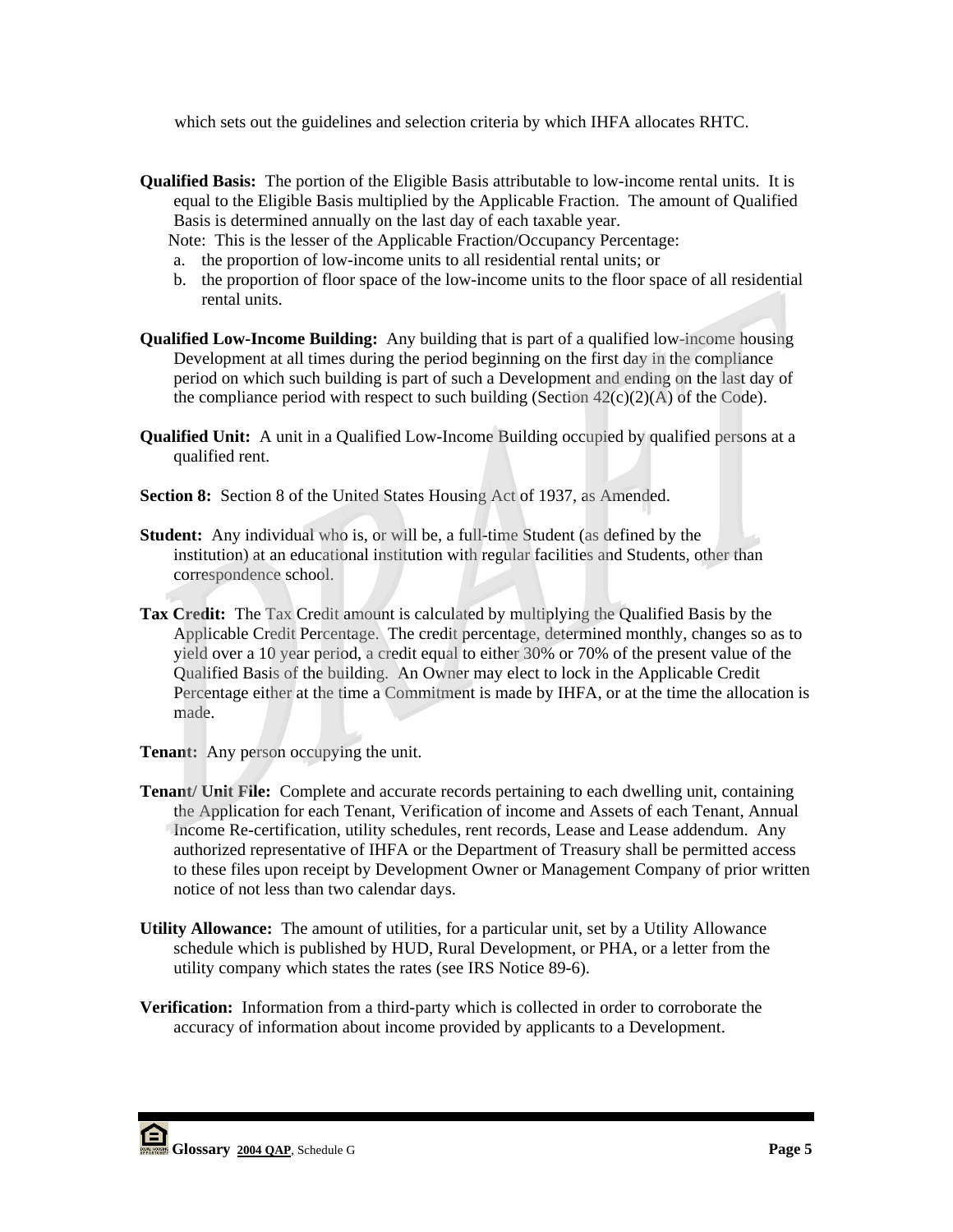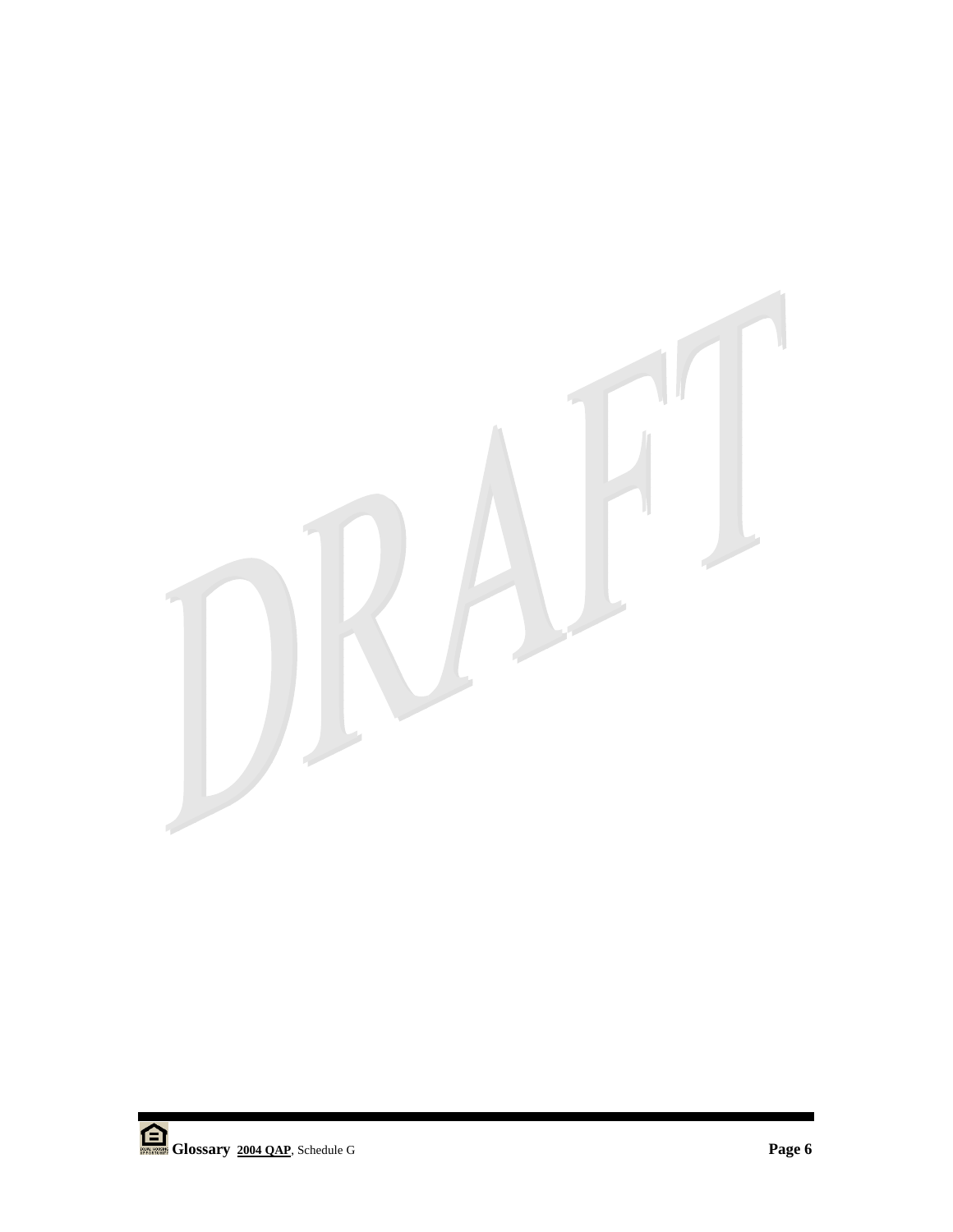# **Capital Needs Assessment**

A capital needs assessment represents a third party qualified professional's opinion of a property's current overall physical condition and identifies significant deferred maintenance, existing deficiencies, and material building code violations that affect the property's use and its structural and mechanical integrity.

The assessment should include a site visit and physical inspection of the interior and exterior of units and structures, as well as an interview with available on-site property management and maintenance personnel to inquire about past repairs/improvements, pending repairs, and existing or chronic physical deficiencies. The assessment should include an opinion as to the proposed budget for recommended improvements and should identify critical building systems or components that have reached or exceeded their expected useful lives. The assessment should also include recurring probable expenditures for significant systems and components impacting use and tenancy, which are not considered operation or maintenance expenses, in order to determine the appropriate replacement reserve deposits on a per unit per year basis. The following components should be examined and analyzed for a capital needs assessment:

- Site, including topography, drainage, pavement, curbing, sidewalks, parking, landscaping, amenities, water, sewer, storm drainage, gas and electric utilities and lines;
- Structural systems, both substructure and superstructure, including exterior walls and balconies, exterior doors and windows, roofing system, and drainage;
- Interiors, including unit and common area finishes (carpeting, vinyl tile, plaster walls, paint condition, etc.), unit kitchen finishes and appliances, unit bathroom finishes and fixtures, and common area lobbies and corridors;
- Mechanical systems, including plumbing and domestic hot water, HVAC, electrical, and fire protection; and
- Elevators (if applicable)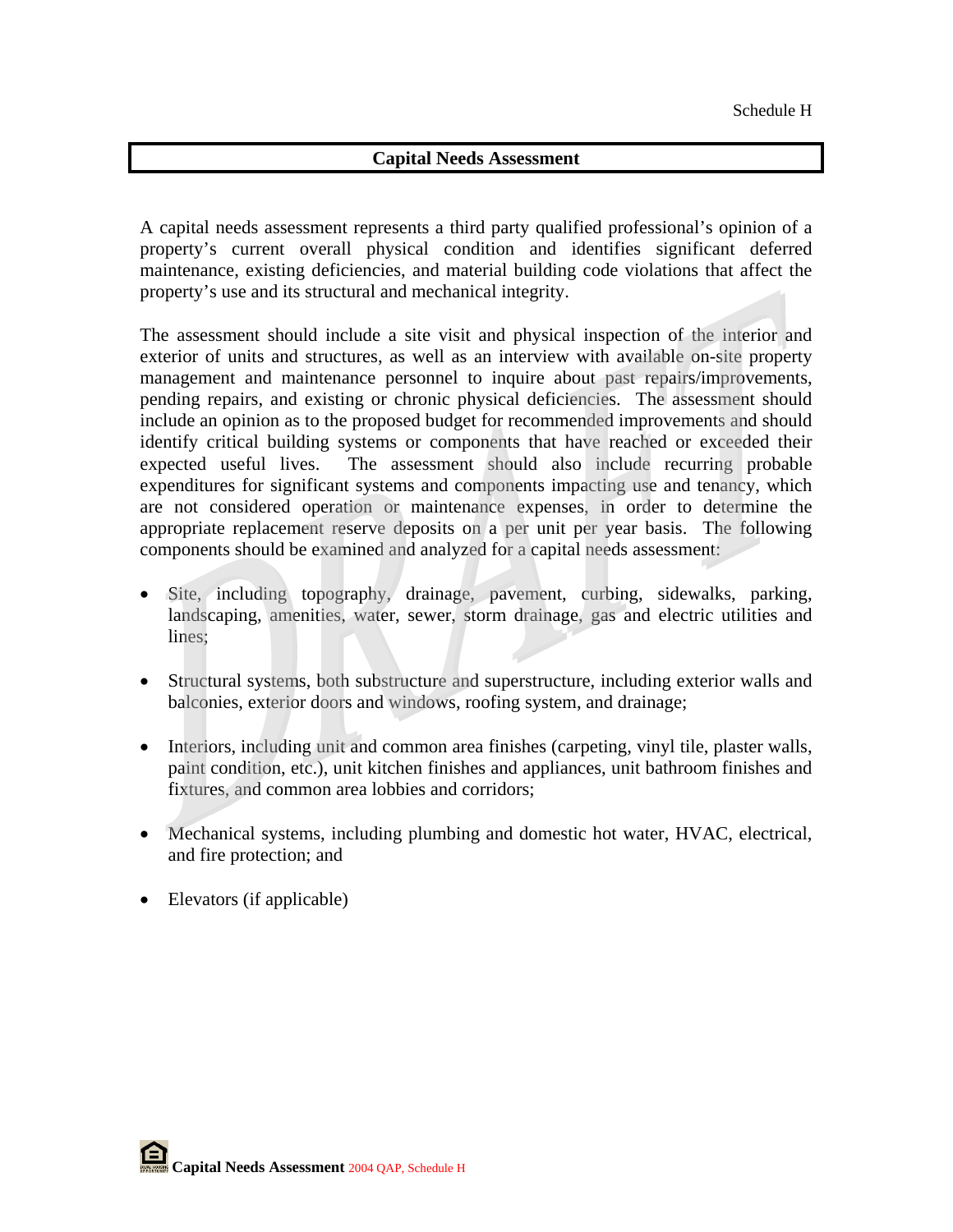## **Application Package Submission Guidelines**

1. No Application will be considered without the Applicant's submission of a brief narrative summary (limit 3 pages) describing the need for the Development within the community and the Development itself. This narrative should give an accurate depiction of how this Development will benefit the particular community. Generally, the summary should include the following points:

Development and unit description Amenities - in and around Development Area's needs that Development will help meet Community support and/or opposition for Development The constituency served by the Development Development quality Development location Effective use of resources Unique features Services to be offered Address Allocation Plan points **MUST** include pages 3-9 of Form- A (the Application).

- 2. Your assistance in organizing your submissions in the following order will facilitate the review of your Application for a "Conditional" Reservation of Rental Housing Financing. Documentation included with the Application must be submitted in the order set forth on the Development Submission Checklist. Documentation for each applicable tabbed section of the application for which it applies should be placed in a legal size  $1/3$  tab cut manila file folder. Each file folder should be labeled with typewritten 1/3 cut file folder labels accordingly. A template to use to print labels for manila file folders is attached. File folders should then be inserted in a 14  $\frac{3}{4}$ " x 9  $\frac{1}{2}$ " red file pocket with 5  $\frac{1}{4}$ " expansion.
- 3. The Application form must be signed by the Applicant, duly notarized and submitted in **triplicate originals (Form- A (the Application) only - DO NOT SUBMIT TRIPLICATE ORIGINALS OF ANY OTHER PAGES**), together with the required application fee. Inclusion of the items on the Development Submission Checklist in support of the Application is strongly encouraged and will likely impact the number of points for which you are eligible under the IHFA's evaluation system of ranking applications, and may assist the IHFA in its determination of the appropriate amount of credits that it may reserve for the development.
- 4. Applicants applying for IHFA HOME Funds and/or Trust Fund loan must submit each of the following in addition to the requirements noted above: One (1) copy of the entire Rental Housing Finance Application (application and all supporting documents) One (1) original of the Trust Fund and/or HOME Funds Supplement application Five (5) copies of the Trust Fund and /or HOME Funds Supplement application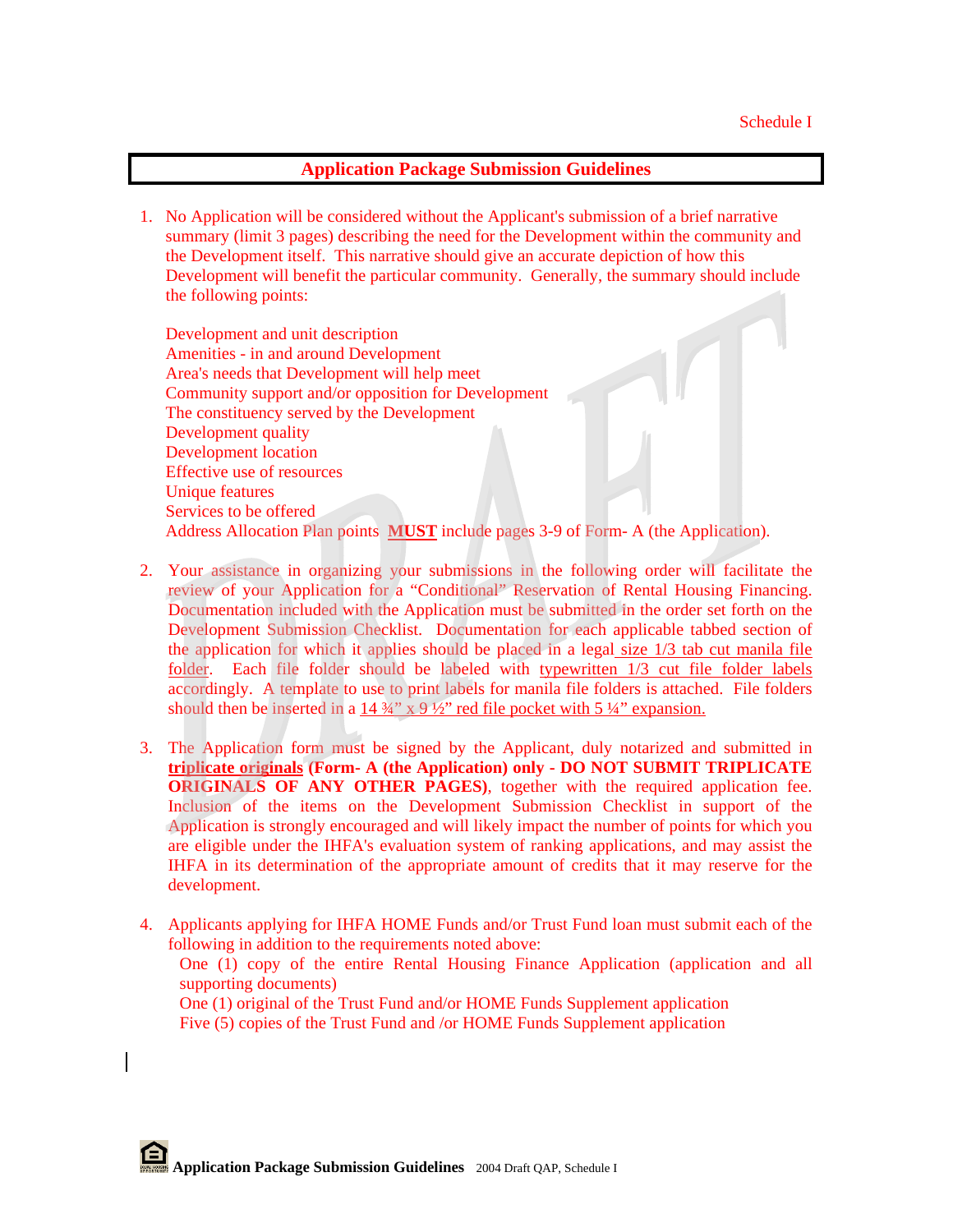Application (A) Not-for-Profit Questionnaire (B) Local Needs and Support (C) Financials/Resumes (D) Site Control (E) Plans and Specs (F) Loan and Grant Commitments (G) Equity Commitment (H) Maps (I) Zoning (J) Utilities (K) Monitoring Report/Development Team (L) Market Study (M) AFHMP (N) Existing Structure (O) Unique Features (P) Services (Q) Subsidy Agreements (R) Lease Purchase (S) Minority Participation (T) Historic and Preservation (U) Referral Agreement (V) Economic Development (W) Attorney's Opinion Letter (X) Previous Application (Y) Other (Z)